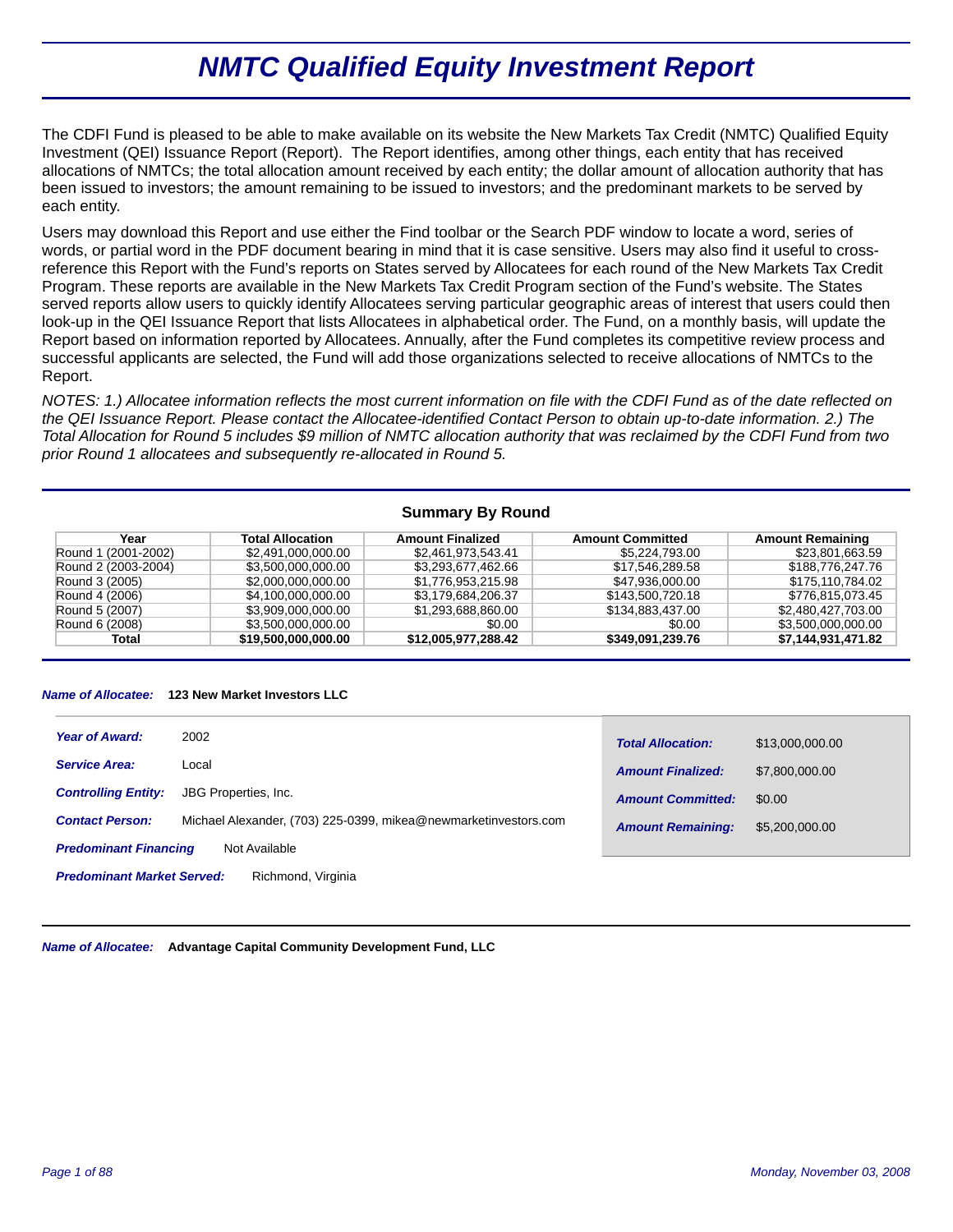# **Advantage Capital Community Development Fund, LLC Continued...**

| <b>Year of Award:</b>        | 2002                                                  | <b>Total Allocation:</b> | \$110,000,000.00 |
|------------------------------|-------------------------------------------------------|--------------------------|------------------|
| <b>Service Area:</b>         | National                                              | <b>Amount Finalized:</b> | \$110,000,000.00 |
| <b>Controlling Entity:</b>   |                                                       | <b>Amount Committed:</b> | \$0.00           |
| <b>Contact Person:</b>       | Steven Stull, (504) 522-4850, sstull@advantagecap.com | <b>Amount Remaining:</b> | \$0.00           |
| <b>Predominant Financing</b> | Not Available                                         |                          |                  |

Connecticut, Florida, Illinois, Louisiana, Missouri, New Jersey, New York *Predominant Market Served:*

| <b>Year of Award:</b>                                                                              | 2005                                                       | <b>Total Allocation:</b> | \$50,000,000.00 |
|----------------------------------------------------------------------------------------------------|------------------------------------------------------------|--------------------------|-----------------|
| <b>Service Area:</b>                                                                               | National                                                   | <b>Amount Finalized:</b> | \$50,000,000.00 |
| <b>Controlling Entity:</b>                                                                         |                                                            | <b>Amount Committed:</b> | \$0.00          |
| <b>Contact Person:</b>                                                                             | Michael Johnson, (504) 522-4850, miohnson@advantagecap.com | <b>Amount Remaining:</b> | \$0.00          |
| <b>Predominant Financing</b>                                                                       | Business financing                                         |                          |                 |
| <b>Predominant Market Served:</b><br>Alabama, Florida, Hawaii, Lousiana, Missouri, New York, Texas |                                                            |                          |                 |

| <b>Year of Award:</b>                                                       | 2006                                                       | <b>Total Allocation:</b> | \$70,000,000.00 |
|-----------------------------------------------------------------------------|------------------------------------------------------------|--------------------------|-----------------|
| <b>Service Area:</b>                                                        | Multi-State                                                | <b>Amount Finalized:</b> | \$52,000,000.00 |
| <b>Controlling Entity:</b>                                                  |                                                            | <b>Amount Committed:</b> | \$0.00          |
| <b>Contact Person:</b>                                                      | Michael Johnson, (504) 522-4850, miohnson@advantagecap.com | <b>Amount Remaining:</b> | \$18,000,000.00 |
| <b>Predominant Financing</b><br>Business financing                          |                                                            |                          |                 |
| <b>Predominant Market Served:</b><br>Alabama, Louisiana, Mississippi, Texas |                                                            |                          |                 |

| <b>Year of Award:</b>                              | 2007                                                        | <b>Total Allocation:</b> | \$28,000,000.00 |
|----------------------------------------------------|-------------------------------------------------------------|--------------------------|-----------------|
| <b>Service Area:</b>                               | National                                                    | <b>Amount Finalized:</b> | \$5,700,000,00  |
| <b>Controlling Entity:</b>                         | Advantage Capital Community Development Fund, LLC           | <b>Amount Committed:</b> | \$0.00          |
| <b>Contact Person:</b>                             | Michael Johnson, (504) 522-4850, miohnson@advantagecap.com  | <b>Amount Remaining:</b> | \$22,300,000.00 |
| <b>Predominant Financing</b><br>Business financing |                                                             |                          |                 |
| <b>Predominant Market Served:</b>                  | Gulf Opportunity (GO) Zone: Alabama, Louisiana, Mississippi |                          |                 |

| <b>Year of Award:</b>                                                                                    | 2008                                                       | <b>Total Allocation:</b> | \$60,000,000.00 |
|----------------------------------------------------------------------------------------------------------|------------------------------------------------------------|--------------------------|-----------------|
| <b>Service Area:</b>                                                                                     | National                                                   | <b>Amount Finalized:</b> | \$0.00          |
| <b>Controlling Entity:</b>                                                                               |                                                            | <b>Amount Committed:</b> | \$0.00          |
| <b>Contact Person:</b>                                                                                   | Michael Johnson, (504) 522-4850, miohnson@advantagecap.com | <b>Amount Remaining:</b> | \$60,000,000.00 |
| <b>Predominant Financing</b>                                                                             | Business financing                                         |                          |                 |
| <b>Predominant Market Served:</b><br>Alabama; Florida; Louisiana; Mississippi; Missouri; New York; Texas |                                                            |                          |                 |

*Name of Allocatee:* **Affirmative New Markets LLC**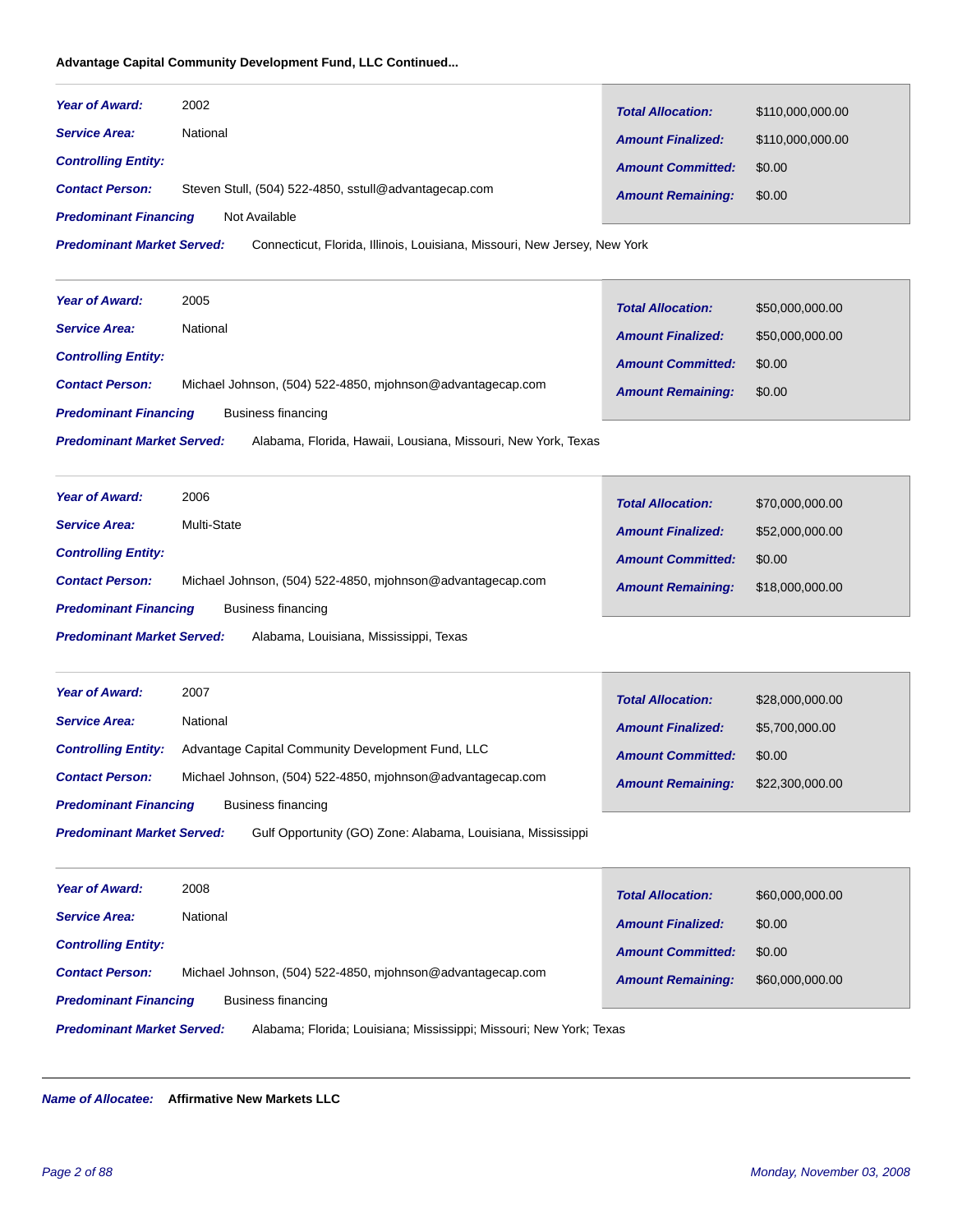# **Affirmative New Markets LLC Continued...**

| <b>Year of Award:</b>                                                          | 2003                                                            | <b>Total Allocation:</b> | \$12,000,000.00 |  |
|--------------------------------------------------------------------------------|-----------------------------------------------------------------|--------------------------|-----------------|--|
| <b>Service Area:</b>                                                           | Local                                                           | <b>Amount Finalized:</b> | \$12,000,000.00 |  |
| <b>Controlling Entity:</b>                                                     | Affirmative Investments, Inc.                                   | <b>Amount Committed:</b> | \$0.00          |  |
| <b>Contact Person:</b>                                                         | David Ennis, (617) 367-4300, dennis@affirmative investments.com | <b>Amount Remaining:</b> | \$0.00          |  |
| <b>Predominant Financing</b>                                                   | Real estate financing: Office Space                             |                          |                 |  |
| <b>Predominant Market Served:</b><br>Barnstable County, MA; Suffolk County, MA |                                                                 |                          |                 |  |

# *Name of Allocatee:* **AI Wainwright LLC**

| <b>Year of Award:</b>                                     | 2008                                                            | <b>Total Allocation:</b> | \$25,000,000.00 |  |
|-----------------------------------------------------------|-----------------------------------------------------------------|--------------------------|-----------------|--|
| <b>Service Area:</b>                                      | Local                                                           | <b>Amount Finalized:</b> | \$0.00          |  |
| <b>Controlling Entity:</b>                                | Wainwright Bank & Trust Company                                 | <b>Amount Committed:</b> | \$0.00          |  |
| <b>Contact Person:</b>                                    | David Ennis, (617) 367-4300, dennis@affirmative investments.com | <b>Amount Remaining:</b> | \$25,000,000,00 |  |
| <b>Predominant Financing</b>                              | Real estate financing: Community Facilities                     |                          |                 |  |
| <b>Predominant Market Served:</b><br>Boston.Massachusetts |                                                                 |                          |                 |  |

# *Name of Allocatee:* **Alaska Growth Capital BIDCO, Inc.**

| <b>Year of Award:</b>                                | 2002                                                     | <b>Total Allocation:</b> | \$5,000,000.00 |  |
|------------------------------------------------------|----------------------------------------------------------|--------------------------|----------------|--|
| <b>Service Area:</b>                                 | Multi-State                                              | <b>Amount Finalized:</b> | \$5,000,000.00 |  |
| <b>Controlling Entity:</b>                           | Arctic Slope Regional Corporation                        | <b>Amount Committed:</b> | \$0.00         |  |
| <b>Contact Person:</b>                               | David Hoffman, (907) 339-6760, dhoffman@alaskagrowth.com | <b>Amount Remaining:</b> | \$0.00         |  |
| <b>Predominant Financing</b>                         | Not Available                                            |                          |                |  |
| <b>Predominant Market Served:</b><br>Alaska, Montana |                                                          |                          |                |  |

| <b>Year of Award:</b>                                | 2003                                                     | <b>Total Allocation:</b> | \$35,000,000.00 |
|------------------------------------------------------|----------------------------------------------------------|--------------------------|-----------------|
| <b>Service Area:</b>                                 | Multi-State                                              | <b>Amount Finalized:</b> | \$26,000,000.00 |
| <b>Controlling Entity:</b>                           |                                                          | <b>Amount Committed:</b> | \$0.00          |
| <b>Contact Person:</b>                               | David Hoffman, (907) 339-6760, dhoffman@alaskagrowth.com | <b>Amount Remaining:</b> | \$9,000,000.00  |
| <b>Predominant Financing</b><br>Business financing   |                                                          |                          |                 |
| <b>Predominant Market Served:</b><br>Alaska, Montana |                                                          |                          |                 |

*Name of Allocatee:* **American Community Renewable Energy Fund, LLC**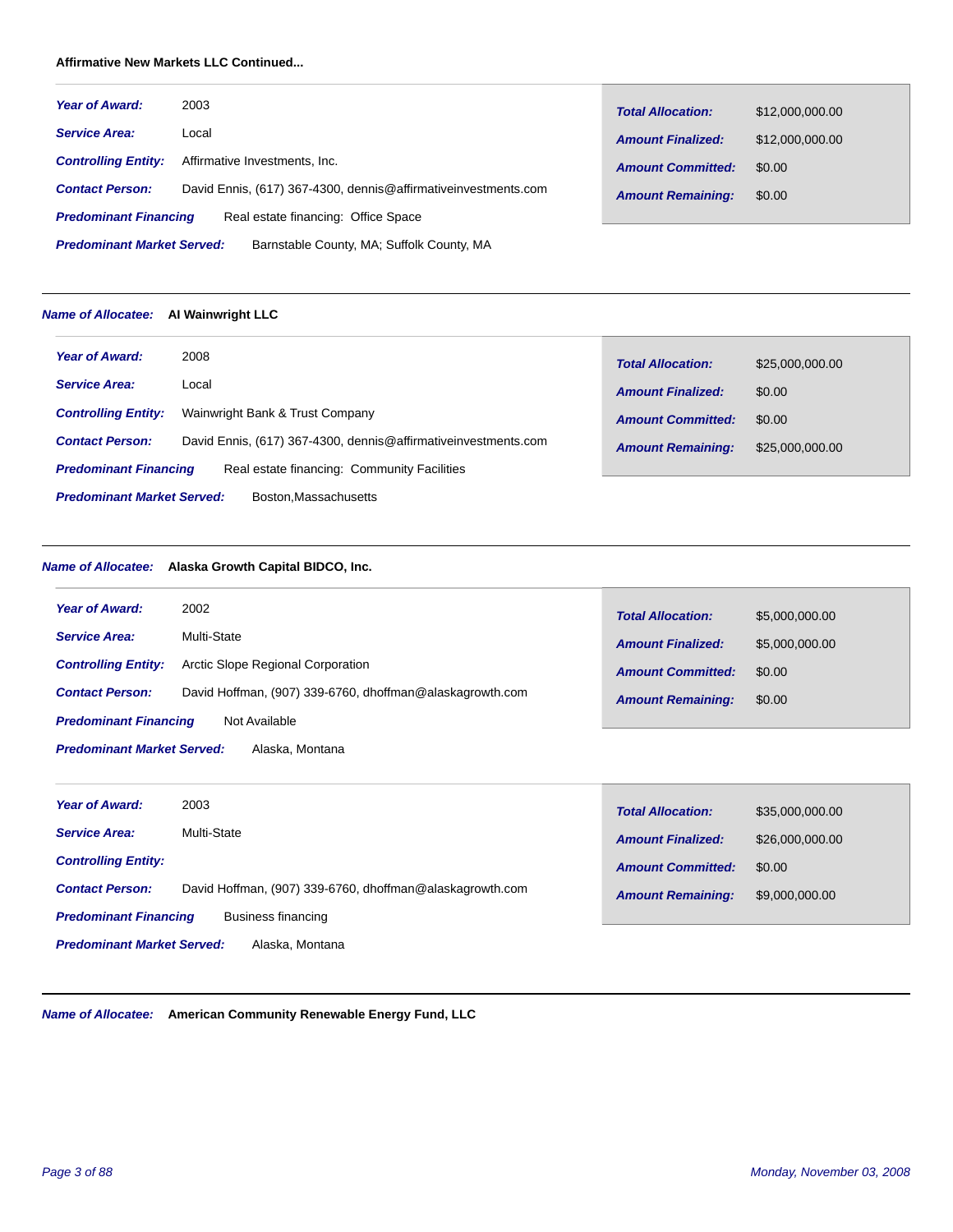# **American Community Renewable Energy Fund, LLC Continued...**

| <b>Year of Award:</b>             | 2006                                                        | <b>Total Allocation:</b> | \$42,000,000.00 |
|-----------------------------------|-------------------------------------------------------------|--------------------------|-----------------|
| <b>Service Area:</b>              | Multi-State                                                 | <b>Amount Finalized:</b> | \$39.014.436.00 |
| <b>Controlling Entity:</b>        | Gulf South Finance, LLC                                     | <b>Amount Committed:</b> | \$0.00          |
| <b>Contact Person:</b>            | Clifford Kenwood, (504) 891-3118, cliffkenwood@amcref.com   | <b>Amount Remaining:</b> | \$2,985,564.00  |
| <b>Predominant Financing</b>      | Business financing                                          |                          |                 |
| <b>Predominant Market Served:</b> | Gulf Opportunity (GO) Zone: Alabama, Louisiana, Mississippi |                          |                 |

| <b>Year of Award:</b>                              | 2007                                                        | <b>Total Allocation:</b> | \$30,000,000.00 |
|----------------------------------------------------|-------------------------------------------------------------|--------------------------|-----------------|
| <b>Service Area:</b>                               | Multi-State                                                 | <b>Amount Finalized:</b> | \$5,000,000.00  |
| <b>Controlling Entity:</b>                         | American Community Renewable Energy Fund, LLC               | <b>Amount Committed:</b> | \$0.00          |
| <b>Contact Person:</b>                             | Clifford Kenwood, (504) 891-3118, cliffkenwood@amcref.com   | <b>Amount Remaining:</b> | \$25,000,000.00 |
| <b>Predominant Financing</b><br>Business financing |                                                             |                          |                 |
| <b>Predominant Market Served:</b>                  | Gulf Opportunity (GO) Zone: Alabama, Louisiana, Mississippi |                          |                 |

| <b>Year of Award:</b>             | 2008                                                      | <b>Total Allocation:</b> | \$48,500,000.00 |
|-----------------------------------|-----------------------------------------------------------|--------------------------|-----------------|
| <b>Service Area:</b>              | Multi-State                                               | <b>Amount Finalized:</b> | \$0.00          |
| <b>Controlling Entity:</b>        | <b>Gulf South Finance, LLC</b>                            | <b>Amount Committed:</b> | \$0.00          |
| <b>Contact Person:</b>            | Clifford Kenwood, (504) 891-3118, cliffkenwood@amcref.com | <b>Amount Remaining:</b> | \$48,500,000.00 |
| <b>Predominant Financing</b>      | Business financing                                        |                          |                 |
| <b>Predominant Market Served:</b> | Alabama; Louisiana; Mississippi; Texas                    |                          |                 |

# *Name of Allocatee:* **Appalachian Fund for Growth II, LLC**

| <b>Year of Award:</b>             | 2005                                            | <b>Total Allocation:</b> | \$17,000,000.00 |
|-----------------------------------|-------------------------------------------------|--------------------------|-----------------|
| <b>Service Area:</b>              | Multi-State                                     | <b>Amount Finalized:</b> | \$12,001,212.12 |
| <b>Controlling Entity:</b>        | Southeast Local Development Corporation         | <b>Amount Committed:</b> | \$0.00          |
| <b>Contact Person:</b>            | Bill Pollard, (423) 648-9239, billp@afgnmtc.com | <b>Amount Remaining:</b> | \$4,998,787.88  |
| <b>Predominant Financing</b>      | Business financing                              |                          |                 |
| <b>Predominant Market Served:</b> | Georgia, North Carolina, Tennessee              |                          |                 |

*Name of Allocatee:* **ASB Community Development Corp**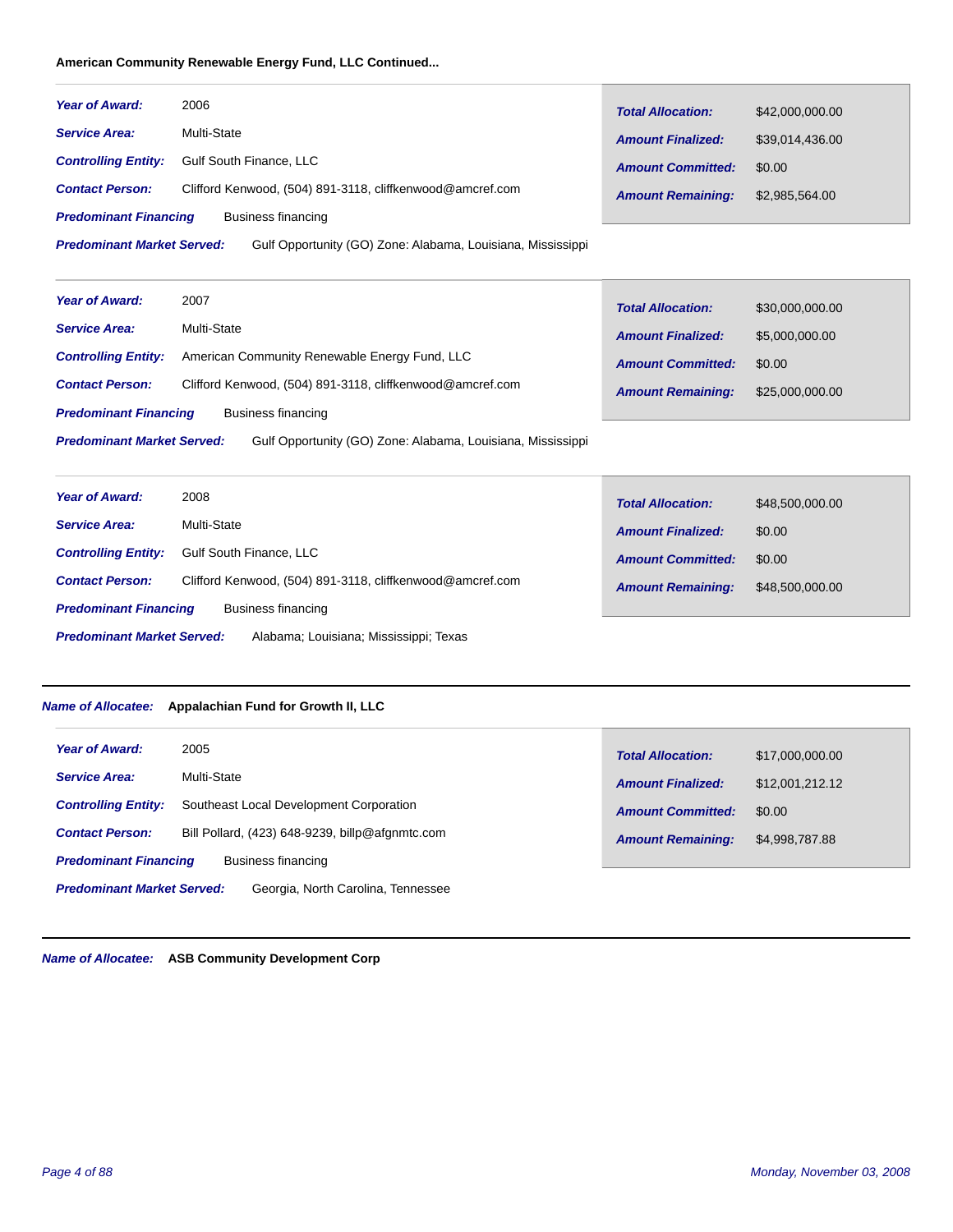#### **ASB Community Development Corp Continued...**

| <b>Year of Award:</b>        | 2002                                                    | <b>Total Allocation:</b> | \$2,000,000.00 |
|------------------------------|---------------------------------------------------------|--------------------------|----------------|
| <b>Service Area:</b>         | Statewide                                               | <b>Amount Finalized:</b> | \$2,000,000.00 |
| <b>Controlling Entity:</b>   | American Savings Bank                                   | <b>Amount Committed:</b> | \$0.00         |
| <b>Contact Person:</b>       | Michael Gampp, (740) 354-3177, mgampp@asbportsmouth.com | <b>Amount Remaining:</b> | \$0.00         |
| <b>Predominant Financing</b> | Not Available                                           |                          |                |

Adams, OH; Jackson, OH; Lawrence, OH; Pike, OH; Scioto, OH *Predominant Market Served:*

#### *Name of Allocatee:* **Association for Theater-Based Community Development LLC, The**

| <b>Year of Award:</b>                                                                                                                      | 2002                                               | <b>Total Allocation:</b> | \$6,000,000.00 |
|--------------------------------------------------------------------------------------------------------------------------------------------|----------------------------------------------------|--------------------------|----------------|
| <b>Service Area:</b>                                                                                                                       | Local                                              | <b>Amount Finalized:</b> | \$3,600,000.00 |
| <b>Controlling Entity:</b>                                                                                                                 | The Columbus Association For The Performing Arts   | <b>Amount Committed:</b> | \$0.00         |
| <b>Contact Person:</b>                                                                                                                     | Diana Ferguson, (614) 719-6638, dferguson@capa.com | <b>Amount Remaining:</b> | \$2,400,000.00 |
| <b>Predominant Financing</b>                                                                                                               | Not Available                                      |                          |                |
| <b>Predominant Market Served:</b><br>New Haven, CT; Cook County, IL; DeKalb County, IL; DuPage County, IL; Grundy County, IL; Kane County, |                                                    |                          |                |

IL; Kendall County, IL; Lake County, IL; McHenry County, IL; Will County, IL; Franklin, OH

*Name of Allocatee:* **Banc of America CDE, LLC**

| <b>Year of Award:</b>        | 2003                                                                    | <b>Total Allocation:</b> | \$150,000,000,00 |
|------------------------------|-------------------------------------------------------------------------|--------------------------|------------------|
| <b>Service Area:</b>         | National                                                                | <b>Amount Finalized:</b> | \$146,335,545,00 |
|                              | <b>Controlling Entity:</b> Bank of America, N.A.                        | <b>Amount Committed:</b> | \$0.00           |
| <b>Contact Person:</b>       | Claudia Robinson, (202) 442-7514,<br>claudia.robinson@bankofamerica.com | <b>Amount Remaining:</b> | \$3,664,455.00   |
| <b>Predominant Financing</b> | Real estate financing: Office Space                                     |                          |                  |

California, District of Columbia, Florida, Maryland, North Carolina, New York, Texas *Predominant Market Served:*

| <b>Year of Award:</b>        | 2006                                                                    |                          |                  |
|------------------------------|-------------------------------------------------------------------------|--------------------------|------------------|
|                              |                                                                         | <b>Total Allocation:</b> | \$143,000,000,00 |
| <b>Service Area:</b>         | National                                                                | <b>Amount Finalized:</b> | \$126.749.514.00 |
| <b>Controlling Entity:</b>   | Bank of America, N.A.                                                   | <b>Amount Committed:</b> | \$0.00           |
| <b>Contact Person:</b>       | Claudia Robinson, (202) 442-7514,<br>claudia.robinson@bankofamerica.com | <b>Amount Remaining:</b> | \$16,250,486.00  |
| <b>Predominant Financing</b> | Real estate financing: Retail                                           |                          |                  |

California, Connecticut, District of Columbia, Florida, *Predominant Market Served:*

Massachusetts, New York, Texas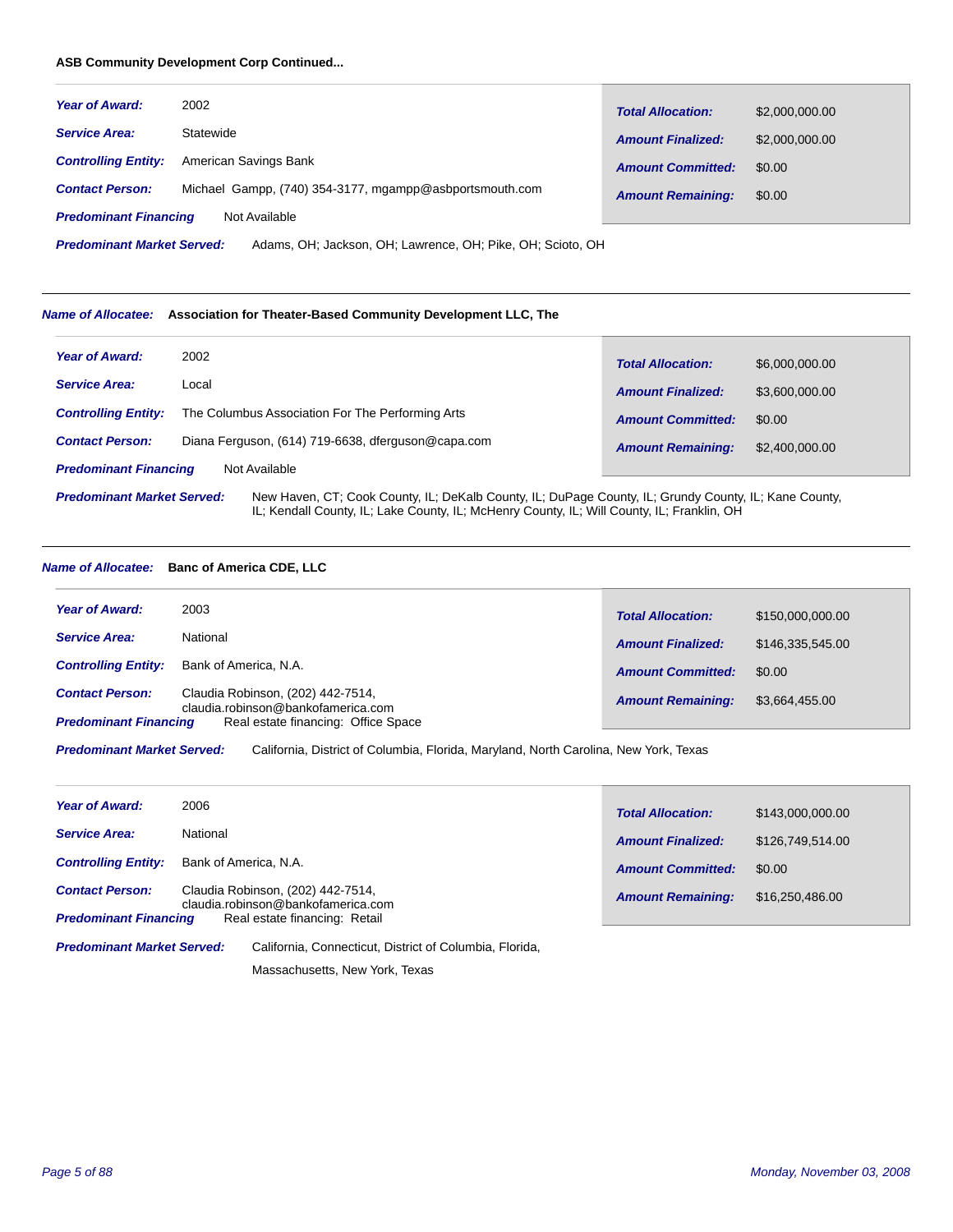# **Banc of America CDE, LLC Continued...**

| <b>Year of Award:</b>        | 2007                                                                    | <b>Total Allocation:</b> | \$130,000,000.00 |
|------------------------------|-------------------------------------------------------------------------|--------------------------|------------------|
| <b>Service Area:</b>         | National                                                                | <b>Amount Finalized:</b> | \$42,000,000,00  |
| <b>Controlling Entity:</b>   | Banc of America CDE, LLC                                                | <b>Amount Committed:</b> | \$0.00           |
| <b>Contact Person:</b>       | Claudia Robinson, (202) 442-7514,<br>claudia.robinson@bankofamerica.com | <b>Amount Remaining:</b> | \$88,000,000.00  |
| <b>Predominant Financing</b> | Real estate financing: Retail                                           |                          |                  |

California, Florida, Massachusetts, New York, North Carolina, Texas, Washington *Predominant Market Served:*

| <b>Year of Award:</b>        | 2008                                                                    |                          |                 |
|------------------------------|-------------------------------------------------------------------------|--------------------------|-----------------|
|                              |                                                                         | <b>Total Allocation:</b> | \$85,000,000.00 |
| <b>Service Area:</b>         | National                                                                | <b>Amount Finalized:</b> | \$0.00          |
| <b>Controlling Entity:</b>   | Bank of America, N.A.                                                   | <b>Amount Committed:</b> | \$0.00          |
| <b>Contact Person:</b>       | Claudia Robinson, (202) 442-7514,<br>claudia.robinson@bankofamerica.com | <b>Amount Remaining:</b> | \$85,000,000.00 |
| <b>Predominant Financing</b> | Real estate financing: Retail                                           |                          |                 |

California; Florida; Massachusetts; Michigan; New York; North Carolina; Texas *Predominant Market Served:*

# *Name of Allocatee:* **Bethany Square LLC**

| <b>Year of Award:</b>             | 2005                                                     | <b>Total Allocation:</b> | \$11,000,000.00 |
|-----------------------------------|----------------------------------------------------------|--------------------------|-----------------|
| <b>Service Area:</b>              | Local                                                    | <b>Amount Finalized:</b> | \$11,000,000,00 |
| <b>Controlling Entity:</b>        | Urban Holdings, LLC                                      | <b>Amount Committed:</b> | \$0.00          |
| <b>Contact Person:</b>            | Scott Chaplan, (310) 315-1700, scottchaplan@yahoo.com    | <b>Amount Remaining:</b> | \$0.00          |
| <b>Predominant Financing</b>      | Real estate financing: Mixed-used (housing + commercial) |                          |                 |
| <b>Predominant Market Served:</b> | Los Angeles County, CA                                   |                          |                 |

# *Name of Allocatee:* **Bethel New Life, Inc**

| 2002<br><b>Year of Award:</b>                                                              | <b>Total Allocation:</b> | \$4,000,000.00 |  |
|--------------------------------------------------------------------------------------------|--------------------------|----------------|--|
| <b>Service Area:</b><br>Local                                                              | <b>Amount Finalized:</b> | \$4,000,000.00 |  |
| <b>Controlling Entity:</b>                                                                 | <b>Amount Committed:</b> | \$0.00         |  |
| Steven McCullough, (773) 473-7870, smccullough@bethelnewlife.org<br><b>Contact Person:</b> | <b>Amount Remaining:</b> | \$0.00         |  |
| <b>Predominant Financing</b><br>Not Available                                              |                          |                |  |
| <b>Predominant Market Served:</b><br>Cook. IL                                              |                          |                |  |

*Name of Allocatee:* **Biotech Research Center LLC**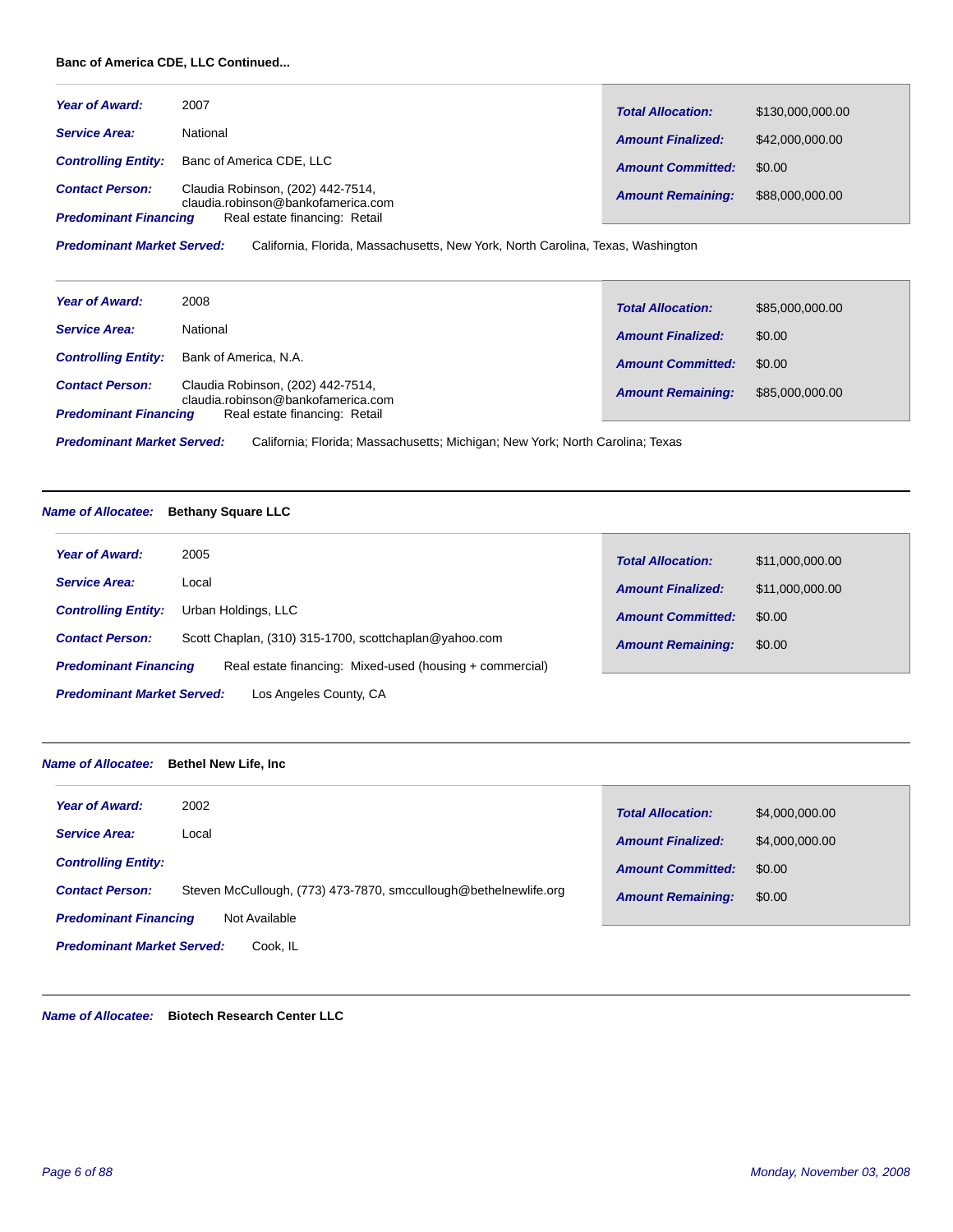# **Biotech Research Center LLC Continued...**

| <b>Year of Award:</b>        | 2005                                                   | <b>Total Allocation:</b> | \$28,000,000.00 |
|------------------------------|--------------------------------------------------------|--------------------------|-----------------|
| <b>Service Area:</b>         | Local                                                  | <b>Amount Finalized:</b> | \$0.00          |
| <b>Controlling Entity:</b>   | Bank of Hawaii                                         | <b>Amount Committed:</b> | \$0.00          |
| <b>Contact Person:</b>       | Kevin Greenwell, (808) 457-1889, kevin@kmgadvisory.com | <b>Amount Remaining:</b> | \$28,000,000.00 |
| <b>Predominant Financing</b> | Real estate financing: Office Space                    |                          |                 |

Honolulu County, HI *Predominant Market Served:*

#### *Name of Allocatee:* **BOKF Community Development Fund**

| <b>Year of Award:</b>                              | 2008                                                       | <b>Total Allocation:</b> | \$35,000,000.00 |
|----------------------------------------------------|------------------------------------------------------------|--------------------------|-----------------|
| <b>Service Area:</b>                               | Statewide                                                  | <b>Amount Finalized:</b> | \$0.00          |
| <b>Controlling Entity:</b>                         |                                                            | <b>Amount Committed:</b> | \$0.00          |
| <b>Contact Person:</b>                             | Paula Bryant-Ellis, (918) 588-6303, pbryant-ellis@bokf.com | <b>Amount Remaining:</b> | \$35,000,000.00 |
| Business financing<br><b>Predominant Financing</b> |                                                            |                          |                 |
| <b>Predominant Market Served:</b><br>Oklahoma      |                                                            |                          |                 |

# *Name of Allocatee:* **Border Communities Capital Company, LLC**

| <b>Year of Award:</b>        | 2002                                                          | <b>Total Allocation:</b> | \$50,000,000.00 |
|------------------------------|---------------------------------------------------------------|--------------------------|-----------------|
| <b>Service Area:</b>         | Regional                                                      | <b>Amount Finalized:</b> | \$50,000,000.00 |
| <b>Controlling Entity:</b>   | Chelsea Investment Corporation "CIC"                          | <b>Amount Committed:</b> | \$0.00          |
| <b>Contact Person:</b>       | James Schmid, (760) 456-6000, jamesschmid@chelseainvestco.com | <b>Amount Remaining:</b> | \$0.00          |
| <b>Predominant Financing</b> | Not Available                                                 |                          |                 |
|                              |                                                               |                          |                 |

Yuma, Arizona; Imperial, California; Riverside, California; San Diego, California *Predominant Market Served:*

# *Name of Allocatee:* **Boston Community Capital Inc.**

| <b>Year of Award:</b>        | 2003                                                             | <b>Total Allocation:</b> | \$70,000,000.00 |
|------------------------------|------------------------------------------------------------------|--------------------------|-----------------|
| <b>Service Area:</b>         | National                                                         | <b>Amount Finalized:</b> | \$69.999.999.71 |
| <b>Controlling Entity:</b>   |                                                                  | <b>Amount Committed:</b> | \$0.00          |
| <b>Contact Person:</b>       | Elyse Cherry, (617) 427-8600, echerry@bostoncommunitycapital.org | <b>Amount Remaining:</b> | \$0.29          |
| <b>Predominant Financing</b> | Business financing                                               |                          |                 |

Connecticut, Massachusetts, New Hampshire, New Jersey; New York; Pennsylvania; Rhode Island *Predominant Market Served:*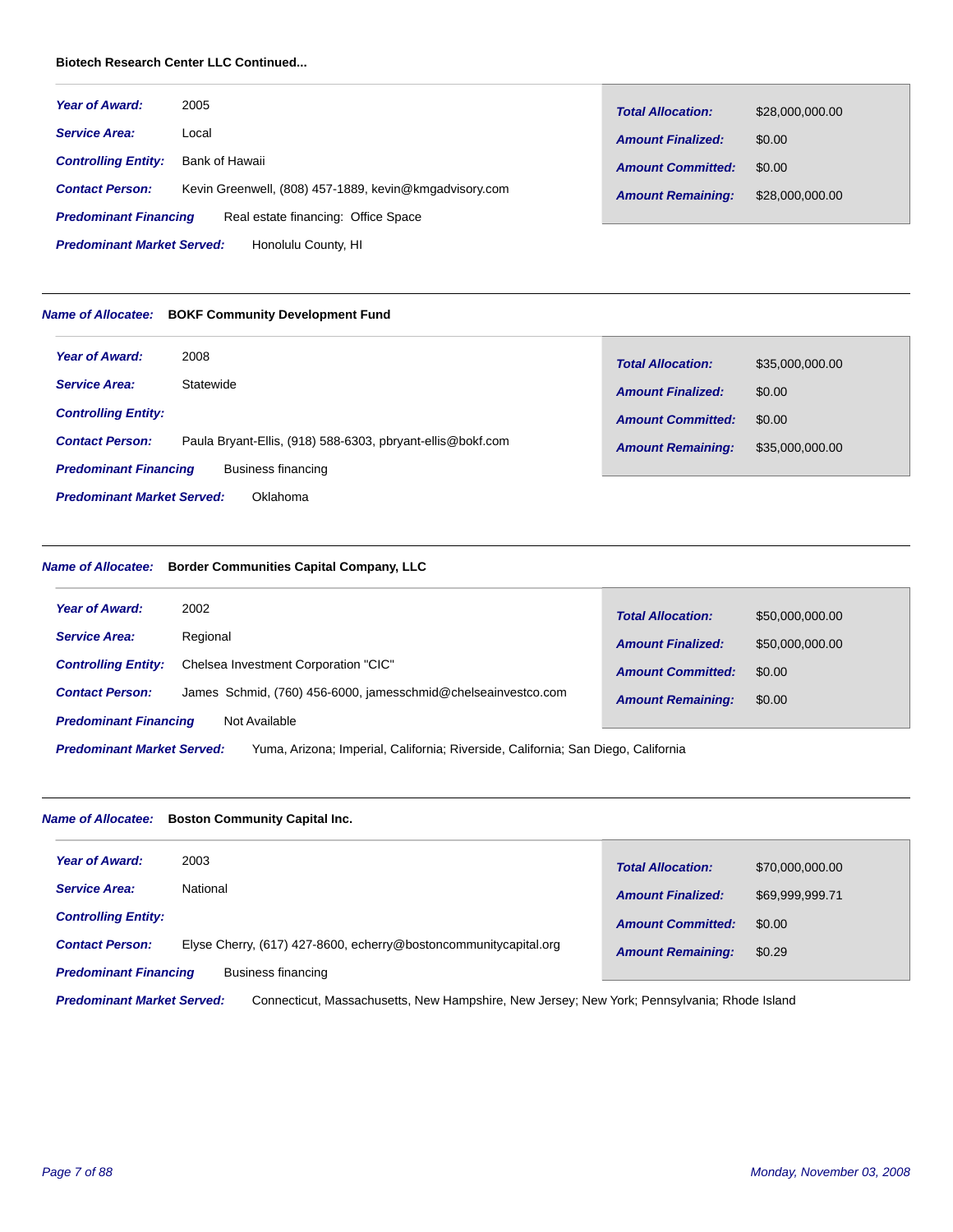# **Boston Community Capital Inc. Continued...**

| <b>Year of Award:</b>        | 2006                                                             | <b>Total Allocation:</b> | \$60,000,000.00 |
|------------------------------|------------------------------------------------------------------|--------------------------|-----------------|
| <b>Service Area:</b>         | National                                                         | <b>Amount Finalized:</b> | \$60,000,000.00 |
| <b>Controlling Entity:</b>   |                                                                  | <b>Amount Committed:</b> | \$0.00          |
| <b>Contact Person:</b>       | Elyse Cherry, (617) 427-8600, echerry@bostoncommunitycapital.org | <b>Amount Remaining:</b> | \$0.00          |
| <b>Predominant Financing</b> | Business financing                                               |                          |                 |

California, Connecticut, Maine, Massachusetts, New Jersey, New York, Washington *Predominant Market Served:*

| <b>Year of Award:</b>                                                                                         | 2008                                                             | <b>Total Allocation:</b> | \$85,000,000.00 |
|---------------------------------------------------------------------------------------------------------------|------------------------------------------------------------------|--------------------------|-----------------|
| <b>Service Area:</b>                                                                                          | National                                                         | <b>Amount Finalized:</b> | \$0.00          |
| <b>Controlling Entity:</b>                                                                                    |                                                                  | <b>Amount Committed:</b> | \$0.00          |
| <b>Contact Person:</b>                                                                                        | Elyse Cherry, (617) 427-8600, echerry@bostoncommunitycapital.org | <b>Amount Remaining:</b> | \$85,000,000.00 |
| <b>Predominant Financing</b>                                                                                  | Business financing                                               |                          |                 |
| <b>Predominant Market Served:</b><br>California; Montana; New Jersey; Ohio; Oregon; Washington; West Virginia |                                                                  |                          |                 |

# *Name of Allocatee:* **Brownfield Revitalization, LLC**

| <b>Year of Award:</b>        | 2007                                                    | <b>Total Allocation:</b> | \$92,000,000.00 |
|------------------------------|---------------------------------------------------------|--------------------------|-----------------|
| <b>Service Area:</b>         | National                                                | <b>Amount Finalized:</b> | \$43,376,836.00 |
| <b>Controlling Entity:</b>   | <b>Brownfield Revitalization, LLC</b>                   | <b>Amount Committed:</b> | \$0.00          |
| <b>Contact Person:</b>       | Robert Naylor, (919) 743-2543, rnaylor@cherokeefund.com | <b>Amount Remaining:</b> | \$48,623,164.00 |
| <b>Predominant Financing</b> | Real estate financing: Community Facilities             |                          |                 |

California, Colorado, Louisiana, New Jersey, North Carolina, South Carolina, Texas *Predominant Market Served:*

# *Name of Allocatee:* **Cahaba Community Development, LLC**

| <b>Year of Award:</b>                                           | 2002                                                         | <b>Total Allocation:</b> | \$40,000,000.00 |  |
|-----------------------------------------------------------------|--------------------------------------------------------------|--------------------------|-----------------|--|
| <b>Service Area:</b>                                            | Local                                                        | <b>Amount Finalized:</b> | \$40,000,000.00 |  |
| <b>Controlling Entity:</b>                                      | Sloss Real Estate Group, Inc.                                | <b>Amount Committed:</b> | \$0.00          |  |
| <b>Contact Person:</b>                                          | Jack Peterson, (205) 802-2100, ipeterson@slossrealestate.com | <b>Amount Remaining:</b> | \$0.00          |  |
| <b>Predominant Financing</b><br>Not Available                   |                                                              |                          |                 |  |
| <b>Predominant Market Served:</b><br>Calhoun, AL; Jefferson, AL |                                                              |                          |                 |  |

*Name of Allocatee:* **Campus Partners For Community Urban Redevelopment**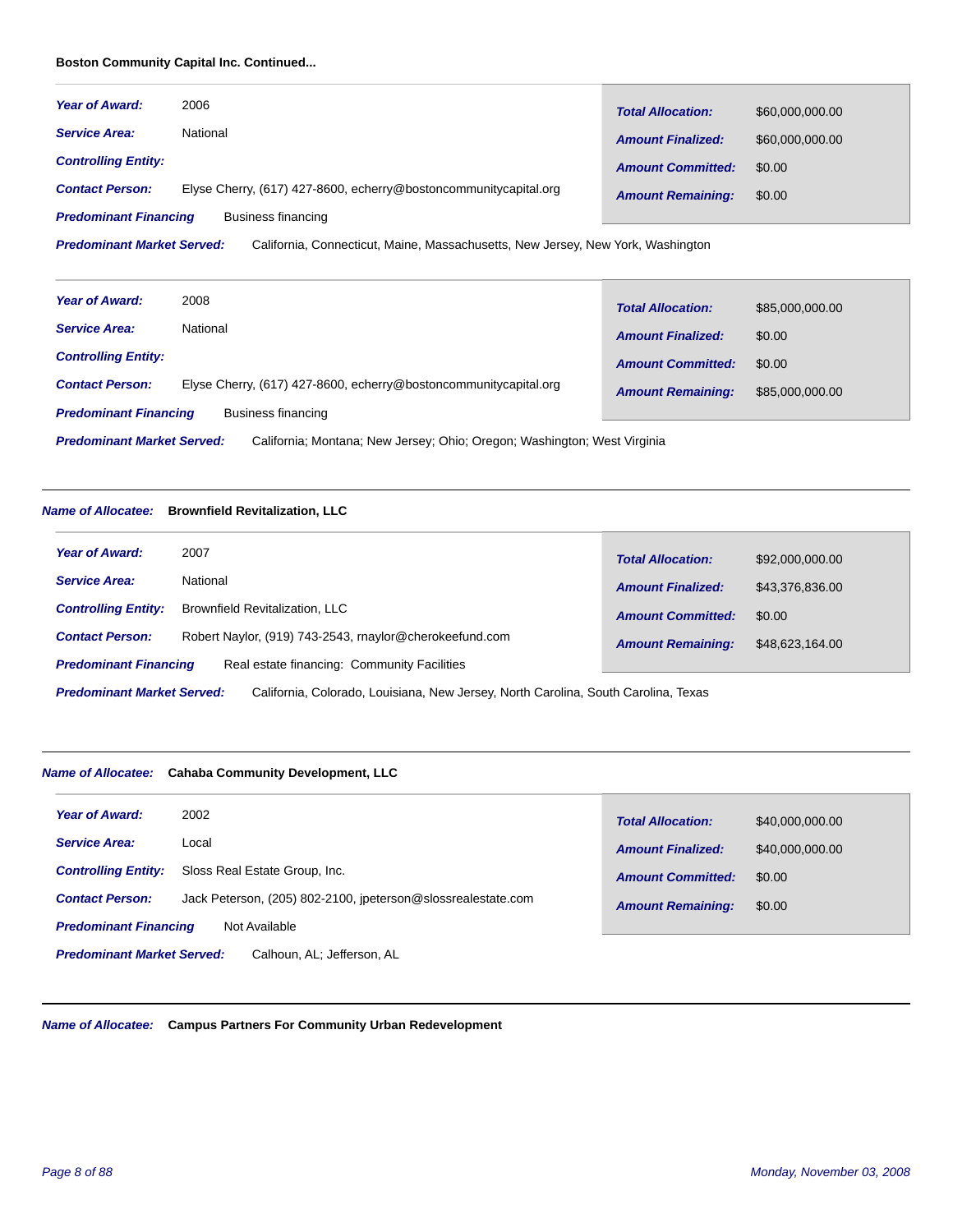# **Campus Partners For Community Urban Redevelopment Continued...**

| <b>Year of Award:</b>                             | 2002                                             | <b>Total Allocation:</b> | \$35,000,000.00 |
|---------------------------------------------------|--------------------------------------------------|--------------------------|-----------------|
| <b>Service Area:</b>                              | Local                                            | <b>Amount Finalized:</b> | \$35,000,000.00 |
| <b>Controlling Entity:</b>                        |                                                  | <b>Amount Committed:</b> | \$0.00          |
| <b>Contact Person:</b>                            | Terry Foegler, (614) 294-7300, foegler.2@osu.edu | <b>Amount Remaining:</b> | \$0.00          |
| <b>Predominant Financing</b><br>Not Available     |                                                  |                          |                 |
| <b>Predominant Market Served:</b><br>Franklin, OH |                                                  |                          |                 |

# *Name of Allocatee:* **CAPITAL CITY PROPERTIES**

| <b>Year of Award:</b>                                    | 2008                                       | <b>Total Allocation:</b> | \$15,000,000.00 |
|----------------------------------------------------------|--------------------------------------------|--------------------------|-----------------|
| <b>Service Area:</b>                                     | Local                                      | <b>Amount Finalized:</b> | \$0.00          |
| <b>Controlling Entity:</b>                               | Saint Paul Port Authority                  | <b>Amount Committed:</b> | \$0.00          |
| <b>Contact Person:</b>                                   | Bruce Gehrke, (651) 224-5686, bhg@sppa.com | <b>Amount Remaining:</b> | \$15,000,000.00 |
| <b>Predominant Financing</b>                             | Business financing                         |                          |                 |
| <b>Predominant Market Served:</b><br>St. Paul, Minnesota |                                            |                          |                 |

*Name of Allocatee:* **Capital Link, Inc.**

| <b>Year of Award:</b>                                                       | 2006                                                  | <b>Total Allocation:</b> | \$15,000,000.00 |
|-----------------------------------------------------------------------------|-------------------------------------------------------|--------------------------|-----------------|
| <b>Service Area:</b>                                                        | <b>Multi-State</b>                                    | <b>Amount Finalized:</b> | \$3,000,000.00  |
| <b>Controlling Entity:</b>                                                  |                                                       | <b>Amount Committed:</b> | \$0.00          |
| <b>Contact Person:</b>                                                      | Allison Coleman, (617) 422-0350, acoleman@caplink.org | <b>Amount Remaining:</b> | \$12,000,000.00 |
| Real estate financing: Community Facilities<br><b>Predominant Financing</b> |                                                       |                          |                 |
| <b>Predominant Market Served:</b>                                           |                                                       |                          |                 |

# *Name of Allocatee:* **Capital One Community Renewal Fund, LLC**

| <b>Year of Award:</b>                                               | 2006                                                                | <b>Total Allocation:</b> | \$100,000,000.00 |
|---------------------------------------------------------------------|---------------------------------------------------------------------|--------------------------|------------------|
| <b>Service Area:</b>                                                | Statewide                                                           | <b>Amount Finalized:</b> | \$100,000,000.00 |
| <b>Controlling Entity:</b>                                          | Hibernia National Bank                                              | <b>Amount Committed:</b> | \$0.00           |
| <b>Contact Person:</b>                                              | Debbie Livingston, (703) 720-3175, debbie livingston@capitalone.com | <b>Amount Remaining:</b> | \$0.00           |
| <b>Predominant Financing</b><br>Business financing                  |                                                                     |                          |                  |
| <b>Predominant Market Served:</b><br>Gulf Opportunity (GO) Zone: LA |                                                                     |                          |                  |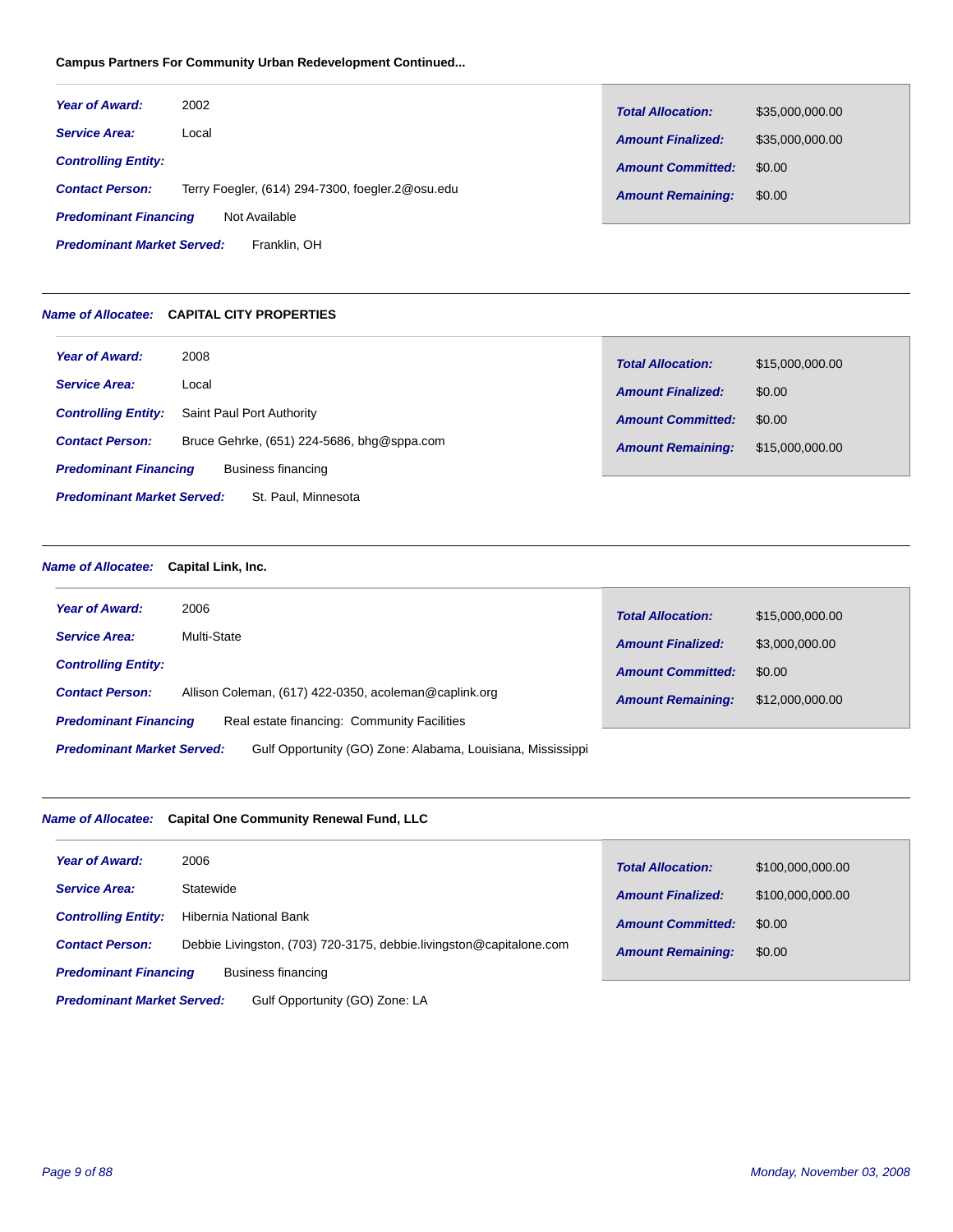# **Capital One Community Renewal Fund, LLC Continued...**

| <b>Year of Award:</b>                                                      | 2007                                                                | <b>Total Allocation:</b> | \$60,000,000,00 |  |
|----------------------------------------------------------------------------|---------------------------------------------------------------------|--------------------------|-----------------|--|
| <b>Service Area:</b>                                                       | Statewide                                                           | <b>Amount Finalized:</b> | \$34,071,988.00 |  |
| <b>Controlling Entity:</b>                                                 | Capital One Community Renewal Fund, LLC                             | <b>Amount Committed:</b> | \$0.00          |  |
| <b>Contact Person:</b>                                                     | Debbie Livingston, (703) 720-3175, debbie livingston@capitalone.com | <b>Amount Remaining:</b> | \$25,928,012.00 |  |
| <b>Predominant Financing</b>                                               | Real estate financing: Retail                                       |                          |                 |  |
| <b>Predominant Market Served:</b><br>Gulf Opportunity (GO) Zone: Louisiana |                                                                     |                          |                 |  |

# *Name of Allocatee:* **Capmark Community Development Fund LLC**

| <b>Year of Award:</b>                                                                                                 | 2005                                            | <b>Total Allocation:</b> | \$90,000,000.00 |  |
|-----------------------------------------------------------------------------------------------------------------------|-------------------------------------------------|--------------------------|-----------------|--|
| <b>Service Area:</b>                                                                                                  | National                                        | <b>Amount Finalized:</b> | \$90,000,000.00 |  |
| <b>Controlling Entity:</b>                                                                                            | Jan 19 2007 12:54PM                             | <b>Amount Committed:</b> | \$0.00          |  |
| <b>Contact Person:</b>                                                                                                | Randall Kahn, (202) 467-0032, rkahn@capmark.com | <b>Amount Remaining:</b> | \$0.00          |  |
| Real estate financing: Retail<br><b>Predominant Financing</b>                                                         |                                                 |                          |                 |  |
| <b>Predominant Market Served:</b><br>California, Colorado, District of Columbia, Florida, Mayrland, New Jersey, Texas |                                                 |                          |                 |  |

| <b>Year of Award:</b>                                         | 2006                                            | <b>Total Allocation:</b> | \$62,000,000.00 |
|---------------------------------------------------------------|-------------------------------------------------|--------------------------|-----------------|
| <b>Service Area:</b>                                          | National                                        | <b>Amount Finalized:</b> | \$62,000,000.00 |
| <b>Controlling Entity:</b>                                    | Jan 19 2007 12:54PM                             | <b>Amount Committed:</b> | \$0.00          |
| <b>Contact Person:</b>                                        | Randall Kahn, (202) 467-0032, rkahn@capmark.com | <b>Amount Remaining:</b> | \$0.00          |
| Real estate financing: Retail<br><b>Predominant Financing</b> |                                                 |                          |                 |
| <b>Predominant Market Served:</b><br>National                 |                                                 |                          |                 |

| <b>Year of Award:</b>                                                                                                  | 2007                                            | <b>Total Allocation:</b> | \$60,000,000.00 |  |
|------------------------------------------------------------------------------------------------------------------------|-------------------------------------------------|--------------------------|-----------------|--|
| <b>Service Area:</b>                                                                                                   | National                                        | <b>Amount Finalized:</b> | \$60,000,000.00 |  |
| <b>Controlling Entity:</b>                                                                                             | Capmark Community Development Fund LLC          | <b>Amount Committed:</b> | \$0.00          |  |
| <b>Contact Person:</b>                                                                                                 | Randall Kahn, (202) 467-0032, rkahn@capmark.com | <b>Amount Remaining:</b> | \$0.00          |  |
| Real estate financing: Retail<br><b>Predominant Financing</b>                                                          |                                                 |                          |                 |  |
| <b>Predominant Market Served:</b><br>California, Colorado, District of Columbia, Florida, Louisiana, New Jersey, Texas |                                                 |                          |                 |  |

*Name of Allocatee:* **Carolina First Community Development Corporation**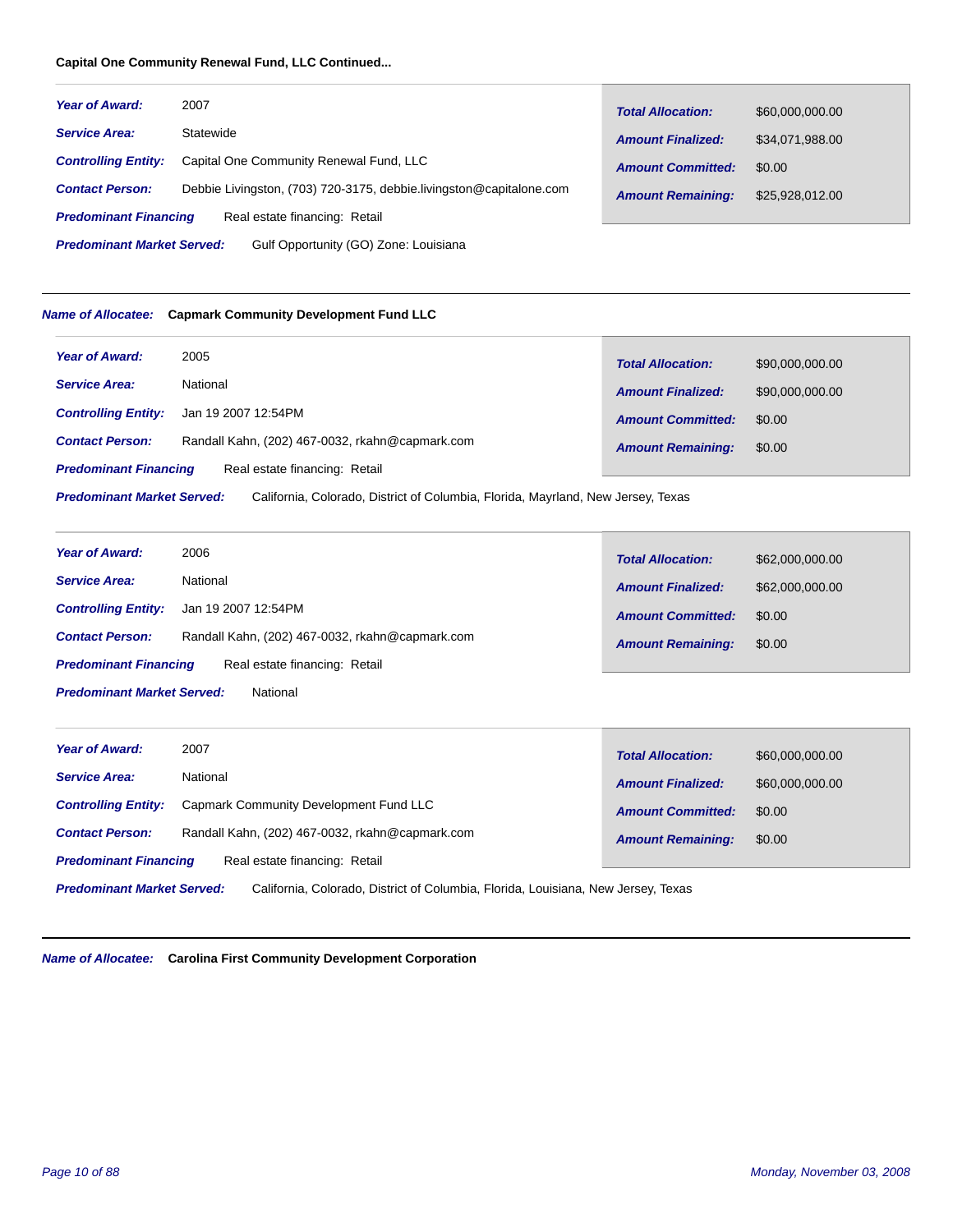# **Carolina First Community Development Corporation Continued...**

| <b>Year of Award:</b>                               | 2007                                                                          | <b>Total Allocation:</b> | \$100.000.000.00 |
|-----------------------------------------------------|-------------------------------------------------------------------------------|--------------------------|------------------|
| <b>Service Area:</b>                                | Statewide                                                                     | <b>Amount Finalized:</b> | \$52,000,000,00  |
| <b>Controlling Entity:</b>                          | Carolina First Community Development Corporation                              | <b>Amount Committed:</b> | \$0.00           |
| <b>Contact Person:</b>                              | charles chamberlain, (864) 255-8924,<br>charles.chamberlain@carolinafirst.com | <b>Amount Remaining:</b> | \$48,000,000.00  |
| <b>Predominant Financing</b>                        | Business financing                                                            |                          |                  |
| <b>Predominant Market Served:</b><br>South Carolina |                                                                               |                          |                  |

| <b>Year of Award:</b>             | 2008                                                                          | <b>Total Allocation:</b> | \$100,000,000.00 |
|-----------------------------------|-------------------------------------------------------------------------------|--------------------------|------------------|
| <b>Service Area:</b>              | Statewide                                                                     | <b>Amount Finalized:</b> | \$0.00           |
| <b>Controlling Entity:</b>        | Carolina First Bank                                                           | <b>Amount Committed:</b> | \$0.00           |
| <b>Contact Person:</b>            | charles chamberlain, (864) 255-8924,<br>charles.chamberlain@carolinafirst.com | <b>Amount Remaining:</b> | \$100,000,000.00 |
| <b>Predominant Financing</b>      | Business financing                                                            |                          |                  |
|                                   |                                                                               |                          |                  |
| <b>Predominant Market Served:</b> | South Carolina                                                                |                          |                  |

# *Name of Allocatee:* **Carver Community Development Corporation**

| <b>Year of Award:</b>                                                                           | 2006                                                          | <b>Total Allocation:</b> | \$59,000,000.00 |  |  |
|-------------------------------------------------------------------------------------------------|---------------------------------------------------------------|--------------------------|-----------------|--|--|
| <b>Service Area:</b>                                                                            | Local                                                         | <b>Amount Finalized:</b> | \$59,000,000.00 |  |  |
| <b>Controlling Entity:</b>                                                                      | Carver Federal Savings Bank                                   | <b>Amount Committed:</b> | \$0.00          |  |  |
| <b>Contact Person:</b>                                                                          | Gregory Gamble, (718) 306-1741, gregory.gamble@carverbank.com | <b>Amount Remaining:</b> | \$0.00          |  |  |
| <b>Predominant Financing</b><br>Real estate financing: For-sale housing                         |                                                               |                          |                 |  |  |
| <b>Predominant Market Served:</b><br>Bronx County, Kings County, New York County, Queens County |                                                               |                          |                 |  |  |

# *Name of Allocatee:* **CBAI Community Development, Inc.**

| <b>Year of Award:</b>                        | 2003                                           | <b>Total Allocation:</b> | \$50,000,000,00 |
|----------------------------------------------|------------------------------------------------|--------------------------|-----------------|
| <b>Service Area:</b>                         | Statewide                                      | <b>Amount Finalized:</b> | \$40,112,900.00 |
| <b>Controlling Entity:</b>                   | Community Bankers Association of Indiana, Inc. | <b>Amount Committed:</b> | \$0.00          |
| <b>Contact Person:</b>                       | S. DeHaven, (317) 595-6810, dehaven@cbai.org   | <b>Amount Remaining:</b> | \$9,887,100.00  |
| <b>Predominant Financing</b>                 | Business financing                             |                          |                 |
| <b>Predominant Market Served:</b><br>Indiana |                                                |                          |                 |

*Name of Allocatee:* **CBSI Development Fund, Inc.**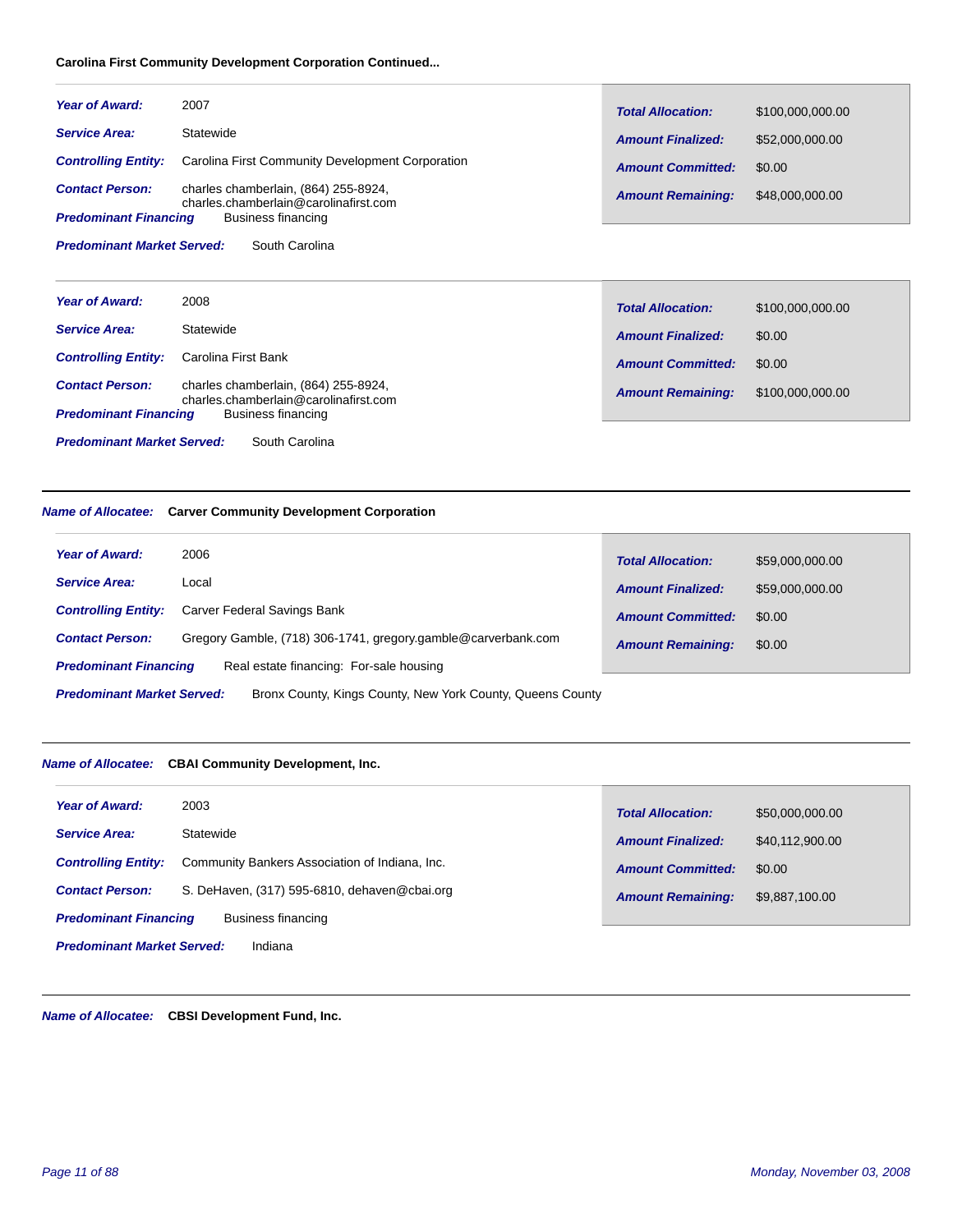# **CBSI Development Fund, Inc. Continued...**

| <b>Year of Award:</b>                                                    | 2002                                               | <b>Total Allocation:</b> | \$3,000,000.00 |
|--------------------------------------------------------------------------|----------------------------------------------------|--------------------------|----------------|
| <b>Service Area:</b>                                                     | Local                                              | <b>Amount Finalized:</b> | \$3,000,000.00 |
| <b>Controlling Entity:</b>                                               | Your Community Bank                                | <b>Amount Committed:</b> | \$0.00         |
| <b>Contact Person:</b>                                                   | Kevin Cecil, (812) 944-2244, kcecil@cbinonline.com | <b>Amount Remaining:</b> | \$0.00         |
| <b>Predominant Financing</b><br>Not Available                            |                                                    |                          |                |
| <b>Predominant Market Served:</b><br>Clark, IN; Floyd, IN; Jefferson, KY |                                                    |                          |                |

# *Name of Allocatee:* **CCG Community Partners, LLC**

| <b>Year of Award:</b>                                                                                    | 2005                                                    | <b>Total Allocation:</b> | \$50,000,000.00 |  |
|----------------------------------------------------------------------------------------------------------|---------------------------------------------------------|--------------------------|-----------------|--|
| <b>Service Area:</b>                                                                                     | National                                                | <b>Amount Finalized:</b> | \$50,000,000.00 |  |
| <b>Controlling Entity:</b>                                                                               | CityScape Capital Group. LLC                            | <b>Amount Committed:</b> | \$0.00          |  |
| <b>Contact Person:</b>                                                                                   | Paul Hoffman, (310) 335-2040, paul@cityscapecapital.com | <b>Amount Remaining:</b> | \$0.00          |  |
| <b>Predominant Financing</b><br>Real estate financing: Office Space                                      |                                                         |                          |                 |  |
| <b>Predominant Market Served:</b><br>California, Florida, Indiana, Missouri, New Jersey, Texas, Virginia |                                                         |                          |                 |  |

| <b>Year of Award:</b>             | 2006                                                        | <b>Total Allocation:</b> | \$43,000,000.00 |
|-----------------------------------|-------------------------------------------------------------|--------------------------|-----------------|
| <b>Service Area:</b>              | Multi-State                                                 | <b>Amount Finalized:</b> | \$37,000,000.00 |
| <b>Controlling Entity:</b>        | CityScape Capital Group. LLC                                | <b>Amount Committed:</b> | \$0.00          |
| <b>Contact Person:</b>            | Paul Hoffman, (310) 335-2040, paul@cityscapecapital.com     | <b>Amount Remaining:</b> | \$6,000,000.00  |
| <b>Predominant Financing</b>      | Real estate financing: Mixed-used (housing + commercial)    |                          |                 |
| <b>Predominant Market Served:</b> | Gulf Opportunity (GO) Zone: Alabama, Louisiana, Mississippi |                          |                 |

| Year of Award:                    | 2007                                                        | <b>Total Allocation:</b> | \$40,000,000.00 |
|-----------------------------------|-------------------------------------------------------------|--------------------------|-----------------|
| <b>Service Area:</b>              | Multi-State                                                 | <b>Amount Finalized:</b> | \$0.00          |
| <b>Controlling Entity:</b>        | <b>CCG Community Partners, LLC</b>                          | <b>Amount Committed:</b> | \$0.00          |
| <b>Contact Person:</b>            | Paul Hoffman, (310) 335-2040, paul@cityscapecapital.com     | <b>Amount Remaining:</b> | \$40,000,000.00 |
| <b>Predominant Financing</b>      | Real estate financing: Mixed-used (housing + commercial)    |                          |                 |
| <b>Predominant Market Served:</b> | Gulf Opportunity (GO) Zone: Alabama, Louisiana, Mississippi |                          |                 |

*Name of Allocatee:* **CDF Development, LLC**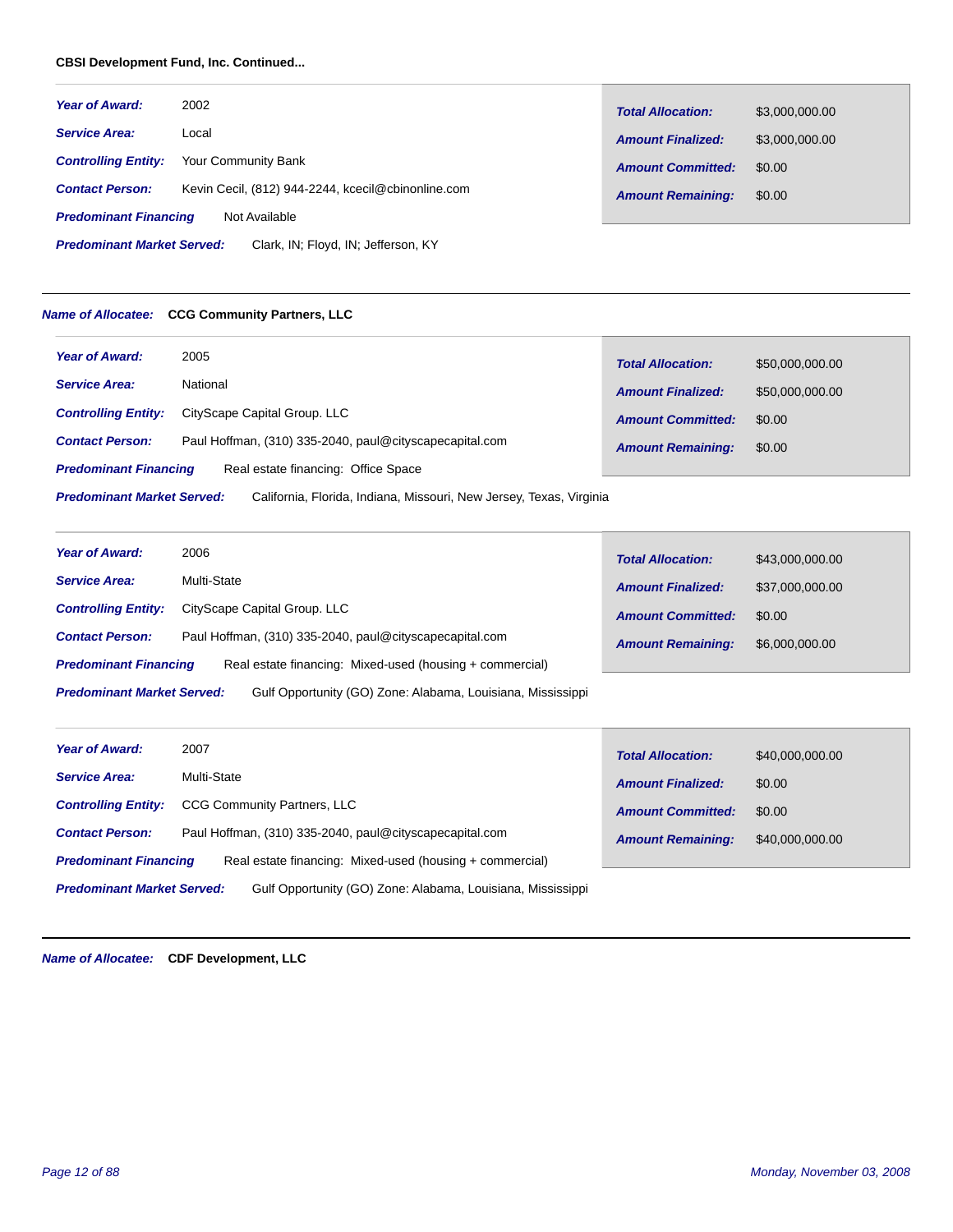# **CDF Development, LLC Continued...**

| <b>Year of Award:</b>                                                                                   | 2003                                                     | <b>Total Allocation:</b> | \$100,000,000.00 |
|---------------------------------------------------------------------------------------------------------|----------------------------------------------------------|--------------------------|------------------|
| <b>Service Area:</b>                                                                                    | National                                                 | <b>Amount Finalized:</b> | \$73,000,000.00  |
| <b>Controlling Entity:</b>                                                                              | The Cordish Company                                      | <b>Amount Committed:</b> | \$0.00           |
| <b>Contact Person:</b>                                                                                  | Jonathan Cordish, (410) 752-5444, jon@cdfdevelopment.com | <b>Amount Remaining:</b> | \$27,000,000.00  |
| Real estate financing: Retail<br><b>Predominant Financing</b>                                           |                                                          |                          |                  |
| <b>Predominant Market Served:</b><br>Kentucky, Maryland, Montana, New Jersey, New York, Texas, Virginia |                                                          |                          |                  |

| <b>Year of Award:</b>                                                                                    | 2005                                                     | <b>Total Allocation:</b> | \$60,000,000.00 |
|----------------------------------------------------------------------------------------------------------|----------------------------------------------------------|--------------------------|-----------------|
| <b>Service Area:</b>                                                                                     | National                                                 | <b>Amount Finalized:</b> | \$44,000,100.00 |
| <b>Controlling Entity:</b>                                                                               | The Cordish Company                                      | <b>Amount Committed:</b> | \$0.00          |
| <b>Contact Person:</b>                                                                                   | Jonathan Cordish, (410) 752-5444, jon@cdfdevelopment.com | <b>Amount Remaining:</b> | \$15,999,900.00 |
| Real estate financing: Retail<br><b>Predominant Financing</b>                                            |                                                          |                          |                 |
| <b>Predominant Market Served:</b><br>Kentucky, Maryland, Missouri, New Jersey, New York, Texas, Virginia |                                                          |                          |                 |

# *Name of Allocatee:* **Central Bank of Kansas City**

| <b>Year of Award:</b>                              | 2007                                                         | <b>Total Allocation:</b> | \$50,000,000.00 |
|----------------------------------------------------|--------------------------------------------------------------|--------------------------|-----------------|
| <b>Service Area:</b>                               | Local                                                        | <b>Amount Finalized:</b> | \$12,700,000,00 |
| <b>Controlling Entity:</b>                         |                                                              | <b>Amount Committed:</b> | \$5.700,000,00  |
| <b>Contact Person:</b>                             | Veda Rogers, (816) 483-5539, vrogers@maghick.com             | <b>Amount Remaining:</b> | \$31,600,000.00 |
| <b>Predominant Financing</b><br>Business financing |                                                              |                          |                 |
| <b>Predominant Market Served:</b>                  | MO (Cass County, Clay County, Jackson County, Platte County) |                          |                 |

# *Name of Allocatee:* **Central Ohio Loan Services, Inc.**

| <b>Year of Award:</b>                         | 2002                                                            | <b>Total Allocation:</b> | \$6,000,000.00 |  |
|-----------------------------------------------|-----------------------------------------------------------------|--------------------------|----------------|--|
| <b>Service Area:</b>                          | Local                                                           | <b>Amount Finalized:</b> | \$6,000,000.00 |  |
| <b>Controlling Entity:</b>                    | The First National Bank of Waverly                              |                          |                |  |
|                                               |                                                                 | <b>Amount Committed:</b> | \$0.00         |  |
| <b>Contact Person:</b>                        | Kristen Boyer, (740) 947-2136 x251, kboyer@thefirstnational.com | <b>Amount Remaining:</b> | \$0.00         |  |
| <b>Predominant Financing</b><br>Not Available |                                                                 |                          |                |  |
| <b>Predominant Market Served:</b><br>Pike, OH |                                                                 |                          |                |  |

# *Name of Allocatee:* **CFBanc Corporation**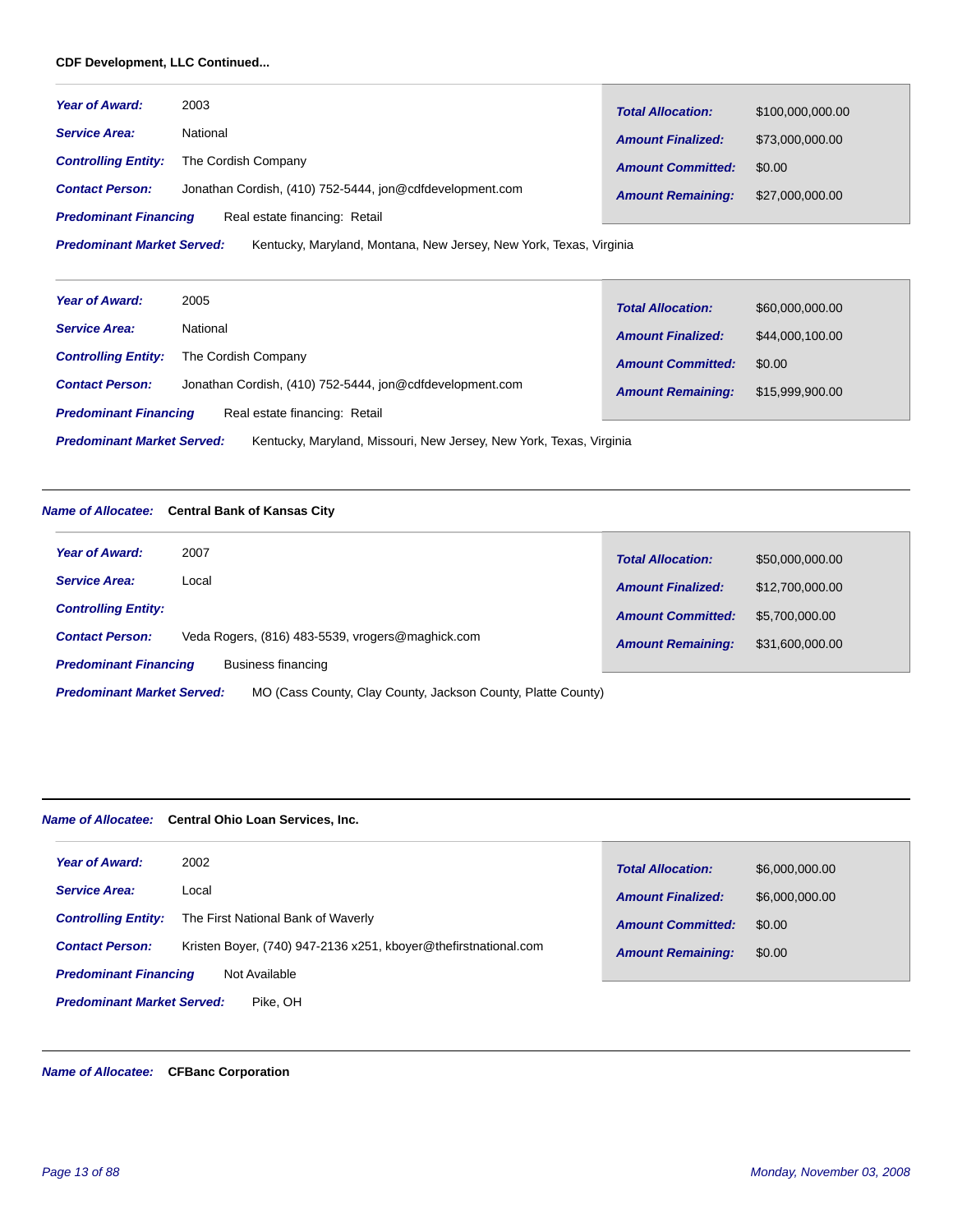# **CFBanc Corporation Continued...**

| <b>Year of Award:</b>        | 2002                                                  | <b>Total Allocation:</b> | \$73,000,000.00 |
|------------------------------|-------------------------------------------------------|--------------------------|-----------------|
| <b>Service Area:</b>         | Local                                                 | <b>Amount Finalized:</b> | \$71,976,457.58 |
| <b>Controlling Entity:</b>   |                                                       | <b>Amount Committed:</b> | \$0.00          |
| <b>Contact Person:</b>       | Marie Bibbs, (202) 243-7115, mbibbs@cityfirstbank.com | <b>Amount Remaining:</b> | \$1,023,542.42  |
| <b>Predominant Financing</b> | Not Available                                         |                          |                 |

Entire State, DC; Montgomery, MD; Prince Georges, MD; Alexandria, VA; Arlington, VA; Fairfax, VA; Falls Church, VA *Predominant Market Served:*

# *Name of Allocatee:* **Charter Facilities Funding, LLC**

| <b>Year of Award:</b>                                                                                       | 2003                                                   | <b>Total Allocation:</b> | \$50,000,000.00 |
|-------------------------------------------------------------------------------------------------------------|--------------------------------------------------------|--------------------------|-----------------|
| <b>Service Area:</b>                                                                                        | National                                               | <b>Amount Finalized:</b> | \$50,000,000,00 |
| <b>Controlling Entity:</b>                                                                                  | ABS School Services, LLC                               | <b>Amount Committed:</b> | \$0.00          |
| <b>Contact Person:</b>                                                                                      | Michael Stallings, (720) 932-4280, michaels@uwbank.com | <b>Amount Remaining:</b> | \$0.00          |
| Real estate financing: Community Facilities<br><b>Predominant Financing</b>                                 |                                                        |                          |                 |
| <b>Predominant Market Served:</b><br>Arizona, Florida, Minnesota, Missouri, North Carolina, New York, Texas |                                                        |                          |                 |

# *Name of Allocatee:* **Chase Community Development Corporation**

| 2005<br><b>Year of Award:</b>                                                                       |  | <b>Total Allocation:</b> | \$75,000,000.00 |  |
|-----------------------------------------------------------------------------------------------------|--|--------------------------|-----------------|--|
| National<br><b>Service Area:</b>                                                                    |  | <b>Amount Finalized:</b> | \$56,550,000.00 |  |
| JPMorgan Chase & Co.<br><b>Controlling Entity:</b>                                                  |  | <b>Amount Committed:</b> | \$10.936.000.00 |  |
| Matthew Reilein, (312) 336-5054, matthew.r.reilein@jpmchase.com<br><b>Contact Person:</b>           |  | <b>Amount Remaining:</b> | \$7.514.000.00  |  |
| Real estate financing: Retail<br><b>Predominant Financing</b>                                       |  |                          |                 |  |
| <b>Predominant Market Served:</b><br>Arizona, Illinois, Michigan, New Jersey, New York, Ohio, Texas |  |                          |                 |  |

# *Name of Allocatee:* **Chase New Markets Corporation**

| <b>Year of Award:</b>                                                                            | 2006                                                            | <b>Total Allocation:</b> | \$50,000,000.00 |
|--------------------------------------------------------------------------------------------------|-----------------------------------------------------------------|--------------------------|-----------------|
| <b>Service Area:</b>                                                                             | Multi-State                                                     | <b>Amount Finalized:</b> | \$48,000,000.00 |
| <b>Controlling Entity:</b>                                                                       | JPMorgan Chase & Co.                                            | <b>Amount Committed:</b> | \$0.00          |
| <b>Contact Person:</b>                                                                           | Matthew Reilein, (312) 336-5054, matthew.r.reilein@jpmchase.com | <b>Amount Remaining:</b> | \$2,000,000.00  |
| Real estate financing: Retail<br><b>Predominant Financing</b>                                    |                                                                 |                          |                 |
| Gulf Opportunity (GO) Zone: Alabama, Louisiana, Mississippi<br><b>Predominant Market Served:</b> |                                                                 |                          |                 |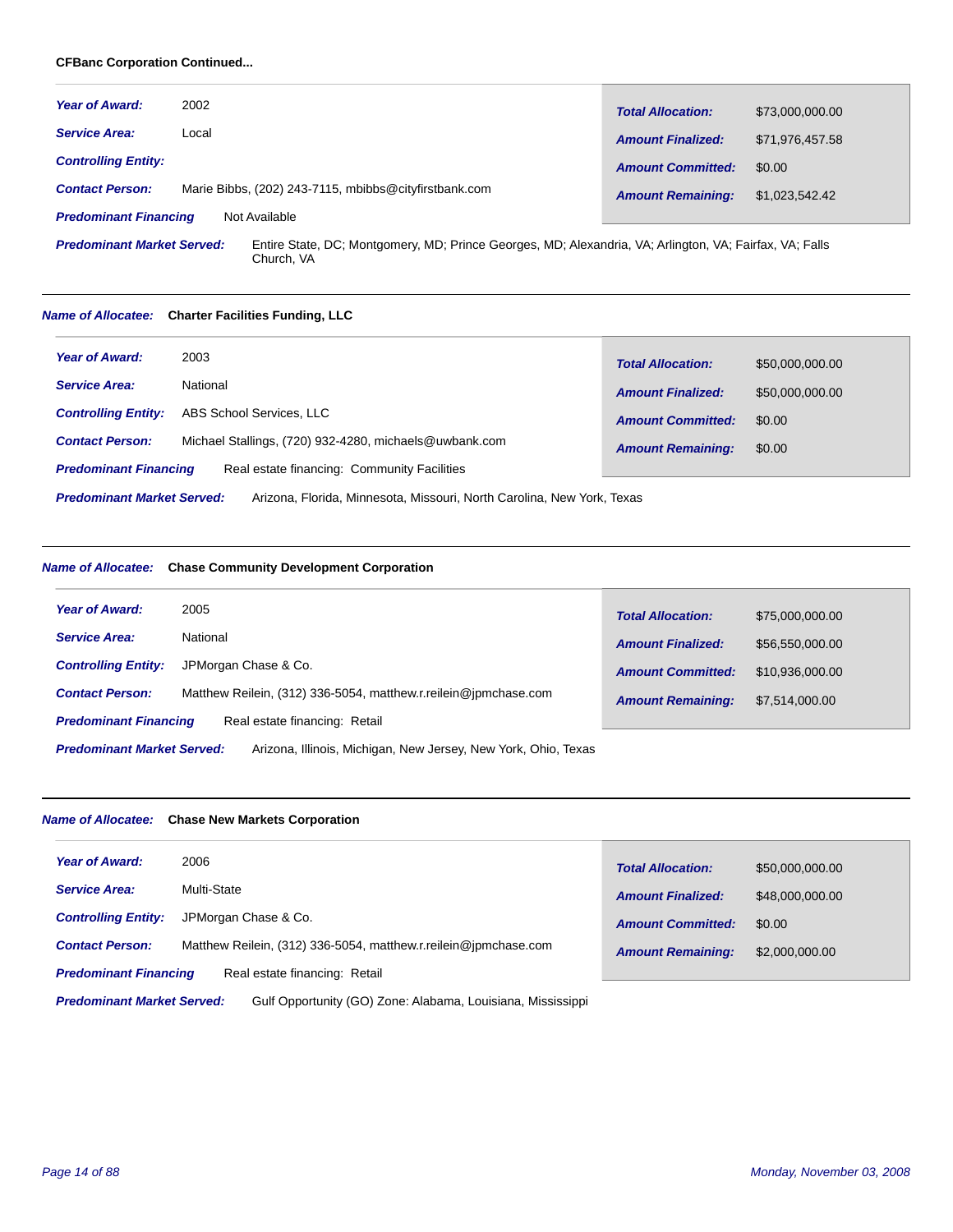# **Chase New Markets Corporation Continued...**

| Year of Award:                                                                                       | 2007                                                            | <b>Total Allocation:</b> | \$60,000,000.00 |
|------------------------------------------------------------------------------------------------------|-----------------------------------------------------------------|--------------------------|-----------------|
| <b>Service Area:</b>                                                                                 | National                                                        | <b>Amount Finalized:</b> | \$30,000,000.00 |
| <b>Controlling Entity:</b>                                                                           | <b>Chase New Markets Corporation</b>                            | <b>Amount Committed:</b> | \$0.00          |
| <b>Contact Person:</b>                                                                               | Matthew Reilein, (312) 336-5054, matthew.r.reilein@jpmchase.com | <b>Amount Remaining:</b> | \$30,000,000.00 |
| <b>Predominant Financing</b><br>Real estate financing: Retail                                        |                                                                 |                          |                 |
| <b>Predominant Market Served:</b><br>Arizona, Illinois, Louisiana, New Jersey, New York, Ohio, Texas |                                                                 |                          |                 |

# *Name of Allocatee:* **Chevron NMTC Fund LLC**

| <b>Year of Award:</b>                                                                                          | 2005                                                       |                          |                 |
|----------------------------------------------------------------------------------------------------------------|------------------------------------------------------------|--------------------------|-----------------|
|                                                                                                                |                                                            | <b>Total Allocation:</b> | \$20,000,000.00 |
| <b>Service Area:</b>                                                                                           | National                                                   | <b>Amount Finalized:</b> | \$12,100,000.00 |
| <b>Controlling Entity:</b>                                                                                     | Chevron TCI, Inc.                                          | <b>Amount Committed:</b> | \$0.00          |
| <b>Contact Person:</b>                                                                                         | Alan Levine, (415) 733-4583, alan.levine@chevrontexaco.com | <b>Amount Remaining:</b> | \$7,900,000.00  |
| Real estate financing: Mixed-used (housing + commercial)<br><b>Predominant Financing</b>                       |                                                            |                          |                 |
| <b>Predominant Market Served:</b><br>California, Illinois, Louisiana, Maryland, New York, Oregon, Pennsylvania |                                                            |                          |                 |

| <b>Year of Award:</b>                                                                            | 2006                                                     | <b>Total Allocation:</b> | \$50,000,000.00 |
|--------------------------------------------------------------------------------------------------|----------------------------------------------------------|--------------------------|-----------------|
| <b>Service Area:</b>                                                                             | Multi-State                                              | <b>Amount Finalized:</b> | \$19,910,250.00 |
| <b>Controlling Entity:</b>                                                                       | Chevron TCI, Inc.                                        | <b>Amount Committed:</b> | \$0.00          |
| <b>Contact Person:</b>                                                                           | John Medinger, (415) 733-4584, john.medinger@chevron.com | <b>Amount Remaining:</b> | \$30,089,750.00 |
| <b>Predominant Financing</b><br>Real estate financing: Mixed-used (housing + commercial)         |                                                          |                          |                 |
| Gulf Opportunity (GO) Zone: Alabama, Louisiana, Mississippi<br><b>Predominant Market Served:</b> |                                                          |                          |                 |

# *Name of Allocatee:* **Chicago Development Fund**

| 2006<br><b>Year of Award:</b>                                     |                                                        | <b>Total Allocation:</b> | \$100,000,000,00 |
|-------------------------------------------------------------------|--------------------------------------------------------|--------------------------|------------------|
| <b>Service Area:</b><br>Local                                     |                                                        | <b>Amount Finalized:</b> | \$15,000,000.00  |
| <b>Controlling Entity:</b><br>City of Chicago                     |                                                        | <b>Amount Committed:</b> | \$0.00           |
| <b>Contact Person:</b>                                            | Robert Kunze, (312) 744-0051, rkunze@cityofchicago.org | <b>Amount Remaining:</b> | \$85,000,000.00  |
| Real estate financing: Industrial<br><b>Predominant Financing</b> |                                                        |                          |                  |
| <b>Predominant Market Served:</b><br>Cook County                  |                                                        |                          |                  |

*Name of Allocatee:* **Cincinnati Development Fund**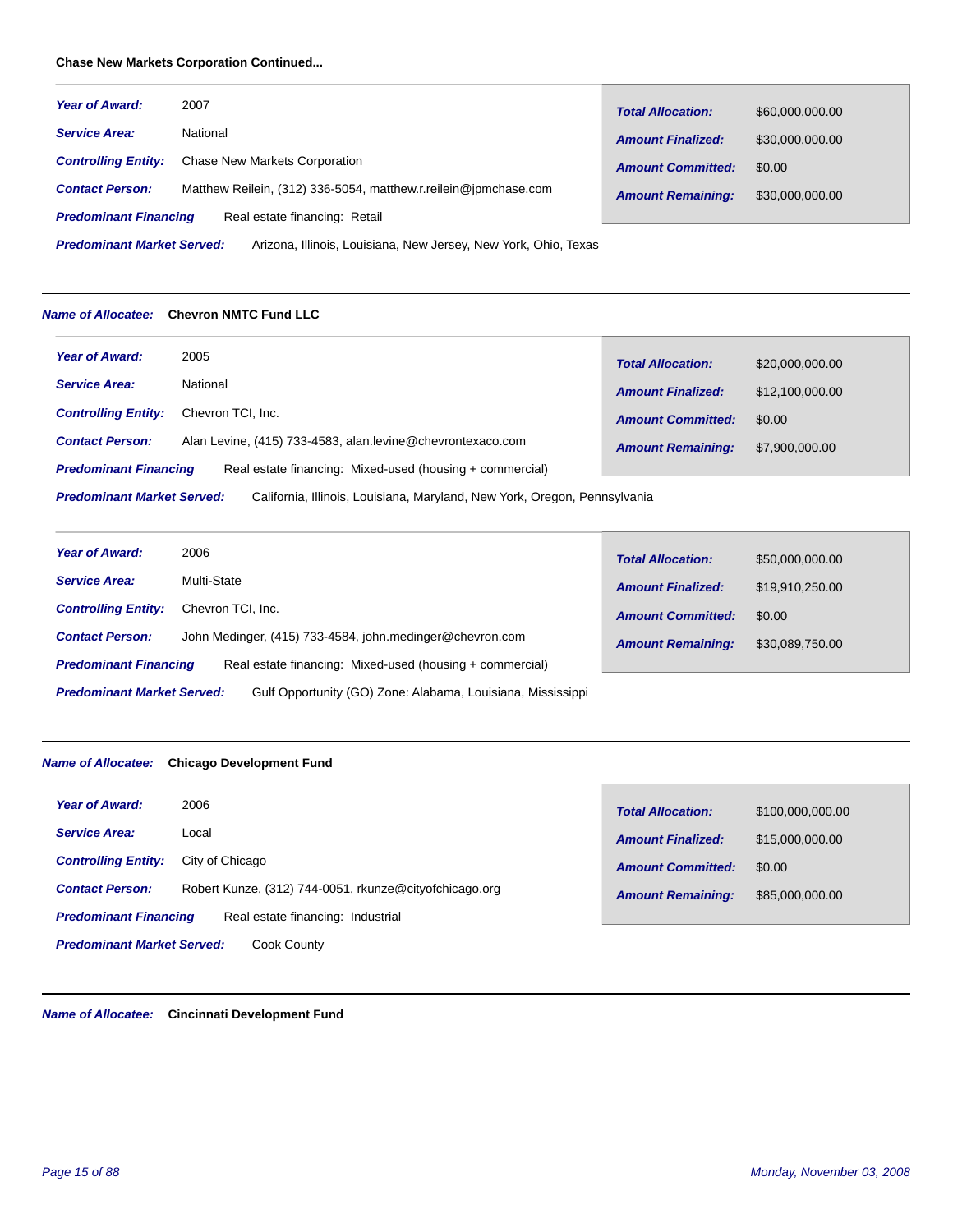# **Cincinnati Development Fund Continued...**

| <b>Year of Award:</b>                                                                    | 2005                                            | <b>Total Allocation:</b> | \$52,000,000.00 |
|------------------------------------------------------------------------------------------|-------------------------------------------------|--------------------------|-----------------|
| <b>Service Area:</b>                                                                     | Local                                           | <b>Amount Finalized:</b> | \$31,763,158.00 |
| <b>Controlling Entity:</b>                                                               |                                                 | <b>Amount Committed:</b> | \$0.00          |
| <b>Contact Person:</b>                                                                   | James Ritter, (513) 721-7211, j ritter@fuse.net | <b>Amount Remaining:</b> | \$20,236,842,00 |
| Real estate financing: Mixed-used (housing + commercial)<br><b>Predominant Financing</b> |                                                 |                          |                 |
| <b>Predominant Market Served:</b><br>Hamilton County, OH                                 |                                                 |                          |                 |

#### *Name of Allocatee:* **Cincinnati New Markets Fund, LLC**

| <b>Year of Award:</b>                                    | 2003                                                        | <b>Total Allocation:</b> | \$50,000,000.00 |
|----------------------------------------------------------|-------------------------------------------------------------|--------------------------|-----------------|
| <b>Service Area:</b>                                     | Local                                                       | <b>Amount Finalized:</b> | \$40,505,785.01 |
| <b>Controlling Entity:</b>                               | Cincinnati Equity Fund, Ltd.                                | <b>Amount Committed:</b> | \$9.494.214.99  |
| <b>Contact Person:</b>                                   | Steven Massie, (513) 621-4400, smassie@cincinnatiequity.com | <b>Amount Remaining:</b> | \$0.00          |
| <b>Predominant Financing</b>                             | Real estate financing: Mixed-used (housing + commercial)    |                          |                 |
| <b>Predominant Market Served:</b><br>Hamilton County, OH |                                                             |                          |                 |

| <b>Year of Award:</b>                                            | 2008                                                       | <b>Total Allocation:</b> | \$35,000,000.00 |
|------------------------------------------------------------------|------------------------------------------------------------|--------------------------|-----------------|
| <b>Service Area:</b>                                             | Local                                                      | <b>Amount Finalized:</b> | \$0.00          |
| <b>Controlling Entity:</b>                                       |                                                            | <b>Amount Committed:</b> | \$0.00          |
| <b>Contact Person:</b>                                           | Stephanie Gaither, (513) 621-4400, sqaither@3cdc.org       | <b>Amount Remaining:</b> | \$35,000,000.00 |
| <b>Predominant Financing</b>                                     | Real estate financing: Mixed-used (housing, commercial, or |                          |                 |
| retail)<br><b>Predominant Market Served:</b><br>Cincinnati, Ohio |                                                            |                          |                 |

# *Name of Allocatee:* **Citibank NMTC Corporation**

| <b>Year of Award:</b><br>2006                                                                                            | <b>Total Allocation:</b> | \$100,000,000,00 |
|--------------------------------------------------------------------------------------------------------------------------|--------------------------|------------------|
| National<br><b>Service Area:</b>                                                                                         | <b>Amount Finalized:</b> | \$91,643,789.00  |
| <b>Controlling Entity:</b><br>Citigroup Inc.                                                                             | <b>Amount Committed:</b> | \$0.00           |
| Gloria Lee, (718) 248-4656, gloria.lee@citigroup.com<br><b>Contact Person:</b>                                           | <b>Amount Remaining:</b> | \$8.356.211.00   |
| Real estate financing: Mixed-used (housing + commercial)<br><b>Predominant Financing</b>                                 |                          |                  |
| <b>Predominant Market Served:</b><br>California, District of Columbia, Florida, Illinois, Maryland, New Jersey, New York |                          |                  |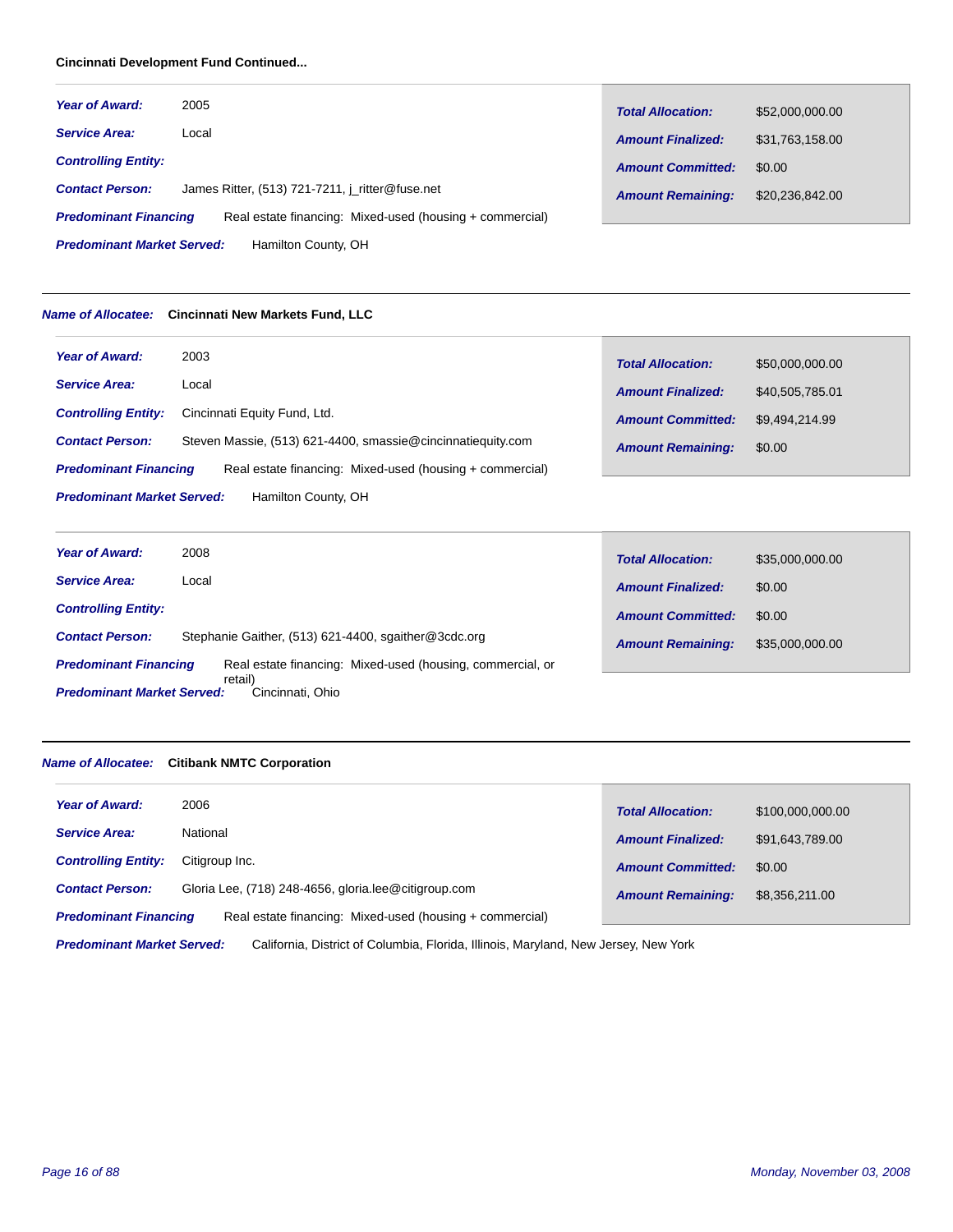# **Citibank NMTC Corporation Continued...**

| <b>Year of Award:</b>                                                                                 | 2008                                                 | <b>Total Allocation:</b> | \$31,250,000.00 |
|-------------------------------------------------------------------------------------------------------|------------------------------------------------------|--------------------------|-----------------|
| <b>Service Area:</b>                                                                                  | National                                             | <b>Amount Finalized:</b> | \$0.00          |
| <b>Controlling Entity:</b>                                                                            | Citigroup Inc.                                       | <b>Amount Committed:</b> | \$0.00          |
| <b>Contact Person:</b>                                                                                | Gloria Lee, (718) 248-4656, gloria.lee@citigroup.com | <b>Amount Remaining:</b> | \$31.250.000.00 |
| Real estate financing: Mixed-used (housing, commercial, or<br><b>Predominant Financing</b><br>retail) |                                                      |                          |                 |

California; Connecticut; District of Columbia; Florida; Illinois; New York; Texas *Predominant Market Served:*

# *Name of Allocatee:* **Citizens Business Development Company, LLC**

| <b>Year of Award:</b>                              | 2002                                                               | <b>Total Allocation:</b> | \$3,000,000.00 |
|----------------------------------------------------|--------------------------------------------------------------------|--------------------------|----------------|
| <b>Service Area:</b>                               | Local                                                              | <b>Amount Finalized:</b> | \$3,000,000,00 |
| <b>Controlling Entity:</b>                         | Citizens Bank & Trust Co. of Jackson                               | <b>Amount Committed:</b> | \$0.00         |
| <b>Contact Person:</b>                             | Diane Dunahoo, (606) 666-6782,<br>ddunahoo@citizensbankjackson.com | <b>Amount Remaining:</b> | \$0.00         |
| <b>Predominant Financing</b>                       | Not Available                                                      |                          |                |
| <b>Predominant Market Served:</b><br>Breathitt, KY |                                                                    |                          |                |

# *Name of Allocatee:* **Citizens Tri-County Development Corporation**

| <b>Year of Award:</b>                                                                    | 2002                                           | <b>Total Allocation:</b> | \$1,000,000.00 |
|------------------------------------------------------------------------------------------|------------------------------------------------|--------------------------|----------------|
| <b>Service Area:</b>                                                                     | Local                                          | <b>Amount Finalized:</b> | \$1,000,000.00 |
| <b>Controlling Entity:</b>                                                               | Citizens Tri-County Bank                       | <b>Amount Committed:</b> | \$0.00         |
| <b>Contact Person:</b>                                                                   | C Smith, $(423)$ 949-2173, a smith@bledsoe.net | <b>Amount Remaining:</b> | \$0.00         |
| <b>Predominant Financing</b>                                                             | Not Available                                  |                          |                |
| <b>Predominant Market Served:</b><br>Bledsoe, TN; Grundy, TN; Marion, TN; Sequatchie, TN |                                                |                          |                |

# *Name of Allocatee:* **City First New Markets Fund II, LLC**

| <b>Year of Award:</b>                                                                        | 2006                      |                                                       |                          |                 |
|----------------------------------------------------------------------------------------------|---------------------------|-------------------------------------------------------|--------------------------|-----------------|
|                                                                                              |                           |                                                       | <b>Total Allocation:</b> | \$90,000,000.00 |
| <b>Service Area:</b>                                                                         | Multi-State               |                                                       | <b>Amount Finalized:</b> | \$49,153,173.00 |
| <b>Controlling Entity:</b>                                                                   | <b>CFBanc Corporation</b> |                                                       | <b>Amount Committed:</b> | \$0.00          |
| <b>Contact Person:</b>                                                                       |                           | Marie Bibbs, (202) 243-7115, mbibbs@cityfirstbank.com | <b>Amount Remaining:</b> | \$40,846,827.00 |
| <b>Predominant Financing</b><br>Real estate financing: Community Facilities                  |                           |                                                       |                          |                 |
| <b>Predominant Market Served:</b><br>Delaware, District of Columbia, Maryland, Pennsylvania, |                           |                                                       |                          |                 |
|                                                                                              |                           | Virginia                                              |                          |                 |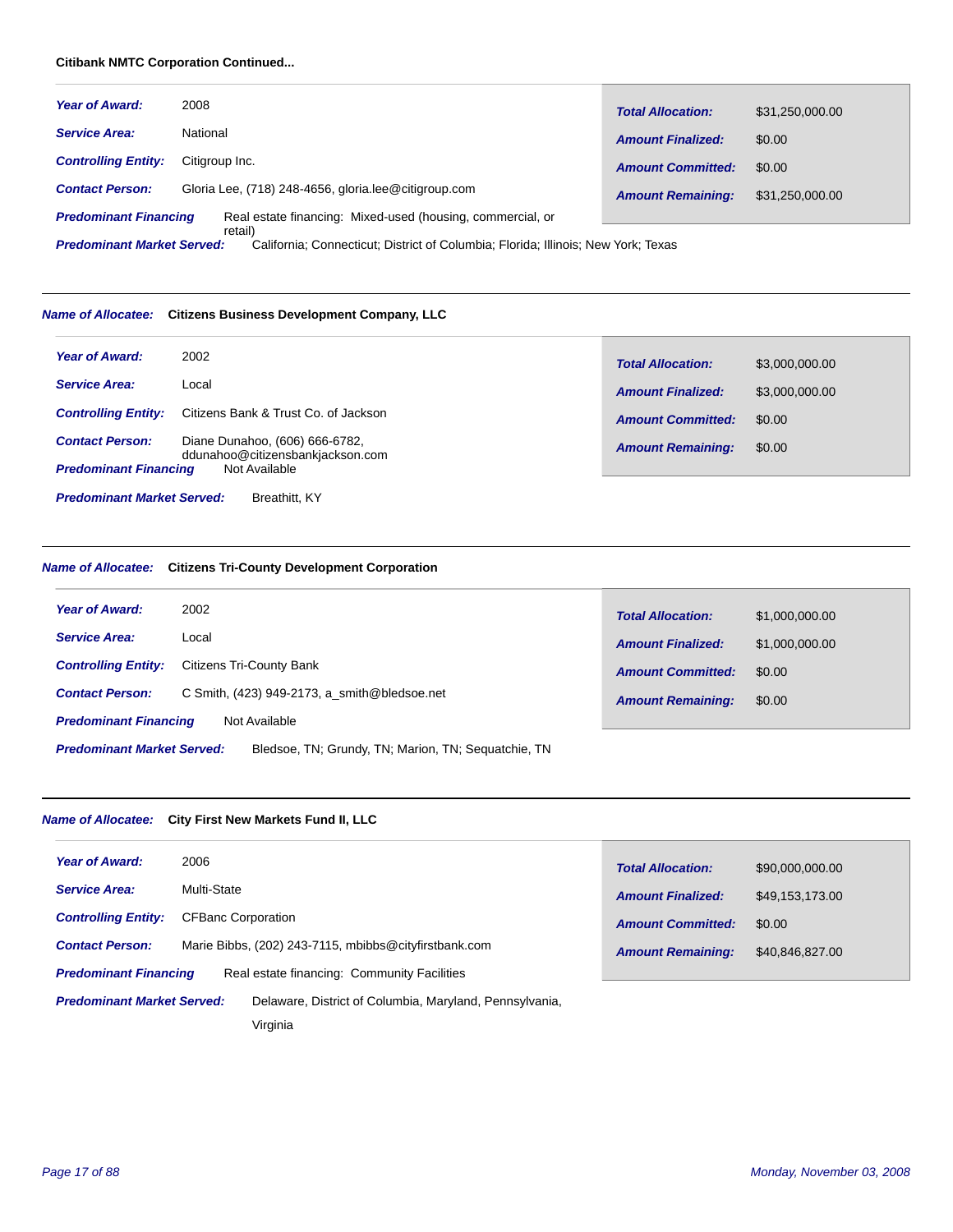# **City First New Markets Fund II, LLC Continued...**

| <b>Year of Award:</b>        | 2008                                                  | <b>Total Allocation:</b> | \$67,000,000.00 |
|------------------------------|-------------------------------------------------------|--------------------------|-----------------|
| <b>Service Area:</b>         | Multi-State                                           | <b>Amount Finalized:</b> | \$0.00          |
| <b>Controlling Entity:</b>   | <b>CFBanc Corporation</b>                             | <b>Amount Committed:</b> | \$0.00          |
| <b>Contact Person:</b>       | Marie Bibbs, (202) 243-7115, mbibbs@cityfirstbank.com | <b>Amount Remaining:</b> | \$67,000,000.00 |
| <b>Predominant Financing</b> | Real estate financing: Community Facilities           |                          |                 |

Delaware; District of Columbia; Maryland; Pennsylvania; Virginia *Predominant Market Served:*

#### *Name of Allocatee:* **Clearinghouse CDFI, The**

| <b>Year of Award:</b>                                                                                              | 2002                                                          | <b>Total Allocation:</b> | \$56,000,000.00 |
|--------------------------------------------------------------------------------------------------------------------|---------------------------------------------------------------|--------------------------|-----------------|
| <b>Service Area:</b>                                                                                               | Local                                                         | <b>Amount Finalized:</b> | \$56,000,000.00 |
| <b>Controlling Entity:</b>                                                                                         |                                                               | <b>Amount Committed:</b> | \$0.00          |
| <b>Contact Person:</b>                                                                                             | Douglas Bystry, (949) 859-3600, dbystry@clearinghousecdfi.com | <b>Amount Remaining:</b> | \$0.00          |
| <b>Predominant Financing</b><br>Not Available                                                                      |                                                               |                          |                 |
| <b>Predominant Market Served:</b><br>Los Angeles, CA; Orange, CA; Riverside, CA; San Bernardino, CA; San Diego, CA |                                                               |                          |                 |

| <b>Year of Award:</b>                                         | 2005                                                          | <b>Total Allocation:</b> | \$75,000,000.00 |
|---------------------------------------------------------------|---------------------------------------------------------------|--------------------------|-----------------|
| <b>Service Area:</b>                                          | Local                                                         | <b>Amount Finalized:</b> | \$75,000,000,00 |
| <b>Controlling Entity:</b>                                    |                                                               | <b>Amount Committed:</b> | \$0.00          |
| <b>Contact Person:</b>                                        | Douglas Bystry, (949) 859-3600, dbystry@clearinghousecdfi.com | <b>Amount Remaining:</b> | \$0.00          |
| Real estate financing: Retail<br><b>Predominant Financing</b> |                                                               |                          |                 |

Los Angeles County, CA; Orange County, CA; Riverside County, CA; San Bernardino County, CA; San Diego County, CA *Predominant Market Served:*

| <b>Year of Award:</b>                                         | 2006                                                          | <b>Total Allocation:</b> | \$37,000,000.00 |
|---------------------------------------------------------------|---------------------------------------------------------------|--------------------------|-----------------|
| <b>Service Area:</b>                                          | Statewide                                                     | <b>Amount Finalized:</b> | \$37,000,000,00 |
| <b>Controlling Entity:</b>                                    |                                                               | <b>Amount Committed:</b> | \$0.00          |
| <b>Contact Person:</b>                                        | Douglas Bystry, (949) 859-3600, dbystry@clearinghousecdfi.com | <b>Amount Remaining:</b> | \$0.00          |
| Real estate financing: Retail<br><b>Predominant Financing</b> |                                                               |                          |                 |

**CA** *Predominant Market Served:*

| <b>Year of Award:</b>                                                   | 2008                                                            | <b>Total Allocation:</b> | \$90,000,000.00 |
|-------------------------------------------------------------------------|-----------------------------------------------------------------|--------------------------|-----------------|
| <b>Service Area:</b>                                                    | Statewide                                                       | <b>Amount Finalized:</b> | \$0.00          |
| <b>Controlling Entity:</b>                                              |                                                                 | <b>Amount Committed:</b> | \$0.00          |
| <b>Contact Person:</b>                                                  | Melissa DeMotte, (949) 859-3600, melissad@clearinghousecdfi.com | <b>Amount Remaining:</b> | \$90,000,000.00 |
| Real estate financing: For-sale housing<br><b>Predominant Financing</b> |                                                                 |                          |                 |

**California** *Predominant Market Served:*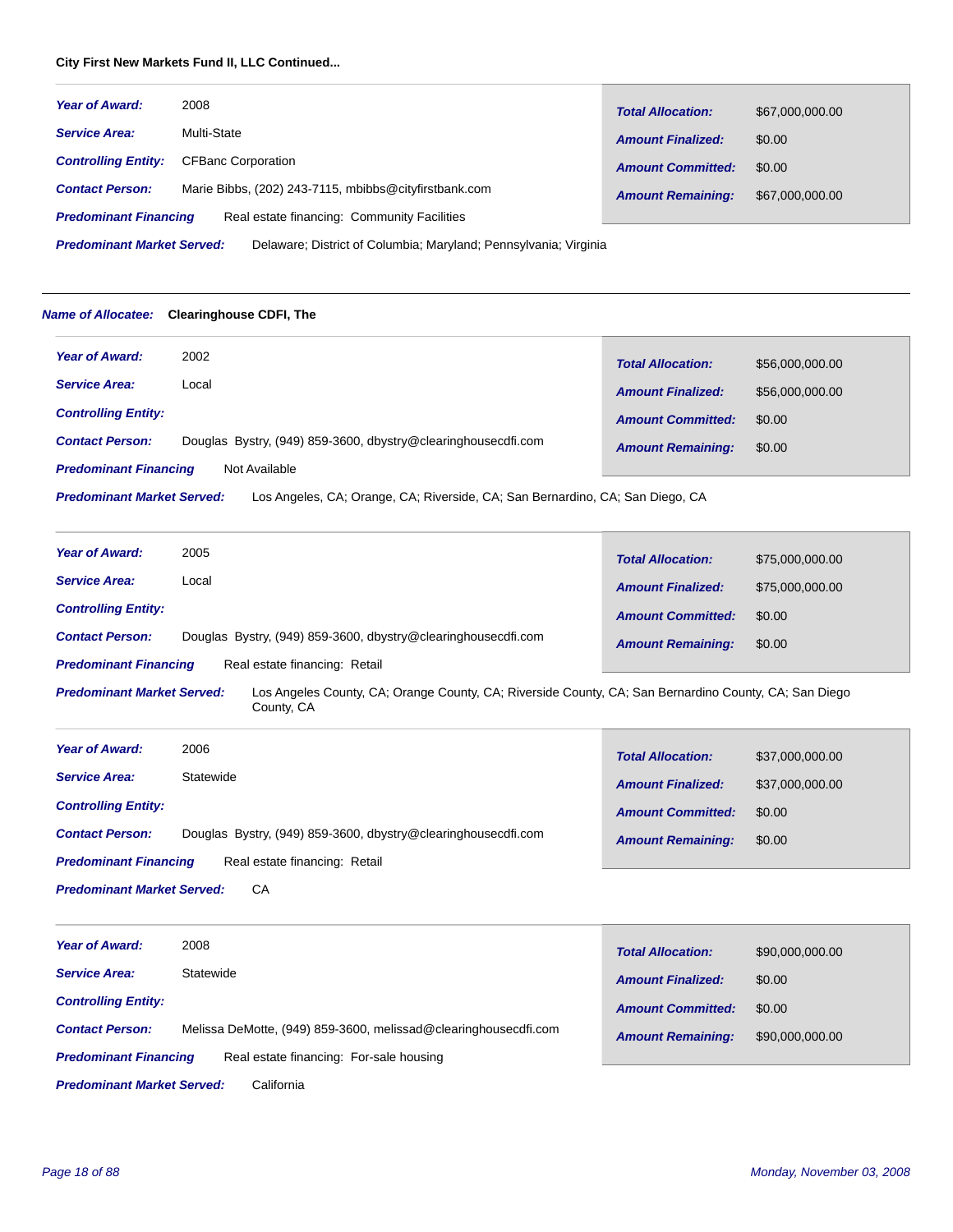# **Clearinghouse CDFI, The Continued...**

# *Name of Allocatee:* **Cleveland New Markets Investment Fund**

| <b>Year of Award:</b>             | 2002                                                 | <b>Total Allocation:</b> | \$15,000,000.00 |
|-----------------------------------|------------------------------------------------------|--------------------------|-----------------|
| <b>Service Area:</b>              | Local                                                | <b>Amount Finalized:</b> | \$15,000,000.00 |
| <b>Controlling Entity:</b>        | Cleveland Development Advisor's Inc.                 | <b>Amount Committed:</b> | \$0.00          |
| <b>Contact Person:</b>            | Yvette Ittu, (216) 592-2274, yittu@gcpartnership.com | <b>Amount Remaining:</b> | \$0.00          |
| <b>Predominant Financing</b>      | Not Available                                        |                          |                 |
| <b>Predominant Market Served:</b> | Cuyahoga, OH                                         |                          |                 |

#### *Name of Allocatee:* **Cleveland New Markets Investment Fund II LLC**

| <b>Year of Award:</b><br>2007                                                 | <b>Total Allocation:</b> | \$25,000,000.00 |
|-------------------------------------------------------------------------------|--------------------------|-----------------|
| <b>Service Area:</b><br>Local                                                 | <b>Amount Finalized:</b> | \$8,500,000.00  |
| Cleveland New Markets Investment Fund II LLC<br><b>Controlling Entity:</b>    | <b>Amount Committed:</b> | \$0.00          |
| Steve Luca, (216) 592-2245, sluca@gcpartnership.com<br><b>Contact Person:</b> | <b>Amount Remaining:</b> | \$16,500,000.00 |
| Real estate financing: Retail<br><b>Predominant Financing</b>                 |                          |                 |
| <b>Predominant Market Served:</b><br>OH (Cuyahoga County)                     |                          |                 |

# *Name of Allocatee:* **CNB Economic Development Company, LLC**

| <b>Year of Award:</b><br>2008                                                 | <b>Total Allocation:</b><br>\$60,000,000.00 |  |
|-------------------------------------------------------------------------------|---------------------------------------------|--|
| <b>Service Area:</b><br>Local                                                 | \$0.00<br><b>Amount Finalized:</b>          |  |
| <b>Controlling Entity:</b>                                                    | \$0.00<br><b>Amount Committed:</b>          |  |
| Brad Carson, (918) 384-7928, brad.carson@cn-bus.com<br><b>Contact Person:</b> | \$60,000,000.00<br><b>Amount Remaining:</b> |  |
| Business financing<br><b>Predominant Financing</b>                            |                                             |  |
| <b>Predominant Market Served:</b><br>Northeastern Oklahoma                    |                                             |  |

# *Name of Allocatee:* **CNC Development Corporation, Inc.**

| <b>Year of Award:</b>                                                                                                                                                         | 2002                                                 |                          |                |
|-------------------------------------------------------------------------------------------------------------------------------------------------------------------------------|------------------------------------------------------|--------------------------|----------------|
|                                                                                                                                                                               |                                                      | <b>Total Allocation:</b> | \$2,000,000,00 |
| <b>Service Area:</b>                                                                                                                                                          | Local                                                | <b>Amount Finalized:</b> | \$2,000,000.00 |
| <b>Controlling Entity:</b>                                                                                                                                                    | <b>Citizens National Bank</b>                        | <b>Amount Committed:</b> | \$0.00         |
| <b>Contact Person:</b>                                                                                                                                                        | Dennis Dorton, (606) 789-4001, ddorton@cnbonline.com | <b>Amount Remaining:</b> | \$0.00         |
| <b>Predominant Financing</b>                                                                                                                                                  | Not Available                                        |                          |                |
| Floyd County, KY; Johnson County, KY; Lawrence County, KY; Magoffin County, KY; Martin County, KY;<br><b>Predominant Market Served:</b><br>Morgan County, KY; Pike County, KY |                                                      |                          |                |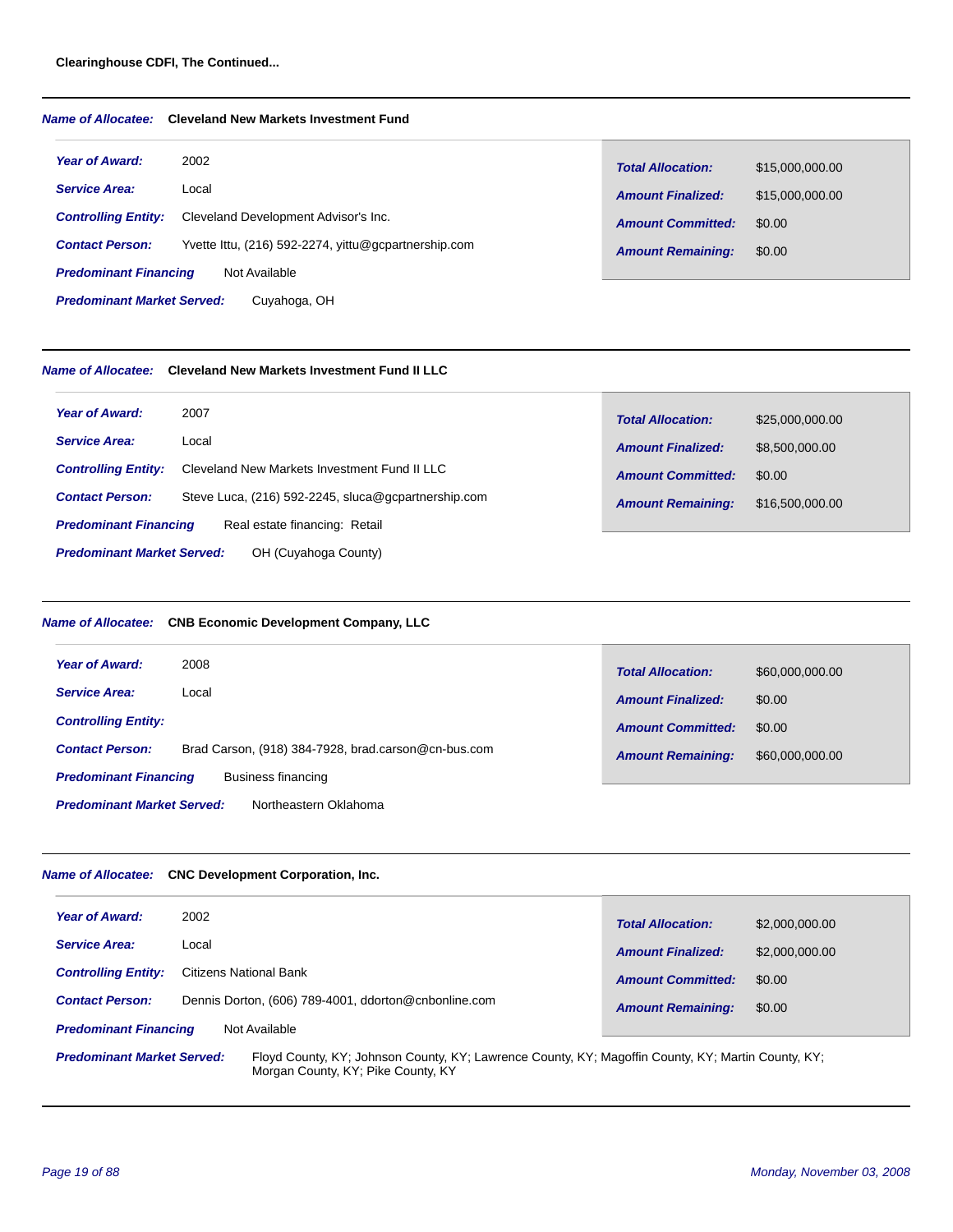# *Name of Allocatee:* **Coastal Enterprises, Inc.**

| <b>Year of Award:</b>             | 2002                                                                                 | <b>Total Allocation:</b> | \$65,000,000.00  |
|-----------------------------------|--------------------------------------------------------------------------------------|--------------------------|------------------|
| <b>Service Area:</b>              | Multi-State                                                                          | <b>Amount Finalized:</b> | \$65,000,000.00  |
| <b>Controlling Entity:</b>        |                                                                                      | <b>Amount Committed:</b> | \$0.00           |
| <b>Contact Person:</b>            | Steven Weems, (207) 772-5356 x118, slw@ceimaine.org                                  | <b>Amount Remaining:</b> | \$0.00           |
| <b>Predominant Financing</b>      | Not Available                                                                        |                          |                  |
| <b>Predominant Market Served:</b> | Maine, New Hampshire, Vermont, Select Counties in NY                                 |                          |                  |
| <b>Year of Award:</b>             | 2003                                                                                 | <b>Total Allocation:</b> | \$64,000,000.00  |
| <b>Service Area:</b>              | National                                                                             | <b>Amount Finalized:</b> | \$64,000,000.00  |
| <b>Controlling Entity:</b>        |                                                                                      | <b>Amount Committed:</b> | \$0.00           |
| <b>Contact Person:</b>            | Charles Spies, (207) 772-5356 x132, cjs@ceimaine.org                                 | <b>Amount Remaining:</b> | \$0.00           |
| <b>Predominant Financing</b>      | Real estate financing: Industrial                                                    |                          |                  |
| <b>Predominant Market Served:</b> | Maine, New Hampshire, New York, Vermont                                              |                          |                  |
| <b>Year of Award:</b>             | 2006                                                                                 | <b>Total Allocation:</b> | \$120,000,000.00 |
| <b>Service Area:</b>              | National                                                                             | <b>Amount Finalized:</b> | \$84,970,529.00  |
| <b>Controlling Entity:</b>        |                                                                                      | <b>Amount Committed:</b> | \$0.00           |
| <b>Contact Person:</b>            | Charles Spies, (207) 772-5356 x132, cjs@ceimaine.org                                 | <b>Amount Remaining:</b> | \$35,029,471.00  |
| <b>Predominant Financing</b>      | <b>Business financing</b>                                                            |                          |                  |
| <b>Predominant Market Served:</b> | Connecticut, Massachusetts, Maine, New Hampshire, New York,<br>Rhode Island, Vermont |                          |                  |
| <b>Year of Award:</b>             | 2007                                                                                 | <b>Total Allocation:</b> | \$120,000,000.00 |
| <b>Service Area:</b>              | National                                                                             | <b>Amount Finalized:</b> | \$58,930,551.00  |
| <b>Controlling Entity:</b>        |                                                                                      | <b>Amount Committed:</b> | \$0.00           |
| <b>Contact Person:</b>            | Jacqueline Wardell, (207) 882-7552 x113, jw@ceimaine.org                             | <b>Amount Remaining:</b> | \$61,069,449.00  |
| <b>Predominant Financing</b>      | <b>Business financing</b>                                                            |                          |                  |
| <b>Predominant Market Served:</b> | Connecticut, Maine, Massachusetts, New Hampshire, New York, Rhode Island, Vermont    |                          |                  |
| <b>Year of Award:</b>             | 2008                                                                                 | <b>Total Allocation:</b> | \$112,000,000.00 |
| <b>Service Area:</b>              | National                                                                             | <b>Amount Finalized:</b> | \$0.00           |
| <b>Controlling Entity:</b>        |                                                                                      | <b>Amount Committed:</b> | \$0.00           |
| <b>Contact Person:</b>            | Jacqueline Wardell, (207) 882-7552 x113, jw@ceimaine.org                             | <b>Amount Remaining:</b> | \$112,000,000.00 |
| <b>Predominant Financing</b>      | <b>Business financing</b>                                                            |                          |                  |
| <b>Predominant Market Served:</b> | Connecticut; Maine; Massachusetts; New Hampshire; New York; Rhode Island; Vermont    |                          |                  |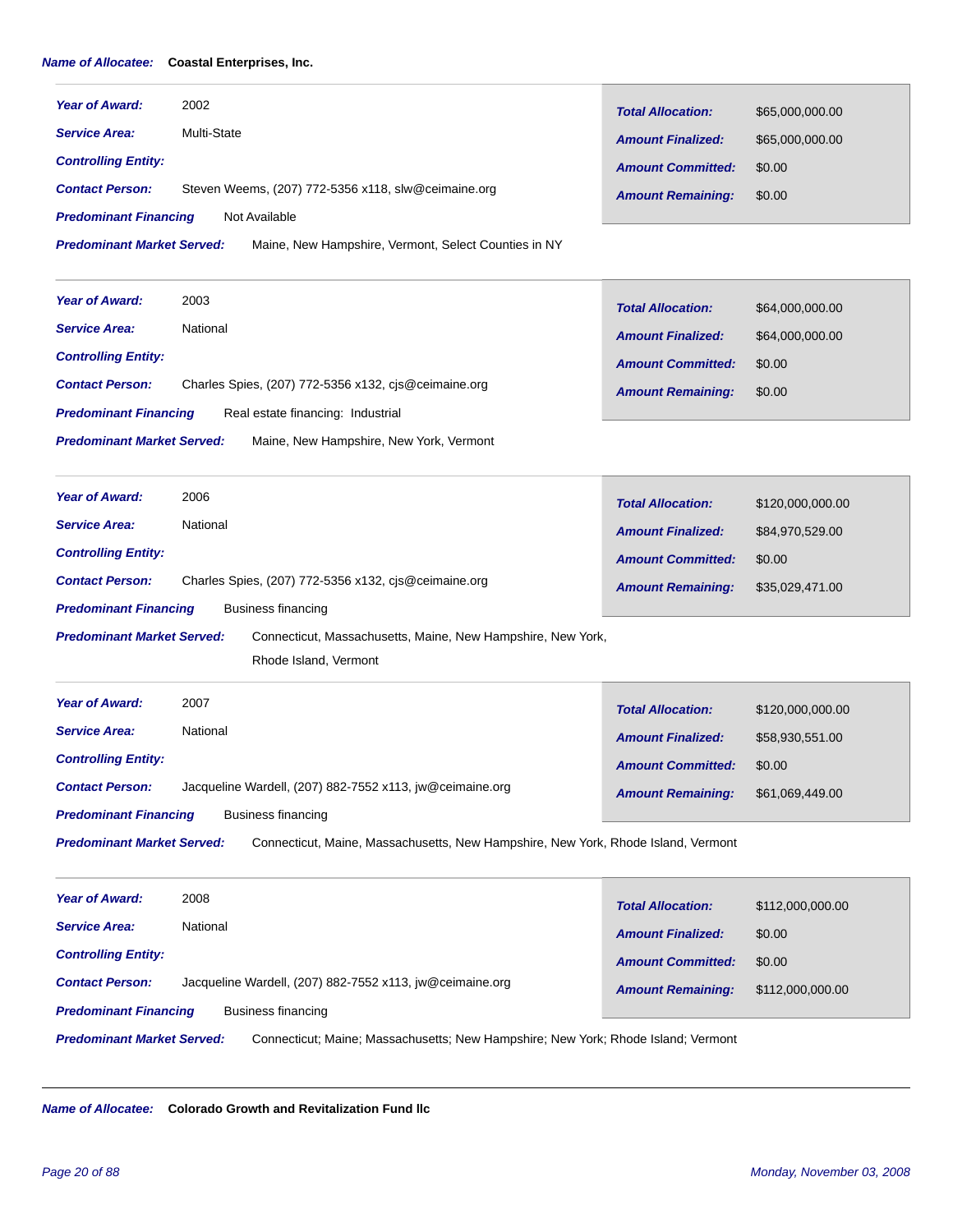# **Colorado Growth and Revitalization Fund llc Continued...**

| <b>Year of Award:</b>                         | 2005                                                     | <b>Total Allocation:</b> | \$40,000,000.00 |
|-----------------------------------------------|----------------------------------------------------------|--------------------------|-----------------|
| <b>Service Area:</b>                          | Statewide                                                | <b>Amount Finalized:</b> | \$32,000,000.00 |
| <b>Controlling Entity:</b>                    | Colorado Housing and Finance Authority                   | <b>Amount Committed:</b> | \$0.00          |
| <b>Contact Person:</b>                        | Cris White, $(303)$ 297-7373, crisw@colohfa.org          | <b>Amount Remaining:</b> | \$8,000,000.00  |
| <b>Predominant Financing</b>                  | Real estate financing: Mixed-used (housing + commercial) |                          |                 |
| <b>Predominant Market Served:</b><br>Colorado |                                                          |                          |                 |

| Year of Award:                    | 2008                                                       | <b>Total Allocation:</b> | \$35,000,000.00 |
|-----------------------------------|------------------------------------------------------------|--------------------------|-----------------|
| <b>Service Area:</b>              | Statewide                                                  | <b>Amount Finalized:</b> | \$0.00          |
| <b>Controlling Entity:</b>        | Colorado Housing and Finance Authority                     | <b>Amount Committed:</b> | \$0.00          |
| <b>Contact Person:</b>            | Rachel Basye, (303) 297-7439, rbasye@chfainfo.com          | <b>Amount Remaining:</b> | \$35,000,000.00 |
| <b>Predominant Financing</b>      | Real estate financing: Mixed-used (housing, commercial, or |                          |                 |
| <b>Predominant Market Served:</b> | retail)<br>Colorado                                        |                          |                 |

# *Name of Allocatee:* **Commercial Federal Community Development Corporation**

| <b>Year of Award:</b>                                                                                                                   | 2003                                                       | <b>Total Allocation:</b> | \$23,000,000.00 |
|-----------------------------------------------------------------------------------------------------------------------------------------|------------------------------------------------------------|--------------------------|-----------------|
| <b>Service Area:</b>                                                                                                                    | Multi-State                                                | <b>Amount Finalized:</b> | \$23,000,000.00 |
| <b>Controlling Entity:</b>                                                                                                              | <b>Commercial Federal Bank</b>                             | <b>Amount Committed:</b> | \$0.00          |
| <b>Contact Person:</b>                                                                                                                  | Renee Desai, (303) 984-4210, renee.desai@bankofthewest.com | <b>Amount Remaining:</b> | \$0.00          |
| <b>Predominant Financing</b>                                                                                                            | Real estate financing: For-sale housing                    |                          |                 |
| Colorado; Iowa; Johnson County, Kansas; Wyandotte County, Kansas; Missouri; Cass County, Nebraska;<br><b>Predominant Market Served:</b> |                                                            |                          |                 |

Г

Douglas County, Nebraska; Sarpy County, Nebraska; Washington County, Nebraska

# *Name of Allocatee:* **Commonwealth Cornerstone Group**

| <b>Year of Award:</b>        | 2006                                          | <b>Total Allocation:</b> | \$60,000,000.00 |
|------------------------------|-----------------------------------------------|--------------------------|-----------------|
| <b>Service Area:</b>         | Statewide                                     | <b>Amount Finalized:</b> | \$45,500,000.00 |
| <b>Controlling Entity:</b>   | Pennsylvania Housing Finance Agency           | <b>Amount Committed:</b> | \$0.00          |
| <b>Contact Person:</b>       | Ryanne Shuey, (717) 780-1836, rshuey@phfa.org | <b>Amount Remaining:</b> | \$14,500,000.00 |
| <b>Predominant Financing</b> | Real estate financing: For-sale housing       |                          |                 |

PA *Predominant Market Served:*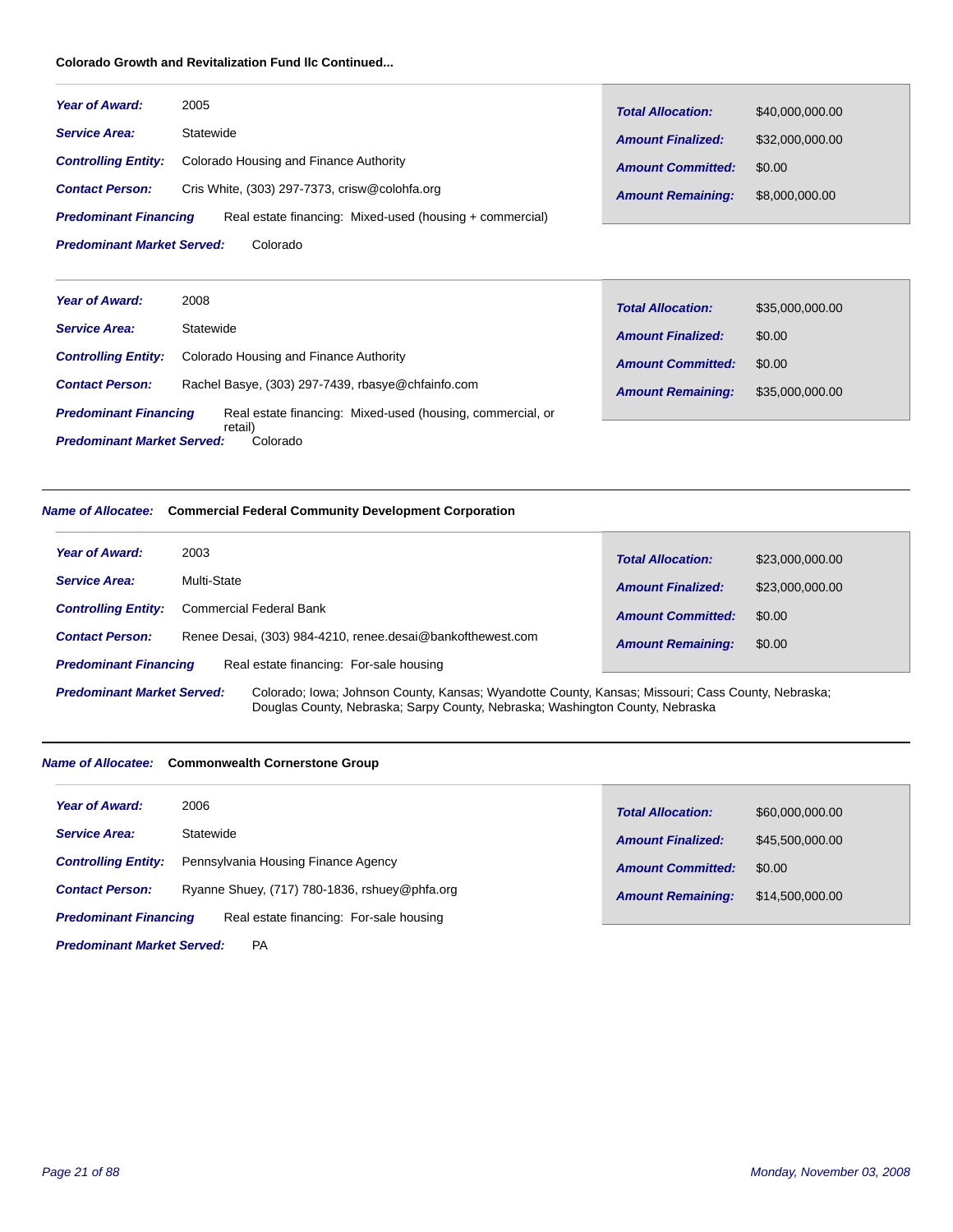#### **Commonwealth Cornerstone Group Continued...**

| <b>Year of Award:</b>        | 2008                                                                  | <b>Total Allocation:</b> | \$60,000,000.00 |
|------------------------------|-----------------------------------------------------------------------|--------------------------|-----------------|
| <b>Service Area:</b>         | Statewide                                                             | <b>Amount Finalized:</b> | \$0.00          |
| <b>Controlling Entity:</b>   | Pennsylvania Housing Finance Agency                                   | <b>Amount Committed:</b> | \$0.00          |
| <b>Contact Person:</b>       | David Evans, (717) 780-3928, devans@phfa.org                          | <b>Amount Remaining:</b> | \$60,000,000,00 |
| <b>Predominant Financing</b> | Real estate financing: Mixed-used (housing, commercial, or<br>retail) |                          |                 |

Pennsylvania *Predominant Market Served:*

# *Name of Allocatee:* **Community Development Capital Partners, LLC**

| <b>Year of Award:</b>                                                                                                                        | 2003                                                        | <b>Total Allocation:</b> | \$35,000,000.00 |
|----------------------------------------------------------------------------------------------------------------------------------------------|-------------------------------------------------------------|--------------------------|-----------------|
| <b>Service Area:</b>                                                                                                                         | Regional                                                    | <b>Amount Finalized:</b> | \$35,000,000.00 |
| <b>Controlling Entity:</b>                                                                                                                   | <b>GSA Management, LLC</b>                                  | <b>Amount Committed:</b> | \$0.00          |
| <b>Contact Person:</b>                                                                                                                       | Richard Gessner, Jr., (302) 655-7795, rigessner@hotmail.com | <b>Amount Remaining:</b> | \$0.00          |
| <b>Predominant Financing</b>                                                                                                                 | Business financing                                          |                          |                 |
| Connecticut, District of Columbia, Delaware, Florida, Georgia, Massachusetts, Maryland, North Carolina,<br><b>Predominant Market Served:</b> |                                                             |                          |                 |

New Jersey, New York, Ohio, Pennsylvania, Rhode Island, South Carolina, Virginia

# *Name of Allocatee:* **Community Development Funding, LLC**

| <b>Year of Award:</b>        | 2002                                                     | <b>Total Allocation:</b> | \$25,000,000.00 |
|------------------------------|----------------------------------------------------------|--------------------------|-----------------|
| <b>Service Area:</b>         | National                                                 | <b>Amount Finalized:</b> | \$25,000,000,00 |
| <b>Controlling Entity:</b>   | CBO Financial, Inc.                                      | <b>Amount Committed:</b> | \$0.00          |
| <b>Contact Person:</b>       | Craig Stanley, (410) 730-0490, cstanley@cbofinancial.com | <b>Amount Remaining:</b> | \$0.00          |
| <b>Predominant Financing</b> | Not Available                                            |                          |                 |

California, Florida, New York, Minnesota, Washington, Arizona, District of Columbia *Predominant Market Served:*

| <b>Year of Award:</b>                                                              | 2003                | <b>Total Allocation:</b> | \$55,000,000.00 |
|------------------------------------------------------------------------------------|---------------------|--------------------------|-----------------|
| <b>Service Area:</b>                                                               | National            | <b>Amount Finalized:</b> | \$52,006,600.00 |
| <b>Controlling Entity:</b>                                                         | CBO Financial, Inc. | <b>Amount Committed:</b> | \$0.00          |
| Craig Stanley, (410) 730-0490, cstanley@cbofinancial.com<br><b>Contact Person:</b> |                     | <b>Amount Remaining:</b> | \$2,993,400.00  |
| Real estate financing: Community Facilities<br><b>Predominant Financing</b>        |                     |                          |                 |

California, District of Columbia, Maryland, New Jersey, New York, Virginia, Vermont *Predominant Market Served:*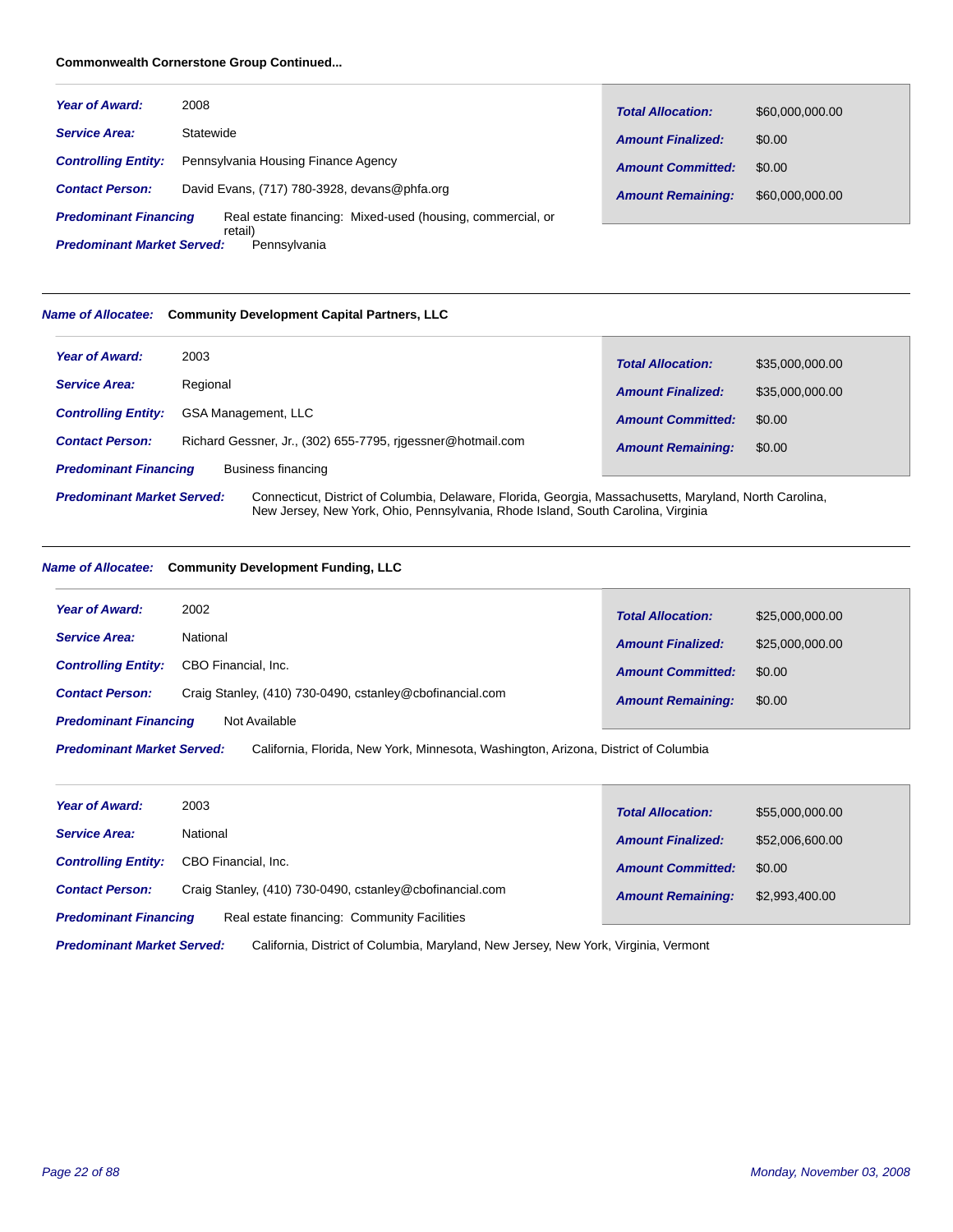# **Community Development Funding, LLC Continued...**

| <b>Year of Award:</b>                                                                            | 2007                                                     | <b>Total Allocation:</b> | \$20,000,000.00 |
|--------------------------------------------------------------------------------------------------|----------------------------------------------------------|--------------------------|-----------------|
| <b>Service Area:</b>                                                                             | Multi-State                                              | <b>Amount Finalized:</b> | \$0.00          |
| <b>Controlling Entity:</b>                                                                       | Community Development Funding, LLC                       | <b>Amount Committed:</b> | \$0.00          |
| <b>Contact Person:</b>                                                                           | Craig Stanley, (410) 730-0490, cstanley@cbofinancial.com | <b>Amount Remaining:</b> | \$20,000,000.00 |
| Real estate financing: Community Facilities<br><b>Predominant Financing</b>                      |                                                          |                          |                 |
| <b>Predominant Market Served:</b><br>Gulf Opportunity (GO) Zone: Alabama, Louisiana, Mississippi |                                                          |                          |                 |

# *Name of Allocatee:* **Community Funding Group**

| <b>Year of Award:</b>                                                           | 2008                                                         | <b>Total Allocation:</b> | \$30,000,000.00 |
|---------------------------------------------------------------------------------|--------------------------------------------------------------|--------------------------|-----------------|
| <b>Service Area:</b>                                                            | Multi-State                                                  | <b>Amount Finalized:</b> | \$0.00          |
| <b>Controlling Entity:</b>                                                      | INFOE, Inc.                                                  | <b>Amount Committed:</b> | \$0.00          |
| <b>Contact Person:</b>                                                          | William Adamucci, (206) 381-3878, billadamucci@earthlink.net | <b>Amount Remaining:</b> | \$30,000,000.00 |
| <b>Predominant Financing</b><br>Business financing                              |                                                              |                          |                 |
| <b>Predominant Market Served:</b><br>Deschutes County, Oregon; Washington State |                                                              |                          |                 |

# *Name of Allocatee:* **Community Loan Fund of New Jersey, Inc.**

| <b>Year of Award:</b>                           | 2002                                                   | <b>Total Allocation:</b> | \$15,000,000.00 |
|-------------------------------------------------|--------------------------------------------------------|--------------------------|-----------------|
| <b>Service Area:</b>                            | Multi-State                                            | <b>Amount Finalized:</b> | \$15,000,000.00 |
| <b>Controlling Entity:</b>                      | Community Loan Fund of New Jersey, Inc.                | <b>Amount Committed:</b> | \$0.00          |
| <b>Contact Person:</b>                          | Candace Faunce, (609) 989-7766 x109, cfaunce@niclf.com | <b>Amount Remaining:</b> | \$0.00          |
| Not Available<br><b>Predominant Financing</b>   |                                                        |                          |                 |
| <b>Predominant Market Served:</b><br>New Jersey |                                                        |                          |                 |

| <b>Year of Award:</b>                              | 2008                                            | <b>Total Allocation:</b> | \$35,000,000.00 |
|----------------------------------------------------|-------------------------------------------------|--------------------------|-----------------|
| <b>Service Area:</b>                               | Statewide                                       | <b>Amount Finalized:</b> | \$0.00          |
| <b>Controlling Entity:</b>                         | Community Loan Fund of New Jersey, Inc.         | <b>Amount Committed:</b> | \$0.00          |
| <b>Contact Person:</b>                             | David Scheck, (609) 989-7766, dscheck@njclf.com | <b>Amount Remaining:</b> | \$35,000,000.00 |
| <b>Predominant Financing</b><br>Business financing |                                                 |                          |                 |
| <b>Predominant Market Served:</b><br>New Jersey    |                                                 |                          |                 |

*Name of Allocatee:* **Community Reinvestment Fund New Markets I LP**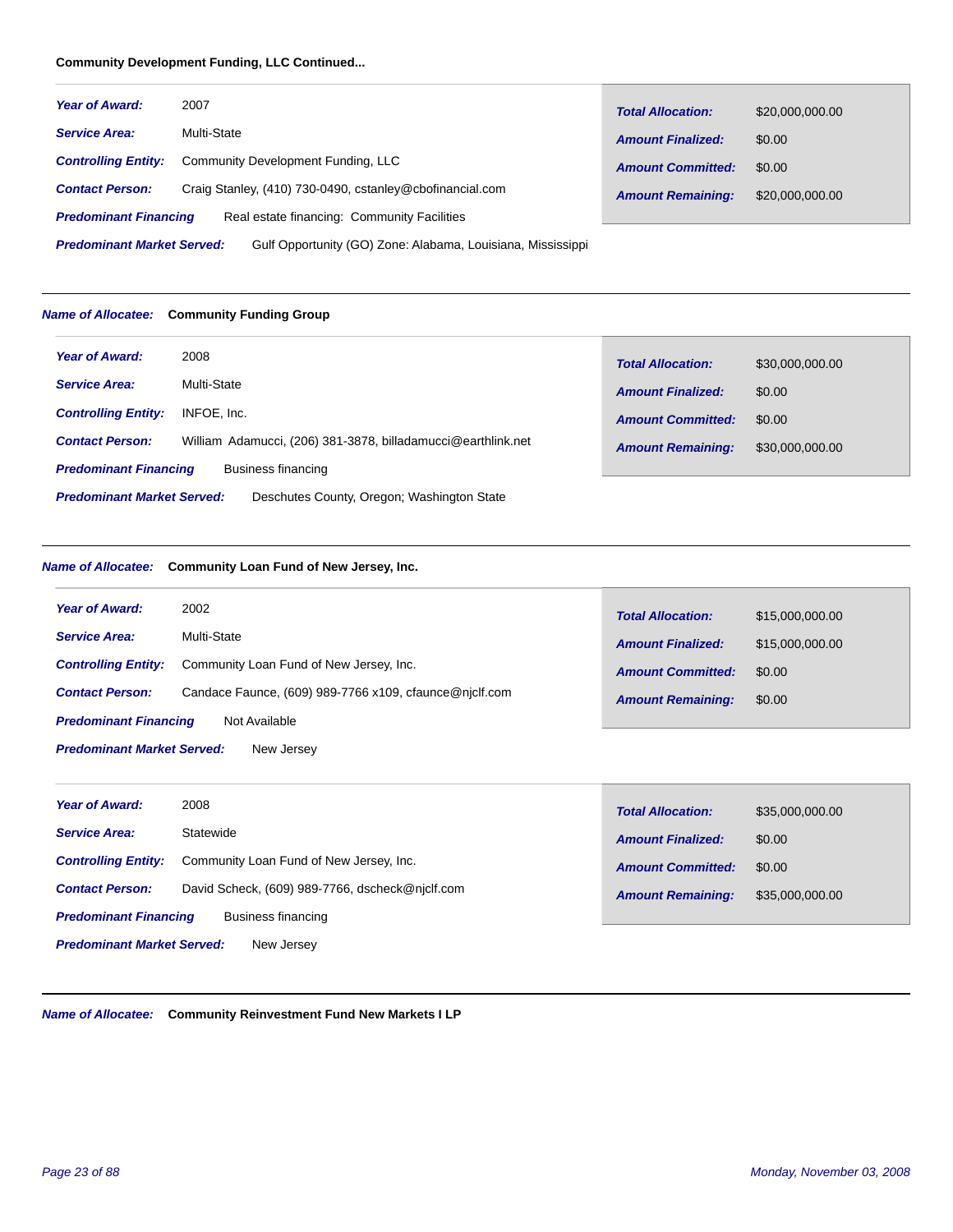# **Community Reinvestment Fund New Markets I LP Continued...**

| <b>Year of Award:</b>                                                   | 2003                                                      | <b>Total Allocation:</b> | \$5,550,000,00 |
|-------------------------------------------------------------------------|-----------------------------------------------------------|--------------------------|----------------|
| <b>Service Area:</b>                                                    | Local                                                     | <b>Amount Finalized:</b> | \$4,498,000.00 |
| <b>Controlling Entity:</b>                                              | Community Reinvestment Fund, Inc.                         | <b>Amount Committed:</b> | \$0.00         |
| <b>Contact Person:</b>                                                  | Nicholas Shapiro, (312) 243-0088, nshapirochicago@aol.com | <b>Amount Remaining:</b> | \$1.052.000.00 |
| Real estate financing: For-sale housing<br><b>Predominant Financing</b> |                                                           |                          |                |
| <b>Predominant Market Served:</b><br>Cook County, IL                    |                                                           |                          |                |

| <b>Year of Award:</b>                                                   | 2008                                                      | <b>Total Allocation:</b> | \$6,250,000.00 |
|-------------------------------------------------------------------------|-----------------------------------------------------------|--------------------------|----------------|
| <b>Service Area:</b>                                                    | Local                                                     |                          |                |
| <b>Controlling Entity:</b>                                              |                                                           | <b>Amount Finalized:</b> | \$0.00         |
|                                                                         |                                                           | <b>Amount Committed:</b> | \$0.00         |
| <b>Contact Person:</b>                                                  | Nicholas Shapiro, (312) 243-0088, nshapirochicago@aol.com | <b>Amount Remaining:</b> | \$6,250,000.00 |
| Real estate financing: For-sale housing<br><b>Predominant Financing</b> |                                                           |                          |                |
| <b>Predominant Market Served:</b><br>Not Available                      |                                                           |                          |                |

# *Name of Allocatee:* **Community Revitalization Fund, Inc.**

| <b>Year of Award:</b>                                                                                 | 2003                                                | <b>Total Allocation:</b> | \$73,000,000.00 |
|-------------------------------------------------------------------------------------------------------|-----------------------------------------------------|--------------------------|-----------------|
| <b>Service Area:</b>                                                                                  | National                                            | <b>Amount Finalized:</b> | \$55,097,774.00 |
| <b>Controlling Entity:</b>                                                                            | Sears, Roebuck and Co.                              | <b>Amount Committed:</b> | \$0.00          |
| <b>Contact Person:</b>                                                                                | Angela Mortenson, (847) 286-9065, amorte1@sears.com | <b>Amount Remaining:</b> | \$17,902,226.00 |
| <b>Predominant Financing</b><br>Business financing                                                    |                                                     |                          |                 |
| Arizona, California, Florida, Georgia, Illinois, New York, Texas<br><b>Predominant Market Served:</b> |                                                     |                          |                 |

#### *Name of Allocatee:* **Community Trust Community Development Corporation**

| <b>Year of Award:</b><br>2002                                             | <b>Total Allocation:</b> | \$7,000,000.00 |
|---------------------------------------------------------------------------|--------------------------|----------------|
| <b>Service Area:</b><br>Local                                             | <b>Amount Finalized:</b> | \$7,000,000,00 |
| Community Trust Bank, Inc.<br><b>Controlling Entity:</b>                  | <b>Amount Committed:</b> | \$0.00         |
| Kevin Stumbo, (606) 433-4638, stumboke@ctbi.com<br><b>Contact Person:</b> | <b>Amount Remaining:</b> | \$0.00         |
| Not Available<br><b>Predominant Financing</b>                             |                          |                |
|                                                                           |                          |                |

Bell, KY; Boyd, KY; Floyd, KY; Laurel, KY; Letcher, KY; Madison, KY; Montgomery, KY; Perry, KY; Pike, KY; Rockcastle, KY; Whitley, KY *Predominant Market Served:*

*Name of Allocatee:* **Community Ventures Corporation, Inc.**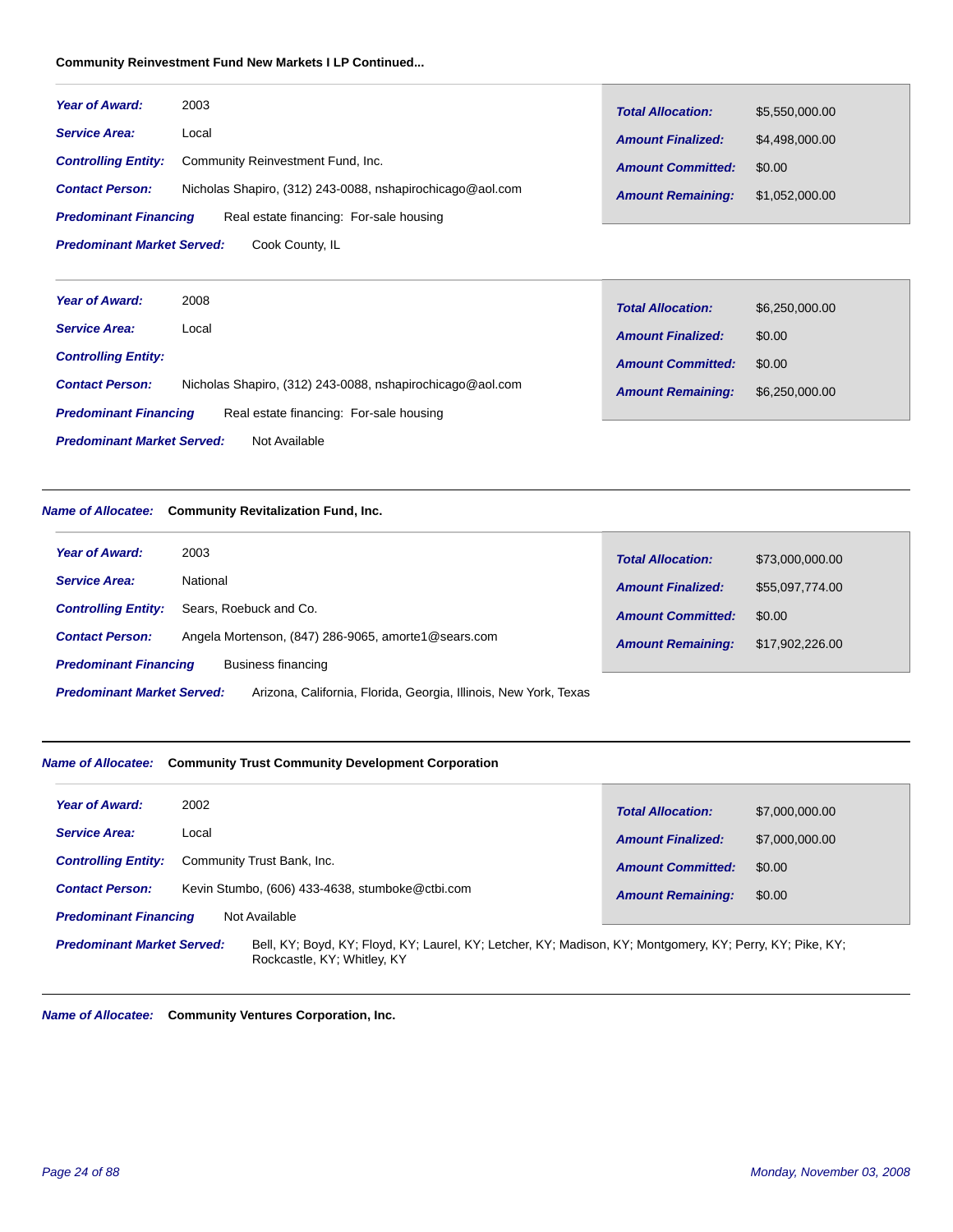# **Community Ventures Corporation, Inc. Continued...**

| <b>Year of Award:</b>                         | 2002                                          | <b>Total Allocation:</b> | \$12,000,000.00 |
|-----------------------------------------------|-----------------------------------------------|--------------------------|-----------------|
| <b>Service Area:</b>                          | Multi-State                                   | <b>Amount Finalized:</b> | \$12,000,000.00 |
| <b>Controlling Entity:</b>                    |                                               | <b>Amount Committed:</b> | \$0.00          |
| <b>Contact Person:</b>                        | Kevin Smith, (859) 231-0054, ksmith@cvcky.org | <b>Amount Remaining:</b> | \$0.00          |
| <b>Predominant Financing</b><br>Not Available |                                               |                          |                 |
| <b>Predominant Market Served:</b>             | Kentucky                                      |                          |                 |
|                                               |                                               |                          |                 |
| <b>Year of Award:</b>                         | 2005                                          | <b>Total Allocation:</b> | \$12,000,000.00 |
| <b>Service Area:</b>                          | Statewide                                     | <b>Amount Finalized:</b> | \$12,000,000.00 |

*Controlling Entity:*

|                                   |                                               | <b>Amount Committed:</b> | \$0.00 |
|-----------------------------------|-----------------------------------------------|--------------------------|--------|
| <b>Contact Person:</b>            | Kevin Smith, (859) 231-0054, ksmith@cvcky.org | <b>Amount Remaining:</b> | \$0.00 |
| <b>Predominant Financing</b>      | Business financing                            |                          |        |
| <b>Predominant Market Served:</b> | Kentucky                                      |                          |        |

| <b>Year of Award:</b>                              | 2007                                          | <b>Total Allocation:</b> | \$45,000,000.00 |
|----------------------------------------------------|-----------------------------------------------|--------------------------|-----------------|
| <b>Service Area:</b>                               | Statewide                                     | <b>Amount Finalized:</b> | \$27,500,000.00 |
| <b>Controlling Entity:</b>                         |                                               | <b>Amount Committed:</b> | \$12,500,000,00 |
| <b>Contact Person:</b>                             | Kevin Smith, (859) 231-0054, ksmith@cvcky.org | <b>Amount Remaining:</b> | \$5,000,000.00  |
| <b>Predominant Financing</b><br>Business financing |                                               |                          |                 |
| <b>Predominant Market Served:</b><br>Kentucky      |                                               |                          |                 |

*Amount Committed:*

\$0.00

| <b>Year of Award:</b>                              | 2008                                          | <b>Total Allocation:</b> | \$32,000,000.00 |
|----------------------------------------------------|-----------------------------------------------|--------------------------|-----------------|
| <b>Service Area:</b>                               | Statewide                                     | <b>Amount Finalized:</b> | \$0.00          |
| <b>Controlling Entity:</b>                         |                                               | <b>Amount Committed:</b> | \$0.00          |
| <b>Contact Person:</b>                             | Kevin Smith, (859) 231-0054, ksmith@cvcky.org | <b>Amount Remaining:</b> | \$32,000,000.00 |
| <b>Predominant Financing</b><br>Business financing |                                               |                          |                 |
| <b>Predominant Market Served:</b>                  | Kentucky                                      |                          |                 |

#### *Name of Allocatee:* **Consortium America, LLC**

| <b>Year of Award:</b>                                                                                                        | 2003                                                | <b>Total Allocation:</b> | \$110,000,000.00 |
|------------------------------------------------------------------------------------------------------------------------------|-----------------------------------------------------|--------------------------|------------------|
| <b>Service Area:</b>                                                                                                         | National                                            | <b>Amount Finalized:</b> | \$100,129,905.00 |
| <b>Controlling Entity:</b>                                                                                                   | <b>Trammell Crow Company</b>                        | <b>Amount Committed:</b> | \$3.646,600,00   |
| <b>Contact Person:</b>                                                                                                       | Ed Morgan, (202) 295-3303, emorgan@trammellcrow.com | <b>Amount Remaining:</b> | \$6,223,495.00   |
| <b>Predominant Financing</b><br>Real estate financing: Retail                                                                |                                                     |                          |                  |
| <b>Predominant Market Served:</b><br>California, District of Colubmia, Illinois, Massachusetts, Maryland, Oregon, Washington |                                                     |                          |                  |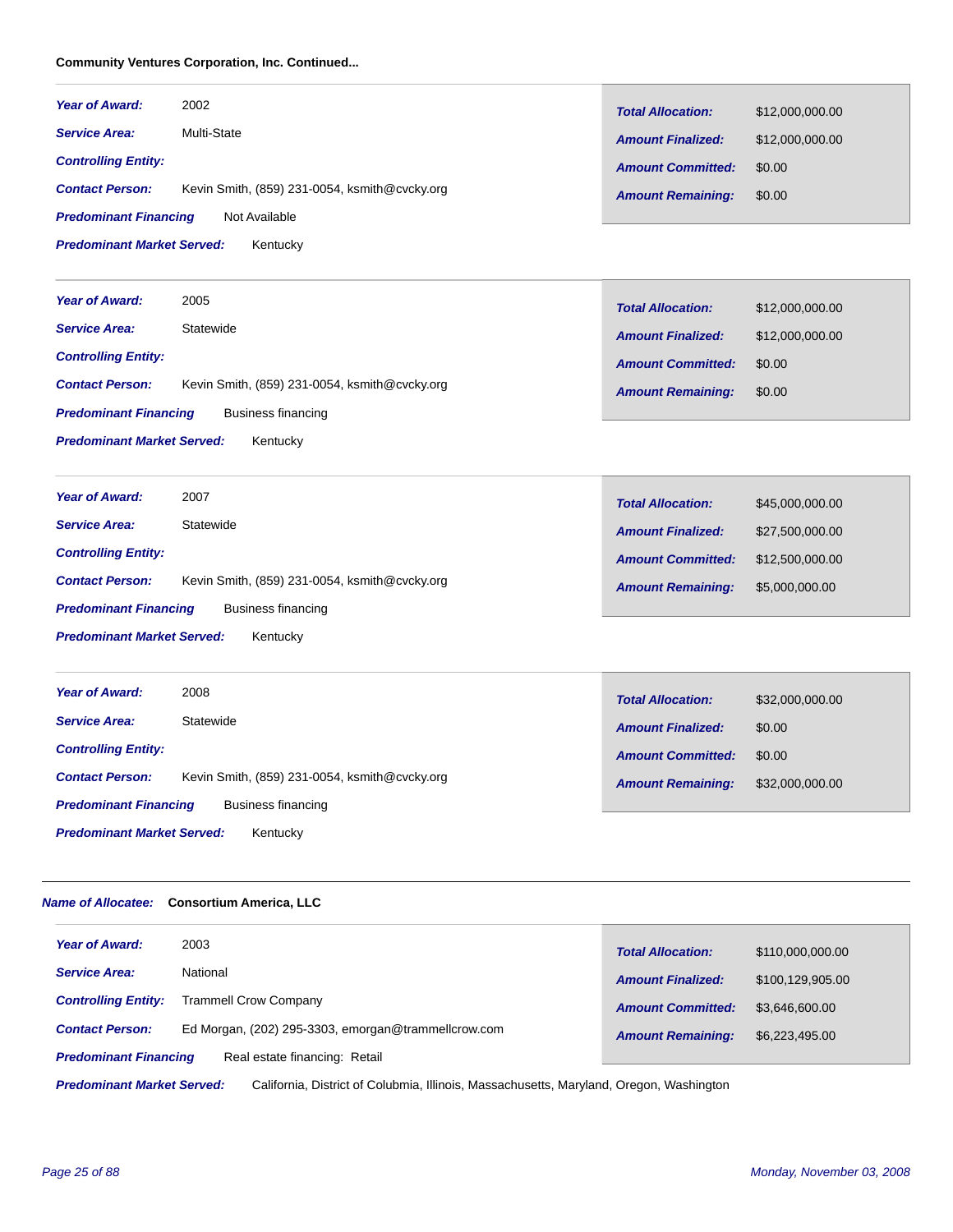# **Consortium America, LLC Continued...**

| <b>Year of Award:</b>                                                                                                       | 2006                                                | <b>Total Allocation:</b> | \$115,000,000.00 |
|-----------------------------------------------------------------------------------------------------------------------------|-----------------------------------------------------|--------------------------|------------------|
| <b>Service Area:</b>                                                                                                        | National                                            | <b>Amount Finalized:</b> | \$95,620,832.00  |
| <b>Controlling Entity:</b>                                                                                                  | <b>Trammell Crow Company</b>                        | <b>Amount Committed:</b> | \$7,506,878,00   |
| <b>Contact Person:</b>                                                                                                      | Adam Weers, (202) 295-3821, aweers@trammellcrow.com | <b>Amount Remaining:</b> | \$11,872,290.00  |
| <b>Predominant Financing</b><br>Real estate financing: Mixed-used (housing + commercial)                                    |                                                     |                          |                  |
| District of Columbia, Kentucky, Michigan, Missouri, New York, North Carolina, Virginia<br><b>Predominant Market Served:</b> |                                                     |                          |                  |

| <b>Year of Award:</b>                                                                                                                       | 2008                                                | <b>Total Allocation:</b> | \$85,000,000.00 |
|---------------------------------------------------------------------------------------------------------------------------------------------|-----------------------------------------------------|--------------------------|-----------------|
| <b>Service Area:</b>                                                                                                                        | National                                            | <b>Amount Finalized:</b> | \$0.00          |
| <b>Controlling Entity:</b>                                                                                                                  | <b>Trammell Crow Company</b>                        | <b>Amount Committed:</b> | \$0.00          |
| <b>Contact Person:</b>                                                                                                                      | Adam Weers, (202) 295-3821, aweers@trammellcrow.com | <b>Amount Remaining:</b> | \$85,000,000.00 |
| <b>Predominant Financing</b><br>Real estate financing: Mixed-used (housing, commercial, or                                                  |                                                     |                          |                 |
| retail)<br><b>Predominant Market Served:</b><br>Delaware; District of Columbia; Louisiana; Missouri; Pennsylvania; Rhode Island; Washington |                                                     |                          |                 |

# *Name of Allocatee:* **Corporation for the Development of Community Health Centers**

| 2003<br><b>Year of Award:</b>                      |                                              | <b>Total Allocation:</b> | \$12,000,000.00 |
|----------------------------------------------------|----------------------------------------------|--------------------------|-----------------|
| <b>Service Area:</b><br>Statewide                  |                                              | <b>Amount Finalized:</b> | \$12,000,000,00 |
| <b>Controlling Entity:</b>                         | Texas Assn. of Community Health Centers      | <b>Amount Committed:</b> | \$0.00          |
| <b>Contact Person:</b>                             | Daniel Diaz, (512) 329-5959, ddiaz@tachc.org | <b>Amount Remaining:</b> | \$0.00          |
| <b>Predominant Financing</b><br>Business financing |                                              |                          |                 |
| <b>Predominant Market Served:</b><br>Texas         |                                              |                          |                 |

Г

# *Name of Allocatee:* **CSDC New Markets Fund LLC**

| <b>Year of Award:</b>        | 2005                                            | <b>Total Allocation:</b> | \$40,000,000.00 |
|------------------------------|-------------------------------------------------|--------------------------|-----------------|
| <b>Service Area:</b>         | National                                        | <b>Amount Finalized:</b> | \$40,000,000.00 |
| <b>Controlling Entity:</b>   | <b>Charter Schools Development Corporation</b>  | <b>Amount Committed:</b> | \$0.00          |
| <b>Contact Person:</b>       | Frank Riggs, (443) 561-1280, frankriggs@aol.com | <b>Amount Remaining:</b> | \$0.00          |
| <b>Predominant Financing</b> | Business financing                              |                          |                 |
|                              |                                                 |                          |                 |

Arizona, California, Florida, Indiana, Minnesota, New Mexico, Texas *Predominant Market Served:*

*Name of Allocatee:* **CT/KDF Community Development Partners, LLC**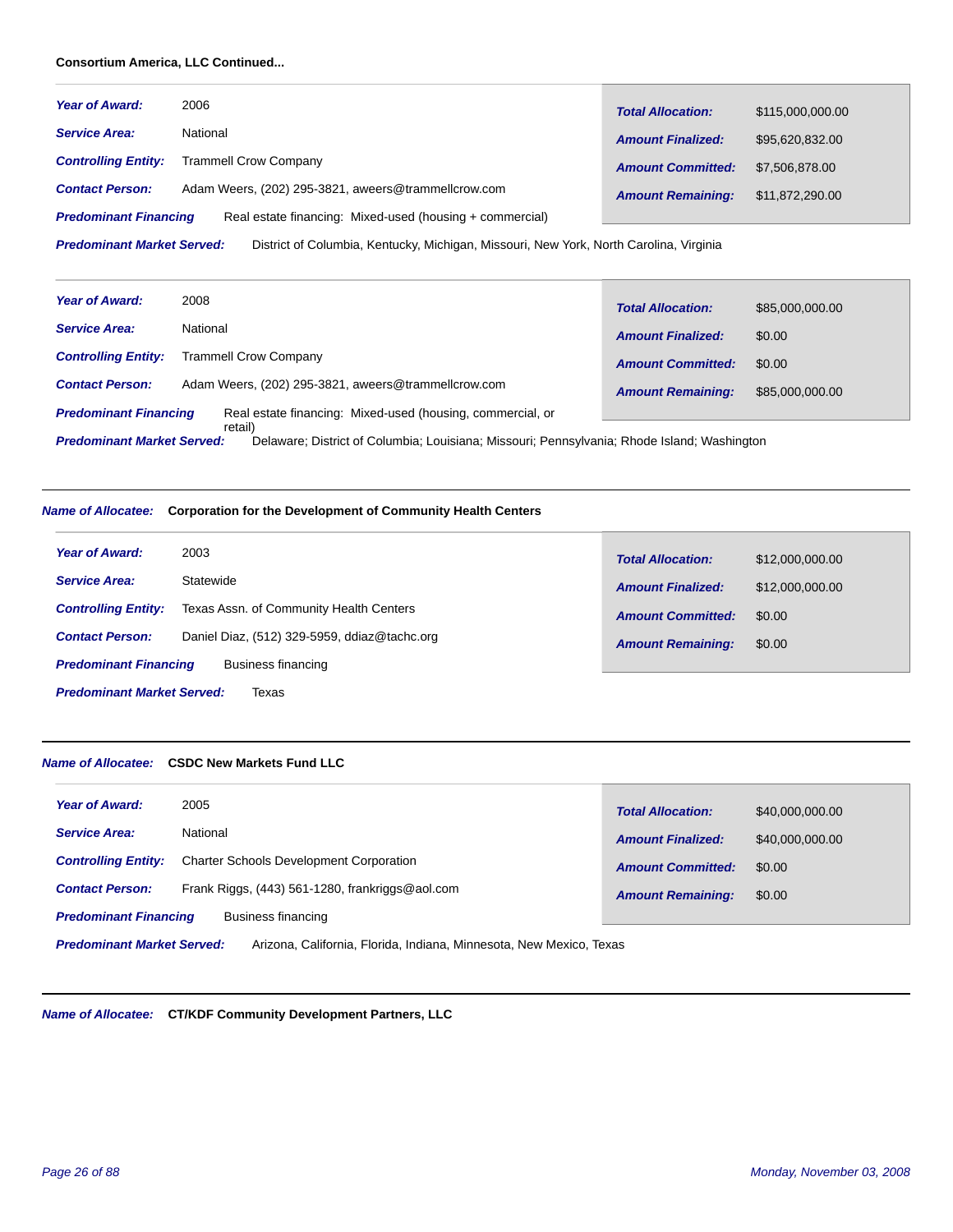# **CT/KDF Community Development Partners, LLC Continued...**

| <b>Year of Award:</b>                                                                         | 2006                                                        | <b>Total Allocation:</b> | \$90,000,000.00 |
|-----------------------------------------------------------------------------------------------|-------------------------------------------------------------|--------------------------|-----------------|
| <b>Service Area:</b>                                                                          | Local                                                       | <b>Amount Finalized:</b> | \$18,000,000.00 |
| <b>Controlling Entity:</b>                                                                    | CT Realty Corporation                                       | <b>Amount Committed:</b> | \$36,000,000.00 |
| <b>Contact Person:</b>                                                                        | Paul Fruchbom, (949) 622-1888, pfruchbom@kdfcommunities.com | <b>Amount Remaining:</b> | \$36,000,000.00 |
| <b>Predominant Financing</b>                                                                  | Real estate financing: Mixed-used (housing + commercial)    |                          |                 |
| <b>Predominant Market Served:</b><br>Los Angeles County, Orange County, Riverside County, San |                                                             |                          |                 |
|                                                                                               | Bernardino County, San Diego County, Ventura County         |                          |                 |

# *Name of Allocatee:* **D.C.C.D. Corporation**

| <b>Year of Award:</b>                                                      | 2003                                            | <b>Total Allocation:</b> | \$2,250,000.00 |
|----------------------------------------------------------------------------|-------------------------------------------------|--------------------------|----------------|
| <b>Service Area:</b>                                                       | Local                                           | <b>Amount Finalized:</b> | \$2,250,000.00 |
| <b>Controlling Entity:</b>                                                 | Decatur County Bank                             | <b>Amount Committed:</b> | \$0.00         |
| <b>Contact Person:</b>                                                     | Tommy Doyle, (731) 852-2821, tdoyle@netease.net | <b>Amount Remaining:</b> | \$0.00         |
| <b>Predominant Financing</b>                                               | Business financing                              |                          |                |
| <b>Predominant Market Served:</b><br>Decatur County, TN; Hardin County, TN |                                                 |                          |                |

# *Name of Allocatee:* **Dakotas America, LLC**

| <b>Year of Award:</b>                              | 2006                                       | <b>Total Allocation:</b> | \$50,000,000.00 |  |
|----------------------------------------------------|--------------------------------------------|--------------------------|-----------------|--|
| <b>Service Area:</b>                               | Multi-State                                | <b>Amount Finalized:</b> | \$35,000,000.00 |  |
| <b>Controlling Entity:</b>                         | South Dakota Rural Enterprise, Inc.        | <b>Amount Committed:</b> | \$0.00          |  |
| <b>Contact Person:</b>                             | Beth Davis, (605) 978-2804, beth@sdrei.org | <b>Amount Remaining:</b> | \$15,000,000.00 |  |
| <b>Predominant Financing</b><br>Business financing |                                            |                          |                 |  |
| <b>Predominant Market Served:</b>                  | North Dakota, South Dakota                 |                          |                 |  |
|                                                    |                                            |                          |                 |  |
| <b>Year of Award:</b>                              | 2008                                       | <b>Total Allocation:</b> | \$80,000,000.00 |  |
| <b>Service Area:</b>                               | Multi-State                                | <b>Amount Finalized:</b> | \$0.00          |  |
| <b>Controlling Entity:</b>                         | South Dakota Rural Enterprise, Inc.        | <b>Amount Committed:</b> | \$0.00          |  |

**Contact Person:** Beth Davis, (605) 978-2804, beth@sdrei.org **Contact Persons of Amount Remaining:** \$80,000,000.00

*Predominant Financing* Business financing

North Dakota; South Dakota *Predominant Market Served:*

*Name of Allocatee:* **Delaware Community Investment Corporation (DCIC)**

*Amount Remaining:*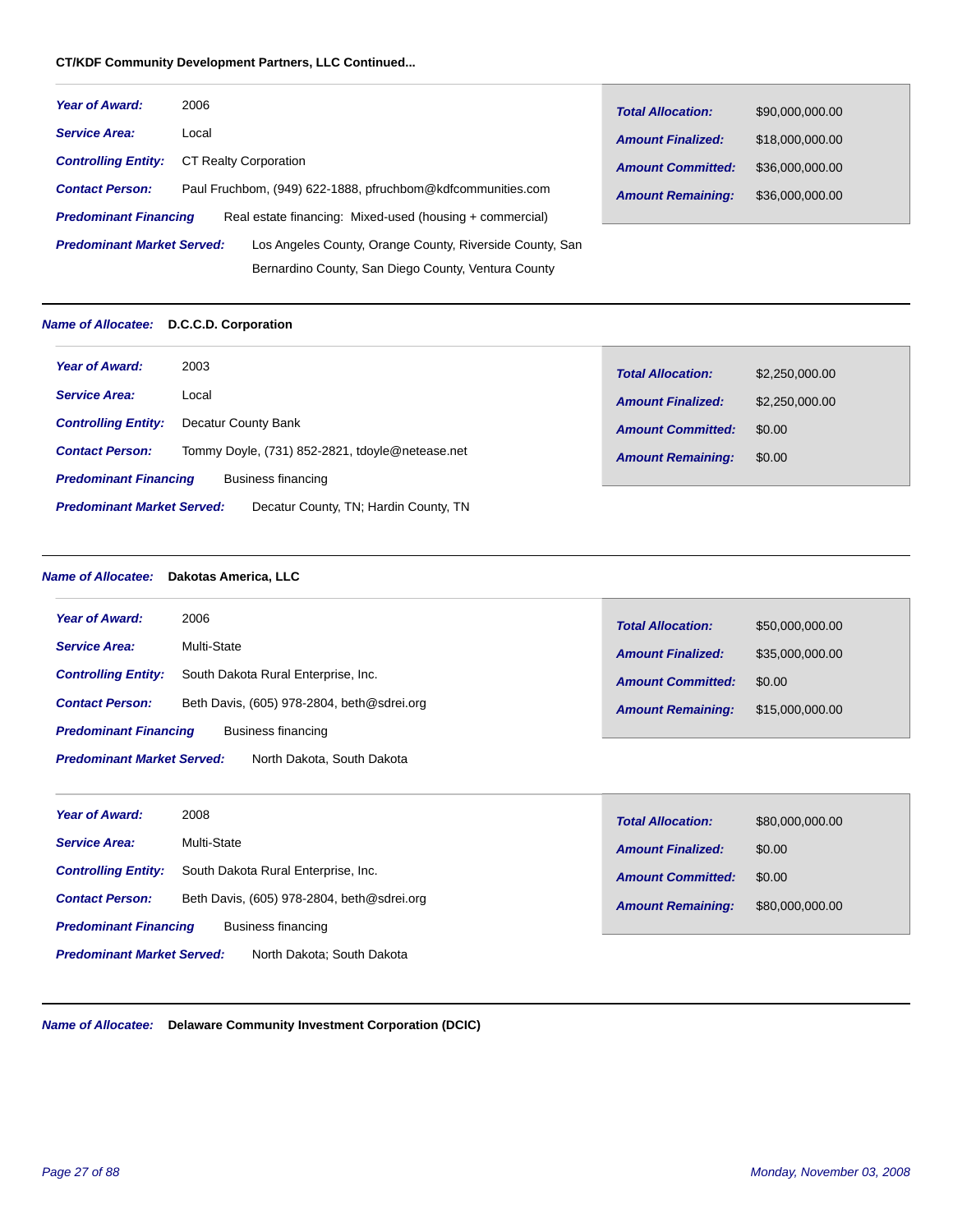# **Delaware Community Investment Corporation (DCIC) Continued...**

| <b>Year of Award:</b>                         | 2002                                               | <b>Total Allocation:</b> | \$15,000,000.00 |
|-----------------------------------------------|----------------------------------------------------|--------------------------|-----------------|
| <b>Service Area:</b>                          | Multi-State                                        | <b>Amount Finalized:</b> | \$15,000,000.00 |
| <b>Controlling Entity:</b>                    | Delaware Community Investment Corporation (DCIC)   | <b>Amount Committed:</b> | \$0.00          |
| <b>Contact Person:</b>                        | Doris Schnider, (302) 655-1420, dschnider1@aol.com | <b>Amount Remaining:</b> | \$0.00          |
| <b>Predominant Financing</b><br>Not Available |                                                    |                          |                 |
| <b>Predominant Market Served:</b><br>Delaware |                                                    |                          |                 |

# *Name of Allocatee:* **Eclypse Development Partners I, LLC**

| <b>Year of Award:</b>                                 | 2002                                                    | <b>Total Allocation:</b> | \$22,000,000.00 |
|-------------------------------------------------------|---------------------------------------------------------|--------------------------|-----------------|
| <b>Service Area:</b>                                  | Statewide                                               | <b>Amount Finalized:</b> | \$22,000,000.00 |
| <b>Controlling Entity:</b>                            | Alacom Community Development Corp. dba Alacom Finance   | <b>Amount Committed:</b> | \$0.00          |
| <b>Contact Person:</b>                                | CURT NOEL, (770) 668-1680, curtnoel@eclypseventures.com | <b>Amount Remaining:</b> | \$0.00          |
| <b>Predominant Financing</b><br>Not Available         |                                                         |                          |                 |
| <b>Predominant Market Served:</b><br>Alabama, Georgia |                                                         |                          |                 |

# *Name of Allocatee:* **Ecotrust CDE LLC**

| <b>Year of Award:</b><br>2005                                       |                                                         | <b>Total Allocation:</b> | \$50,000,000.00 |
|---------------------------------------------------------------------|---------------------------------------------------------|--------------------------|-----------------|
| Multi-State<br><b>Service Area:</b>                                 |                                                         | <b>Amount Finalized:</b> | \$30,545,361.00 |
| <b>Controlling Entity:</b><br>Ecotrust                              |                                                         | <b>Amount Committed:</b> | \$0.00          |
| <b>Contact Person:</b>                                              | Spencer Beebe, (503) 227-6225 x755, sbeebe@ecotrust.org | <b>Amount Remaining:</b> | \$19,454,639.00 |
| <b>Predominant Financing</b><br>Business financing                  |                                                         |                          |                 |
| <b>Predominant Market Served:</b><br>California, Oregon, Washington |                                                         |                          |                 |

# *Name of Allocatee:* **Elizabeth Development Company**

| <b>Year of Award:</b>                                         | 2006                                           | <b>Total Allocation:</b> | \$10,000,000.00 |
|---------------------------------------------------------------|------------------------------------------------|--------------------------|-----------------|
| <b>Service Area:</b>                                          | Local                                          | <b>Amount Finalized:</b> | \$10,000,000.00 |
| <b>Controlling Entity:</b>                                    |                                                | <b>Amount Committed:</b> | \$0.00          |
| <b>Contact Person:</b>                                        | William O'Dea, (908) 289-0262, wodea@edcni.org | <b>Amount Remaining:</b> | \$0.00          |
| Real estate financing: Retail<br><b>Predominant Financing</b> |                                                |                          |                 |

Union County *Predominant Market Served:*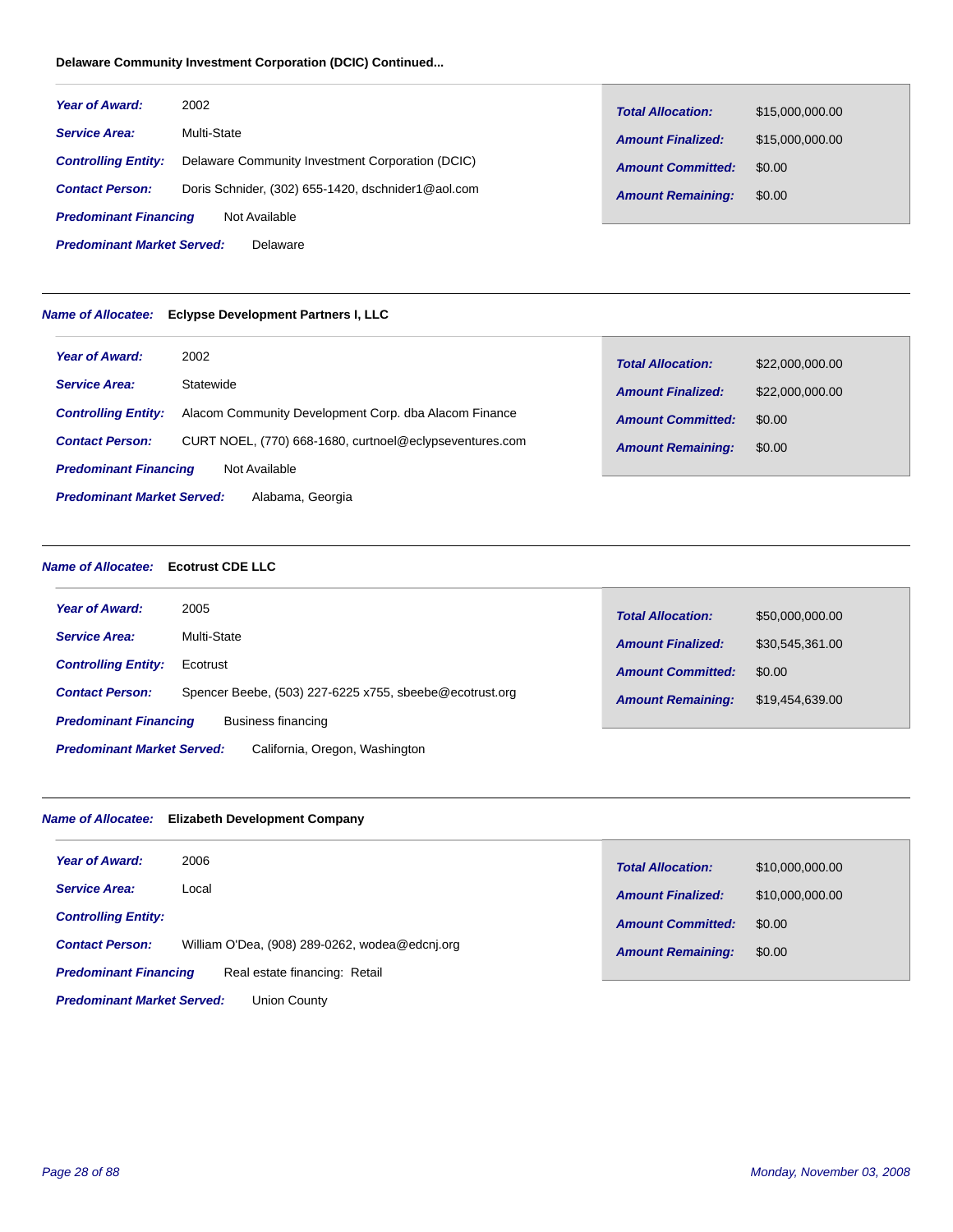# **Elizabeth Development Company Continued...**

| <b>Year of Award:</b>                                         | 2007                                           | <b>Total Allocation:</b> | \$25,000,000.00 |
|---------------------------------------------------------------|------------------------------------------------|--------------------------|-----------------|
| <b>Service Area:</b>                                          | Local                                          | <b>Amount Finalized:</b> | \$12,500,000.00 |
| <b>Controlling Entity:</b>                                    |                                                | <b>Amount Committed:</b> | \$0.00          |
| <b>Contact Person:</b>                                        | William O'Dea, (908) 289-0262, wodea@edcni.org | <b>Amount Remaining:</b> | \$12,500,000.00 |
| Real estate financing: Retail<br><b>Predominant Financing</b> |                                                |                          |                 |
| <b>Predominant Market Served:</b><br>Union County, NJ         |                                                |                          |                 |

# *Name of Allocatee:* **Empowerment Reinvestment Fund, LLC**

| <b>Year of Award:</b>             | 2002                                                       | <b>Total Allocation:</b> | \$10,000,000.00 |
|-----------------------------------|------------------------------------------------------------|--------------------------|-----------------|
| <b>Service Area:</b>              | Statewide                                                  | <b>Amount Finalized:</b> | \$10,000,000.00 |
| <b>Controlling Entity:</b>        | Seedco                                                     |                          |                 |
| <b>Contact Person:</b>            | Solomon Malach, (212) 204-1308, smalach@seedco.org         | <b>Amount Committed:</b> | \$0.00          |
|                                   |                                                            | <b>Amount Remaining:</b> | \$0.00          |
| <b>Predominant Financing</b>      | Not Available                                              |                          |                 |
| <b>Predominant Market Served:</b> | Alabama, Florida, Louisiana, Michigan, North Carolina, New |                          |                 |
|                                   | York, Tennessee, Texas                                     |                          |                 |
|                                   |                                                            |                          |                 |

| <b>Year of Award:</b>                              | 2003                                               | <b>Total Allocation:</b> | \$25,000,000.00 |
|----------------------------------------------------|----------------------------------------------------|--------------------------|-----------------|
| <b>Service Area:</b>                               | National                                           | <b>Amount Finalized:</b> | \$25,000,000.00 |
| <b>Controlling Entity:</b>                         | Seedco                                             | <b>Amount Committed:</b> | \$0.00          |
| <b>Contact Person:</b>                             | Solomon Malach, (212) 204-1308, smalach@seedco.org | <b>Amount Remaining:</b> | \$0.00          |
| <b>Predominant Financing</b><br>Business financing |                                                    |                          |                 |

Alabama, Florida, Louisiana, Michigan, New York, Tennessee, Texas *Predominant Market Served:*

| <b>Year of Award:</b>                              | 2006                                               | <b>Total Allocation:</b> | \$40,000,000.00 |
|----------------------------------------------------|----------------------------------------------------|--------------------------|-----------------|
| <b>Service Area:</b>                               | National                                           | <b>Amount Finalized:</b> | \$35,000,000.00 |
| <b>Controlling Entity:</b>                         | Seedco                                             | <b>Amount Committed:</b> | \$0.00          |
| <b>Contact Person:</b>                             | Solomon Malach, (212) 204-1308, smalach@seedco.org | <b>Amount Remaining:</b> | \$5,000,000.00  |
| <b>Predominant Financing</b><br>Business financing |                                                    |                          |                 |

Alabama, California, Louisiana, Mississippi, New York, Ohio, Tennessee *Predominant Market Served:*

| <b>Year of Award:</b>        | 2008                                                     | <b>Total Allocation:</b> | \$35,000,000.00 |
|------------------------------|----------------------------------------------------------|--------------------------|-----------------|
| <b>Service Area:</b>         | National                                                 | <b>Amount Finalized:</b> | \$0.00          |
| <b>Controlling Entity:</b>   | Seedco Financial Services                                | <b>Amount Committed:</b> | \$0.00          |
| <b>Contact Person:</b>       | Kenneth Brezenoff, (212) 204-1359, kbrezenoff@seedco.org | <b>Amount Remaining:</b> | \$35,000,000.00 |
| <b>Predominant Financing</b> | Real estate financing: Community Facilities              |                          |                 |
|                              |                                                          |                          |                 |

Alabama; Colorado; Louisiana; Maryland; Mississippi; New York; Tennessee *Predominant Market Served:*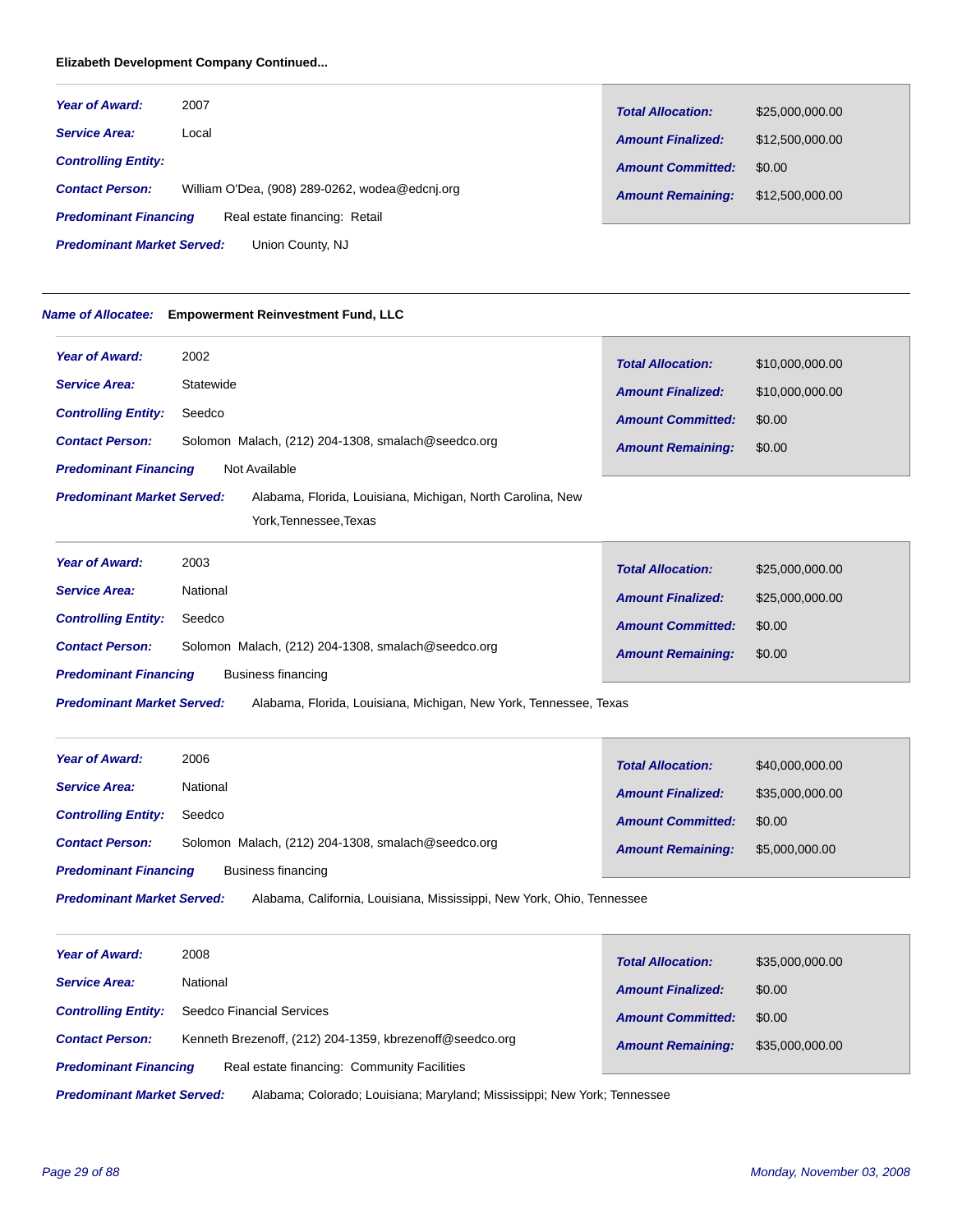#### *Name of Allocatee:* **Enhanced Delta Community Development, LLC**

| <b>Year of Award:</b>        | 2006                                                               | <b>Total Allocation:</b> | \$25,000,000.00 |
|------------------------------|--------------------------------------------------------------------|--------------------------|-----------------|
| <b>Service Area:</b>         | Local                                                              | <b>Amount Finalized:</b> | \$16,211,000,00 |
| <b>Controlling Entity:</b>   | <b>Enhanced Capital Partners, LLC</b>                              | <b>Amount Committed:</b> | \$0.00          |
| <b>Contact Person:</b>       | Richard Montgomery, (504) 569-7900,<br>rmontgomery@enhancedcap.com | <b>Amount Remaining:</b> | \$8,789,000.00  |
| <b>Predominant Financing</b> | <b>Business financing</b>                                          |                          |                 |

*Predominant Market Served:*

Jefferson Parish; Orleans Parish; Plaquemines Parish; St. Bernard Parish; St. Charles Parish; St. John the Baptist's Parish; and St. Tammany Parish

#### *Name of Allocatee:* **Enterprise Corporation of the Delta**

| <b>Year of Award:</b>        | 2002                                                | <b>Total Allocation:</b> | \$15,000,000.00 |
|------------------------------|-----------------------------------------------------|--------------------------|-----------------|
| <b>Service Area:</b>         | Statewide                                           | <b>Amount Finalized:</b> | \$15,000,000,00 |
| <b>Controlling Entity:</b>   |                                                     | <b>Amount Committed:</b> | \$0.00          |
| <b>Contact Person:</b>       | richard campbell, (601) 944-1100, rcampbell@ecd.org | <b>Amount Remaining:</b> | \$0.00          |
| <b>Predominant Financing</b> | Not Available                                       |                          |                 |

Arizona, Louisiana, Mississippi; Shelby, Tennessee; Tipton, Tennessee *Predominant Market Served:*

| <b>Year of Award:</b>                                                                   | 2006                                                | <b>Total Allocation:</b> | \$15,000,000.00 |
|-----------------------------------------------------------------------------------------|-----------------------------------------------------|--------------------------|-----------------|
| <b>Service Area:</b>                                                                    | Multi-State                                         | <b>Amount Finalized:</b> | \$10,000,000.00 |
| <b>Controlling Entity:</b>                                                              |                                                     | <b>Amount Committed:</b> | \$0.00          |
| <b>Contact Person:</b>                                                                  | richard campbell, (601) 944-1100, rcampbell@ecd.org | <b>Amount Remaining:</b> | \$5,000,000.00  |
| <b>Predominant Financing</b><br>Business financing                                      |                                                     |                          |                 |
| <b>Predominant Market Served:</b><br>Gulf Opportunity (GO) Zone: Louisiana, Mississippi |                                                     |                          |                 |

# *Name of Allocatee:* **ESIC New Markets Partners LP**

| <b>Year of Award:</b><br>2002                                                     | <b>Total Allocation:</b> | \$90,000,000.00 |  |
|-----------------------------------------------------------------------------------|--------------------------|-----------------|--|
| National<br><b>Service Area:</b>                                                  | <b>Amount Finalized:</b> | \$90,000,000.00 |  |
| The Enterprise Social Investment Corportation<br><b>Controlling Entity:</b>       | <b>Amount Committed:</b> | \$0.00          |  |
| joseph wesolowski, (410) 772-2512, jwesolowski@esic.org<br><b>Contact Person:</b> | <b>Amount Remaining:</b> | \$0.00          |  |
| <b>Predominant Financing</b><br>Not Available                                     |                          |                 |  |
|                                                                                   |                          |                 |  |

California, Florida, Maryland, New York, Ohio, Texas, District of Columbia *Predominant Market Served:*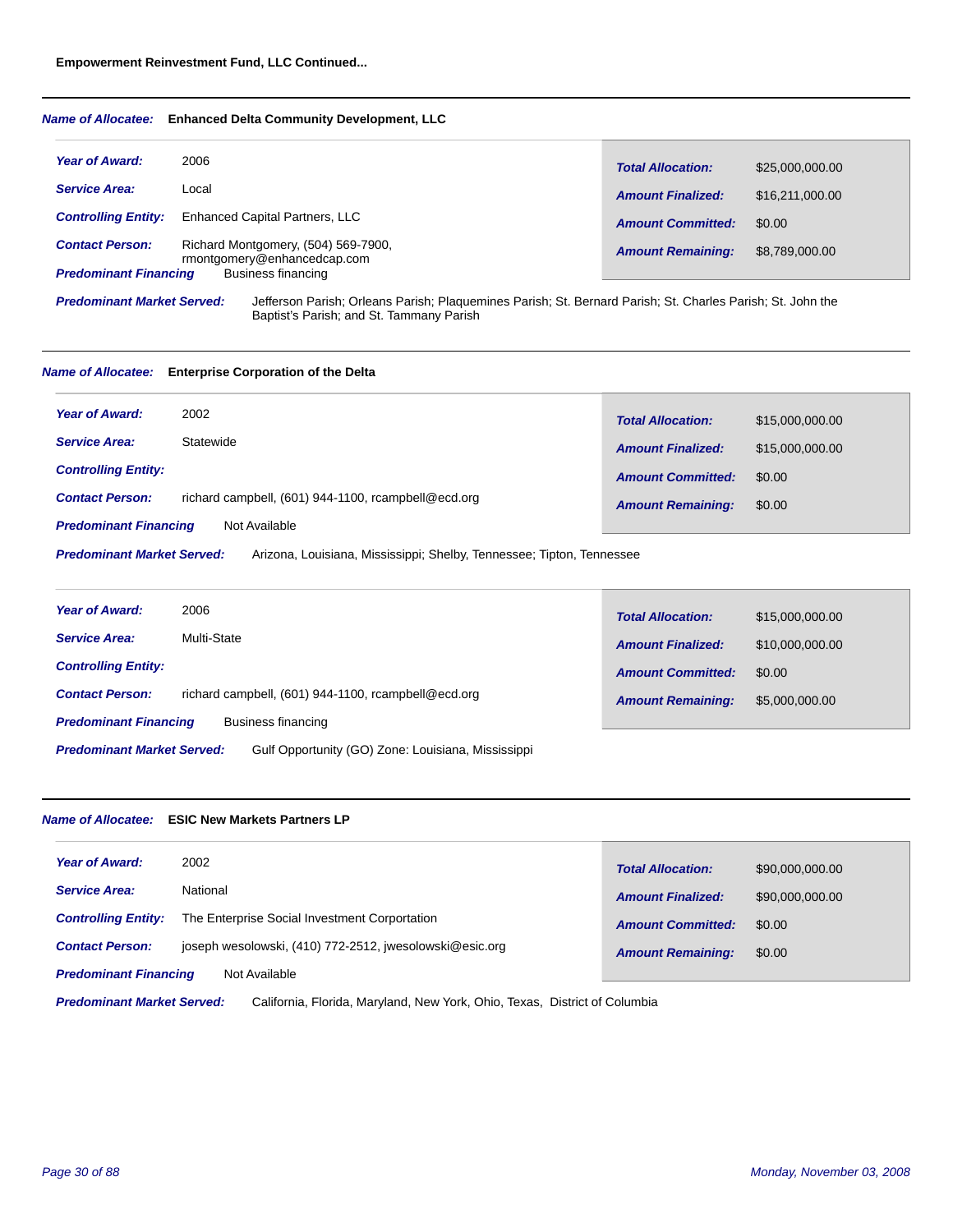# **ESIC New Markets Partners LP Continued...**

| <b>Year of Award:</b>        | 2003                                                    | <b>Total Allocation:</b> | \$140,000,000,00 |
|------------------------------|---------------------------------------------------------|--------------------------|------------------|
| <b>Service Area:</b>         | National                                                | <b>Amount Finalized:</b> | \$139.999.999.58 |
| <b>Controlling Entity:</b>   | Enterprise Foundation Inc., The                         | <b>Amount Committed:</b> | \$0.00           |
| <b>Contact Person:</b>       | joseph wesolowski, (410) 772-2512, jwesolowski@esic.org | <b>Amount Remaining:</b> | \$0.42           |
| <b>Predominant Financing</b> | Real estate financing: Retail                           |                          |                  |

California, District of Columbia, Maryland, New Jersey, New York, Ohio, Texas *Predominant Market Served:*

| <b>Year of Award:</b>        | 2005                                                     |                          |                 |
|------------------------------|----------------------------------------------------------|--------------------------|-----------------|
|                              |                                                          | <b>Total Allocation:</b> | \$80,000,000.00 |
| <b>Service Area:</b>         | National                                                 | <b>Amount Finalized:</b> | \$80,000,000.00 |
| <b>Controlling Entity:</b>   | Enterprise Foundation Inc., The                          | <b>Amount Committed:</b> | \$0.00          |
| <b>Contact Person:</b>       | joseph wesolowski, (410) 772-2512, jwesolowski@esic.org  | <b>Amount Remaining:</b> | \$0.00          |
| <b>Predominant Financing</b> | Real estate financing: Mixed-used (housing + commercial) |                          |                 |
|                              |                                                          |                          |                 |

California, Florida, Maryland, New York, Ohio, Texas, District of Columbia *Predominant Market Served:*

| <b>Year of Award:</b>        | 2006                                                     | <b>Total Allocation:</b> | \$105,000,000.00 |
|------------------------------|----------------------------------------------------------|--------------------------|------------------|
| <b>Service Area:</b>         | National                                                 | <b>Amount Finalized:</b> | \$105,000,000.00 |
| <b>Controlling Entity:</b>   | Enterprise Foundation Inc., The                          | <b>Amount Committed:</b> | \$0.00           |
| <b>Contact Person:</b>       | joseph wesolowski, (410) 772-2512, jwesolowski@esic.org  | <b>Amount Remaining:</b> | \$0.00           |
| <b>Predominant Financing</b> | Real estate financing: Mixed-used (housing + commercial) |                          |                  |

California, District of Columbia, Louisiana, Maryland, Mississippi, New York, Pennsylvania *Predominant Market Served:*

| <b>Year of Award:</b>                                                                                                     | 2007                                                          | <b>Total Allocation:</b> | \$100,000,000.00 |
|---------------------------------------------------------------------------------------------------------------------------|---------------------------------------------------------------|--------------------------|------------------|
| <b>Service Area:</b>                                                                                                      | National                                                      | <b>Amount Finalized:</b> | \$29,700,000.00  |
| <b>Controlling Entity:</b>                                                                                                | <b>ESIC New Markets Partners LP</b>                           | <b>Amount Committed:</b> | \$0.00           |
| <b>Contact Person:</b>                                                                                                    | Suzanne Brown, (410) 772-2682, sbrown@enterprisecommunity.com | <b>Amount Remaining:</b> | \$70,300,000,00  |
| <b>Predominant Financing</b>                                                                                              | Real estate financing: Mixed-used (housing + commercial)      |                          |                  |
| Colorado, District of Columbia, Florida, Georgia, Louisiana, Mississippi, New Mexico<br><b>Predominant Market Served:</b> |                                                               |                          |                  |

# *Name of Allocatee:* **Fifth Third New Markets Development Company LLC**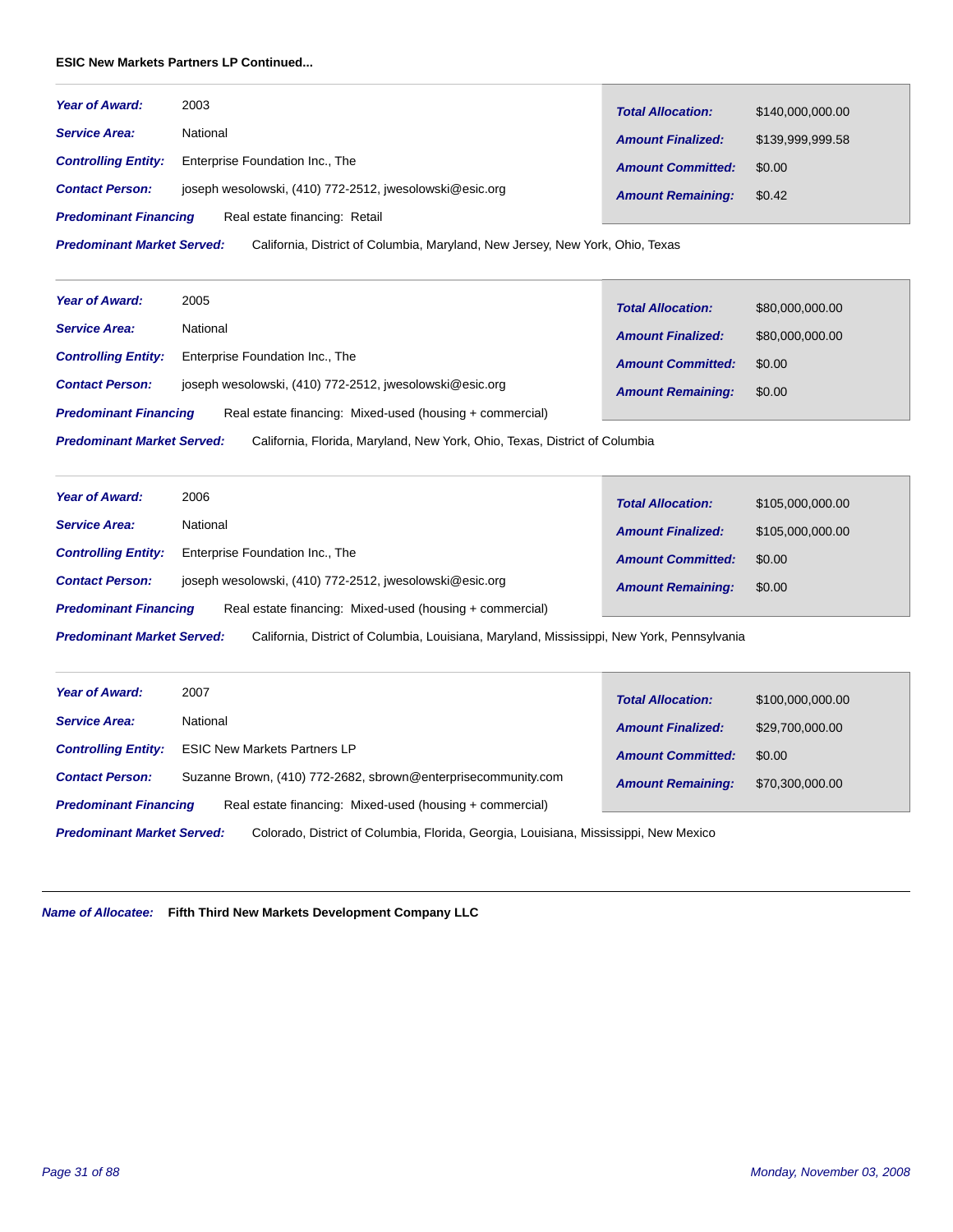# **Fifth Third New Markets Development Company LLC Continued...**

| <b>Year of Award:</b>                                                                                | 2007                                                 | <b>Total Allocation:</b> | \$100,000,000.00 |  |
|------------------------------------------------------------------------------------------------------|------------------------------------------------------|--------------------------|------------------|--|
| <b>Service Area:</b>                                                                                 | National                                             | <b>Amount Finalized:</b> | \$0.00           |  |
| <b>Controlling Entity:</b>                                                                           | Fifth Third New Markets Development Company LLC      | <b>Amount Committed:</b> | \$0.00           |  |
| <b>Contact Person:</b>                                                                               | Robert Koehler, (614) 734-0507, wayne.koehler@53.com | <b>Amount Remaining:</b> | \$100,000,000.00 |  |
| Real estate financing: Mixed-used (housing + commercial)<br><b>Predominant Financing</b>             |                                                      |                          |                  |  |
| <b>Predominant Market Served:</b><br>Florida, Illinois, Indiana, Kentucky, Michigan, Ohio, Tennessee |                                                      |                          |                  |  |

#### *Name of Allocatee:* **Finance New Mexico, LLC**

| <b>Year of Award:</b>                           | 2007                                            | <b>Total Allocation:</b> | \$110,000,000.00 |
|-------------------------------------------------|-------------------------------------------------|--------------------------|------------------|
| <b>Service Area:</b>                            | Statewide                                       | <b>Amount Finalized:</b> | \$0.00           |
| <b>Controlling Entity:</b>                      | Finance New Mexico, LLC                         | <b>Amount Committed:</b> | \$0.00           |
| <b>Contact Person:</b>                          | Dora Cde Baca, (505) 992-9625, doramae@nmfa.net | <b>Amount Remaining:</b> | \$110,000,000.00 |
| <b>Predominant Financing</b>                    | Business financing                              |                          |                  |
| <b>Predominant Market Served:</b><br>New Mexico |                                                 |                          |                  |

# *Name of Allocatee:* **First State Development Corp.**

| <b>Year of Award:</b><br>2002                                                                                             | <b>Total Allocation:</b> | \$7,000,000.00 |  |
|---------------------------------------------------------------------------------------------------------------------------|--------------------------|----------------|--|
| <b>Service Area:</b><br>Local                                                                                             | <b>Amount Finalized:</b> | \$7,000,000.00 |  |
| <b>Controlling Entity:</b><br>First State Bank                                                                            | <b>Amount Committed:</b> | \$0.00         |  |
| John Clark, (731) 886-8851, jclark@first-state.net<br><b>Contact Person:</b>                                              | <b>Amount Remaining:</b> | \$0.00         |  |
| <b>Predominant Financing</b><br>Not Available                                                                             |                          |                |  |
| <b>Predominant Market Served:</b><br>Fulton, KY; Gibson County, TN; Lake County, TN; Obion County, TN; Weakley County, TN |                          |                |  |

*Name of Allocatee:* **First-Ring Industrial Redevelopment Enterprise, Inc.**

| <b>Year of Award:</b>                                                                     | 2007                                                     | <b>Total Allocation:</b> | \$35,000,000.00 |
|-------------------------------------------------------------------------------------------|----------------------------------------------------------|--------------------------|-----------------|
| <b>Service Area:</b>                                                                      | Local                                                    | <b>Amount Finalized:</b> | \$17,500,000.00 |
| <b>Controlling Entity:</b>                                                                | First-Ring Industrial Redevelopment Enterprise, Inc.     | <b>Amount Committed:</b> | \$0.00          |
| <b>Contact Person:</b>                                                                    | John Stibal, (414) 302-8462, jstibal@ci.west-allis.wi.us | <b>Amount Remaining:</b> | \$17,500,000.00 |
| <b>Predominant Financing</b>                                                              | Real estate financing: Mixed-used (housing + commercial) |                          |                 |
| <b>Predominant Market Served:</b><br>WI (Kenosha County, Milwaukee County, Racine County) |                                                          |                          |                 |

*Name of Allocatee:* **Florida Community Loan Fund, Inc.**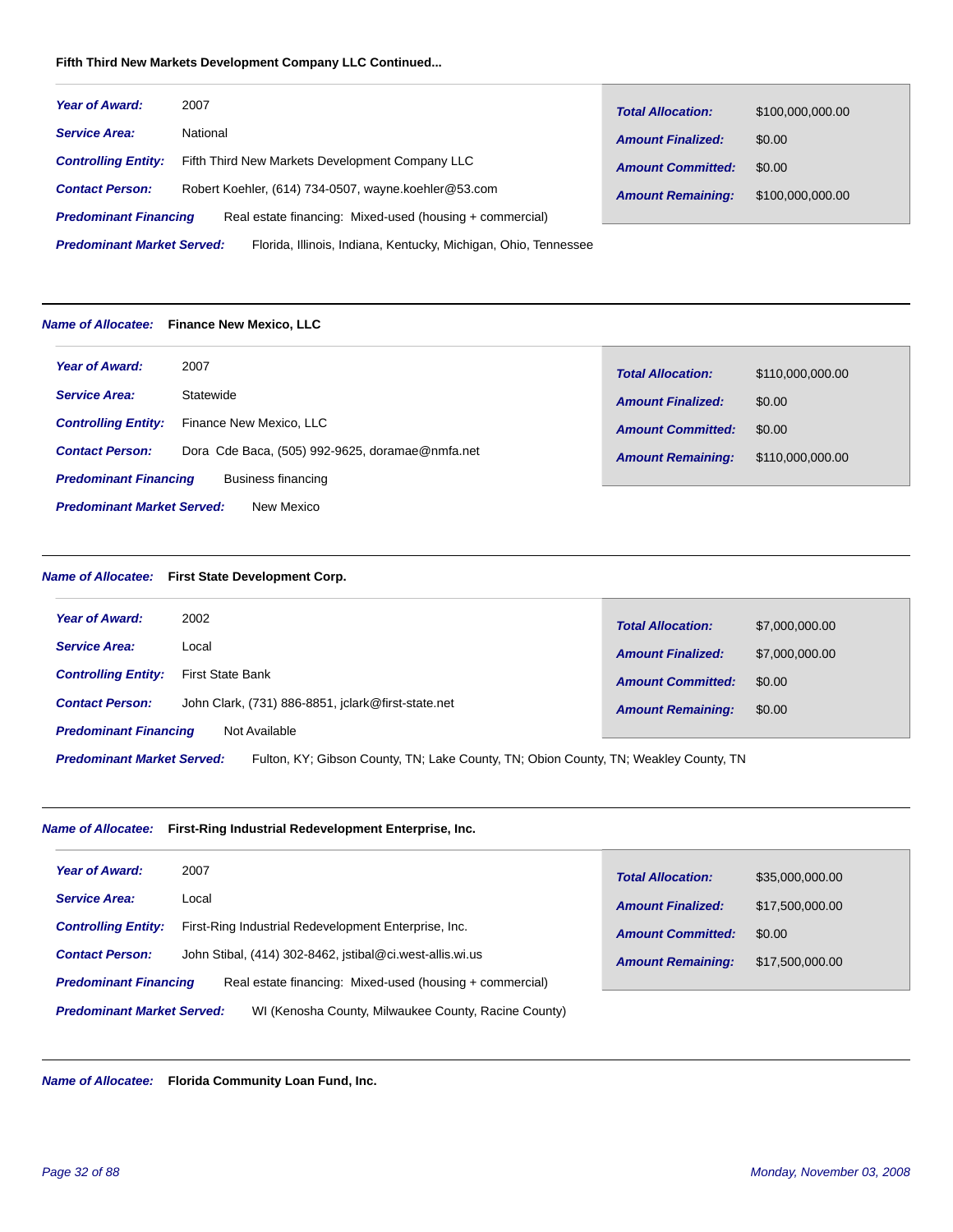# **Florida Community Loan Fund, Inc. Continued...**

| <b>Year of Award:</b>        | 2003                                              | <b>Total Allocation:</b> | \$15,000,000.00 |
|------------------------------|---------------------------------------------------|--------------------------|-----------------|
| <b>Service Area:</b>         | Statewide                                         | <b>Amount Finalized:</b> | \$9.275.862.00  |
| <b>Controlling Entity:</b>   |                                                   | <b>Amount Committed:</b> | \$0.00          |
| <b>Contact Person:</b>       | Ignacio Esteban, (407) 246-0846, ignacio@fclf.org | <b>Amount Remaining:</b> | \$5,724,138.00  |
| <b>Predominant Financing</b> | Real estate financing: Community Facilities       |                          |                 |

Florida *Predominant Market Served:*

# *Name of Allocatee:* **Forest City Community Development Entity, LLC**

| <b>Year of Award:</b>                                                                                                   | 2005                                                   | <b>Total Allocation:</b> | \$51,000,000.00 |
|-------------------------------------------------------------------------------------------------------------------------|--------------------------------------------------------|--------------------------|-----------------|
| <b>Service Area:</b>                                                                                                    | National                                               | <b>Amount Finalized:</b> | \$51,000,000.00 |
| <b>Controlling Entity:</b>                                                                                              | Forest City Enterprises Inc.                           | <b>Amount Committed:</b> | \$0.00          |
| <b>Contact Person:</b>                                                                                                  | Matthew Messinger, (718) 923-8404, mmessinger@fcrc.com | <b>Amount Remaining:</b> | \$0.00          |
| <b>Predominant Financing</b><br>Real estate financing: Retail                                                           |                                                        |                          |                 |
| <b>Predominant Market Served:</b><br>Connecticut, Massachusetts, New Jersey, New York, Ohio, Pennsylvania, Rhode Island |                                                        |                          |                 |

| <b>Year of Award:</b>                                                                                                         | 2008                                                   |                          |                 |  |
|-------------------------------------------------------------------------------------------------------------------------------|--------------------------------------------------------|--------------------------|-----------------|--|
|                                                                                                                               |                                                        | <b>Total Allocation:</b> | \$45,000,000.00 |  |
| <b>Service Area:</b>                                                                                                          | National                                               | <b>Amount Finalized:</b> | \$0.00          |  |
| <b>Controlling Entity:</b>                                                                                                    | Forest City Enterprises Inc.                           | <b>Amount Committed:</b> | \$0.00          |  |
| <b>Contact Person:</b>                                                                                                        | Matthew Messinger, (718) 923-8404, mmessinger@fcrc.com | <b>Amount Remaining:</b> | \$45,000,000.00 |  |
| Real estate financing: Retail<br><b>Predominant Financing</b>                                                                 |                                                        |                          |                 |  |
| <b>Predominant Market Served:</b><br>Connecticut; District of Columbia; New Jersey; New Mexico; New York; Pennsylvania; Texas |                                                        |                          |                 |  |

#### *Name of Allocatee:* **Fort Wayne New Markets Revitalization Fund, LLC**

| <b>Year of Award:</b>                                         | 2008                                                           | <b>Total Allocation:</b> | \$15,000,000.00 |
|---------------------------------------------------------------|----------------------------------------------------------------|--------------------------|-----------------|
| <b>Service Area:</b>                                          | Local                                                          | <b>Amount Finalized:</b> | \$0.00          |
| <b>Controlling Entity:</b>                                    |                                                                | <b>Amount Committed:</b> | \$0.00          |
| <b>Contact Person:</b>                                        | Sharon Feasel, (260) 427-2107, sharon.feasel@ci.ft-wayne.in.us | <b>Amount Remaining:</b> | \$15,000,000.00 |
| <b>Predominant Financing</b><br>Real estate financing: Retail |                                                                |                          |                 |
| <b>Predominant Market Served:</b><br>Fort Wavne, Indiana      |                                                                |                          |                 |

*Name of Allocatee:* **Gateway CDE LLC**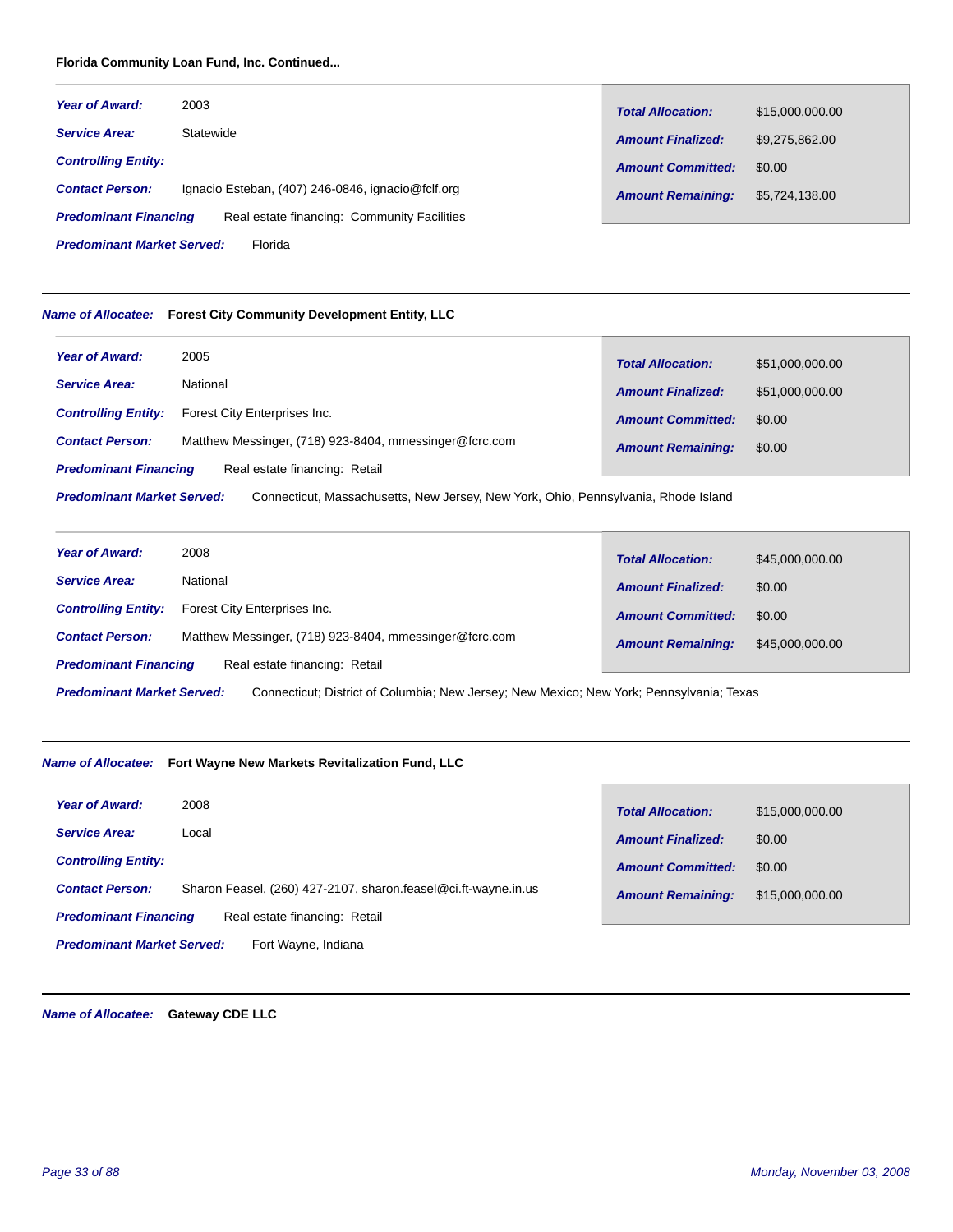# **Gateway CDE LLC Continued...**

| <b>Year of Award:</b>                                                                                                         | 2007                                                | <b>Total Allocation:</b> | \$50,000,000.00 |
|-------------------------------------------------------------------------------------------------------------------------------|-----------------------------------------------------|--------------------------|-----------------|
| <b>Service Area:</b>                                                                                                          | National                                            | <b>Amount Finalized:</b> | \$0.00          |
| <b>Controlling Entity:</b>                                                                                                    | Gateway CDE LLC                                     | <b>Amount Committed:</b> | \$0.00          |
| <b>Contact Person:</b>                                                                                                        | Aziz Khan, (312) 228-6556, aziz.khan@prudential.com | <b>Amount Remaining:</b> | \$50,000,000.00 |
| Real estate financing: Mixed-used (housing + commercial)<br><b>Predominant Financing</b>                                      |                                                     |                          |                 |
| <b>Predominant Market Served:</b><br>California, District of Columbia, Florida, Illinois, Massachusetts, New Jersey, New York |                                                     |                          |                 |

#### *Name of Allocatee:* **Genesis LA CDE LLC**

| Year of Award:                                              | 2005                                              | <b>Total Allocation:</b> | \$80,000,000.00 |  |
|-------------------------------------------------------------|---------------------------------------------------|--------------------------|-----------------|--|
| <b>Service Area:</b>                                        | Local                                             | <b>Amount Finalized:</b> | \$80,000,000.00 |  |
| <b>Controlling Entity:</b>                                  | Genesis LA Economic Growth Corporation            | <b>Amount Committed:</b> | \$0.00          |  |
| <b>Contact Person:</b>                                      | Sarah Likes, (213) 746-8244, slikes@genesisla.org | <b>Amount Remaining:</b> | \$0.00          |  |
| <b>Predominant Financing</b>                                | Real estate financing: Retail                     |                          |                 |  |
| <b>Predominant Market Served:</b><br>Los Angeles County, CA |                                                   |                          |                 |  |

| <b>Year of Award:</b>                                                                                                            | 2006                                              | <b>Total Allocation:</b> | \$50,000,000.00 |
|----------------------------------------------------------------------------------------------------------------------------------|---------------------------------------------------|--------------------------|-----------------|
| <b>Service Area:</b>                                                                                                             | Local                                             | <b>Amount Finalized:</b> | \$35,000,000.00 |
| <b>Controlling Entity:</b>                                                                                                       | Genesis LA Economic Growth Corporation            | <b>Amount Committed:</b> | \$0.00          |
| <b>Contact Person:</b>                                                                                                           | Sarah Likes, (213) 746-8244, slikes@genesisla.org | <b>Amount Remaining:</b> | \$15,000,000,00 |
| <b>Predominant Financing</b><br>Real estate financing: Mixed-used (housing + commercial)                                         |                                                   |                          |                 |
| <b>Predominant Market Served:</b><br>Los Angeles County, Orange County, Riverside County, San Diego County, Santa Barbara County |                                                   |                          |                 |

# *Name of Allocatee:* **Great Lakes Region Sustainability Funds LLC**

| <b>Year of Award:</b>                                             | 2003                                                          | <b>Total Allocation:</b> | \$15,000,000.00 |  |
|-------------------------------------------------------------------|---------------------------------------------------------------|--------------------------|-----------------|--|
| <b>Service Area:</b>                                              | Multi-State                                                   | <b>Amount Finalized:</b> | \$10,588,584.57 |  |
| <b>Controlling Entity:</b>                                        | Coniston Consulting LLC                                       | <b>Amount Committed:</b> | \$0.00          |  |
| <b>Contact Person:</b>                                            | Donna Ducharme, (312) 554-0900, dducharme@delta-institute.org | <b>Amount Remaining:</b> | \$4,411,415.43  |  |
| <b>Predominant Financing</b><br>Real estate financing: Retail     |                                                               |                          |                 |  |
| <b>Predominant Market Served:</b><br>Illinois, Indiana, Wisconsin |                                                               |                          |                 |  |

*Name of Allocatee:* **Greater Jamaica Local Development Company, Inc.**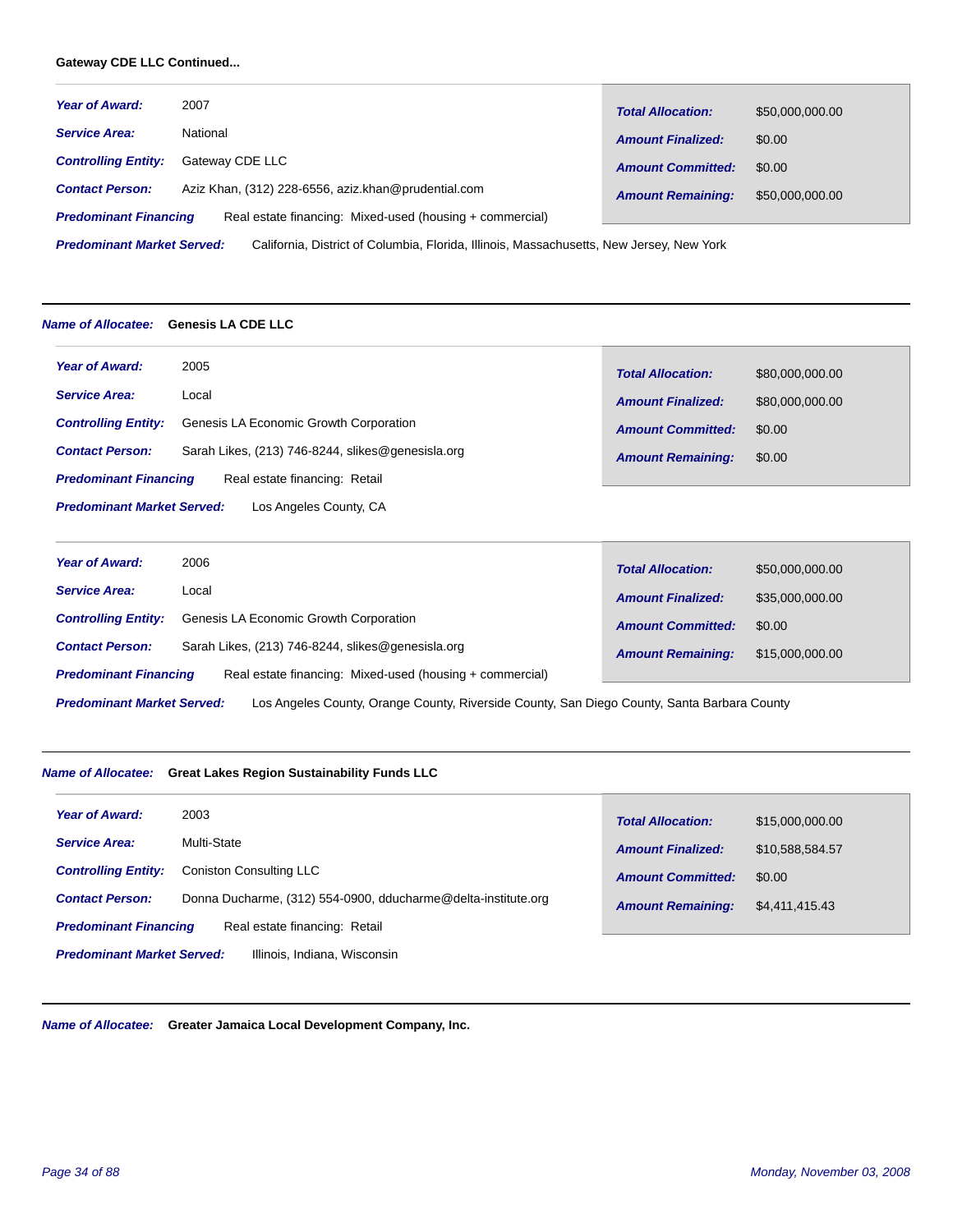# **Greater Jamaica Local Development Company, Inc. Continued...**

| <b>Year of Award:</b>                           | 2002                                              | <b>Total Allocation:</b> | \$21,000,000.00 |
|-------------------------------------------------|---------------------------------------------------|--------------------------|-----------------|
| <b>Service Area:</b>                            | Local                                             | <b>Amount Finalized:</b> | \$21,000,000.00 |
| <b>Controlling Entity:</b>                      | Greater Jamaica Development Corp                  | <b>Amount Committed:</b> | \$0.00          |
| <b>Contact Person:</b>                          | Andrew Manshel, (718) 291-0282, amanshel@gidc.org | <b>Amount Remaining:</b> | \$0.00          |
| <b>Predominant Financing</b><br>Not Available   |                                                   |                          |                 |
| <b>Predominant Market Served:</b><br>Queens, NY |                                                   |                          |                 |

# *Name of Allocatee:* **Greenville New Markets Opportunity LLC**

| <b>Year of Award:</b>                                                       | 2006                                                                            | <b>Total Allocation:</b> | \$89,000,000.00 |
|-----------------------------------------------------------------------------|---------------------------------------------------------------------------------|--------------------------|-----------------|
| <b>Service Area:</b>                                                        | Local                                                                           | <b>Amount Finalized:</b> | \$36,488,963.00 |
| <b>Controlling Entity:</b>                                                  | Greenville Local Development Corporation (GLDC), agent of City of<br>Greenville | <b>Amount Committed:</b> | \$0.00          |
| <b>Contact Person:</b>                                                      | Tammy Propst, (864) 271-2737, tpropst@taxadvantagegroup.com                     | <b>Amount Remaining:</b> | \$52,511,037.00 |
| Real estate financing: Community Facilities<br><b>Predominant Financing</b> |                                                                                 |                          |                 |
| <b>Predominant Market Served:</b><br><b>Greenville County</b>               |                                                                                 |                          |                 |

# *Name of Allocatee:* **Greystone CDE LLC**

| <b>Year of Award:</b>                                                                            | 2006                                                     | <b>Total Allocation:</b> | \$35,000,000.00 |
|--------------------------------------------------------------------------------------------------|----------------------------------------------------------|--------------------------|-----------------|
| <b>Service Area:</b>                                                                             | Multi-State                                              | <b>Amount Finalized:</b> | \$35,000,000.00 |
| <b>Controlling Entity:</b>                                                                       | Greystone Funding Corporation                            | <b>Amount Committed:</b> | \$0.00          |
| <b>Contact Person:</b>                                                                           | Matthew James, (212) 649-9740, miames@greyco.com         | <b>Amount Remaining:</b> | \$0.00          |
| <b>Predominant Financing</b>                                                                     | Real estate financing: Mixed-used (housing + commercial) |                          |                 |
| <b>Predominant Market Served:</b><br>Gulf Opportunity (GO) Zone: Alabama, Louisiana, Mississippi |                                                          |                          |                 |

| <b>Year of Award:</b>                                                                                               | 2007                                                     | <b>Total Allocation:</b> | \$30,000,000.00 |
|---------------------------------------------------------------------------------------------------------------------|----------------------------------------------------------|--------------------------|-----------------|
| <b>Service Area:</b>                                                                                                | National                                                 | <b>Amount Finalized:</b> | \$18,500,000.00 |
| <b>Controlling Entity:</b>                                                                                          | Greystone CDE LLC                                        | <b>Amount Committed:</b> | \$0.00          |
| <b>Contact Person:</b>                                                                                              | Matthew James, (212) 649-9740, miames@greyco.com         | <b>Amount Remaining:</b> | \$11,500,000.00 |
| <b>Predominant Financing</b>                                                                                        | Real estate financing: Mixed-used (housing + commercial) |                          |                 |
| Arizona, California, Georgia, Louisiana, Mississippi, New York, North Carolina<br><b>Predominant Market Served:</b> |                                                          |                          |                 |

*Name of Allocatee:* **GS New Markets Fund**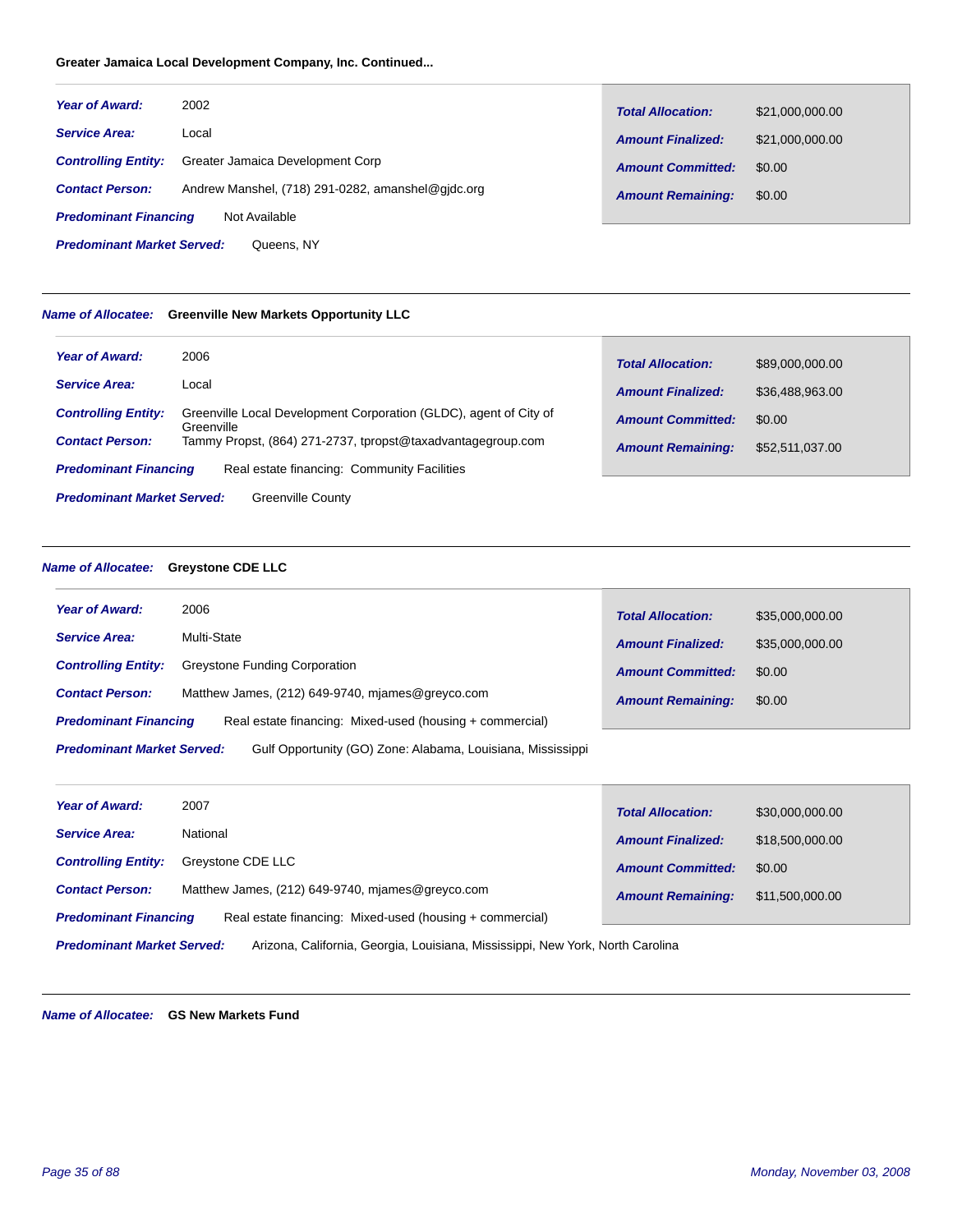# **GS New Markets Fund Continued...**

| <b>Year of Award:</b>                         | 2002                                          | <b>Total Allocation:</b> | \$75,000,000.00 |
|-----------------------------------------------|-----------------------------------------------|--------------------------|-----------------|
| <b>Service Area:</b>                          | National                                      | <b>Amount Finalized:</b> | \$74.776.504.87 |
| <b>Controlling Entity:</b>                    | Goldman Sachs Group, Inc.                     | <b>Amount Committed:</b> | \$0.00          |
| <b>Contact Person:</b>                        | Todd Stern, (212) 902-9467, todd.stern@gs.com | <b>Amount Remaining:</b> | \$223,495.13    |
| <b>Predominant Financing</b><br>Not Available |                                               |                          |                 |

California, Florida, District of Columbia, Georgia, New Jersey, New York, Texas *Predominant Market Served:*

# *Name of Allocatee:* **Hampton Roads Ventures, LLC**

| <b>Year of Award:</b>                            | 2002                                                         | <b>Total Allocation:</b> | \$15,000,000.00 |
|--------------------------------------------------|--------------------------------------------------------------|--------------------------|-----------------|
| <b>Service Area:</b>                             | Local                                                        | <b>Amount Finalized:</b> | \$15,000,000.00 |
| <b>Controlling Entity:</b>                       |                                                              | <b>Amount Committed:</b> | \$0.00          |
| <b>Contact Person:</b>                           | Samuel Deal, (410) 984-3106, samdeal@theidealconsultants.com | <b>Amount Remaining:</b> | \$0.00          |
| <b>Predominant Financing</b><br>Not Available    |                                                              |                          |                 |
| <b>Predominant Market Served:</b><br>Norfolk, VA |                                                              |                          |                 |

| <b>Year of Award:</b>                         | 2005                                                           | <b>Total Allocation:</b> | \$35,000,000.00 |
|-----------------------------------------------|----------------------------------------------------------------|--------------------------|-----------------|
| <b>Service Area:</b>                          | Statewide                                                      | <b>Amount Finalized:</b> | \$35,000,000.00 |
| <b>Controlling Entity:</b>                    | Norfolk Redevelopment and Housing Authority                    | <b>Amount Committed:</b> | \$0.00          |
| <b>Contact Person:</b>                        | Robert Jenkins Jr, (757) 533-4681, rjenkins@nrha.norfolk.va.us | <b>Amount Remaining:</b> | \$0.00          |
| <b>Predominant Financing</b>                  | Real estate financing: Retail                                  |                          |                 |
| Virginia<br><b>Predominant Market Served:</b> |                                                                |                          |                 |

П

| <b>Year of Award:</b>                                                                    | 2007                                                           | <b>Total Allocation:</b> | \$50,000,000.00 |
|------------------------------------------------------------------------------------------|----------------------------------------------------------------|--------------------------|-----------------|
| <b>Service Area:</b>                                                                     | Statewide                                                      | <b>Amount Finalized:</b> | \$7,000,000.00  |
| <b>Controlling Entity:</b>                                                               | Hampton Roads Ventures, LLC                                    | <b>Amount Committed:</b> | \$0.00          |
| <b>Contact Person:</b>                                                                   | Robert Jenkins Jr. (757) 533-4681, rienkins@nrha.norfolk.va.us | <b>Amount Remaining:</b> | \$43,000,000.00 |
| <b>Predominant Financing</b><br>Real estate financing: Mixed-used (housing + commercial) |                                                                |                          |                 |
| Virginia<br><b>Predominant Market Served:</b>                                            |                                                                |                          |                 |

*Name of Allocatee:* **Harbor Bankshares Corporation**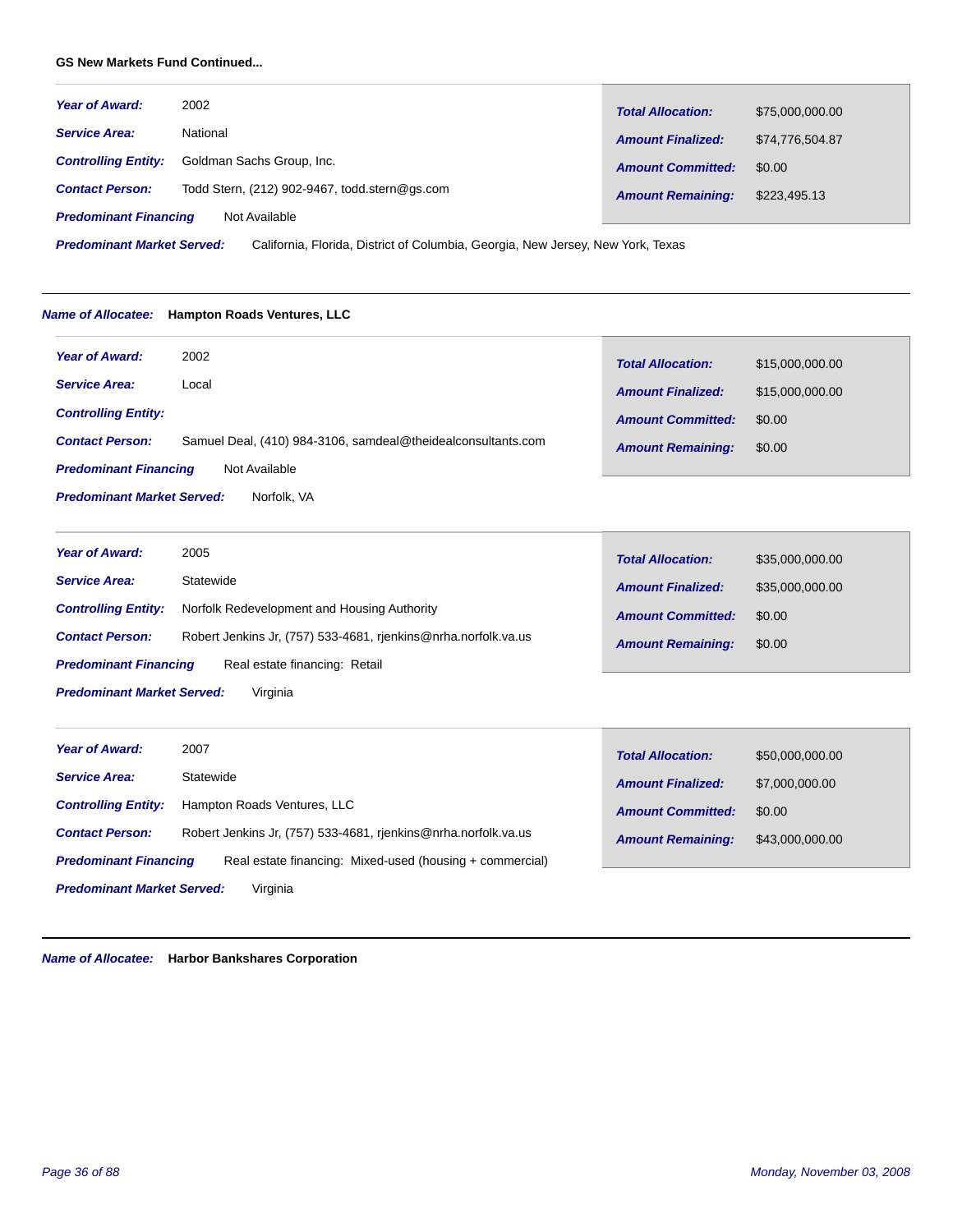# **Harbor Bankshares Corporation Continued...**

| <b>Year of Award:</b>             | 2003                                                     | <b>Total Allocation:</b> | \$50,000,000.00 |
|-----------------------------------|----------------------------------------------------------|--------------------------|-----------------|
| <b>Service Area:</b>              | Local                                                    | <b>Amount Finalized:</b> | \$50,000,000.00 |
| <b>Controlling Entity:</b>        |                                                          | <b>Amount Committed:</b> | \$0.00          |
| <b>Contact Person:</b>            | Samuel Deal, (410) 984-3106, sdeal@theharborbank.com     | <b>Amount Remaining:</b> | \$0.00          |
| <b>Predominant Financing</b>      | Real estate financing: Mixed-used (housing + commercial) |                          |                 |
| <b>Predominant Market Served:</b> | Baltimore, MD                                            |                          |                 |

#### *Name of Allocatee:* **Heartland Renaissance Fund, LLC**

| <b>Year of Award:</b>             | 2003                                                     | <b>Total Allocation:</b> | \$15,000,000,00 |
|-----------------------------------|----------------------------------------------------------|--------------------------|-----------------|
| <b>Service Area:</b>              | Statewide                                                | <b>Amount Finalized:</b> | \$15,000,000.00 |
| <b>Controlling Entity:</b>        | Arkansas Capital Corporation                             | <b>Amount Committed:</b> | \$0.00          |
| <b>Contact Person:</b>            | Sam Walls III, (501) 374-9247, cs3walls@arcapital.com    | <b>Amount Remaining:</b> | \$0.00          |
| <b>Predominant Financing</b>      | Real estate financing: Mixed-used (housing + commercial) |                          |                 |
| <b>Predominant Market Served:</b> | Arizona                                                  |                          |                 |

#### *Name of Allocatee:* **HEDC New Markets, Inc**

| <b>Year of Award:</b>        | 2002                                           | <b>Total Allocation:</b> | \$30,000,000.00 |
|------------------------------|------------------------------------------------|--------------------------|-----------------|
| <b>Service Area:</b>         | National                                       | <b>Amount Finalized:</b> | \$30,000,000.00 |
| <b>Controlling Entity:</b>   | National Development Council                   | <b>Amount Committed:</b> | \$0.00          |
| <b>Contact Person:</b>       | Ann Vogt, (212) 682-1106 x322, annvogt@aol.com | <b>Amount Remaining:</b> | \$0.00          |
| <b>Predominant Financing</b> | Not Available                                  |                          |                 |
|                              |                                                |                          |                 |

California, Maryland, New York, Washington, Illinois, Indiana, Pennsylvania *Predominant Market Served:*

| <b>Year of Award:</b>        | 2003                                           | <b>Total Allocation:</b> | \$135,000,000.00 |
|------------------------------|------------------------------------------------|--------------------------|------------------|
| <b>Service Area:</b>         | National                                       | <b>Amount Finalized:</b> | \$134,588,358.00 |
| <b>Controlling Entity:</b>   |                                                | <b>Amount Committed:</b> | \$0.00           |
| <b>Contact Person:</b>       | Ann Vogt, (212) 682-1106 x322, annvogt@aol.com | <b>Amount Remaining:</b> | \$411,642.00     |
| <b>Predominant Financing</b> | Real estate financing: Retail                  |                          |                  |

Illinois, North Carolina, New York, Pennsylvania, Tennessee, Texas, Washington *Predominant Market Served:*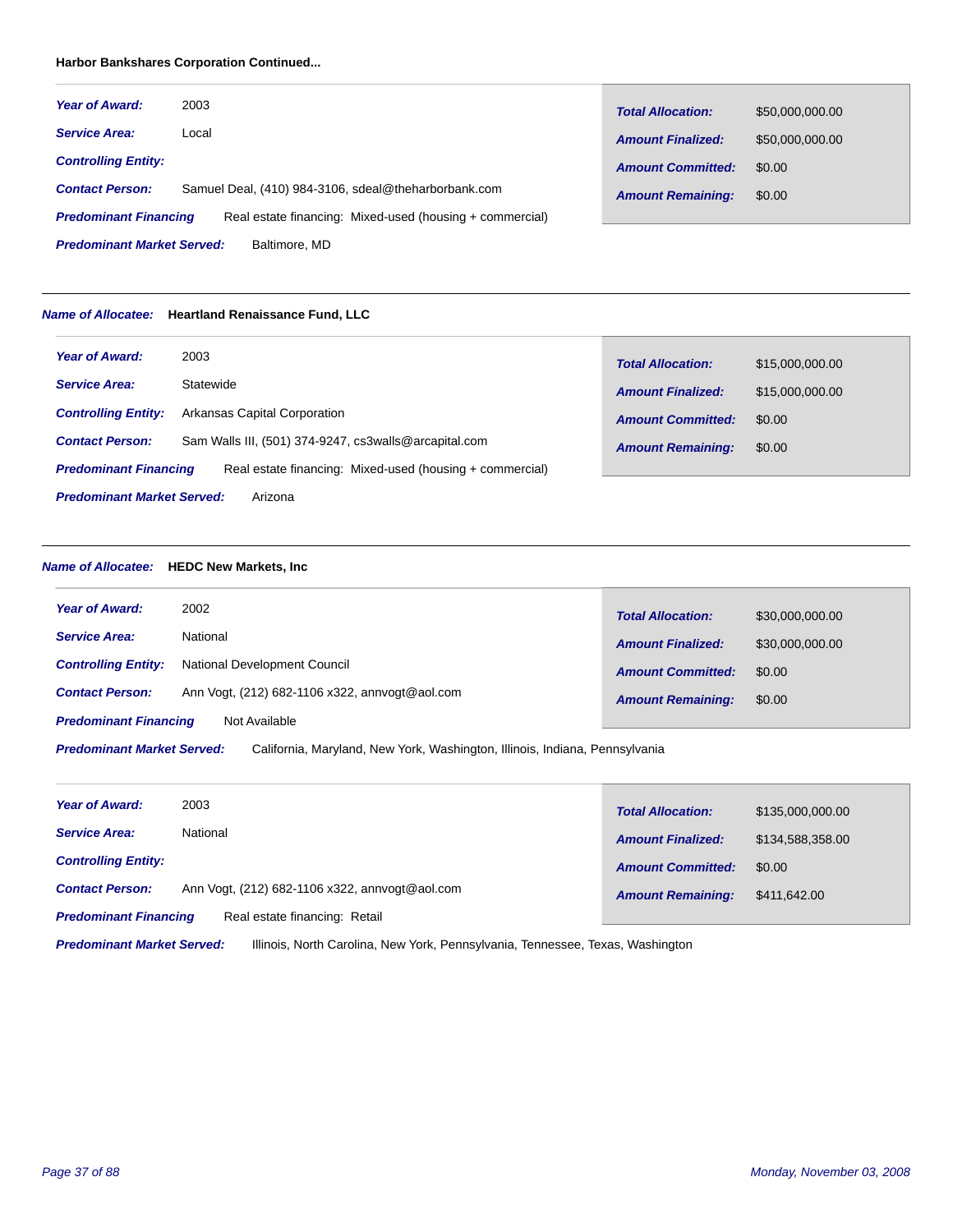# **HEDC New Markets, Inc Continued...**

| <b>Year of Award:</b>        | 2006                                           | <b>Total Allocation:</b> | \$121,000,000.00 |
|------------------------------|------------------------------------------------|--------------------------|------------------|
| <b>Service Area:</b>         | National                                       | <b>Amount Finalized:</b> | \$121,000,000.00 |
| <b>Controlling Entity:</b>   | National Development Council                   | <b>Amount Committed:</b> | \$0.00           |
| <b>Contact Person:</b>       | Ann Vogt, (212) 682-1106 x322, annvogt@aol.com | <b>Amount Remaining:</b> | \$0.00           |
| <b>Predominant Financing</b> | Business financing                             |                          |                  |

California, Illinois, Indiana, Mississippi, New York, Pennsylvania, Washington *Predominant Market Served:*

| <b>Year of Award:</b>                                                                                 | 2008                                           | <b>Total Allocation:</b> | \$90,000,000.00 |
|-------------------------------------------------------------------------------------------------------|------------------------------------------------|--------------------------|-----------------|
| <b>Service Area:</b>                                                                                  | National                                       | <b>Amount Finalized:</b> | \$0.00          |
| <b>Controlling Entity:</b>                                                                            | National Development Council                   | <b>Amount Committed:</b> | \$0.00          |
| <b>Contact Person:</b>                                                                                | Ann Vogt, (212) 682-1106 x322, annvogt@aol.com | <b>Amount Remaining:</b> | \$90,000,000.00 |
| <b>Predominant Financing</b>                                                                          | Business financing                             |                          |                 |
| <b>Predominant Market Served:</b><br>Ilinois; New York; Ohio; South Carolina; Texas; Utah; Washington |                                                |                          |                 |

# *Name of Allocatee:* **HFHI-SA NMTC I, LLC**

| <b>Year of Award:</b>             | 2007                                                        | <b>Total Allocation:</b> | \$25,000,000.00 |
|-----------------------------------|-------------------------------------------------------------|--------------------------|-----------------|
| <b>Service Area:</b>              | Multi-State                                                 | <b>Amount Finalized:</b> | \$25,000,000.00 |
| <b>Controlling Entity:</b>        | HFHI-SA NMTC I, LLC                                         | <b>Amount Committed:</b> | \$0.00          |
| <b>Contact Person:</b>            | Donna Smith, (314) 432-7858, dasmith1957@sbcqlobal.net      | <b>Amount Remaining:</b> | \$0.00          |
| <b>Predominant Financing</b>      | Real estate financing: For-sale housing                     |                          |                 |
| <b>Predominant Market Served:</b> | Gulf Opportunity (GO) Zone: Alabama, Louisiana, Mississippi |                          |                 |

#### *Name of Allocatee:* **Historic Rehabilitation Fund I**

| <b>Year of Award:</b>                                                       | \$24,000,000.00          |
|-----------------------------------------------------------------------------|--------------------------|
| 2003                                                                        | <b>Total Allocation:</b> |
| <b>Service Area:</b>                                                        | \$24,000,000.00          |
| Local                                                                       | <b>Amount Finalized:</b> |
| Gerding/Edlen Development Company, LLC                                      | <b>Amount Committed:</b> |
| <b>Controlling Entity:</b>                                                  | \$0.00                   |
| Kelly Saito, (503) 802-6613, kelly@ge-dev.com                               | <b>Amount Remaining:</b> |
| <b>Contact Person:</b>                                                      | \$0.00                   |
| Real estate financing: Community Facilities<br><b>Predominant Financing</b> |                          |
| <b>Predominant Market Served:</b><br>Multnomah County, OR                   |                          |

*Name of Allocatee:* **Hospitality Fund I**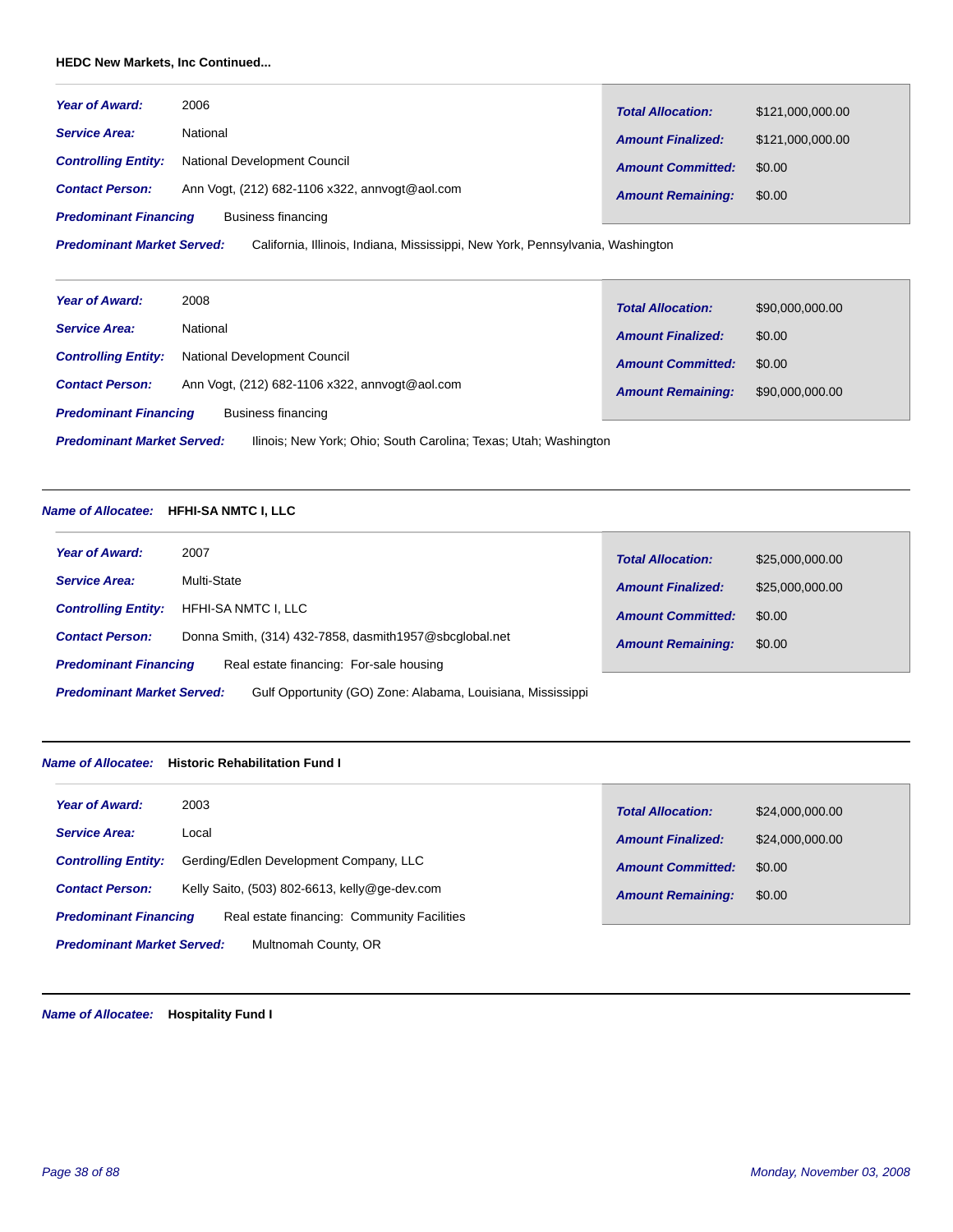# **Hospitality Fund I Continued...**

| <b>Year of Award:</b>             | 2003                                                          | <b>Total Allocation:</b> | \$72,500,000.00 |
|-----------------------------------|---------------------------------------------------------------|--------------------------|-----------------|
| <b>Service Area:</b>              | Local                                                         | <b>Amount Finalized:</b> | \$72,500,000.00 |
| <b>Controlling Entity:</b>        | Sage Hospitality Resources                                    | <b>Amount Committed:</b> | \$0.00          |
| <b>Contact Person:</b>            | Chris Conforti, (303) 595-7253, cconforti@sagehospitality.com | <b>Amount Remaining:</b> | \$0.00          |
| <b>Predominant Financing</b>      | Real estate financing: Retail                                 |                          |                 |
| <b>Predominant Market Served:</b> | Multnomah County, OR                                          |                          |                 |

#### *Name of Allocatee:* **Hospitality Fund II, LLC**

| <b>Year of Award:</b>                                                 | 2006                                                            | <b>Total Allocation:</b> | \$40,000,000.00 |
|-----------------------------------------------------------------------|-----------------------------------------------------------------|--------------------------|-----------------|
| <b>Service Area:</b>                                                  | Multi-State                                                     | <b>Amount Finalized:</b> | \$30,701,000.00 |
| <b>Controlling Entity:</b>                                            | Sage Hospitality Resources                                      | <b>Amount Committed:</b> | \$0.00          |
| <b>Contact Person:</b>                                                | Chris Morosetti, (303) 595-7200, cmorosetti@sagehospitality.com | <b>Amount Remaining:</b> | \$9,299,000.00  |
| <b>Predominant Financing</b>                                          | Real estate financing: Retail                                   |                          |                 |
| <b>Predominant Market Served:</b><br>Colorado, Illinois, Rhode Island |                                                                 |                          |                 |

#### *Name of Allocatee:* **IFF**

| <b>Year of Award:</b>                                | 2002                                      | <b>Total Allocation:</b> | \$10,000,000.00 |
|------------------------------------------------------|-------------------------------------------|--------------------------|-----------------|
| <b>Service Area:</b>                                 | Multi-State                               | <b>Amount Finalized:</b> | \$10,000,000.00 |
| <b>Controlling Entity:</b>                           |                                           | <b>Amount Committed:</b> | \$0.00          |
|                                                      |                                           |                          |                 |
| <b>Contact Person:</b>                               | Sarah Bush, (312) 596-5113, sbush@iff.org | <b>Amount Remaining:</b> | \$0.00          |
| Not Available<br><b>Predominant Financing</b>        |                                           |                          |                 |
| <b>Illinois</b><br><b>Predominant Market Served:</b> |                                           |                          |                 |

# *Name of Allocatee:* **Imagine Downtown, Inc.**

| <b>Year of Award:</b>        | 2007                                                 | <b>Total Allocation:</b> | \$60,000,000.00 |
|------------------------------|------------------------------------------------------|--------------------------|-----------------|
| <b>Service Area:</b>         | Local                                                | <b>Amount Finalized:</b> |                 |
|                              |                                                      |                          | \$30,000,000.00 |
| <b>Controlling Entity:</b>   | Imagine Downtown, Inc.                               | <b>Amount Committed:</b> | \$0.00          |
| <b>Contact Person:</b>       | Tyrone Rachal, (404) 614-8339, trachal@atlantada.com | <b>Amount Remaining:</b> | \$30,000,000.00 |
|                              |                                                      |                          |                 |
| <b>Predominant Financing</b> | Real estate financing: Office Space                  |                          |                 |

GA (Fulton County) *Predominant Market Served:*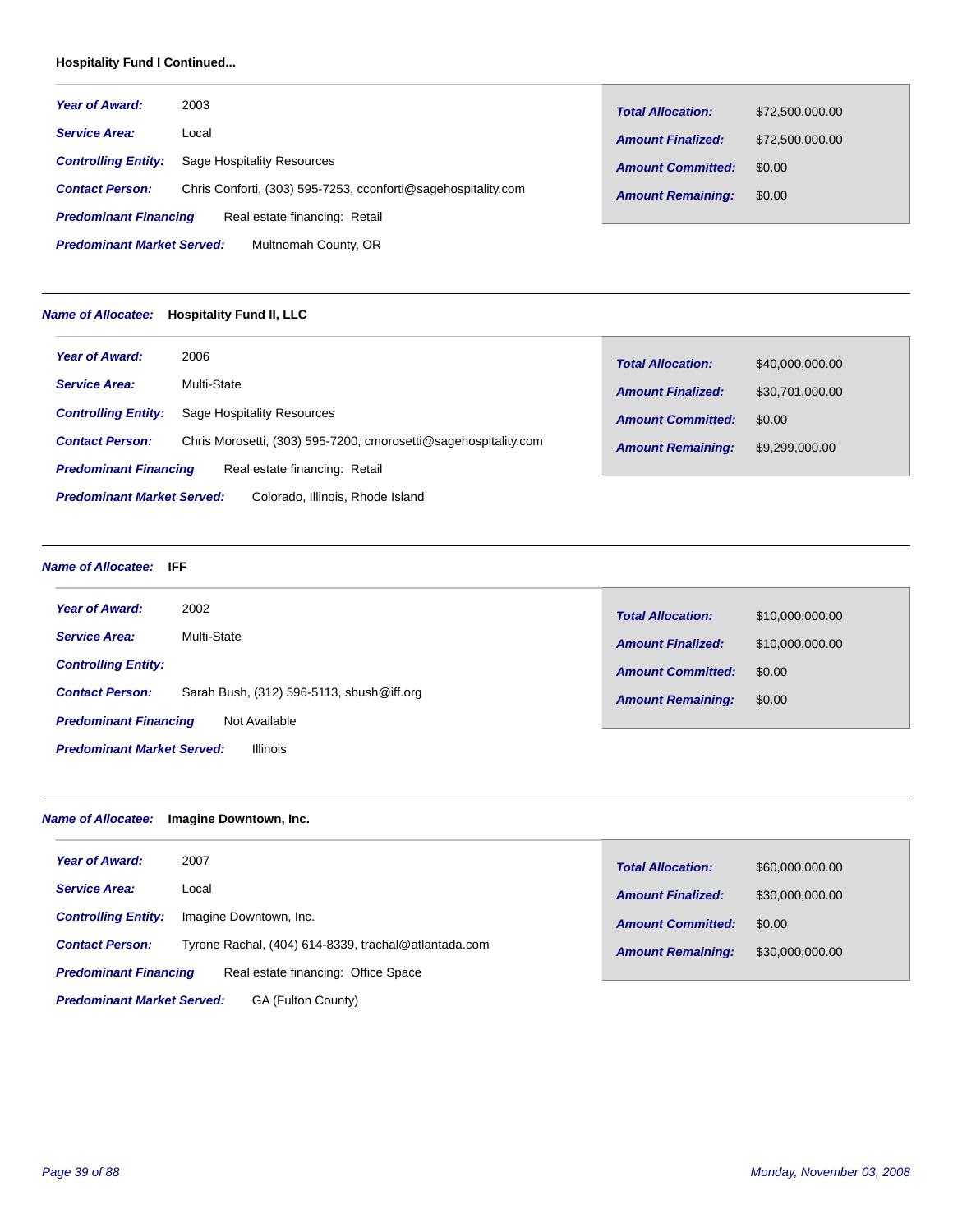# **Imagine Downtown, Inc. Continued...**

| <b>Year of Award:</b>                                            | 2008                                                       | <b>Total Allocation:</b> | \$20,000,000.00 |
|------------------------------------------------------------------|------------------------------------------------------------|--------------------------|-----------------|
| <b>Service Area:</b>                                             | Local                                                      | <b>Amount Finalized:</b> | \$0.00          |
| <b>Controlling Entity:</b>                                       |                                                            | <b>Amount Committed:</b> | \$0.00          |
| <b>Contact Person:</b>                                           | Tyrone Rachal, (404) 614-8339, trachal@atlantada.com       | <b>Amount Remaining:</b> | \$20,000,000,00 |
| <b>Predominant Financing</b>                                     | Real estate financing: Mixed-used (housing, commercial, or |                          |                 |
| retail)<br><b>Predominant Market Served:</b><br>Atlanta, Georgia |                                                            |                          |                 |

#### *Name of Allocatee:* **Impact Community Capital CDE, LLC**

| <b>Year of Award:</b>                           | 2002                                                         | <b>Total Allocation:</b> | \$40,000,000.00 |
|-------------------------------------------------|--------------------------------------------------------------|--------------------------|-----------------|
| <b>Service Area:</b>                            | Multi-State                                                  | <b>Amount Finalized:</b> | \$34,775,207.00 |
| <b>Controlling Entity:</b>                      | Impact Community Capital LLC                                 | <b>Amount Committed:</b> | \$5.224.793.00  |
| <b>Contact Person:</b>                          | Daniel Sheehy, (415) 981-1074 x30, dsheehy@impactcapital.net | <b>Amount Remaining:</b> | \$0.00          |
| <b>Predominant Financing</b>                    | Not Available                                                |                          |                 |
| <b>Predominant Market Served:</b><br>California |                                                              |                          |                 |

#### *Name of Allocatee:* **Impact Seven, Inc.**

| <b>Year of Award:</b>                          | 2002                                                           | <b>Total Allocation:</b> | \$21,000,000.00 |
|------------------------------------------------|----------------------------------------------------------------|--------------------------|-----------------|
| <b>Service Area:</b>                           | Multi-State                                                    | <b>Amount Finalized:</b> | \$21,000,000.00 |
| <b>Controlling Entity:</b>                     |                                                                | <b>Amount Committed:</b> | \$0.00          |
| <b>Contact Person:</b>                         | Angela Kazmierski, (715) 357-3334, akazmierski@impactseven.org | <b>Amount Remaining:</b> | \$0.00          |
| <b>Predominant Financing</b><br>Not Available  |                                                                |                          |                 |
| <b>Predominant Market Served:</b><br>Wisconsin |                                                                |                          |                 |

#### *Name of Allocatee:* **Independence Community Commercial Reinvestment Corp.**

County, NY

| <b>Year of Award:</b>                                                                                                                                                                                                                            | 2003                                                      | <b>Total Allocation:</b> | \$113,000,000.00 |
|--------------------------------------------------------------------------------------------------------------------------------------------------------------------------------------------------------------------------------------------------|-----------------------------------------------------------|--------------------------|------------------|
| <b>Service Area:</b>                                                                                                                                                                                                                             | Local                                                     | <b>Amount Finalized:</b> | \$113,000,000.00 |
| <b>Controlling Entity:</b>                                                                                                                                                                                                                       | Independence Community Bank                               | <b>Amount Committed:</b> | \$0.00           |
| <b>Contact Person:</b>                                                                                                                                                                                                                           | Michael Martin, (610) 378-6241, mmartin@sovereignbank.com | <b>Amount Remaining:</b> | \$0.00           |
| <b>Predominant Financing</b><br>Business financing                                                                                                                                                                                               |                                                           |                          |                  |
| <b>Predominant Market Served:</b><br>Bergen County, NJ; Essex County, NJ; Hudson County, NJ; Middlesex County, NJ; Union County, NJ; Bronx<br>County, NY; Kings County, NY; New York County, NY; Queens County, NY; Richmond County, NY; Suffolk |                                                           |                          |                  |

*Name of Allocatee:* **Indiana Redevelopment Corporation**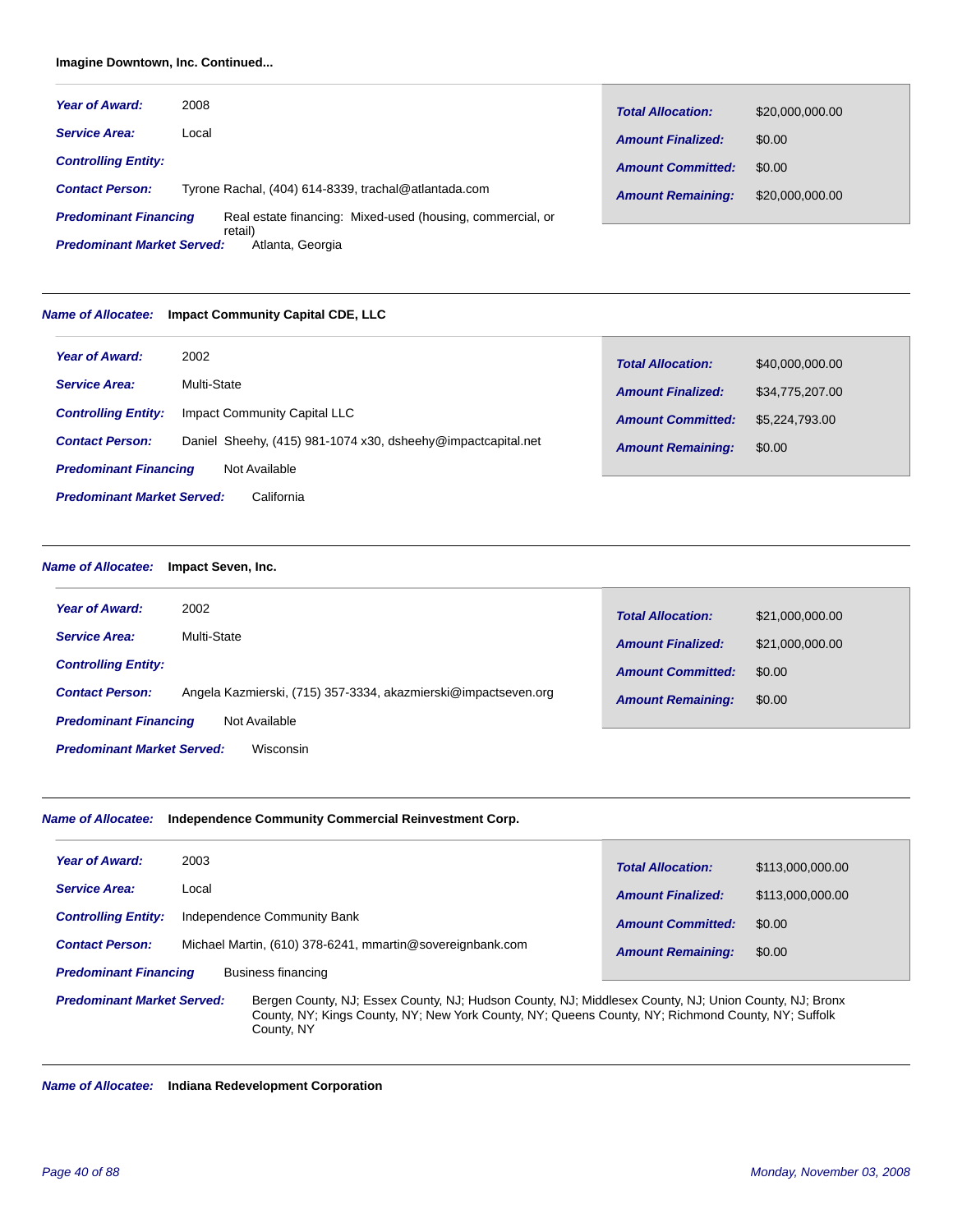# **Indiana Redevelopment Corporation Continued...**

| <b>Year of Award:</b>        | 2003                                                     | <b>Total Allocation:</b> | \$25,000,000.00 |
|------------------------------|----------------------------------------------------------|--------------------------|-----------------|
| <b>Service Area:</b>         | Statewide                                                | <b>Amount Finalized:</b> | \$25,000,000.00 |
| <b>Controlling Entity:</b>   | House Investments                                        | <b>Amount Committed:</b> | \$0.00          |
| <b>Contact Person:</b>       | Christie Gillespie, (317) 423-1070, cgillespie@iaced.org | <b>Amount Remaining:</b> | \$0.00          |
| <b>Predominant Financing</b> | Real estate financing: Retail                            |                          |                 |

Indiana *Predominant Market Served:*

# *Name of Allocatee:* **Integral Urban New Markets CDE**

| <b>Year of Award:</b>                                                                                                                                      | 2003                                                             | <b>Total Allocation:</b> | \$17,000,000,00 |
|------------------------------------------------------------------------------------------------------------------------------------------------------------|------------------------------------------------------------------|--------------------------|-----------------|
| <b>Service Area:</b>                                                                                                                                       | Local                                                            | <b>Amount Finalized:</b> | \$17,000,000.00 |
| <b>Controlling Entity:</b>                                                                                                                                 | The Integral Group, LLC                                          | <b>Amount Committed:</b> | \$0.00          |
| <b>Contact Person:</b>                                                                                                                                     | Jacqueline Foreman, (404) 335-5380, iforeman@integral-online.com | <b>Amount Remaining:</b> | \$0.00          |
| <b>Predominant Financing</b>                                                                                                                               | Real estate financing: Mixed-used (housing + commercial)         |                          |                 |
| Clayton County, GA; Cobb County, GA; DeKalb County, GA; Douglas County, GA; Fulton County, GA;<br><b>Predominant Market Served:</b><br>Gwinnett County, GA |                                                                  |                          |                 |

| <b>Year of Award:</b>                                                                                                                                      | 2005                                                             | <b>Total Allocation:</b> | \$40,000,000.00 |
|------------------------------------------------------------------------------------------------------------------------------------------------------------|------------------------------------------------------------------|--------------------------|-----------------|
| <b>Service Area:</b>                                                                                                                                       | Local                                                            | <b>Amount Finalized:</b> | \$40,000,000.00 |
| <b>Controlling Entity:</b>                                                                                                                                 | The Integral Group, LLC                                          | <b>Amount Committed:</b> | \$0.00          |
| <b>Contact Person:</b>                                                                                                                                     | Jacqueline Foreman, (404) 335-5380, iforeman@integral-online.com | <b>Amount Remaining:</b> | \$0.00          |
| <b>Predominant Financing</b>                                                                                                                               | Real estate financing: Mixed-used (housing + commercial)         |                          |                 |
| <b>Predominant Market Served:</b><br>Clayton County, GA; Cobb County, GA; DeKalb County, GA; Douglas County, GA; Fulton County, GA;<br>Gwinnett County, GA |                                                                  |                          |                 |

Г

# *Name of Allocatee:* **Iowa Community Development LC**

| <b>Year of Award:</b>                                         | 2006                                                       | <b>Total Allocation:</b> | \$45,000,000.00 |
|---------------------------------------------------------------|------------------------------------------------------------|--------------------------|-----------------|
| <b>Service Area:</b>                                          | Statewide                                                  | <b>Amount Finalized:</b> | \$45,000,000.00 |
| <b>Controlling Entity:</b>                                    | <b>Iowa Business Growth Company</b>                        | <b>Amount Committed:</b> | \$0.00          |
| <b>Contact Person:</b>                                        | Daniel Robeson, (515) 223-4511, dan@iowabusinessgrowth.com | <b>Amount Remaining:</b> | \$0.00          |
| <b>Predominant Financing</b><br>Real estate financing: Retail |                                                            |                          |                 |
| <b>Predominant Market Served:</b><br>Iowa                     |                                                            |                          |                 |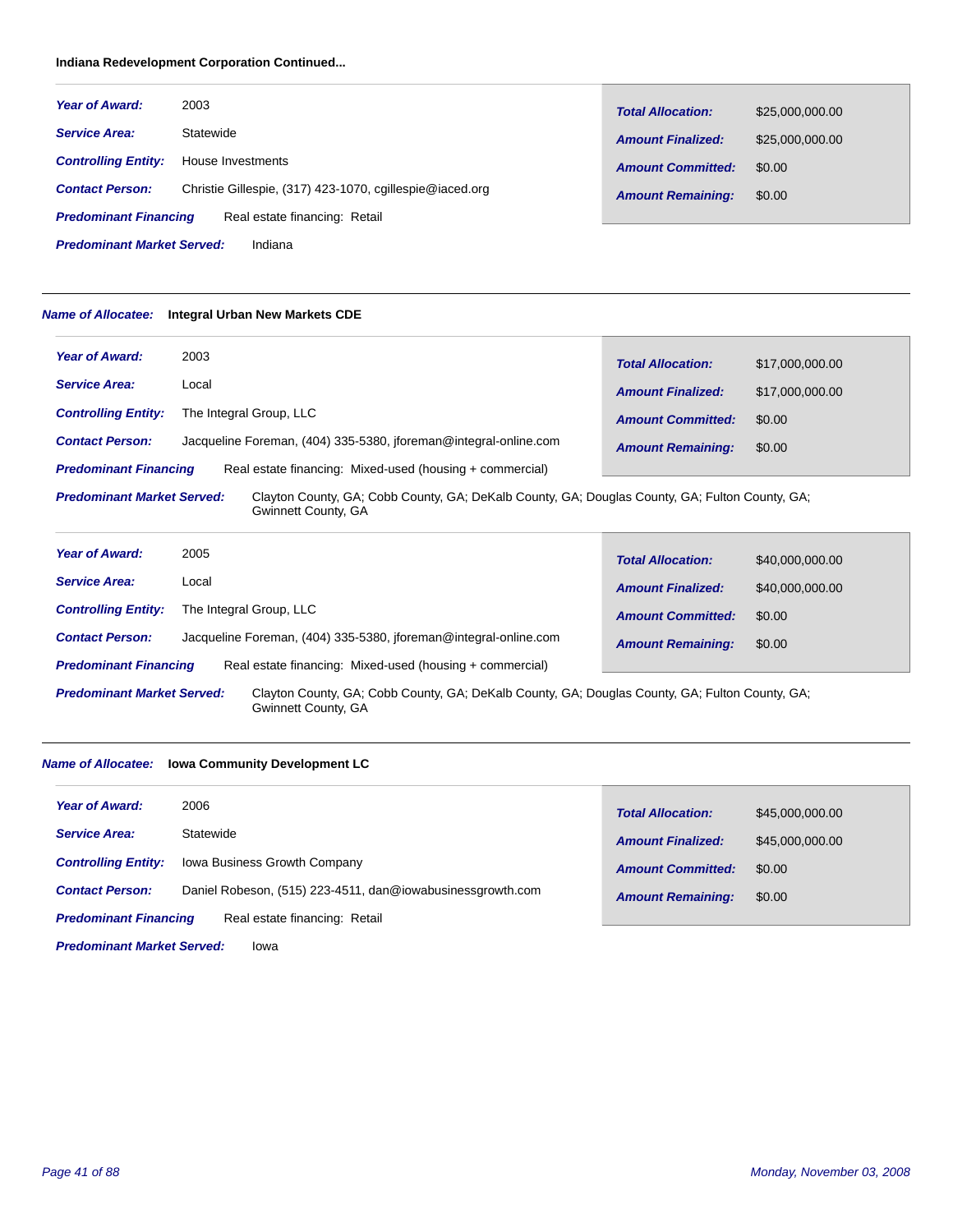# **Iowa Community Development LC Continued...**

*Predominant Market Served:*

| <b>Year of Award:</b>        | 2008                                                   | <b>Total Allocation:</b> | \$50,000,000.00 |
|------------------------------|--------------------------------------------------------|--------------------------|-----------------|
| <b>Service Area:</b>         | Statewide                                              | <b>Amount Finalized:</b> | \$0.00          |
| <b>Controlling Entity:</b>   | <b>Iowa Business Growth Company</b>                    | <b>Amount Committed:</b> | \$0.00          |
| <b>Contact Person:</b>       | Jim DePauw, (515) 223-4511, jim@iowabusinessgrowth.com | <b>Amount Remaining:</b> | \$50,000,000.00 |
| <b>Predominant Financing</b> | Business financing                                     |                          |                 |

*Name of Allocatee:* **Johnson Community Development Company**

Iowa

| <b>Year of Award:</b>                                                    | 2003                                                | <b>Total Allocation:</b> | \$52,000,000.00 |
|--------------------------------------------------------------------------|-----------------------------------------------------|--------------------------|-----------------|
| <b>Service Area:</b>                                                     | Multi-State                                         | <b>Amount Finalized:</b> | \$52,000,000.00 |
| <b>Controlling Entity:</b>                                               | Johnson Financial Group, Inc.                       | <b>Amount Committed:</b> | \$0.00          |
| <b>Contact Person:</b>                                                   | Debra Amann, (262) 619-2659, damann@johnsonbank.com | <b>Amount Remaining:</b> | \$0.00          |
| <b>Predominant Financing</b>                                             | Business financing                                  |                          |                 |
| <b>Predominant Market Served:</b><br>Maricopa County, Arizona; Wisconsin |                                                     |                          |                 |

| <b>Year of Award:</b>                                   | 2006                                                | <b>Total Allocation:</b> | \$40,000,000.00 |
|---------------------------------------------------------|-----------------------------------------------------|--------------------------|-----------------|
| <b>Service Area:</b>                                    | Multi-State                                         | <b>Amount Finalized:</b> | \$40,000,000.00 |
| <b>Controlling Entity:</b>                              | Johnson Financial Group, Inc.                       | <b>Amount Committed:</b> | \$0.00          |
| <b>Contact Person:</b>                                  | Debra Amann, (262) 619-2659, damann@johnsonbank.com | <b>Amount Remaining:</b> | \$0.00          |
| <b>Predominant Financing</b>                            | Real estate financing: Community Facilities         |                          |                 |
| <b>Predominant Market Served:</b><br>Arizona, Wisconsin |                                                     |                          |                 |

| <b>Year of Award:</b>                                                                           | 2008                                                       | <b>Total Allocation:</b> | \$40,000,000.00 |
|-------------------------------------------------------------------------------------------------|------------------------------------------------------------|--------------------------|-----------------|
| <b>Service Area:</b>                                                                            | Multi-State                                                | <b>Amount Finalized:</b> | \$0.00          |
| <b>Controlling Entity:</b>                                                                      | Johnson Financial Group, Inc.                              | <b>Amount Committed:</b> | \$0.00          |
| <b>Contact Person:</b>                                                                          | Debra Amann, (262) 619-2659, damann@johnsonbank.com        | <b>Amount Remaining:</b> | \$40,000,000.00 |
| <b>Predominant Financing</b>                                                                    | Real estate financing: Mixed-used (housing, commercial, or |                          |                 |
| retail)<br>Wisconsin; Maricopa and Pinal Counties, Arizona<br><b>Predominant Market Served:</b> |                                                            |                          |                 |

*Name of Allocatee:* **Kansas City, Missouri Community Development CDE**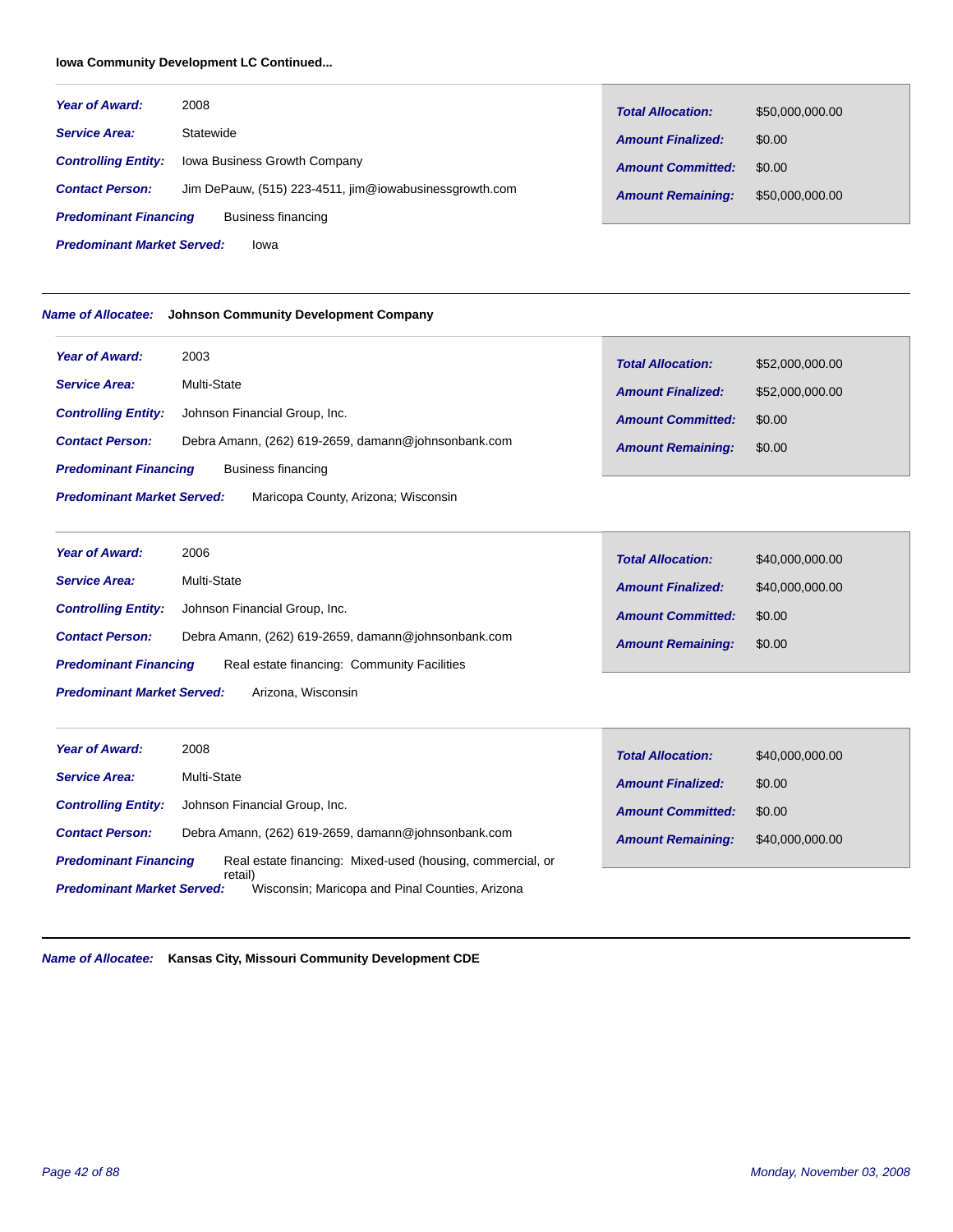# **Kansas City, Missouri Community Development CDE Continued...**

| <b>Year of Award:</b>        | 2008  |                                                                       | <b>Total Allocation:</b> | \$40,000,000.00 |
|------------------------------|-------|-----------------------------------------------------------------------|--------------------------|-----------------|
| <b>Service Area:</b>         | Local |                                                                       | <b>Amount Finalized:</b> | \$0.00          |
| <b>Controlling Entity:</b>   |       |                                                                       | <b>Amount Committed:</b> | \$0.00          |
| <b>Contact Person:</b>       |       | Carrie Vanderford, (816) 513-2833, carrie vanderford@kcmo.org         | <b>Amount Remaining:</b> | \$40,000,000.00 |
| <b>Predominant Financing</b> |       | Real estate financing: Mixed-used (housing, commercial, or<br>retail) |                          |                 |

Kansas City, Missouri *Predominant Market Served:*

# *Name of Allocatee:* **Kentucky Highlands Investment Corporation**

| <b>Year of Award:</b>                                                                                                                                                                                                                                                                                                                                                                                                                                                                           | 2005                                                     | <b>Total Allocation:</b> | \$22,000,000.00 |  |
|-------------------------------------------------------------------------------------------------------------------------------------------------------------------------------------------------------------------------------------------------------------------------------------------------------------------------------------------------------------------------------------------------------------------------------------------------------------------------------------------------|----------------------------------------------------------|--------------------------|-----------------|--|
| <b>Service Area:</b>                                                                                                                                                                                                                                                                                                                                                                                                                                                                            | Local                                                    | <b>Amount Finalized:</b> | \$16,550,000.00 |  |
| <b>Controlling Entity:</b>                                                                                                                                                                                                                                                                                                                                                                                                                                                                      | Kentucky Highlands Investment Corporation                | <b>Amount Committed:</b> | \$0.00          |  |
| <b>Contact Person:</b>                                                                                                                                                                                                                                                                                                                                                                                                                                                                          | Brenda McDaniel, (606) 864-5175 x208, bmcdaniel@khic.org | <b>Amount Remaining:</b> | \$5,450,000.00  |  |
| <b>Predominant Financing</b>                                                                                                                                                                                                                                                                                                                                                                                                                                                                    | <b>Business financing</b>                                |                          |                 |  |
| <b>Predominant Market Served:</b><br>Bell County, KY; Clay County, KY; Clinton County, KY; Cumberland County, KY; Estill County, KY; Harlan<br>County, KY; Jackson County, KY; Knox County, KY; Laurel County, KY; Lee County, KY; Leslie County, KY;<br>Letcher County, KY; Lincoln County, KY; Madison County, KY; McCreary County, KY; Owsley County, KY;<br>Perry County, KY; Pulaski County, KY; Rockcastle County, KY; Russell County, KY; Wayne County, KY;<br><b>Whitley County, KY</b> |                                                          |                          |                 |  |
| <b>Year of Award:</b>                                                                                                                                                                                                                                                                                                                                                                                                                                                                           | 2008                                                     | <b>Total Allocation:</b> | \$10,000,000.00 |  |
| <b>Service Area:</b>                                                                                                                                                                                                                                                                                                                                                                                                                                                                            | Local                                                    | <b>Amount Finalized:</b> | \$0.00          |  |
| <b>Controlling Entity:</b>                                                                                                                                                                                                                                                                                                                                                                                                                                                                      |                                                          | <b>Amount Committed:</b> | \$0.00          |  |
| <b>Contact Person:</b>                                                                                                                                                                                                                                                                                                                                                                                                                                                                          | Brenda McDaniel, (606) 864-5175 x208, bmcdaniel@khic.org | <b>Amount Remaining:</b> | \$10,000,000.00 |  |
| <b>Predominant Financing</b>                                                                                                                                                                                                                                                                                                                                                                                                                                                                    | <b>Business financing</b>                                |                          |                 |  |
| <b>Predominant Market Served:</b><br>Appalachian region of Kentucky                                                                                                                                                                                                                                                                                                                                                                                                                             |                                                          |                          |                 |  |

# *Name of Allocatee:* **Key Community Development New Markets LLC**

| <b>Year of Award:</b>                         | 2002                                                       | <b>Total Allocation:</b> | \$150,000,000.00 |
|-----------------------------------------------|------------------------------------------------------------|--------------------------|------------------|
| <b>Service Area:</b>                          | National                                                   | <b>Amount Finalized:</b> | \$150,000,000.00 |
| <b>Controlling Entity:</b>                    | Key Community Development Corporation (KCDC) and KeyCorp   | <b>Amount Committed:</b> | \$0.00           |
| <b>Contact Person:</b>                        | Susann Terrell, (216) 689-5546, susann terrell@keybank.com | <b>Amount Remaining:</b> | \$0.00           |
| <b>Predominant Financing</b><br>Not Available |                                                            |                          |                  |
|                                               |                                                            |                          |                  |

California, Florida, New York, Oregon, Texas, Utah, Washington *Predominant Market Served:*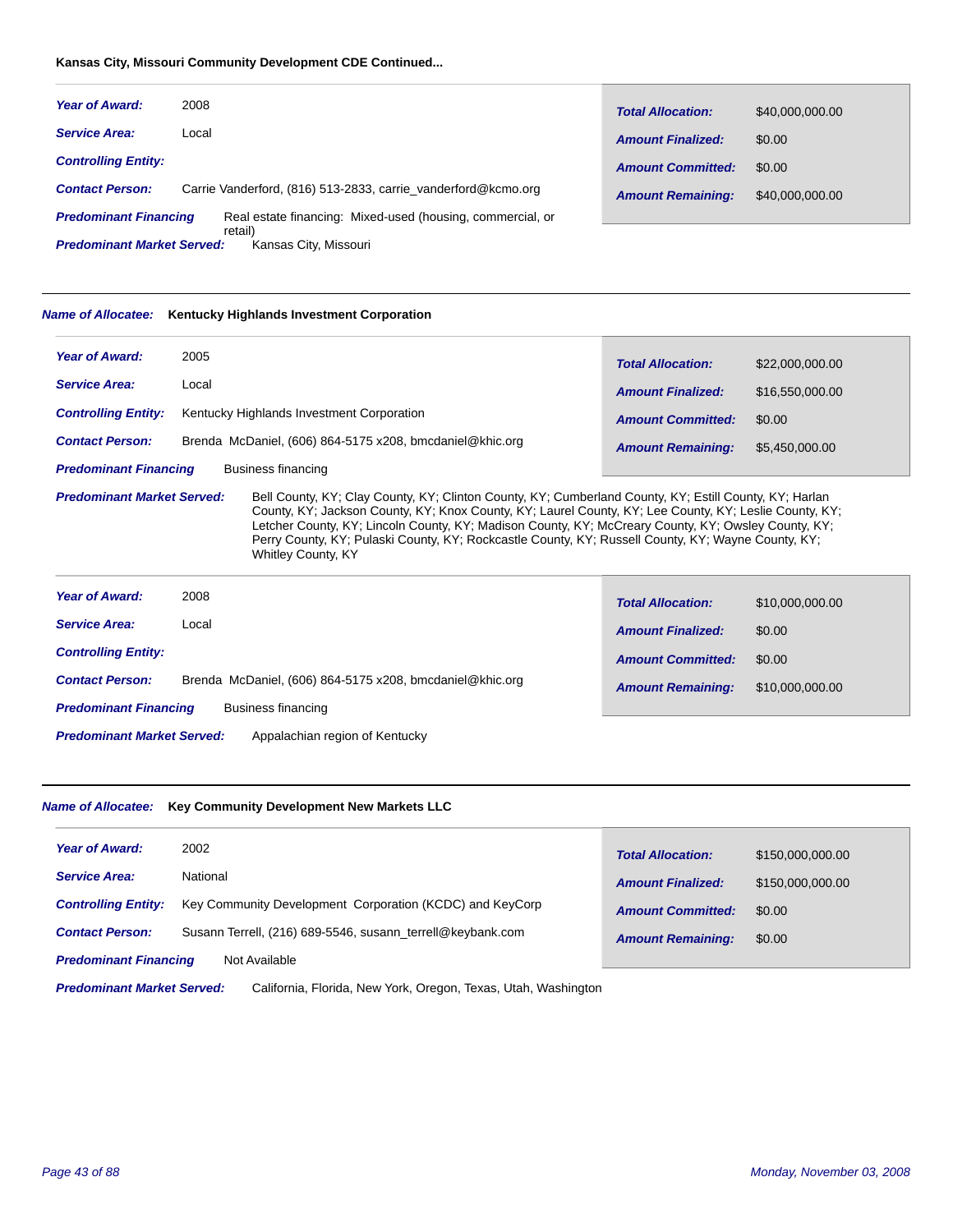# **Key Community Development New Markets LLC Continued...**

| <b>Year of Award:</b>                                                                             | 2007                                                       | <b>Total Allocation:</b> | \$100,000,000.00 |
|---------------------------------------------------------------------------------------------------|------------------------------------------------------------|--------------------------|------------------|
| <b>Service Area:</b>                                                                              | National                                                   | <b>Amount Finalized:</b> | \$25,475,000.00  |
| <b>Controlling Entity:</b>                                                                        | Key Community Development New Markets LLC                  | <b>Amount Committed:</b> | \$74.525.000.00  |
| <b>Contact Person:</b>                                                                            | Rosalyn Ciulla, (216) 689-4472, rosalyn ciulla@keybank.com | <b>Amount Remaining:</b> | \$0.00           |
| <b>Predominant Financing</b>                                                                      | Real estate financing: Mixed-used (housing + commercial)   |                          |                  |
| <b>Predominant Market Served:</b><br>Colorado, Indiana, Maine, New York, Ohio, Oregon, Washington |                                                            |                          |                  |

| <b>Year of Award:</b>             | 2008                                                                 | <b>Total Allocation:</b> | \$30,000,000.00 |
|-----------------------------------|----------------------------------------------------------------------|--------------------------|-----------------|
| <b>Service Area:</b>              | National                                                             | <b>Amount Finalized:</b> | \$0.00          |
| <b>Controlling Entity:</b>        | KevCorp                                                              | <b>Amount Committed:</b> | \$0.00          |
| <b>Contact Person:</b>            | Rosalyn Ciulla, (216) 689-4472, rosalyn ciulla@keybank.com           | <b>Amount Remaining:</b> | \$30,000,000.00 |
| <b>Predominant Financing</b>      | Real estate financing: Mixed-used (housing, commercial, or           |                          |                 |
| <b>Predominant Market Served:</b> | retail)<br>Colorado; Idaho; New York; Ohio; Oregon; Utah; Washington |                          |                 |

# *Name of Allocatee:* **KHC New Markets CDE, LLC**

| <b>Year of Award:</b>                                                                               | 2002                                                | <b>Total Allocation:</b> | \$134,000,000.00 |
|-----------------------------------------------------------------------------------------------------|-----------------------------------------------------|--------------------------|------------------|
| <b>Service Area:</b>                                                                                | National                                            | <b>Amount Finalized:</b> | \$122,650,000.00 |
| <b>Controlling Entity:</b>                                                                          | Key Affordable Housing, Inc.                        | <b>Amount Committed:</b> | \$0.00           |
| <b>Contact Person:</b>                                                                              | Dave Carr, (760) 804-6025, david g carr@keybank.com | <b>Amount Remaining:</b> | \$11,350,000.00  |
| <b>Predominant Financing</b><br>Not Available                                                       |                                                     |                          |                  |
| California, Florida, New York, Oregon, Texas, Utah, Washington<br><b>Predominant Market Served:</b> |                                                     |                          |                  |

# *Name of Allocatee:* **King County Housing Authority**

| <b>Year of Award:</b>                                                       | 2007                                      | <b>Total Allocation:</b> | \$22,000,000.00 |
|-----------------------------------------------------------------------------|-------------------------------------------|--------------------------|-----------------|
| <b>Service Area:</b>                                                        | Local                                     | <b>Amount Finalized:</b> | \$0.00          |
| <b>Controlling Entity:</b>                                                  |                                           | <b>Amount Committed:</b> | \$0.00          |
| <b>Contact Person:</b>                                                      | Dan Watson, (206) 574-1193, danw@kcha.org | <b>Amount Remaining:</b> | \$22,000,000.00 |
| Real estate financing: Community Facilities<br><b>Predominant Financing</b> |                                           |                          |                 |
| <b>Predominant Market Served:</b>                                           | WA (King County)                          |                          |                 |

*Name of Allocatee:* **Kista NMTC Fund LLC**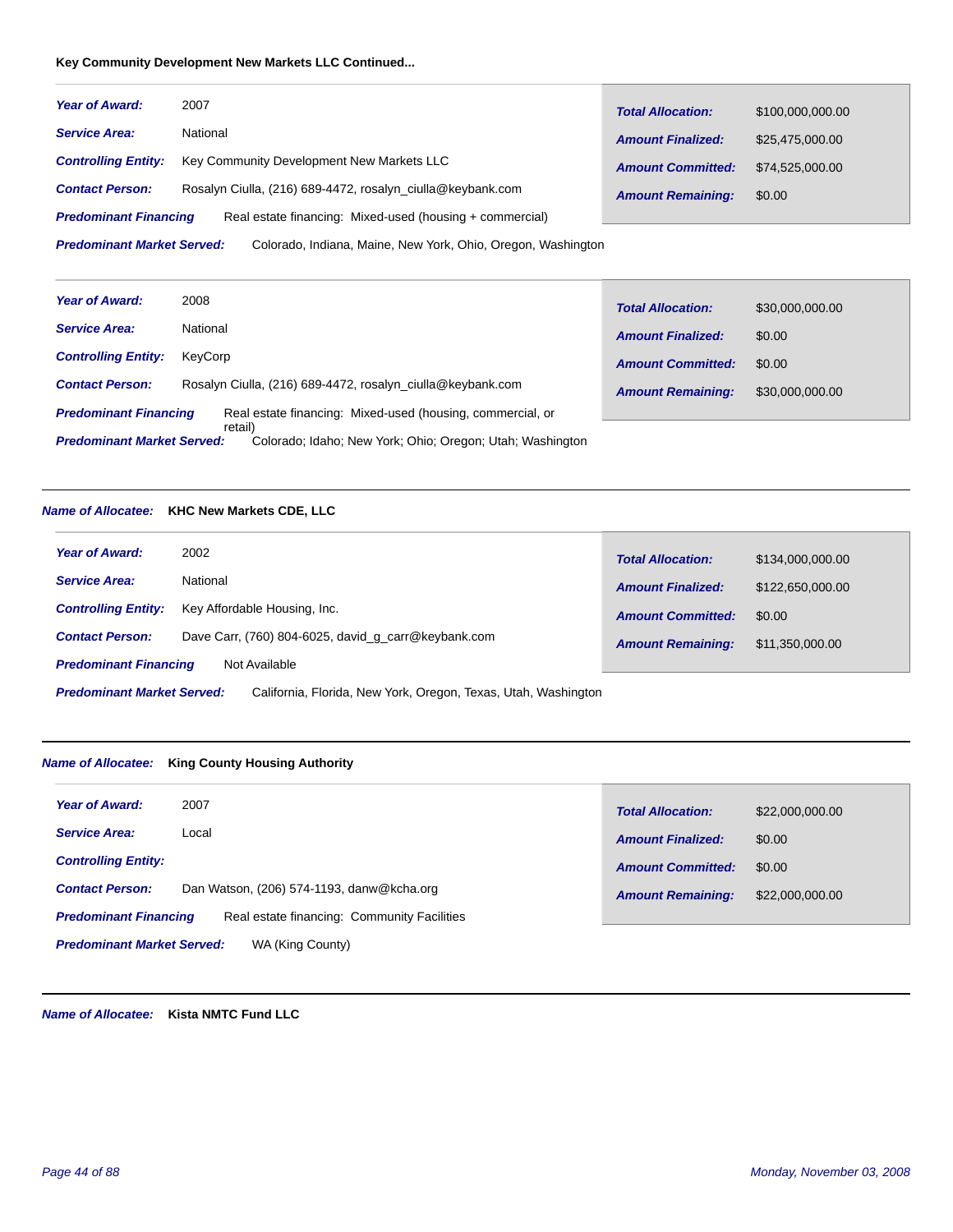#### **Kista NMTC Fund LLC Continued...**

| <b>Year of Award:</b>                              | 2005                                                          | <b>Total Allocation:</b> | \$25,000,000.00 |
|----------------------------------------------------|---------------------------------------------------------------|--------------------------|-----------------|
| <b>Service Area:</b>                               | Statewide                                                     | <b>Amount Finalized:</b> | \$25,000,000.00 |
| <b>Controlling Entity:</b>                         | Kentucky Interlocal School Transportation Association (KISTA) | <b>Amount Committed:</b> | \$0.00          |
| <b>Contact Person:</b>                             | Alex Stillpass, (513) 381-3939, alex@rsanet.com               | <b>Amount Remaining:</b> | \$0.00          |
| <b>Predominant Financing</b><br>Business financing |                                                               |                          |                 |
| <b>Predominant Market Served:</b>                  | Kentucky                                                      |                          |                 |

#### *Name of Allocatee:* **Kitsap County NMTC Facilitators I, LLC**

| <b>Year of Award:</b>                                          | 2003                                                    | <b>Total Allocation:</b> | \$40,000,000.00 |
|----------------------------------------------------------------|---------------------------------------------------------|--------------------------|-----------------|
| <b>Service Area:</b>                                           | Local                                                   | <b>Amount Finalized:</b> | \$40,000,000.00 |
| <b>Controlling Entity:</b>                                     | Kitsap County Consolidated Housing Authority            | <b>Amount Committed:</b> | \$0.00          |
| <b>Contact Person:</b>                                         | Deborah Broughton, (360) 535-6142, broughtond@kccha.org | <b>Amount Remaining:</b> | \$0.00          |
| <b>Predominant Financing</b>                                   | Real estate financing: Retail                           |                          |                 |
| <b>Predominant Market Served:</b><br>Kitsap County, Washington |                                                         |                          |                 |

### *Name of Allocatee:* **LA Charter School New Markets CDE**

| <b>Year of Award:</b>                                | 2002                                                     | <b>Total Allocation:</b> | \$36,000,000.00 |  |
|------------------------------------------------------|----------------------------------------------------------|--------------------------|-----------------|--|
| <b>Service Area:</b>                                 | Local                                                    | <b>Amount Finalized:</b> | \$35,013,043.96 |  |
| <b>Controlling Entity:</b>                           |                                                          | <b>Amount Committed:</b> | \$0.00          |  |
| <b>Contact Person:</b>                               | Anita Landecker, (310) 394-1152 x16, alandecker@exed.net | <b>Amount Remaining:</b> | \$986,956.04    |  |
| Not Available<br><b>Predominant Financing</b>        |                                                          |                          |                 |  |
| <b>Predominant Market Served:</b><br>Los Angeles, CA |                                                          |                          |                 |  |
|                                                      |                                                          |                          |                 |  |

| <b>Year of Award:</b>                                        | 2007                                                     | <b>Total Allocation:</b> | \$35,000,000.00 |
|--------------------------------------------------------------|----------------------------------------------------------|--------------------------|-----------------|
| <b>Service Area:</b>                                         | Local                                                    | <b>Amount Finalized:</b> | \$0.00          |
| <b>Controlling Entity:</b>                                   | LA Charter School New Markets CDE                        | <b>Amount Committed:</b> | \$0.00          |
| <b>Contact Person:</b>                                       | Anita Landecker, (310) 394-1152 x16, alandecker@exed.net | <b>Amount Remaining:</b> | \$35,000,000.00 |
| <b>Predominant Financing</b>                                 | Real estate financing: Community Facilities              |                          |                 |
| <b>Predominant Market Served:</b><br>CA (Los Angeles County) |                                                          |                          |                 |

*Name of Allocatee:* **Liberty Bank and Trust Company**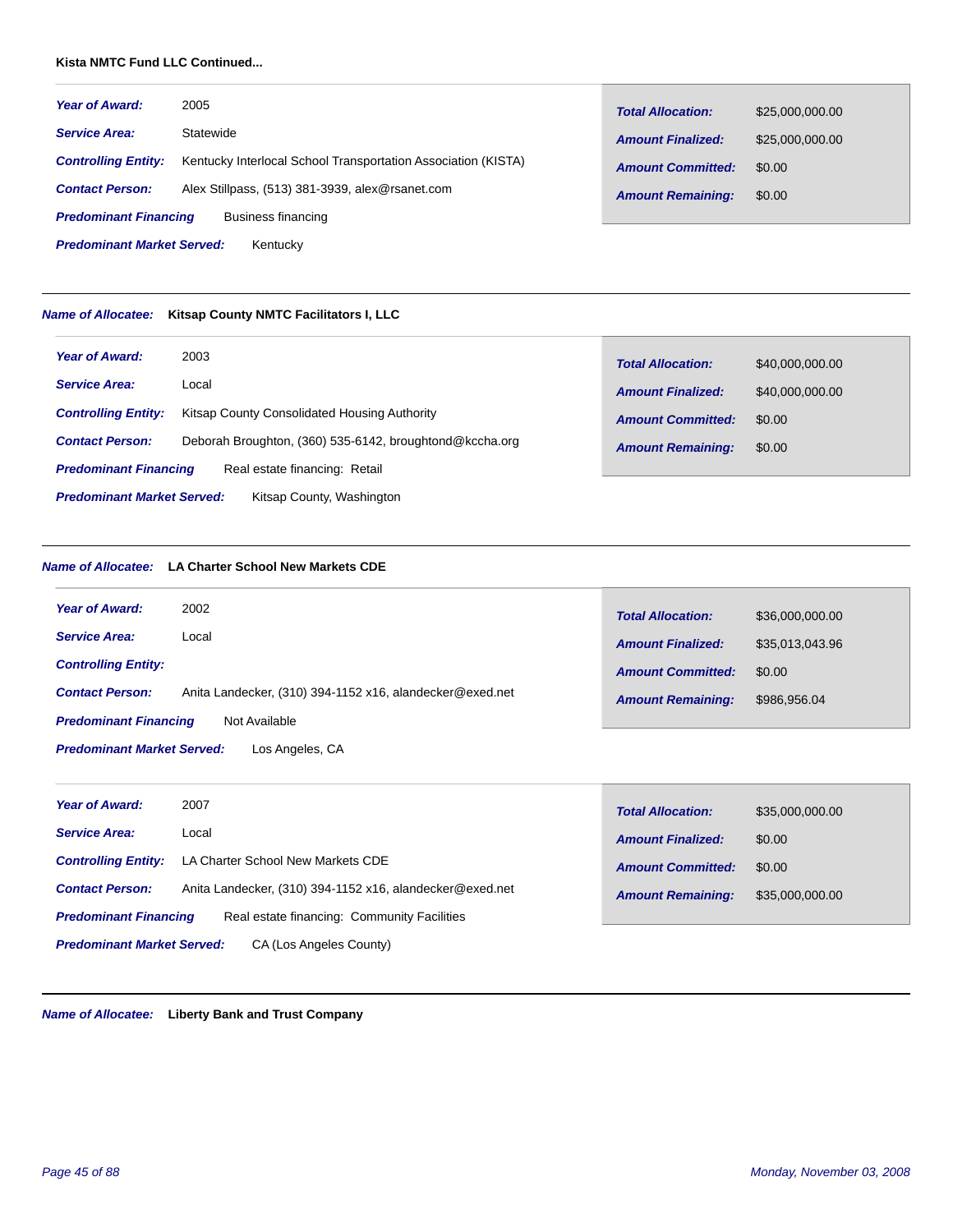# **Liberty Bank and Trust Company Continued...**

| <b>Year of Award:</b>             | 2002                                                         | <b>Total Allocation:</b> | \$50,000,000.00 |
|-----------------------------------|--------------------------------------------------------------|--------------------------|-----------------|
| <b>Service Area:</b>              | Local                                                        | <b>Amount Finalized:</b> | \$50,000,000.00 |
| <b>Controlling Entity:</b>        |                                                              | <b>Amount Committed:</b> | \$0.00          |
| <b>Contact Person:</b>            | Julius Kimbrough, (504) 240-5264, jkimbrough@libertybank.net | <b>Amount Remaining:</b> | \$0.00          |
| <b>Predominant Financing</b>      | Not Available                                                |                          |                 |
| <b>Predominant Market Served:</b> | Jefferson Parish, LA; Orleans Parish, LA                     |                          |                 |
|                                   |                                                              |                          |                 |
| <b>Year of Award:</b>             | 2006                                                         | <b>Total Allocation:</b> | \$60,000,000.00 |
| <b>Service Area:</b>              | Local                                                        | <b>Amount Finalized:</b> | \$45,500,000.00 |
| <b>Controlling Entity:</b>        |                                                              | <b>Amount Committed:</b> | \$0.00          |
| <b>Contact Person:</b>            | Julius Kimbrough, (504) 240-5264, jkimbrough@libertybank.net | <b>Amount Remaining:</b> | \$14,500,000.00 |
| <b>Predominant Financing</b>      | <b>Business financing</b>                                    |                          |                 |
| <b>Predominant Market Served:</b> | Jefferson Parish, Orleans Parish                             |                          |                 |
|                                   |                                                              |                          |                 |
| <b>Year of Award:</b>             | 2008                                                         | <b>Total Allocation:</b> | \$20,000,000.00 |
| <b>Service Area:</b>              | Multi-State                                                  | <b>Amount Finalized:</b> | \$0.00          |
| <b>Controlling Entity:</b>        |                                                              | <b>Amount Committed:</b> | \$0.00          |
| <b>Contact Person:</b>            | Julius Kimbrough, (504) 240-5264, jkimbrough@libertybank.net | <b>Amount Remaining:</b> | \$20,000,000.00 |
| <b>Predominant Financing</b>      | <b>Business financing</b>                                    |                          |                 |

Louisana; Texas; Jackson, MS *Predominant Market Served:*

#### *Name of Allocatee:* **Local Initiatives Support Corporation**

| <b>Year of Award:</b>        | 2002                                                    | <b>Total Allocation:</b> | \$65,000,000.00 |
|------------------------------|---------------------------------------------------------|--------------------------|-----------------|
| <b>Service Area:</b>         | National                                                | <b>Amount Finalized:</b> | \$65,000,000.00 |
| <b>Controlling Entity:</b>   |                                                         | <b>Amount Committed:</b> | \$0.00          |
| <b>Contact Person:</b>       | Robert Poznanski, (269) 343-5472, rpoznanski@nefinc.org | <b>Amount Remaining:</b> | \$0.00          |
| <b>Predominant Financing</b> | Not Available                                           |                          |                 |

California, Florida, Pennsylvania, New York, Ohio, Illinois, District of Columbia *Predominant Market Served:*

| <b>Year of Award:</b>                                         | 2005                                                  | <b>Total Allocation:</b> | \$90,000,000.00 |
|---------------------------------------------------------------|-------------------------------------------------------|--------------------------|-----------------|
| <b>Service Area:</b>                                          | National                                              | <b>Amount Finalized:</b> | \$75,343,041,00 |
| <b>Controlling Entity:</b>                                    |                                                       | <b>Amount Committed:</b> | \$0.00          |
| <b>Contact Person:</b>                                        | Robert Poznanski, (212) 455-9306, rpoznanski@lisc.org | <b>Amount Remaining:</b> | \$14,656,959.00 |
| Real estate financing: Retail<br><b>Predominant Financing</b> |                                                       |                          |                 |

California, Florida, Illinois, Michigan, Minnesota, New York, Wisconsin *Predominant Market Served:*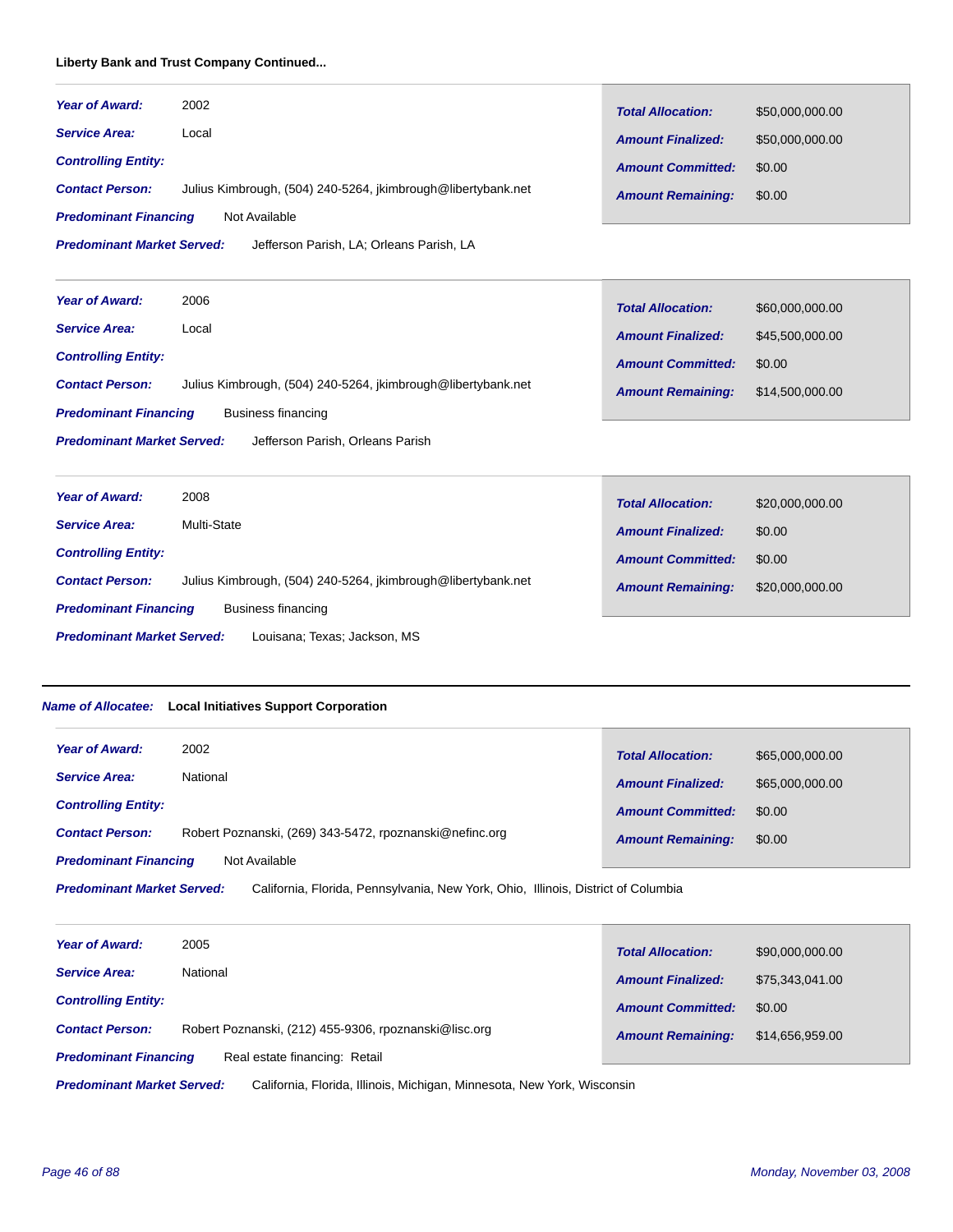# **Local Initiatives Support Corporation Continued...**

| <b>Year of Award:</b>                                         | 2006                                                  | <b>Total Allocation:</b> | \$140,000,000,00 |
|---------------------------------------------------------------|-------------------------------------------------------|--------------------------|------------------|
| <b>Service Area:</b>                                          | National                                              | <b>Amount Finalized:</b> | \$125.485.204.00 |
| <b>Controlling Entity:</b>                                    |                                                       | <b>Amount Committed:</b> | \$0.00           |
| <b>Contact Person:</b>                                        | Robert Poznanski, (212) 455-9306, rpoznanski@lisc.org | <b>Amount Remaining:</b> | \$14,514,796.00  |
| Real estate financing: Retail<br><b>Predominant Financing</b> |                                                       |                          |                  |

California, Florida, Illinois, Louisiana, Massachusetts, New York, Ohio *Predominant Market Served:*

| <b>Year of Award:</b>                                         | 2007                                           | <b>Total Allocation:</b> | \$133,000,000.00 |
|---------------------------------------------------------------|------------------------------------------------|--------------------------|------------------|
| <b>Service Area:</b>                                          | National                                       | <b>Amount Finalized:</b> | \$87,893,868.00  |
| <b>Controlling Entity:</b>                                    |                                                | <b>Amount Committed:</b> | \$0.00           |
| <b>Contact Person:</b>                                        | En Jung Kim, $(212)$ 455-9385, ekim@nefinc.org | <b>Amount Remaining:</b> | \$45,106,132.00  |
| Real estate financing: Retail<br><b>Predominant Financing</b> |                                                |                          |                  |

California, Louisiana, Massachusetts, New York, Ohio, Pennsylvania, Virginia *Predominant Market Served:*

| <b>Year of Award:</b>                                                                                              |                                              |                          |                 |
|--------------------------------------------------------------------------------------------------------------------|----------------------------------------------|--------------------------|-----------------|
|                                                                                                                    | 2008                                         | <b>Total Allocation:</b> | \$80,000,000.00 |
| <b>Service Area:</b>                                                                                               | National                                     | <b>Amount Finalized:</b> | \$0.00          |
| <b>Controlling Entity:</b>                                                                                         |                                              | <b>Amount Committed:</b> | \$0.00          |
| <b>Contact Person:</b>                                                                                             | En Jung Kim, (212) 455-9385, ekim@nefinc.org | <b>Amount Remaining:</b> | \$80,000,000.00 |
| Real estate financing: Retail<br><b>Predominant Financing</b>                                                      |                                              |                          |                 |
| <b>Predominant Market Served:</b><br>California: Florida: Illinois: Lousiana: Massachusetts: Mississippi: New York |                                              |                          |                 |

*Name of Allocatee:* **Lone Star New Markets LP**

| Year of Award:                                     | 2003                                                     | <b>Total Allocation:</b> | \$25,000,000.00 |
|----------------------------------------------------|----------------------------------------------------------|--------------------------|-----------------|
| <b>Service Area:</b>                               | Statewide                                                | <b>Amount Finalized:</b> | \$20,000,000.00 |
| <b>Controlling Entity:</b>                         | Lewis Hollingsworth LP                                   | <b>Amount Committed:</b> | \$0.00          |
| <b>Contact Person:</b>                             | Keith Camp, (972) 980-5882, kcamp@texasprivateequity.com | <b>Amount Remaining:</b> | \$5,000,000.00  |
| <b>Predominant Financing</b><br>Business financing |                                                          |                          |                 |
| <b>Predominant Market Served:</b><br>Texas         |                                                          |                          |                 |

*Name of Allocatee:* **Los Angeles Development Fund**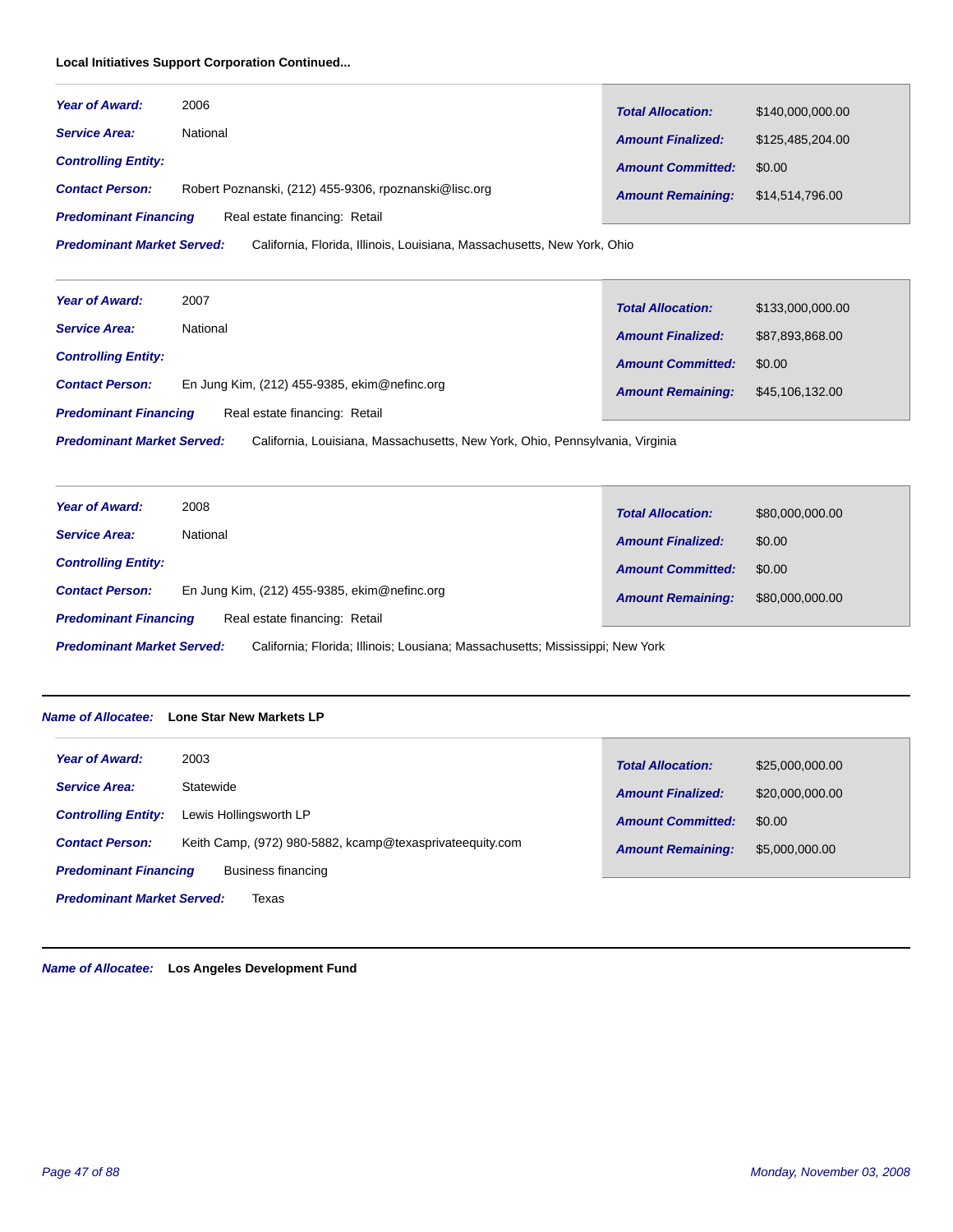# **Los Angeles Development Fund Continued...**

| <b>Year of Award:</b>        | 2007                                                      | <b>Total Allocation:</b> | \$75,000,000.00 |
|------------------------------|-----------------------------------------------------------|--------------------------|-----------------|
| <b>Service Area:</b>         | Local                                                     | <b>Amount Finalized:</b> | \$0.00          |
| <b>Controlling Entity:</b>   | Los Angeles Development Fund                              | <b>Amount Committed:</b> | \$0.00          |
| <b>Contact Person:</b>       | Richard Benbow, (213) 744-7392, richard.benbow@lacity.org | <b>Amount Remaining:</b> | \$75,000,000.00 |
| <b>Predominant Financing</b> | Real estate financing: Retail                             |                          |                 |

CA (Los Angeles County) *Predominant Market Served:*

#### *Name of Allocatee:* **Louisville Development Bancorp, Inc.**

| <b>Year of Award:</b><br>2003                                                    | <b>Total Allocation:</b> | \$62,500,000.00 |
|----------------------------------------------------------------------------------|--------------------------|-----------------|
| <b>Service Area:</b><br>Local                                                    | <b>Amount Finalized:</b> | \$62,500,000.00 |
| <b>Controlling Entity:</b>                                                       | <b>Amount Committed:</b> | \$0.00          |
| <b>Contact Person:</b><br>Gary Gambrell, (502) 778-7000, garyg@morethanabank.com | <b>Amount Remaining:</b> | \$0.00          |
| <b>Predominant Financing</b><br>Business financing                               |                          |                 |
| <b>Predominant Market Served:</b><br>Jefferson County, Kentucky                  |                          |                 |

| <b>Year of Award:</b>                                                                    | 2005                                                   | <b>Total Allocation:</b> | \$8,000,000.00 |
|------------------------------------------------------------------------------------------|--------------------------------------------------------|--------------------------|----------------|
| <b>Service Area:</b>                                                                     | Local                                                  | <b>Amount Finalized:</b> | \$8,000,000,00 |
| <b>Controlling Entity:</b>                                                               |                                                        | <b>Amount Committed:</b> | \$0.00         |
| <b>Contact Person:</b>                                                                   | Gary Gambrell, (502) 778-7000, garyg@morethanabank.com | <b>Amount Remaining:</b> | \$0.00         |
| <b>Predominant Financing</b><br>Real estate financing: Mixed-used (housing + commercial) |                                                        |                          |                |
| <b>Predominant Market Served:</b><br>Jefferson County, KY                                |                                                        |                          |                |

| <b>Year of Award:</b>                                                                      | 2008                                                  | <b>Total Allocation:</b> | \$40,000,000.00 |
|--------------------------------------------------------------------------------------------|-------------------------------------------------------|--------------------------|-----------------|
| <b>Service Area:</b>                                                                       | Local                                                 | <b>Amount Finalized:</b> | \$0.00          |
| <b>Controlling Entity:</b>                                                                 |                                                       | <b>Amount Committed:</b> | \$0.00          |
| <b>Contact Person:</b>                                                                     | Gary Gambrell, (336) 993-5343, ggambrell@triad.rr.com | <b>Amount Remaining:</b> | \$40,000,000.00 |
| Real estate financing: Mixed-used (housing, commercial, or<br><b>Predominant Financing</b> |                                                       |                          |                 |
| retail)<br><b>Predominant Market Served:</b><br>Louisville, Kentucky                       |                                                       |                          |                 |

*Name of Allocatee:* **Low Income Investment Fund**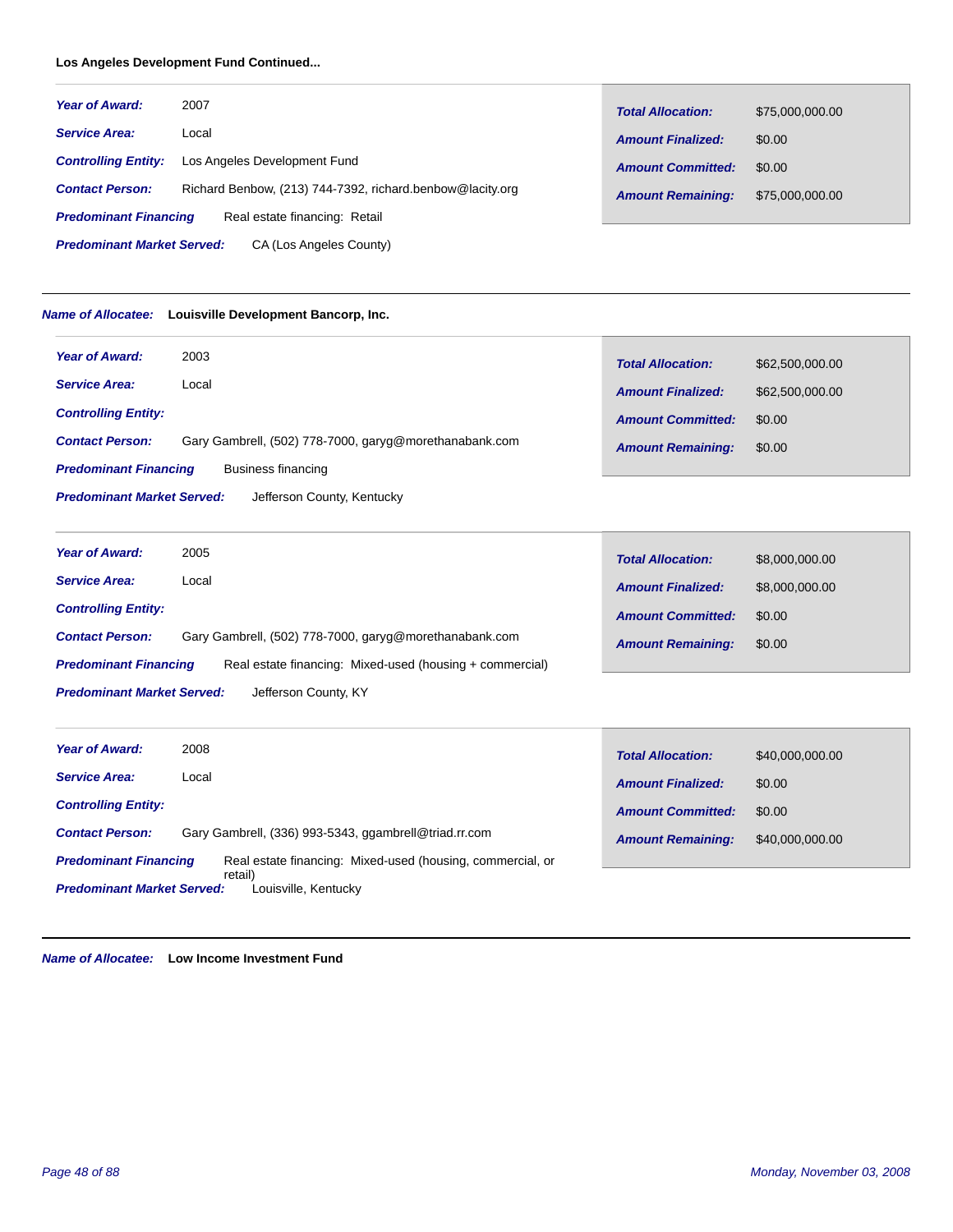# **Low Income Investment Fund Continued...**

| <b>Year of Award:</b>                                                       | 2007        | <b>Total Allocation:</b> | \$44,000,000.00 |
|-----------------------------------------------------------------------------|-------------|--------------------------|-----------------|
| <b>Service Area:</b>                                                        | Multi-State | <b>Amount Finalized:</b> | \$25,000,000,00 |
| <b>Controlling Entity:</b>                                                  |             | <b>Amount Committed:</b> | \$0.00          |
| arthur fatum, (415) 489-6161, afatum@liifund.org<br><b>Contact Person:</b>  |             | <b>Amount Remaining:</b> | \$19,000,000.00 |
| Real estate financing: Community Facilities<br><b>Predominant Financing</b> |             |                          |                 |

California, Connecticut, District of Columbia, New Jersey, New York *Predominant Market Served:*

| <b>Year of Award:</b>                                                                                               | 2008                                             | <b>Total Allocation:</b> | \$50,000,000.00 |
|---------------------------------------------------------------------------------------------------------------------|--------------------------------------------------|--------------------------|-----------------|
| <b>Service Area:</b>                                                                                                | National                                         | <b>Amount Finalized:</b> | \$0.00          |
| <b>Controlling Entity:</b>                                                                                          |                                                  | <b>Amount Committed:</b> | \$0.00          |
| <b>Contact Person:</b>                                                                                              | arthur fatum, (415) 489-6161, afatum@liifund.org | <b>Amount Remaining:</b> | \$50,000,000.00 |
| Real estate financing: Community Facilities<br><b>Predominant Financing</b>                                         |                                                  |                          |                 |
| <b>Predominant Market Served:</b><br>California; Connecticut; DC; Massachusetts; New Jersey; New York; Pennsylvania |                                                  |                          |                 |

# *Name of Allocatee:* **M&I New Markets Fund, LLC**

| <b>Year of Award:</b>                                                                  | 2006                                                    |                          |                 |
|----------------------------------------------------------------------------------------|---------------------------------------------------------|--------------------------|-----------------|
|                                                                                        |                                                         | <b>Total Allocation:</b> | \$75,000,000.00 |
| <b>Service Area:</b>                                                                   | Multi-State                                             | <b>Amount Finalized:</b> | \$75,000,000.00 |
| <b>Controlling Entity:</b>                                                             | M&I Marshall & Ilsley Bank                              | <b>Amount Committed:</b> | \$0.00          |
| <b>Contact Person:</b>                                                                 | Vincent Lyles, (414) 256-6323, vincent.lyles@micorp.com | <b>Amount Remaining:</b> | \$0.00          |
| <b>Predominant Financing</b>                                                           | Real estate financing: Industrial                       |                          |                 |
| <b>Predominant Market Served:</b><br>Arizona, Illinois, Minnesota, Missouri, Wisconsin |                                                         |                          |                 |

#### *Name of Allocatee:* **Mass HEFA New Markets CDE LLC**

| <b>Year of Award:</b>                                     | \$66,000,000.00          |  |
|-----------------------------------------------------------|--------------------------|--|
| 2007                                                      | <b>Total Allocation:</b> |  |
| <b>Service Area:</b>                                      | \$33,000,000.00          |  |
| Statewide                                                 | <b>Amount Finalized:</b> |  |
| Mass HEFA New Markets CDE LLC                             | <b>Amount Committed:</b> |  |
| <b>Controlling Entity:</b>                                | \$0.00                   |  |
| Liam Sullivan, (617) 737-8377, Isullivan@mhefa.org        | \$33,000,000.00          |  |
| <b>Contact Person:</b>                                    | <b>Amount Remaining:</b> |  |
| <b>Predominant Financing</b><br>Business financing        |                          |  |
| <b>Predominant Market Served:</b><br><b>Massachusetts</b> |                          |  |

*Name of Allocatee:* **Massachusetts Housing Investment Corporation**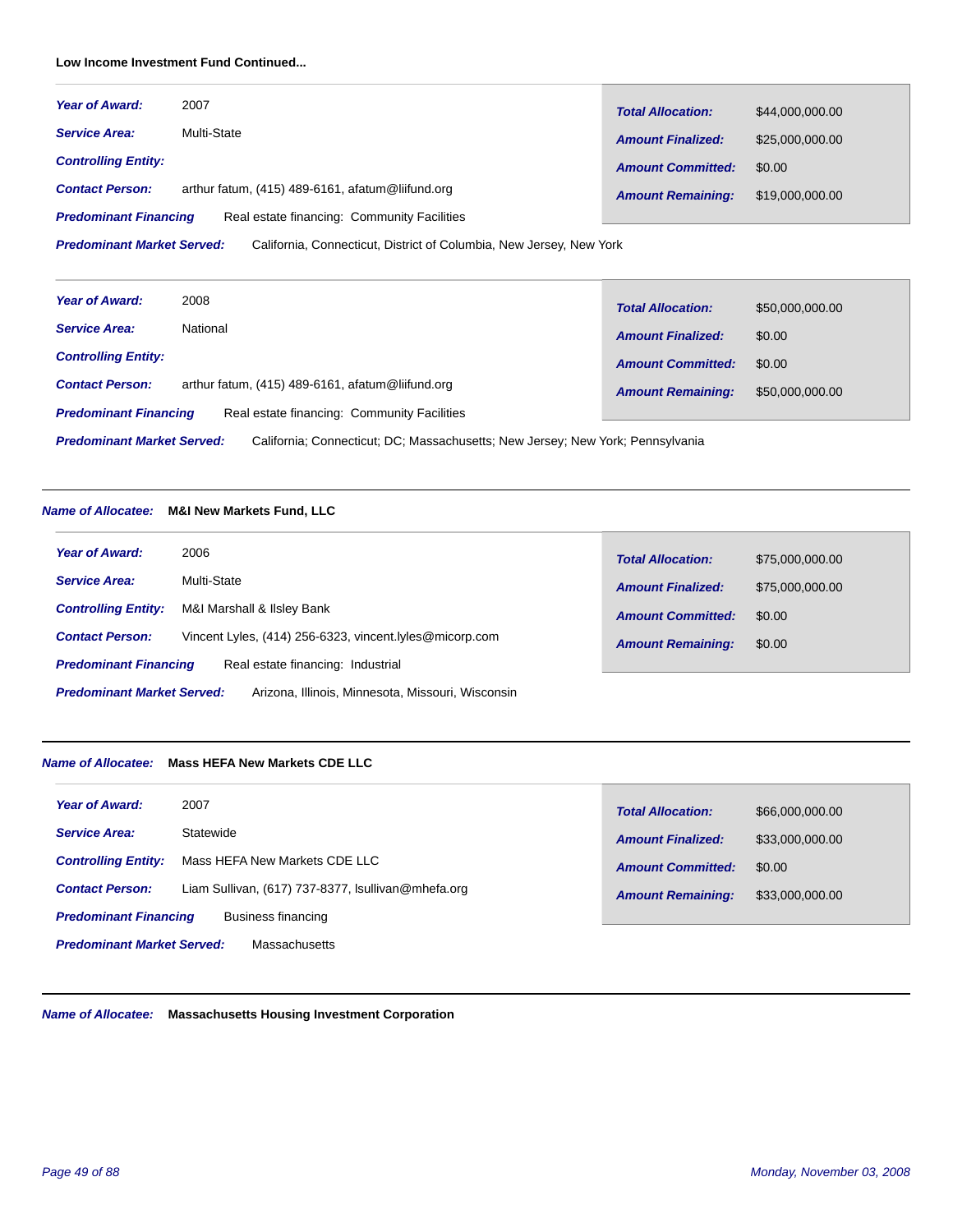# **Massachusetts Housing Investment Corporation Continued...**

| <b>Year of Award:</b>                                               | 2003                                             | <b>Total Allocation:</b> | \$90,000,000.00 |
|---------------------------------------------------------------------|--------------------------------------------------|--------------------------|-----------------|
| <b>Service Area:</b>                                                | Statewide                                        | <b>Amount Finalized:</b> | \$86,278,520.18 |
| <b>Controlling Entity:</b>                                          |                                                  | <b>Amount Committed:</b> | \$0.00          |
| <b>Contact Person:</b>                                              | Joseph Flatley, (617) 850-1028, flatley@mhic.com | <b>Amount Remaining:</b> | \$3,721,479.82  |
| Real estate financing: Office Space<br><b>Predominant Financing</b> |                                                  |                          |                 |
| <b>Predominant Market Served:</b><br><b>Massachusetts</b>           |                                                  |                          |                 |

| <b>Year of Award:</b>                                                                    | 2005                                             | <b>Total Allocation:</b> | \$54,000,000.00 |
|------------------------------------------------------------------------------------------|--------------------------------------------------|--------------------------|-----------------|
| <b>Service Area:</b>                                                                     | Statewide                                        | <b>Amount Finalized:</b> | \$54,000,000.00 |
| <b>Controlling Entity:</b>                                                               |                                                  | <b>Amount Committed:</b> | \$0.00          |
| <b>Contact Person:</b>                                                                   | Joseph Flatley, (617) 850-1028, flatley@mhic.com | <b>Amount Remaining:</b> | \$0.00          |
| Real estate financing: Mixed-used (housing + commercial)<br><b>Predominant Financing</b> |                                                  |                          |                 |
| <b>Predominant Market Served:</b><br>Massachusetts                                       |                                                  |                          |                 |

| <b>Year of Award:</b>                                                       | 2006                                             | <b>Total Allocation:</b> | \$90,000,000.00 |
|-----------------------------------------------------------------------------|--------------------------------------------------|--------------------------|-----------------|
| <b>Service Area:</b>                                                        | Statewide                                        | <b>Amount Finalized:</b> | \$83,694,857.85 |
| <b>Controlling Entity:</b>                                                  |                                                  | <b>Amount Committed:</b> | \$0.00          |
| <b>Contact Person:</b>                                                      | Joseph Flatley, (617) 850-1028, flatley@mhic.com | <b>Amount Remaining:</b> | \$6,305,142.15  |
| Real estate financing: Community Facilities<br><b>Predominant Financing</b> |                                                  |                          |                 |
| <b>Predominant Market Served:</b><br>МA                                     |                                                  |                          |                 |

# *Name of Allocatee:* **MassDevelopment New Markets LLC**

| <b>Year of Award:</b>                              | 2003                                                      | <b>Total Allocation:</b> | \$70,000,000.00 |
|----------------------------------------------------|-----------------------------------------------------------|--------------------------|-----------------|
| <b>Service Area:</b>                               | Statewide                                                 | <b>Amount Finalized:</b> | \$65,594,525.41 |
| <b>Controlling Entity:</b>                         | Massachusetts Development Finance Agency                  | <b>Amount Committed:</b> | \$4.405.474.59  |
| <b>Contact Person:</b>                             | Joe Morrell, (617) 330-2089, imorrell@massdevelopment.com | <b>Amount Remaining:</b> | \$0.00          |
| <b>Predominant Financing</b><br>Business financing |                                                           |                          |                 |
| <b>Predominant Market Served:</b><br>Massachusetts |                                                           |                          |                 |

| <b>Year of Award:</b>             | 2008                                                       | <b>Total Allocation:</b> | \$30,000,000.00 |
|-----------------------------------|------------------------------------------------------------|--------------------------|-----------------|
| <b>Service Area:</b>              | Statewide                                                  | <b>Amount Finalized:</b> | \$0.00          |
| <b>Controlling Entity:</b>        | Massachusetts Development Finance Agency                   | <b>Amount Committed:</b> | \$0.00          |
| <b>Contact Person:</b>            | Joe Morrell, (617) 330-2089, imorrell@massdevelopment.com  | <b>Amount Remaining:</b> | \$30,000,000.00 |
| <b>Predominant Financing</b>      | Real estate financing: Mixed-used (housing, commercial, or |                          |                 |
| <b>Predominant Market Served:</b> | retail)<br>Massachusetts                                   |                          |                 |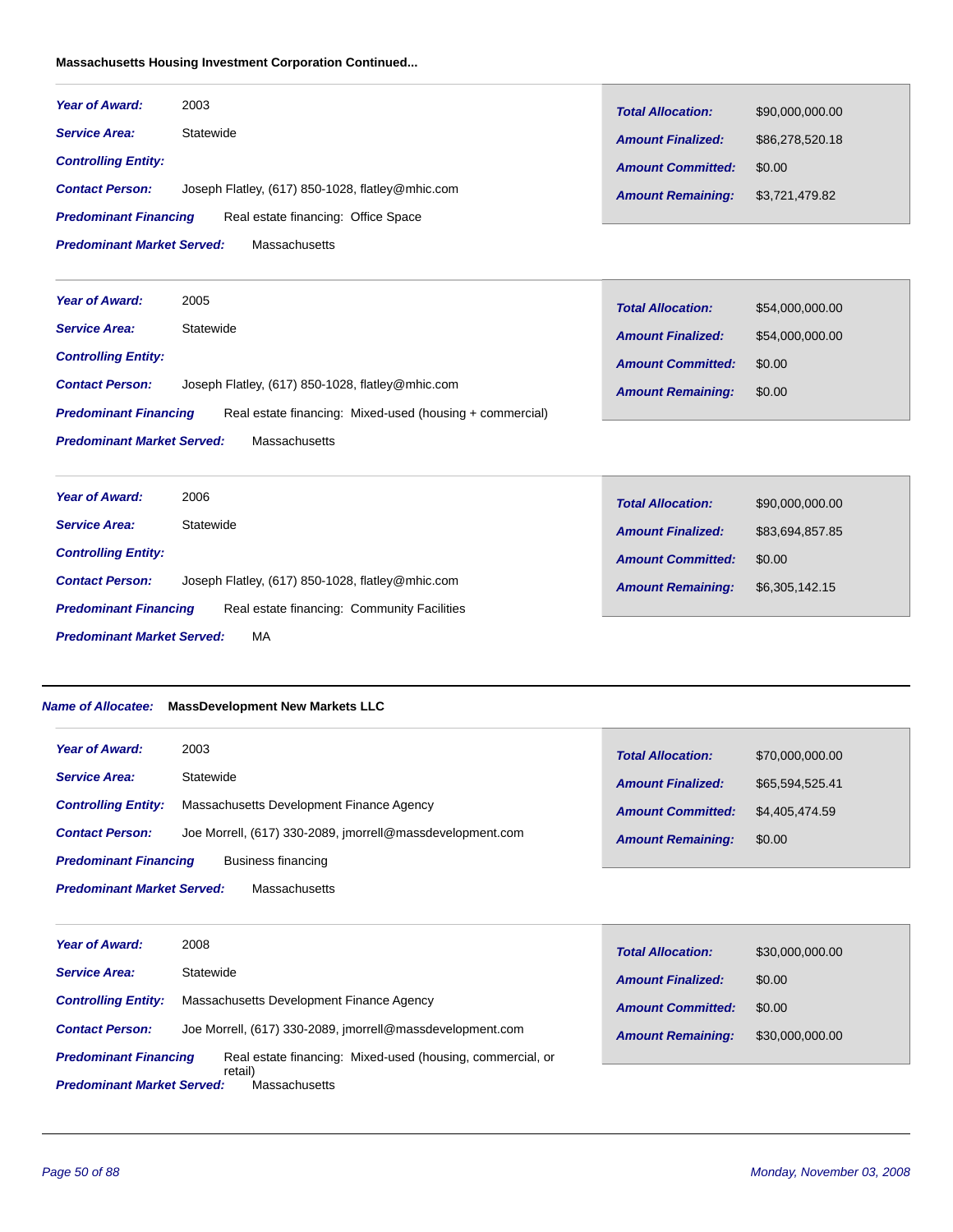#### *Name of Allocatee:* **MBFC CDE, Inc.**

| <b>Year of Award:</b>        | 2007                                          | <b>Total Allocation:</b> | \$20,000,000.00 |
|------------------------------|-----------------------------------------------|--------------------------|-----------------|
| <b>Service Area:</b>         | Statewide                                     | <b>Amount Finalized:</b> | \$0.00          |
| <b>Controlling Entity:</b>   | MBFC CDE. Inc.                                | <b>Amount Committed:</b> | \$0.00          |
| <b>Contact Person:</b>       | William Barry, (601) 355-6232, bbarry@mbfc.cc | <b>Amount Remaining:</b> | \$20,000,000.00 |
| <b>Predominant Financing</b> | Business financing                            |                          |                 |

Gulf Opportunity (GO) Zone: Mississippi *Predominant Market Served:*

#### *Name of Allocatee:* **MBS Urban Initiatives CDE, LLC**

| <b>Year of Award:</b>        | 2006                                                                         | <b>Total Allocation:</b> | \$60,000,000.00 |
|------------------------------|------------------------------------------------------------------------------|--------------------------|-----------------|
| <b>Service Area:</b>         | National                                                                     | <b>Amount Finalized:</b> | \$42,052,627,00 |
| <b>Controlling Entity:</b>   | MBA-Properties Inc.                                                          | <b>Amount Committed:</b> | \$0.00          |
| <b>Contact Person:</b>       | Jonathan Goldstein, (314) 335-2740,<br>jonathan.goldstein@mccormackbaron.com | <b>Amount Remaining:</b> | \$17,947,373.00 |
| <b>Predominant Financing</b> | Real estate financing: Mixed-used (housing + commercial)                     |                          |                 |

Arizona, California, District of Columbia, Louisiana, Missouri, Pennsylvania, Tennessee *Predominant Market Served:*

| <b>Year of Award:</b>                                  | 2007                                                                                                                                     | <b>Total Allocation:</b> | \$60,000,000.00 |
|--------------------------------------------------------|------------------------------------------------------------------------------------------------------------------------------------------|--------------------------|-----------------|
| <b>Service Area:</b>                                   | National                                                                                                                                 | <b>Amount Finalized:</b> | \$16,000,000,00 |
| <b>Controlling Entity:</b>                             | MBS Urban Initiatives CDE, LLC                                                                                                           | <b>Amount Committed:</b> | \$0.00          |
| <b>Contact Person:</b><br><b>Predominant Financing</b> | Jonathan Goldstein, (314) 335-2740,<br>jonathan.goldstein@mccormackbaron.com<br>Real estate financing: Mixed-used (housing + commercial) | <b>Amount Remaining:</b> | \$44,000,000,00 |

California, District of Columbia, Louisiana, Maryland, Pennsylvania, Rhode Island, Tennessee *Predominant Market Served:*

| <b>Year of Award:</b>             | 2008                                                                         | <b>Total Allocation:</b> | \$50,000,000.00 |
|-----------------------------------|------------------------------------------------------------------------------|--------------------------|-----------------|
| <b>Service Area:</b>              | National                                                                     | <b>Amount Finalized:</b> | \$0.00          |
| <b>Controlling Entity:</b>        | MBA-Properties Inc.                                                          | <b>Amount Committed:</b> | \$0.00          |
| <b>Contact Person:</b>            | Jonathan Goldstein, (314) 335-2740.<br>jonathan.goldstein@mccormackbaron.com | <b>Amount Remaining:</b> | \$50,000,000.00 |
| <b>Predominant Financing</b>      | Real estate financing: Mixed-used (housing, commercial, or                   |                          |                 |
|                                   | retail)                                                                      |                          |                 |
| <b>Predominant Market Served:</b> | California; Georgia; Louisiana; Missouri; New York; Tennessee; Texas         |                          |                 |

*Name of Allocatee:* **Merrill Lynch Community Development Company**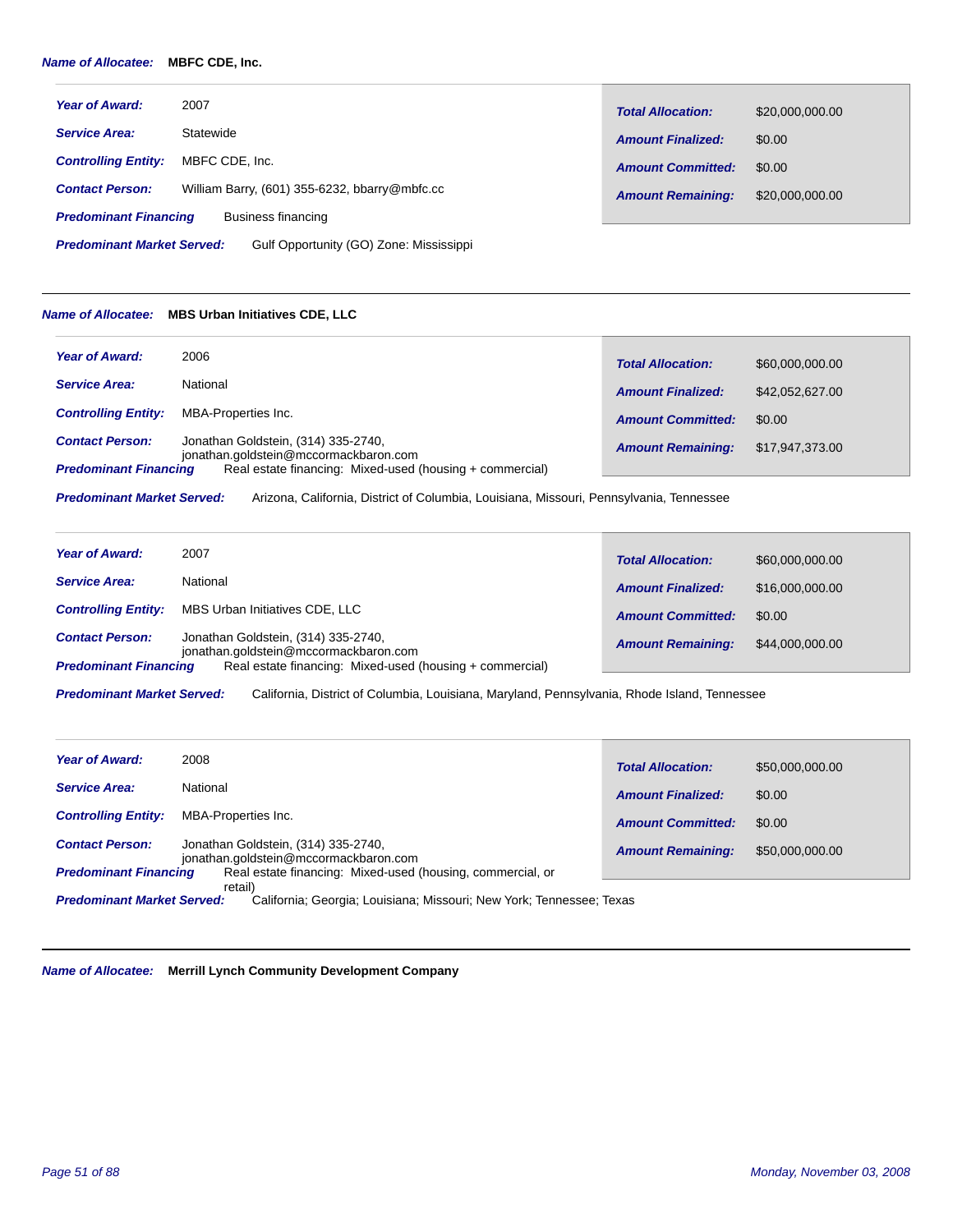# **Merrill Lynch Community Development Company Continued...**

| <b>Year of Award:</b>                                                                          | 2006                                              | <b>Total Allocation:</b> | \$93,000,000.00  |
|------------------------------------------------------------------------------------------------|---------------------------------------------------|--------------------------|------------------|
| <b>Service Area:</b>                                                                           | National                                          | <b>Amount Finalized:</b> | \$41,280,054.80  |
| <b>Controlling Entity:</b>                                                                     | Merrill Lynch Bank USA                            | <b>Amount Committed:</b> | \$51,719,945.20  |
| <b>Contact Person:</b>                                                                         | Jill Edwards, (212) 236-8055, jill_edwards@ml.com | <b>Amount Remaining:</b> | \$0.00           |
| <b>Predominant Financing</b>                                                                   | Financing of other CDEs                           |                          |                  |
| <b>Predominant Market Served:</b><br>California, Louisiana, Mississippi, New Jersey, New York, |                                                   |                          |                  |
|                                                                                                | Pennsylvania, Utah                                |                          |                  |
| <b>Year of Award:</b>                                                                          | 2007                                              | <b>Total Allocation:</b> | \$112,000,000.00 |
| <b>Service Area:</b>                                                                           | National                                          | <b>Amount Finalized:</b> | \$0.00           |
| <b>Controlling Entity:</b>                                                                     |                                                   | <b>Amount Committed:</b> | \$0.00           |
| <b>Contact Person:</b>                                                                         | Jill Edwards, (212) 236-8055, jill edwards@ml.com | <b>Amount Remaining:</b> | \$112,000,000.00 |
| <b>Predominant Financing</b>                                                                   | Financing of other CDEs                           |                          |                  |

Alabama, California, Louisiana, Mississippi, New Jersey, New York, Utah *Predominant Market Served:*

# *Name of Allocatee:* **MetaFund Corporation f.k.a. Oklahoma MetaFund CDC**

| <b>Year of Award:</b>                         | 2002                                                  | <b>Total Allocation:</b> | \$54,000,000.00 |
|-----------------------------------------------|-------------------------------------------------------|--------------------------|-----------------|
| <b>Service Area:</b>                          | Multi-State                                           | <b>Amount Finalized:</b> | \$54,000,000.00 |
| <b>Controlling Entity:</b>                    |                                                       | <b>Amount Committed:</b> | \$0.00          |
| <b>Contact Person:</b>                        | Geri Kenfield, (405) 949-0001, gkenfield@metafund.org | <b>Amount Remaining:</b> | \$0.00          |
| Not Available<br><b>Predominant Financing</b> |                                                       |                          |                 |
| <b>Predominant Market Served:</b><br>Oklahoma |                                                       |                          |                 |

# *Name of Allocatee:* **MHIC NE New Markets CDE I LLC**

| <b>Year of Award:</b>                                                                                        | 2008                                                   | <b>Total Allocation:</b> | \$105,000,000.00 |
|--------------------------------------------------------------------------------------------------------------|--------------------------------------------------------|--------------------------|------------------|
| <b>Service Area:</b>                                                                                         | Multi-State                                            | <b>Amount Finalized:</b> | \$0.00           |
| <b>Controlling Entity:</b>                                                                                   | Massachusetts Housing Investment Corporation           | <b>Amount Committed:</b> | \$0.00           |
| <b>Contact Person:</b>                                                                                       | Andrea Daskalakis, (617) 850-1033, daskalakis@mhic.com | <b>Amount Remaining:</b> | \$105,000,000.00 |
| <b>Predominant Financing</b>                                                                                 | Real estate financing: Community Facilities            |                          |                  |
| Connecticut; Maine; Massachusetts; New Hampshire; Rhode Island; Vermont<br><b>Predominant Market Served:</b> |                                                        |                          |                  |

*Name of Allocatee:* **MHIC, LLC**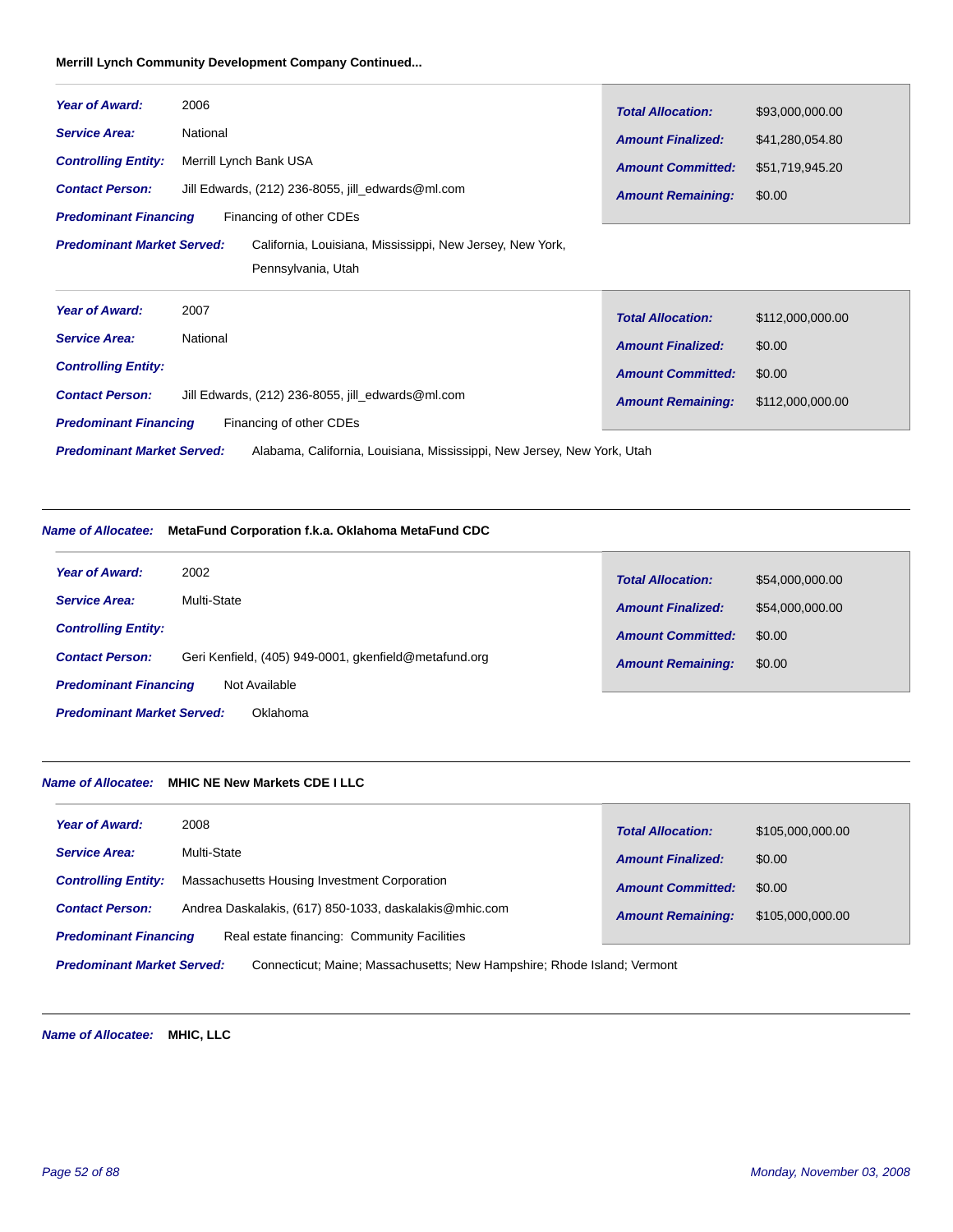### **MHIC, LLC Continued...**

| <b>Year of Award:</b>                                     | 2002                                             | <b>Total Allocation:</b> | \$25,000,000.00 |
|-----------------------------------------------------------|--------------------------------------------------|--------------------------|-----------------|
| <b>Service Area:</b>                                      | Multi-State                                      | <b>Amount Finalized:</b> | \$25,000,000,00 |
| <b>Controlling Entity:</b>                                | Massachusetts Housing Investment Corporation     | <b>Amount Committed:</b> | \$0.00          |
| <b>Contact Person:</b>                                    | Joseph Flatley, (617) 850-1028, flatley@mhic.com | <b>Amount Remaining:</b> | \$0.00          |
| <b>Predominant Financing</b>                              | Not Available                                    |                          |                 |
| <b>Predominant Market Served:</b><br><b>Massachusetts</b> |                                                  |                          |                 |

#### *Name of Allocatee:* **Michigan Magnet Fund**

| <b>Year of Award:</b>                         | 2005                                                     | <b>Total Allocation:</b> | \$60,000,000.00 |
|-----------------------------------------------|----------------------------------------------------------|--------------------------|-----------------|
| <b>Service Area:</b>                          | Statewide                                                | <b>Amount Finalized:</b> | \$60,000,000.00 |
| <b>Controlling Entity:</b>                    | Michigan State Housing Development Authority             | <b>Amount Committed:</b> | \$0.00          |
| <b>Contact Person:</b>                        | Ted Rozeboom, (517) 318-9229, tsrozeboom@loomislaw.com   | <b>Amount Remaining:</b> | \$0.00          |
| <b>Predominant Financing</b>                  | Real estate financing: Mixed-used (housing + commercial) |                          |                 |
| <b>Predominant Market Served:</b><br>Michigan |                                                          |                          |                 |

# *Name of Allocatee:* **Mid-City Community CDE, LLC**

| <b>Year of Award:</b>                                                                                                         | 2002                                                     | <b>Total Allocation:</b> | \$36,000,000,00 |
|-------------------------------------------------------------------------------------------------------------------------------|----------------------------------------------------------|--------------------------|-----------------|
| <b>Service Area:</b>                                                                                                          | Statewide                                                | <b>Amount Finalized:</b> | \$36,000,000,00 |
| <b>Controlling Entity:</b>                                                                                                    | Legacy CDE Holdings, LLC                                 | <b>Amount Committed:</b> | \$0.00          |
| <b>Contact Person:</b>                                                                                                        | Garth Wells, (301) 562-1739, gwells@midcitylegacyllc.com | <b>Amount Remaining:</b> | \$0.00          |
| <b>Predominant Financing</b><br>Not Available                                                                                 |                                                          |                          |                 |
| <b>Predominant Market Served:</b><br>District of Columbia, Florida, Maryland, North Carolina, New Jersey, Tennessee, Virginia |                                                          |                          |                 |

# *Name of Allocatee:* **Midwest Minnesota Community Development Corporation**

| <b>Year of Award:</b>                                         | 2003                                                  | <b>Total Allocation:</b> | \$35,000,000.00 |
|---------------------------------------------------------------|-------------------------------------------------------|--------------------------|-----------------|
| <b>Service Area:</b>                                          | Statewide                                             | <b>Amount Finalized:</b> | \$35,000,000.00 |
| <b>Controlling Entity:</b>                                    |                                                       | <b>Amount Committed:</b> | \$0.00          |
| <b>Contact Person:</b>                                        | Arlen Kangas, (218) 847-3191 x14, akangas@tekstar.com | <b>Amount Remaining:</b> | \$0.00          |
| Real estate financing: Retail<br><b>Predominant Financing</b> |                                                       |                          |                 |
| <b>Predominant Market Served:</b><br>Minnesota                |                                                       |                          |                 |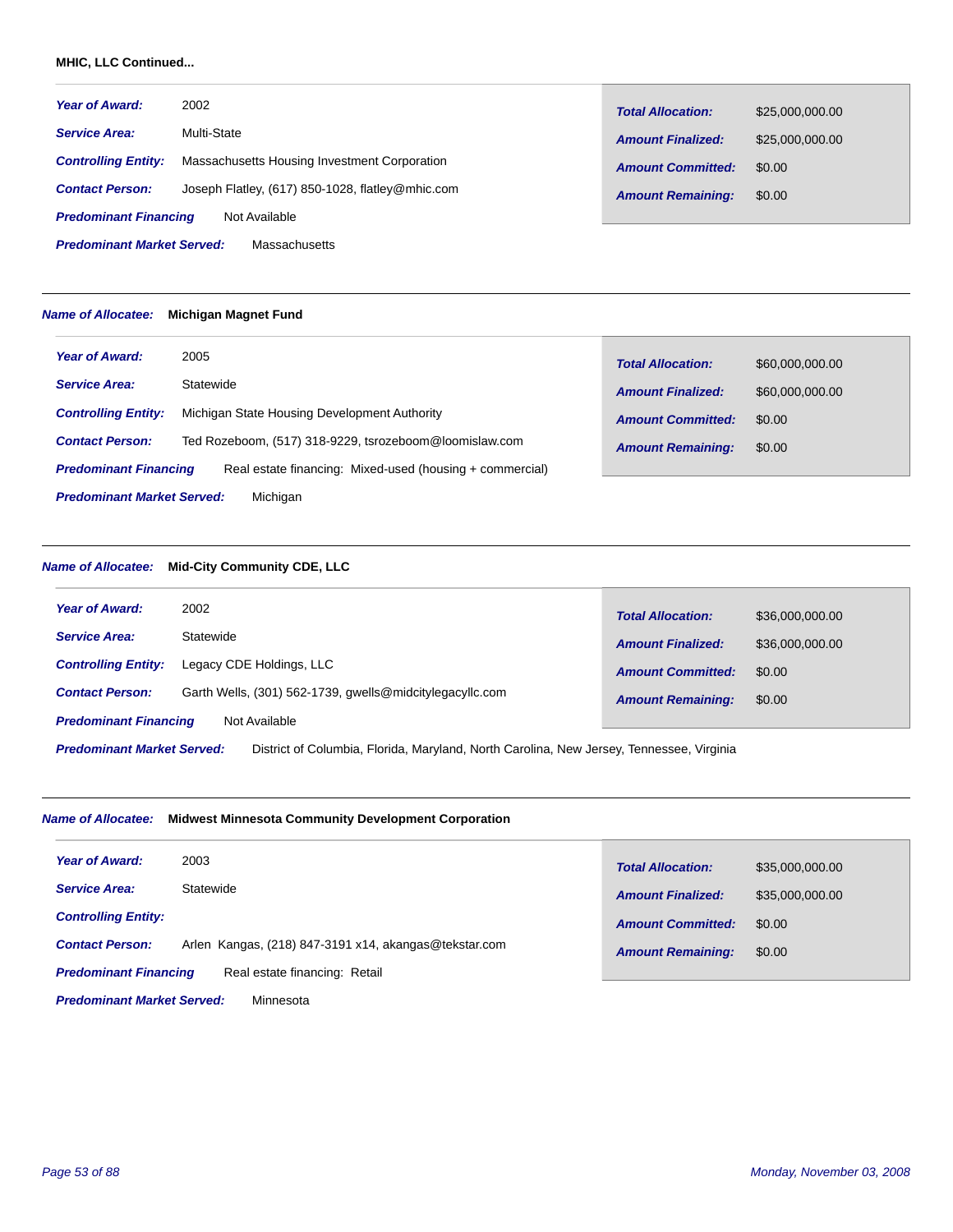# **Midwest Minnesota Community Development Corporation Continued...**

| <b>Year of Award:</b>             | 2006                                                          | <b>Total Allocation:</b> | \$80,000,000.00 |
|-----------------------------------|---------------------------------------------------------------|--------------------------|-----------------|
| <b>Service Area:</b>              | Statewide                                                     | <b>Amount Finalized:</b> | \$80,000,000.00 |
| <b>Controlling Entity:</b>        |                                                               | <b>Amount Committed:</b> | \$0.00          |
| <b>Contact Person:</b>            | Arlen Kangas, (218) 847-3191, akangas@mmcdc.com               | <b>Amount Remaining:</b> | \$0.00          |
| <b>Predominant Financing</b>      | <b>Business financing</b>                                     |                          |                 |
| <b>Predominant Market Served:</b> | <b>MN</b>                                                     |                          |                 |
| <b>Year of Award:</b>             | 2007                                                          | <b>Total Allocation:</b> | \$85,000,000.00 |
| <b>Service Area:</b>              | Statewide                                                     | <b>Amount Finalized:</b> | \$35,900,000.00 |
| <b>Controlling Entity:</b>        |                                                               | <b>Amount Committed:</b> | \$0.00          |
| <b>Contact Person:</b>            | Arlen Kangas, (218) 847-3191, akangas@mmcdc.com               | <b>Amount Remaining:</b> | \$49,100,000.00 |
| <b>Predominant Financing</b>      | <b>Business financing</b>                                     |                          |                 |
| <b>Predominant Market Served:</b> | Minnesota                                                     |                          |                 |
| <b>Year of Award:</b>             | 2008                                                          | <b>Total Allocation:</b> | \$90,000,000.00 |
| <b>Service Area:</b>              | Multi-State                                                   | <b>Amount Finalized:</b> | \$0.00          |
| <b>Controlling Entity:</b>        |                                                               | <b>Amount Committed:</b> | \$0.00          |
| <b>Contact Person:</b>            | Arlen Kangas, (218) 847-3191, akangas@mmcdc.com               | <b>Amount Remaining:</b> | \$90,000,000.00 |
| <b>Predominant Financing</b>      | <b>Business financing</b>                                     |                          |                 |
| <b>Predominant Market Served:</b> | Minnesota; North Dakota; South Dakota; Wyoming                |                          |                 |
|                                   | Name of Allocatee: Milwaukee Economic Development Corporation |                          |                 |
| <b>Year of Award:</b>             | 2005                                                          | <b>Total Allocation:</b> | \$18,000,000.00 |
| <b>Service Area:</b>              | Local                                                         | <b>Amount Finalized:</b> | \$18,000,000.00 |
| <b>Controlling Entity:</b>        |                                                               | <b>Amount Committed:</b> | \$0.00          |
| <b>Contact Person:</b>            | David Latona, (414) 286-5682, dlaton@milwaukee.gov            | <b>Amount Remaining:</b> | \$0.00          |
| <b>Predominant Financing</b>      | <b>Business financing</b>                                     |                          |                 |
| <b>Predominant Market Served:</b> | Milwaukee County, WI                                          |                          |                 |
| <b>Year of Award:</b>             | 2008                                                          | <b>Total Allocation:</b> | \$50,000,000.00 |
| <b>Service Area:</b>              | Local                                                         | <b>Amount Finalized:</b> | \$0.00          |
| <b>Controlling Entity:</b>        |                                                               | <b>Amount Committed:</b> | \$0.00          |

*Predominant Financing* Contact Person: David Latona, (414) 286-5682, dlaton@milwaukee.gov **Contact Person: \$50,000,000.00 \$50,000,000.00** Business financing

Milwaukee, Wisconsin

*Predominant Market Served:*

*Amount Remaining:*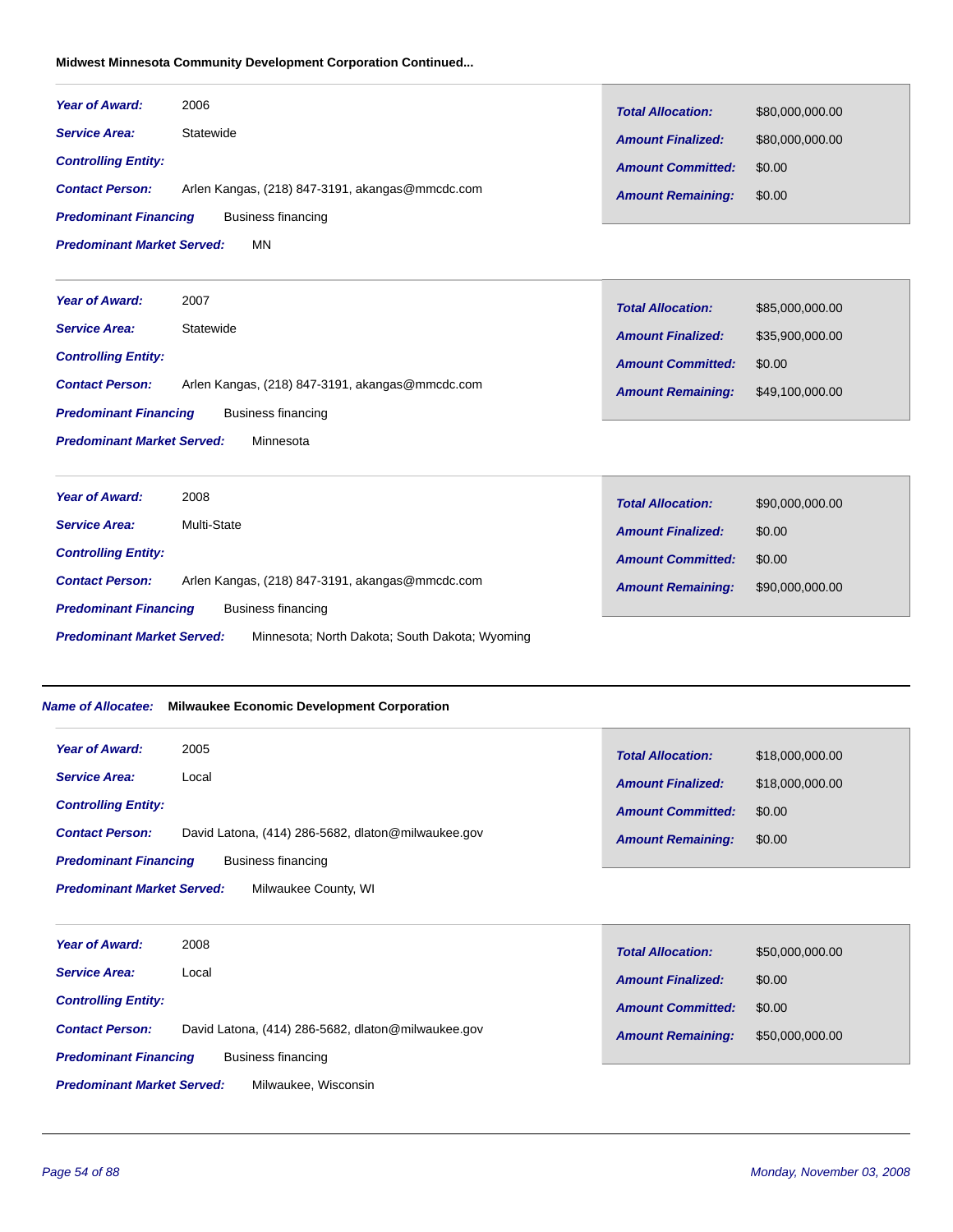#### *Name of Allocatee:* **MK La Charitable Healthcare Facilities Fund LLC**

| <b>Year of Award:</b>                          | 2005                                                                 | <b>Total Allocation:</b> | \$60,000,000.00 |
|------------------------------------------------|----------------------------------------------------------------------|--------------------------|-----------------|
| <b>Service Area:</b>                           | Statewide                                                            | <b>Amount Finalized:</b> | \$48,192,848.00 |
| <b>Controlling Entity:</b>                     | Morgan Keegan & Company                                              | <b>Amount Committed:</b> | \$0.00          |
| <b>Contact Person:</b>                         | Stephanie Ferry, (800) 723-5779,<br>stephanie.ferry@morgankeegan.com | <b>Amount Remaining:</b> | \$11,807,152.00 |
| <b>Predominant Financing</b>                   | Loan purchase from other CDEs                                        |                          |                 |
| Louisiana<br><b>Predominant Market Served:</b> |                                                                      |                          |                 |

| <b>Year of Award:</b>                   | 2006                                                                 | <b>Total Allocation:</b> | \$80,000,000.00 |
|-----------------------------------------|----------------------------------------------------------------------|--------------------------|-----------------|
| <b>Service Area:</b>                    | Statewide                                                            | <b>Amount Finalized:</b> | \$40,000,000.00 |
| <b>Controlling Entity:</b>              | Morgan Keegan & Company                                              | <b>Amount Committed:</b> | \$0.00          |
| <b>Contact Person:</b>                  | Stephanie Ferry, (800) 723-5779,<br>stephanie.ferry@morgankeegan.com | <b>Amount Remaining:</b> | \$40,000,000.00 |
| <b>Predominant Financing</b>            | Loan purchase from other CDEs                                        |                          |                 |
| <b>Predominant Market Served:</b><br>LA |                                                                      |                          |                 |

# *Name of Allocatee:* **MMA Financial Community Renewable Energy Initiative, LLC**

| <b>Year of Award:</b>                                                                                                               | 2007                                                     | <b>Total Allocation:</b> | \$20,000,000.00 |  |
|-------------------------------------------------------------------------------------------------------------------------------------|----------------------------------------------------------|--------------------------|-----------------|--|
| <b>Service Area:</b>                                                                                                                | Local                                                    |                          |                 |  |
|                                                                                                                                     |                                                          | <b>Amount Finalized:</b> | \$4,000,000.00  |  |
| <b>Controlling Entity:</b>                                                                                                          | MMA Financial Community Renewable Energy Initiative, LLC |                          |                 |  |
|                                                                                                                                     |                                                          | <b>Amount Committed:</b> | \$0.00          |  |
| <b>Contact Person:</b>                                                                                                              | Matthew Cheney, (415) 229-8810, matt.cheney@mmarenew.com | <b>Amount Remaining:</b> | \$16,000,000.00 |  |
| <b>Predominant Financing</b>                                                                                                        | Business financing                                       |                          |                 |  |
|                                                                                                                                     |                                                          |                          |                 |  |
| CA (Alameda County, Contra Costa County, Marin County, San Francisco County, San Mateo County)<br><b>Predominant Market Served:</b> |                                                          |                          |                 |  |

#### *Name of Allocatee:* **Montana Community Development Corporation**

| <b>Year of Award:</b>                              | 2008                                             | <b>Total Allocation:</b> | \$40,000,000.00 |
|----------------------------------------------------|--------------------------------------------------|--------------------------|-----------------|
| <b>Service Area:</b>                               | Statewide                                        | <b>Amount Finalized:</b> | \$0.00          |
| <b>Controlling Entity:</b>                         |                                                  | <b>Amount Committed:</b> | \$0.00          |
| <b>Contact Person:</b>                             | Heidi DeArment, (406) 728-9234, heidid@mtcdc.org | <b>Amount Remaining:</b> | \$40,000,000.00 |
| <b>Predominant Financing</b><br>Business financing |                                                  |                          |                 |
| <b>Predominant Market Served:</b>                  | Montana                                          |                          |                 |

*Name of Allocatee:* **Morgan Stanley New Markets, Inc**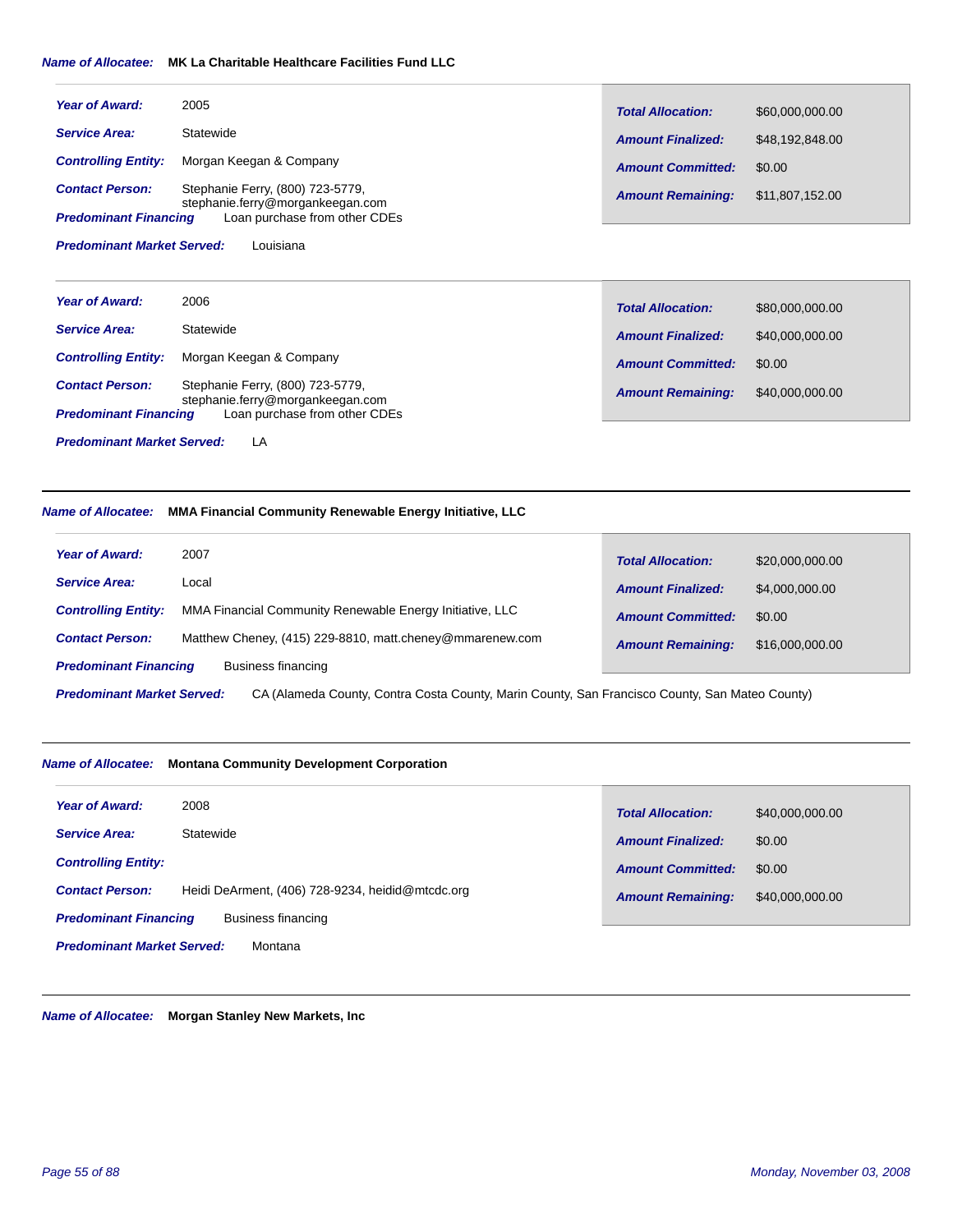# **Morgan Stanley New Markets, Inc Continued...**

| <b>Year of Award:</b>                                  | 2007                                                                                                           | <b>Total Allocation:</b> | \$95,000,000.00 |
|--------------------------------------------------------|----------------------------------------------------------------------------------------------------------------|--------------------------|-----------------|
| <b>Service Area:</b>                                   | National                                                                                                       | <b>Amount Finalized:</b> | \$37,500,000,00 |
| <b>Controlling Entity:</b>                             | Morgan Stanley New Markets, Inc.                                                                               | <b>Amount Committed:</b> | \$2,500,000,00  |
| <b>Contact Person:</b><br><b>Predominant Financing</b> | Ricardo Rodriguez, (212) 761-2079,<br>ricardo.rodriguez@morganstanley.com<br>Real estate financing: Industrial | <b>Amount Remaining:</b> | \$55,000,000.00 |

California, District of Columbia, Iowa, Louisiana, Mississippi, Montana, New York *Predominant Market Served:*

#### *Name of Allocatee:* **NAB Bank**

| <b>Year of Award:</b><br>2005                        |                                                               | <b>Total Allocation:</b> | \$5,000,000.00 |
|------------------------------------------------------|---------------------------------------------------------------|--------------------------|----------------|
| <b>Service Area:</b><br>Local                        |                                                               | <b>Amount Finalized:</b> | \$1,600,000.00 |
| <b>Controlling Entity:</b>                           |                                                               | <b>Amount Committed:</b> | \$0.00         |
| <b>Contact Person:</b>                               | Lloyd Gibson, (312) 225-5991 x3320, lloydgibson@newasiabk.com | <b>Amount Remaining:</b> | \$3,400,000.00 |
| Business financing<br><b>Predominant Financing</b>   |                                                               |                          |                |
| <b>Predominant Market Served:</b><br>Cook County, IL |                                                               |                          |                |

# *Name of Allocatee:* **National Cities Fund, LLC**

| <b>Year of Award:</b>                                           | 2005                                                        | <b>Total Allocation:</b> | \$25,000,000.00 |
|-----------------------------------------------------------------|-------------------------------------------------------------|--------------------------|-----------------|
| <b>Service Area:</b>                                            | National                                                    | <b>Amount Finalized:</b> | \$24,900,000.00 |
| <b>Controlling Entity:</b>                                      | Historic Restoration, Incorporated (HRI)                    | <b>Amount Committed:</b> | \$0.00          |
| <b>Contact Person:</b>                                          | Hal Fairbanks, (504) 679-5068, hfairbanks@hriproperties.com | <b>Amount Remaining:</b> | \$100,000,00    |
| <b>Predominant Financing</b>                                    | Real estate financing: Mixed-used (housing + commercial)    |                          |                 |
| <b>Predominant Market Served:</b><br>FL, LA, MD, MO, MS, NC, VA |                                                             |                          |                 |

| <b>Year of Award:</b>                                                                            | 2006                                                    | <b>Total Allocation:</b> | \$75,000,000.00 |
|--------------------------------------------------------------------------------------------------|---------------------------------------------------------|--------------------------|-----------------|
| <b>Service Area:</b>                                                                             | Multi-State                                             | <b>Amount Finalized:</b> | \$39,728,797.00 |
| <b>Controlling Entity:</b>                                                                       | Historic Restoration, Incorporated (HRI)                | <b>Amount Committed:</b> | \$0.00          |
| <b>Contact Person:</b>                                                                           | Selim Berkol, (504) 679-5050, sberkol@hriproperties.com | <b>Amount Remaining:</b> | \$35,271,203.00 |
| <b>Predominant Financing</b>                                                                     | Real estate financing: For-sale housing                 |                          |                 |
| <b>Predominant Market Served:</b><br>Gulf Opportunity (GO) Zone: Alabama, Louisiana, Mississippi |                                                         |                          |                 |

*Name of Allocatee:* **National City New Market Fund, Inc.**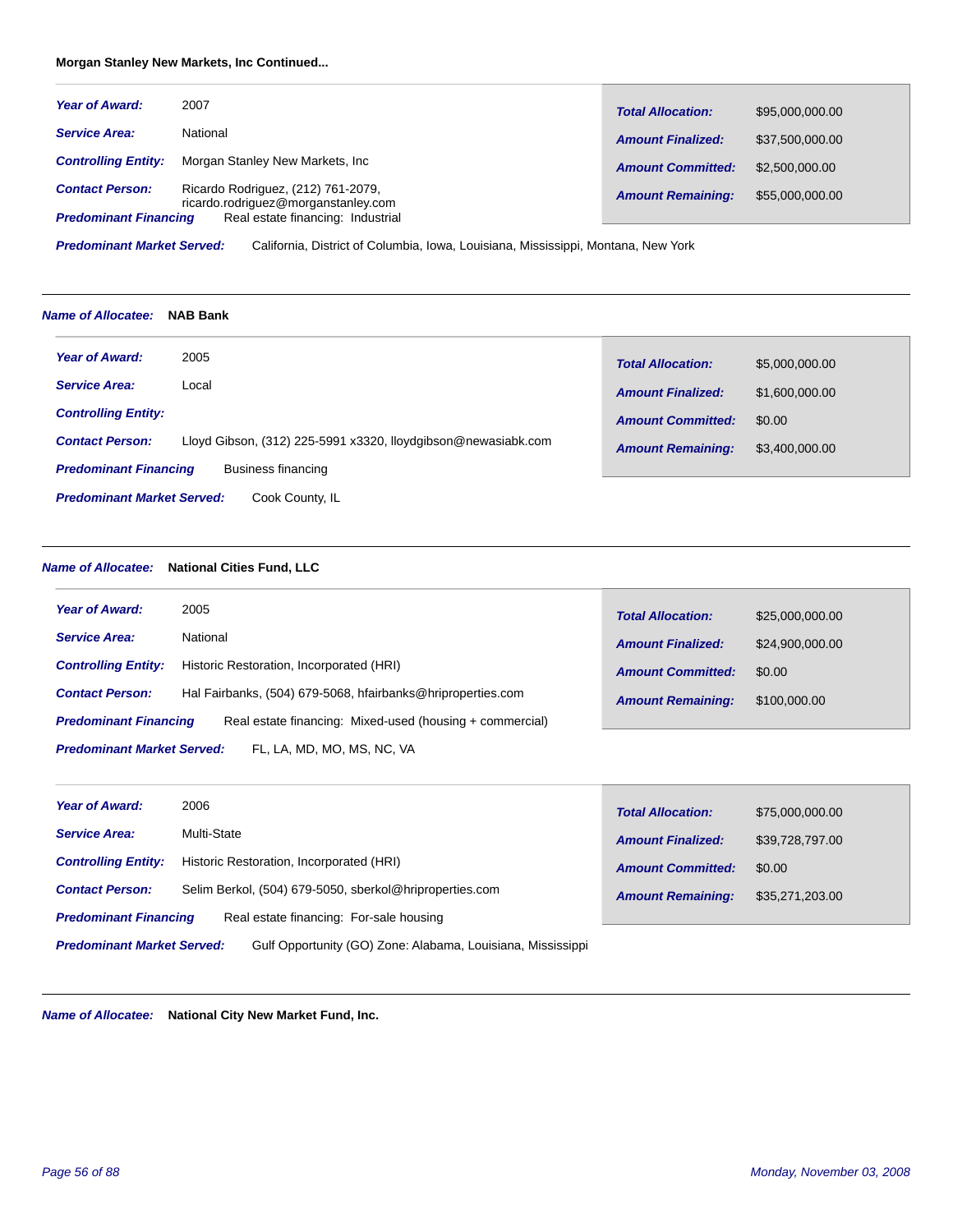#### **National City New Market Fund, Inc. Continued...**

| <b>Year of Award:</b>             | 2006                                                                | <b>Total Allocation:</b> | \$125,000,000.00 |
|-----------------------------------|---------------------------------------------------------------------|--------------------------|------------------|
| <b>Service Area:</b>              | National                                                            | <b>Amount Finalized:</b> | \$87,100,000.00  |
| <b>Controlling Entity:</b>        | National City Community Development Corporation                     | <b>Amount Committed:</b> | \$0.00           |
| <b>Contact Person:</b>            | Michael Taylor, (216) 222-2293, michael.taylor@nationalcity.com     | <b>Amount Remaining:</b> | \$37,900,000.00  |
| <b>Predominant Financing</b>      | Real estate financing: Mixed-used (housing + commercial)            |                          |                  |
| <b>Predominant Market Served:</b> | Illinois, Indiana, Kentucky, Michigan, Missouri, Ohio,              |                          |                  |
|                                   | Pennsylvania                                                        |                          |                  |
| <b>Year of Award:</b>             | 2007                                                                | <b>Total Allocation:</b> | \$75,000,000.00  |
| <b>Service Area:</b>              | National                                                            | <b>Amount Finalized:</b> | \$0.00           |
| <b>Controlling Entity:</b>        | National City New Market Fund, Inc.                                 | <b>Amount Committed:</b> | \$0.00           |
| <b>Contact Person:</b>            | Michael Taylor, (216) 222-2293, michael.taylor@nationalcity.com     | <b>Amount Remaining:</b> | \$75,000,000.00  |
| <b>Predominant Financing</b>      | Real estate financing: Mixed-used (housing + commercial)            |                          |                  |
| <b>Predominant Market Served:</b> | Florida, Illinois, Kentucky, Michigan, Missouri, Ohio, Pennsylvania |                          |                  |

#### *Name of Allocatee:* **National Community Fund I, LLC**

| <b>Year of Award:</b>                                                                                       | 2007                                                   | <b>Total Allocation:</b> | \$65,000,000.00 |  |
|-------------------------------------------------------------------------------------------------------------|--------------------------------------------------------|--------------------------|-----------------|--|
| <b>Service Area:</b>                                                                                        | National                                               | <b>Amount Finalized:</b> | \$33,000,000.00 |  |
| <b>Controlling Entity:</b>                                                                                  | National Community Fund I, LLC                         | <b>Amount Committed:</b> | \$0.00          |  |
| <b>Contact Person:</b>                                                                                      | Cam Turner, (503) 226-1370, cam@unitedfundadvisors.com | <b>Amount Remaining:</b> | \$32,000,000.00 |  |
| <b>Predominant Financing</b><br>Real estate financing: Mixed-used (housing + commercial)                    |                                                        |                          |                 |  |
| <b>Predominant Market Served:</b><br>California, Idaho, Montana, New York, Oregon, Pennsylvania, Washington |                                                        |                          |                 |  |

| Year of Award:                                                                                               | 2008                                                           | <b>Total Allocation:</b> | \$50,000,000.00 |
|--------------------------------------------------------------------------------------------------------------|----------------------------------------------------------------|--------------------------|-----------------|
| <b>Service Area:</b>                                                                                         | National                                                       | <b>Amount Finalized:</b> | \$0.00          |
| <b>Controlling Entity:</b>                                                                                   |                                                                | <b>Amount Committed:</b> | \$0.00          |
| <b>Contact Person:</b>                                                                                       | Reynold Roeder, (503) 226-1370, reynold@unitedfundadvisors.com | <b>Amount Remaining:</b> | \$50,000,000.00 |
| <b>Predominant Financing</b>                                                                                 | Real estate financing: Community Facilities                    |                          |                 |
| <b>Predominant Market Served:</b><br>Idaho; Indiana; Louisiana; New York; Oregon; South Carolina; Washington |                                                                |                          |                 |

*Name of Allocatee:* **National Community Investment Fund**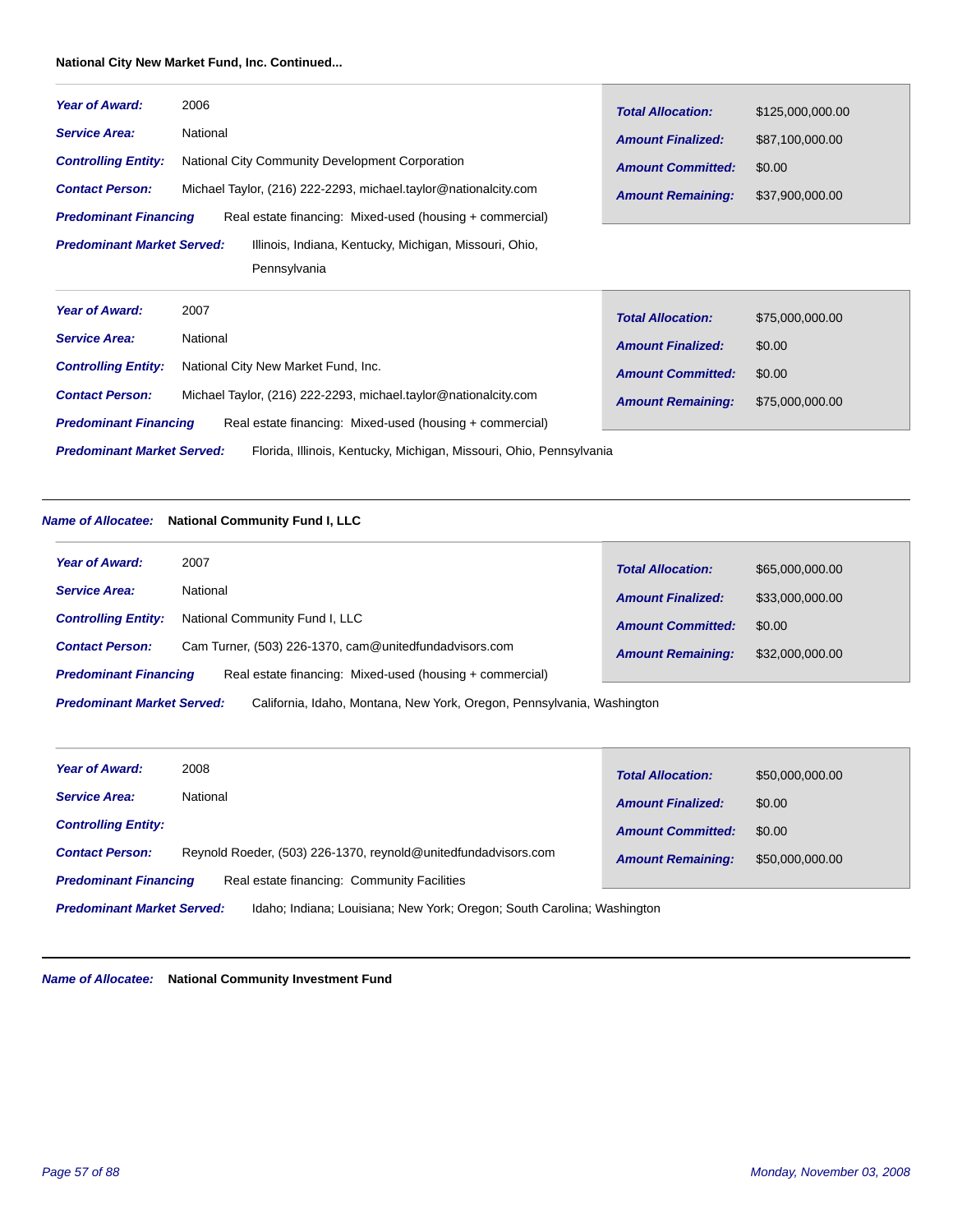# **National Community Investment Fund Continued...**

| <b>Year of Award:</b>        | 2003                                             | <b>Total Allocation:</b> | \$38,000,000.00 |
|------------------------------|--------------------------------------------------|--------------------------|-----------------|
| <b>Service Area:</b>         | National                                         | <b>Amount Finalized:</b> | \$38,000,000.00 |
| <b>Controlling Entity:</b>   |                                                  | <b>Amount Committed:</b> | \$0.00          |
| <b>Contact Person:</b>       | Saurabh Narain, (312) 881-5826, snarain@ncif.org | <b>Amount Remaining:</b> | \$0.00          |
| <b>Predominant Financing</b> | Financing of other CDEs                          |                          |                 |

California, District of Columbia, Georgia, Louisiana, Missouri, North Carolina, New York *Predominant Market Served:*

| <b>Year of Award:</b>                                                                                            | 2008                                             | <b>Total Allocation:</b> | \$30,000,000.00 |
|------------------------------------------------------------------------------------------------------------------|--------------------------------------------------|--------------------------|-----------------|
| <b>Service Area:</b>                                                                                             | National                                         | <b>Amount Finalized:</b> | \$0.00          |
| <b>Controlling Entity:</b>                                                                                       |                                                  | <b>Amount Committed:</b> | \$0.00          |
| <b>Contact Person:</b>                                                                                           | Saurabh Narain, (312) 881-5826, snarain@ncif.org | <b>Amount Remaining:</b> | \$30,000,000,00 |
| <b>Predominant Financing</b><br>Real estate financing: Mixed-used (housing, commercial, or                       |                                                  |                          |                 |
| retail)<br>Arkansa: California: DC: New York: Ohio: Pennsylvania: Tennessee<br><b>Predominant Market Served:</b> |                                                  |                          |                 |

# *Name of Allocatee:* **National New Markets Fund, LLC**

| <b>Year of Award:</b>                                                                            | 2006                                                     | <b>Total Allocation:</b> | \$25,000,000.00 |  |
|--------------------------------------------------------------------------------------------------|----------------------------------------------------------|--------------------------|-----------------|--|
| <b>Service Area:</b>                                                                             | National                                                 | <b>Amount Finalized:</b> | \$25,000,000.00 |  |
| <b>Controlling Entity:</b>                                                                       | Economic Innovation International, Inc.                  | <b>Amount Committed:</b> | \$0.00          |  |
| <b>Contact Person:</b>                                                                           | Deborah La Franchi, (310) 914-5333, nnmf@sdsgroup.com    | <b>Amount Remaining:</b> | \$0.00          |  |
| <b>Predominant Financing</b>                                                                     | Real estate financing: Mixed-used (housing + commercial) |                          |                 |  |
| Gulf Opportunity (GO) Zone: Alabama, Louisiana, Mississippi<br><b>Predominant Market Served:</b> |                                                          |                          |                 |  |

Г

| <b>Year of Award:</b>                                                                                                  | 2007                                                  | <b>Total Allocation:</b> | \$50,000,000.00 |  |
|------------------------------------------------------------------------------------------------------------------------|-------------------------------------------------------|--------------------------|-----------------|--|
| <b>Service Area:</b>                                                                                                   | National                                              | <b>Amount Finalized:</b> | \$50,000,000.00 |  |
| <b>Controlling Entity:</b>                                                                                             | National New Markets Fund, LLC                        | <b>Amount Committed:</b> | \$0.00          |  |
| <b>Contact Person:</b>                                                                                                 | Deborah La Franchi, (310) 914-5333, nnmf@sdsgroup.com | <b>Amount Remaining:</b> | \$0.00          |  |
| Real estate financing: Mixed-used (housing + commercial)<br><b>Predominant Financing</b>                               |                                                       |                          |                 |  |
| <b>Predominant Market Served:</b><br>Alabama, California, Connecticut, Louisiana, Massachusetts, Mississippi, New York |                                                       |                          |                 |  |

| <b>Year of Award:</b>                                                                                                         | 2008                                                       | <b>Total Allocation:</b> | \$50,000,000.00 |
|-------------------------------------------------------------------------------------------------------------------------------|------------------------------------------------------------|--------------------------|-----------------|
| <b>Service Area:</b>                                                                                                          | National                                                   | <b>Amount Finalized:</b> | \$0.00          |
| <b>Controlling Entity:</b>                                                                                                    | Economic Innovation International, Inc.                    | <b>Amount Committed:</b> | \$0.00          |
| <b>Contact Person:</b>                                                                                                        | Kyle Walton, (310) 914-5333, kw@sdsgroup.com               | <b>Amount Remaining:</b> | \$50,000,000.00 |
| <b>Predominant Financing</b>                                                                                                  | Real estate financing: Mixed-used (housing, commercial, or |                          |                 |
| retail)<br>Alabama; Arkansas; California; Georgia; Lousiana; Mississippi; South Carolina<br><b>Predominant Market Served:</b> |                                                            |                          |                 |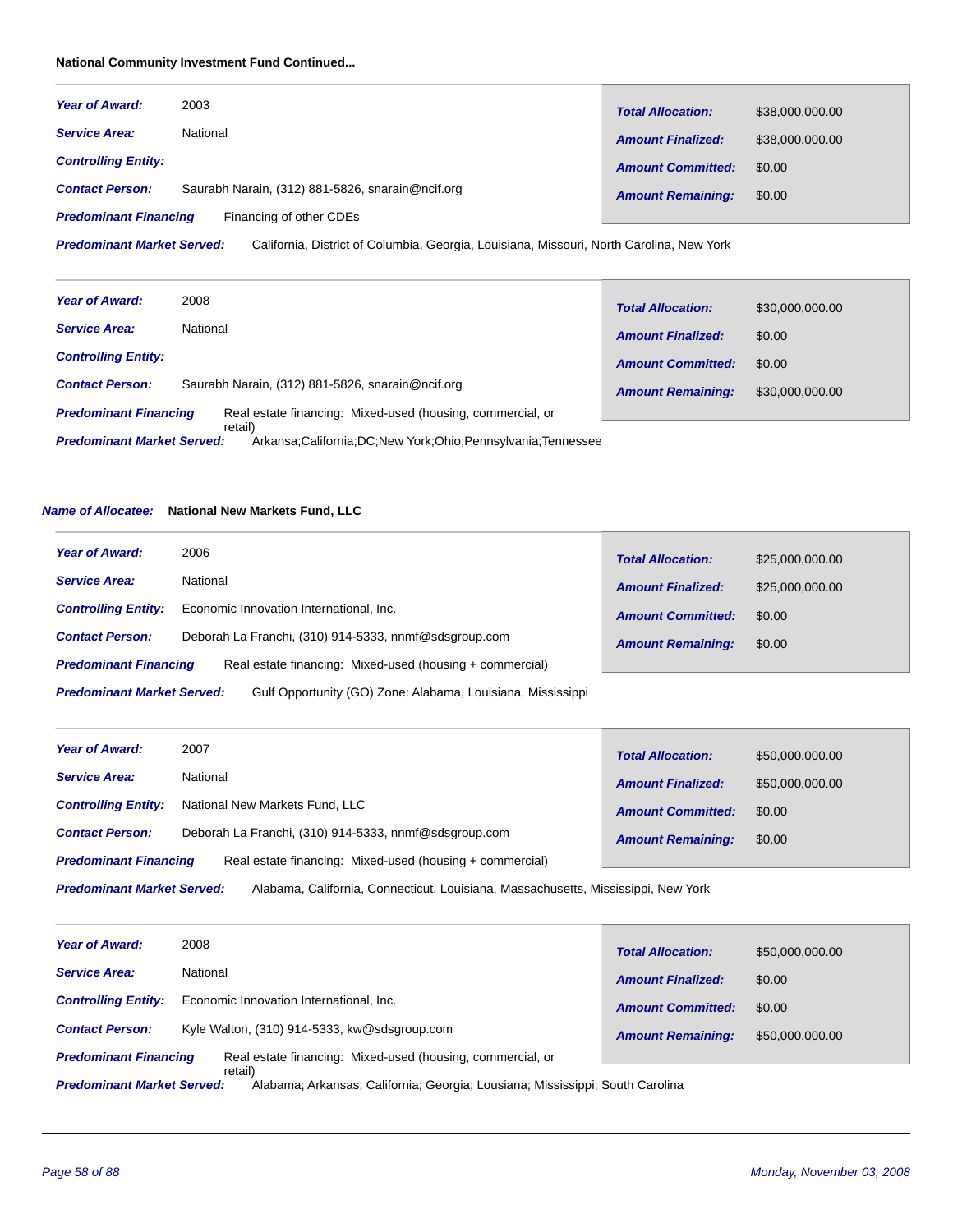#### *Name of Allocatee:* **National New Markets Tax Credit Fund, Inc**

| <b>Year of Award:</b>        | 2002                                           | <b>Total Allocation:</b> | \$162,500,000.00 |
|------------------------------|------------------------------------------------|--------------------------|------------------|
| <b>Service Area:</b>         | National                                       | <b>Amount Finalized:</b> | \$162,500,000,00 |
| <b>Controlling Entity:</b>   | Community Reinvestment Fund, Inc.              | <b>Amount Committed:</b> | \$0.00           |
| <b>Contact Person:</b>       | Frank Altman, (612) 338-3050, frank@crfusa.com | <b>Amount Remaining:</b> | \$0.00           |
| <b>Predominant Financing</b> | Not Available                                  |                          |                  |

California, Colorado, Minnesota, New York, Ohio, Pennsylvania, Texas *Predominant Market Served:*

| <b>Year of Award:</b>        | 2003                                           | <b>Total Allocation:</b> | \$150,000,000.00 |
|------------------------------|------------------------------------------------|--------------------------|------------------|
| <b>Service Area:</b>         | National                                       | <b>Amount Finalized:</b> | \$141,919,391.19 |
| <b>Controlling Entity:</b>   | Community Reinvestment Fund, Inc               | <b>Amount Committed:</b> | \$0.00           |
| <b>Contact Person:</b>       | Frank Altman, (612) 338-3050, frank@crfusa.com | <b>Amount Remaining:</b> | \$8,080,608.81   |
| <b>Predominant Financing</b> | Loan purchase from other CDEs                  |                          |                  |

Alabama, Arizona, California, Minnesota, Montana, Pennsylvania, Texas *Predominant Market Served:*

| <b>Year of Award:</b>        | 2005                                                | <b>Total Allocation:</b> | \$100,000,000.00 |
|------------------------------|-----------------------------------------------------|--------------------------|------------------|
| <b>Service Area:</b>         | National                                            | <b>Amount Finalized:</b> | \$93,603,996.86  |
| <b>Controlling Entity:</b>   | Community Reinvestment Fund, Inc.                   | <b>Amount Committed:</b> | \$0.00           |
| <b>Contact Person:</b>       | Jennifer Novak, (612) 305-2055, jennifer@crfusa.com | <b>Amount Remaining:</b> | \$6,396,003.14   |
| <b>Predominant Financing</b> | Loan purchase from other CDEs                       |                          |                  |

Alabama, California, Colorado, Minnesota, New Jersey, Oregon, Pennsylvania *Predominant Market Served:*

| <b>Year of Award:</b>                              | 2008                                                | <b>Total Allocation:</b> | \$110,000,000.00 |
|----------------------------------------------------|-----------------------------------------------------|--------------------------|------------------|
| <b>Service Area:</b>                               | National                                            | <b>Amount Finalized:</b> | \$0.00           |
| <b>Controlling Entity:</b>                         |                                                     | <b>Amount Committed:</b> | \$0.00           |
| <b>Contact Person:</b>                             | Jennifer Novak, (612) 305-2055, jennifer@crfusa.com | <b>Amount Remaining:</b> | \$110,000,000.00 |
| <b>Predominant Financing</b><br>Business financing |                                                     |                          |                  |
| <b>Predominant Market Served:</b><br>Not Available |                                                     |                          |                  |

#### *Name of Allocatee:* **National Tribal Development Association**

| <b>Year of Award:</b>                                                                            | 2006                                                                | <b>Total Allocation:</b> | \$30,000,000.00 |  |
|--------------------------------------------------------------------------------------------------|---------------------------------------------------------------------|--------------------------|-----------------|--|
| <b>Service Area:</b>                                                                             | Multi-State                                                         | <b>Amount Finalized:</b> | \$16,000,000.00 |  |
| <b>Controlling Entity:</b>                                                                       |                                                                     | <b>Amount Committed:</b> | \$0.00          |  |
| <b>Contact Person:</b>                                                                           | BilliAnne Rainingbird Morsette, (406) 395-4095, bmorsette@ntda.info | <b>Amount Remaining:</b> | \$14,000,000.00 |  |
| <b>Predominant Financing</b><br>Business financing                                               |                                                                     |                          |                 |  |
| <b>Predominant Market Served:</b><br>Gulf Opportunity (GO) Zone: Alabama, Louisiana, Mississippi |                                                                     |                          |                 |  |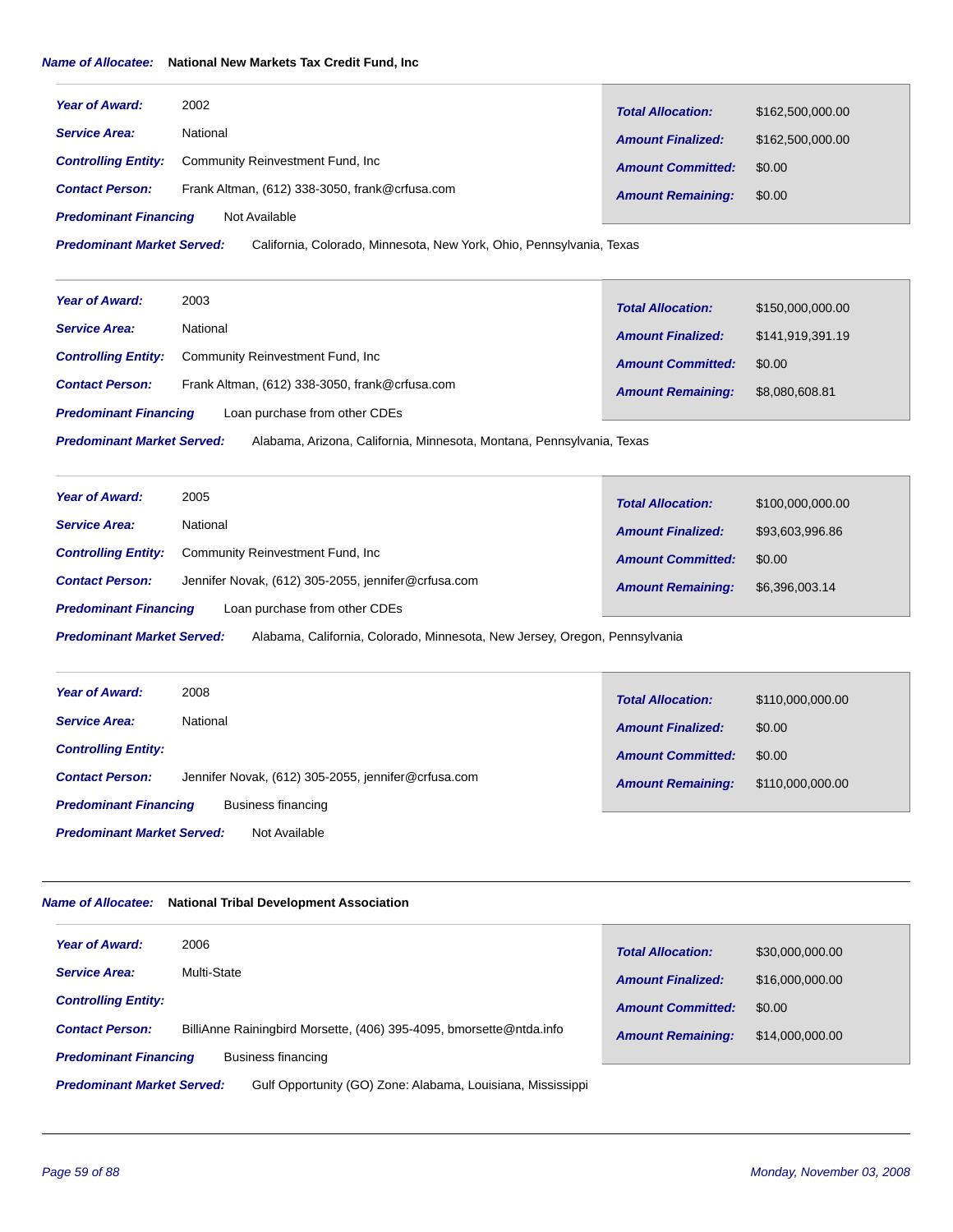# *Name of Allocatee:* **National Trust Community Investment Corporation**

| <b>Year of Award:</b>        | 2002                                                                | <b>Total Allocation:</b> | \$127,000,000.00 |
|------------------------------|---------------------------------------------------------------------|--------------------------|------------------|
| <b>Service Area:</b>         | National                                                            | <b>Amount Finalized:</b> | \$127,000,000.00 |
| <b>Controlling Entity:</b>   | National Trust for Historic Preservation                            | <b>Amount Committed:</b> | \$0.00           |
| <b>Contact Person:</b>       | Corinne Ingrassia, (202) 588-6279, corinne_ingrassia@ntcicfunds.com | <b>Amount Remaining:</b> | \$0.00           |
| <b>Predominant Financing</b> | Not Available                                                       |                          |                  |

Florida, Georgia, Indiana, Kentucky, Pennsylvania, Texas, Washington *Predominant Market Served:*

| National<br><b>Service Area:</b><br><b>Amount Finalized:</b><br>\$20,328,644.00<br><b>Controlling Entity:</b><br><b>Amount Committed:</b><br>\$0.00 | <b>Year of Award:</b> | 2006 | <b>Total Allocation:</b> | \$53,000,000.00 |
|-----------------------------------------------------------------------------------------------------------------------------------------------------|-----------------------|------|--------------------------|-----------------|
|                                                                                                                                                     |                       |      |                          |                 |
|                                                                                                                                                     |                       |      |                          |                 |
| Corinne Ingrassia, (202) 588-6279, corinne_ingrassia@ntcicfunds.com<br><b>Contact Person:</b><br>\$32,671,356.00<br><b>Amount Remaining:</b>        |                       |      |                          |                 |
| Real estate financing: Community Facilities<br><b>Predominant Financing</b>                                                                         |                       |      |                          |                 |

Alabama, California, Louisiana, Mississippi, Missouri, North Carolina, Texas *Predominant Market Served:*

| <b>Year of Award:</b>                                                                            | 2007                                                                | <b>Total Allocation:</b> | \$60,000,000.00 |
|--------------------------------------------------------------------------------------------------|---------------------------------------------------------------------|--------------------------|-----------------|
| <b>Service Area:</b>                                                                             | Multi-State                                                         | <b>Amount Finalized:</b> | \$13,046,806.00 |
| <b>Controlling Entity:</b>                                                                       |                                                                     | <b>Amount Committed:</b> | \$0.00          |
| <b>Contact Person:</b>                                                                           | Corinne Ingrassia, (202) 588-6279, corinne ingrassia@ntcicfunds.com | <b>Amount Remaining:</b> | \$46,953,194.00 |
| Real estate financing: Community Facilities<br><b>Predominant Financing</b>                      |                                                                     |                          |                 |
| Gulf Opportunity (GO) Zone: Alabama, Louisiana, Mississippi<br><b>Predominant Market Served:</b> |                                                                     |                          |                 |

| <b>Year of Award:</b>                                                                                                   | 2008                                                                | <b>Total Allocation:</b> | \$40,000,000.00 |
|-------------------------------------------------------------------------------------------------------------------------|---------------------------------------------------------------------|--------------------------|-----------------|
| <b>Service Area:</b>                                                                                                    | National                                                            | <b>Amount Finalized:</b> | \$0.00          |
| <b>Controlling Entity:</b>                                                                                              |                                                                     | <b>Amount Committed:</b> | \$0.00          |
| <b>Contact Person:</b>                                                                                                  | Corinne Ingrassia, (202) 588-6279, corinne ingrassia@ntcicfunds.com | <b>Amount Remaining:</b> | \$40,000,000,00 |
| Real estate financing: Community Facilities<br><b>Predominant Financing</b>                                             |                                                                     |                          |                 |
| <b>Predominant Market Served:</b><br>Louisiana; Maryland; Mississippi; Missouri; New York; North Carolina; Rhode Island |                                                                     |                          |                 |

#### *Name of Allocatee:* **NCB Capital Impact**

| <b>Year of Award:</b><br>2003                                               | \$75,000,000,00<br><b>Total Allocation:</b> |  |  |
|-----------------------------------------------------------------------------|---------------------------------------------|--|--|
| National<br><b>Service Area:</b>                                            | \$75,000,000.00<br><b>Amount Finalized:</b> |  |  |
| <b>Controlling Entity:</b>                                                  | <b>Amount Committed:</b><br>\$0.00          |  |  |
| Annie Donovan, (202) 336-7677, adonovan@ncbdc.org<br><b>Contact Person:</b> | <b>Amount Remaining:</b><br>\$0.00          |  |  |
| Real estate financing: Community Facilities<br><b>Predominant Financing</b> |                                             |  |  |
|                                                                             |                                             |  |  |

California, District of Columbia, Florida, Massachusetts, Michigan, Minnesota, New York *Predominant Market Served:*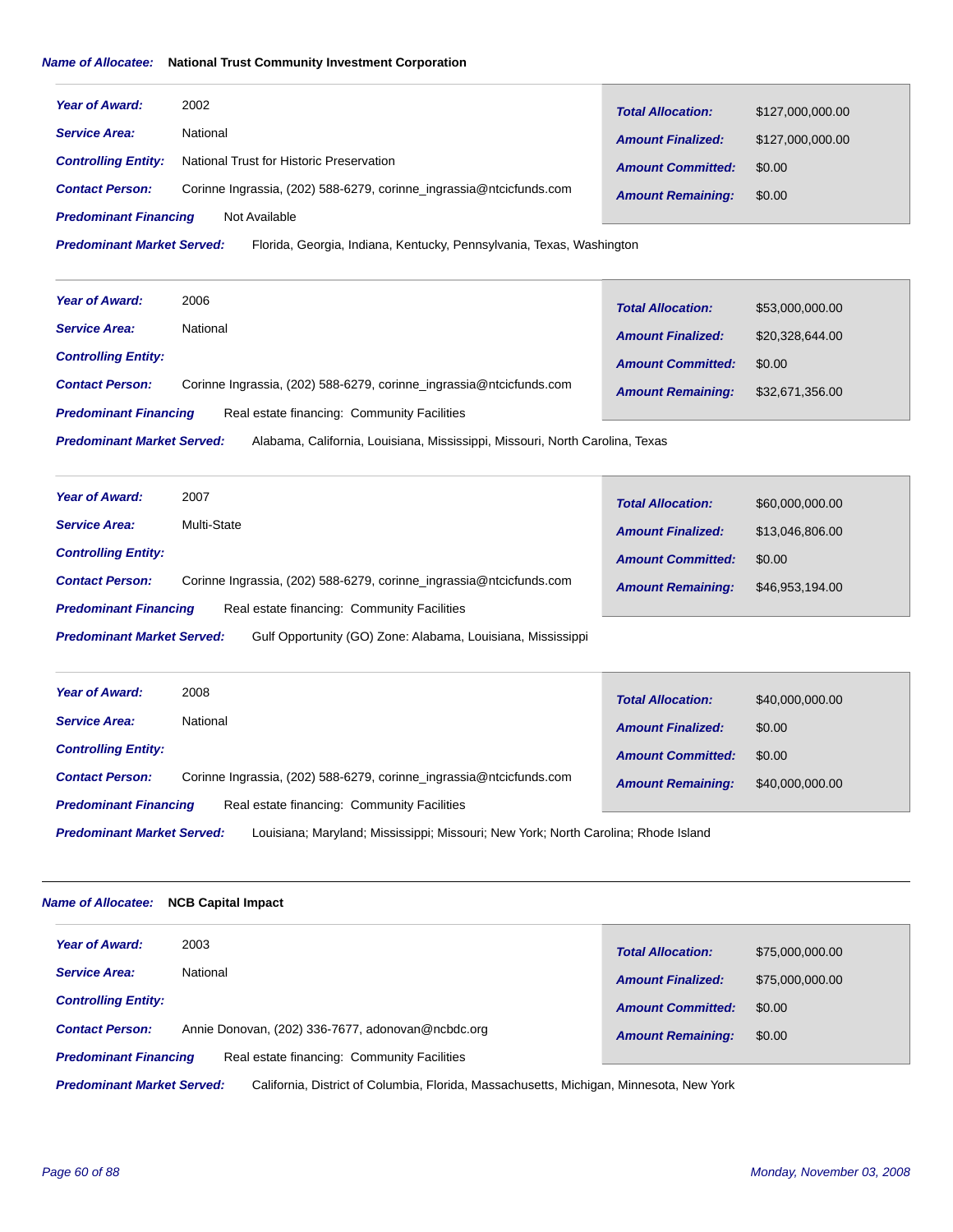# **NCB Capital Impact Continued...**

| <b>Year of Award:</b>        | 2006                                              | <b>Total Allocation:</b> | \$54,000,000.00 |
|------------------------------|---------------------------------------------------|--------------------------|-----------------|
| <b>Service Area:</b>         | National                                          | <b>Amount Finalized:</b> | \$54,000,000.00 |
| <b>Controlling Entity:</b>   |                                                   | <b>Amount Committed:</b> | \$0.00          |
| <b>Contact Person:</b>       | Annie Donovan, (202) 336-7677, adonovan@ncbdc.org | <b>Amount Remaining:</b> | \$0.00          |
| <b>Predominant Financing</b> | Real estate financing: Community Facilities       |                          |                 |

California, District of Columbia, Florida, Louisiana, Michigan, Mississippi, Texas *Predominant Market Served:*

| <b>Year of Award:</b>                                                       | 2007                                              | <b>Total Allocation:</b> | \$100,000,000.00 |
|-----------------------------------------------------------------------------|---------------------------------------------------|--------------------------|------------------|
| <b>Service Area:</b>                                                        | National                                          | <b>Amount Finalized:</b> | \$46,108,753.00  |
| <b>Controlling Entity:</b>                                                  |                                                   | <b>Amount Committed:</b> | \$0.00           |
| <b>Contact Person:</b>                                                      | Annie Donovan, (202) 336-7677, adonovan@ncbdc.org | <b>Amount Remaining:</b> | \$53,891,247.00  |
| Real estate financing: Community Facilities<br><b>Predominant Financing</b> |                                                   |                          |                  |
|                                                                             |                                                   |                          |                  |

California, District of Columbia, Massachusetts, Michigan, New York, Ohio, Texas *Predominant Market Served:*

#### *Name of Allocatee:* **Neighborhood Bancorp**

| <b>Year of Award:</b>                         | 2002                                           | <b>Total Allocation:</b> | \$5,000,000.00 |
|-----------------------------------------------|------------------------------------------------|--------------------------|----------------|
| <b>Service Area:</b>                          | Local                                          | <b>Amount Finalized:</b> | \$3,248,520.00 |
| <b>Controlling Entity:</b>                    |                                                | <b>Amount Committed:</b> | \$0.00         |
| <b>Contact Person:</b>                        | Virginia Luna, (619) 789-4212, vluna@mynnb.com | <b>Amount Remaining:</b> | \$1,751,480.00 |
| <b>Predominant Financing</b><br>Not Available |                                                |                          |                |
| <b>Predominant Market Served:</b>             | San Diego, CA                                  |                          |                |

#### *Name of Allocatee:* **New Hampshire New Market Investment Co., LLC**

| 2003                                               | \$2,000,000.00           |
|----------------------------------------------------|--------------------------|
| <b>Year of Award:</b>                              | <b>Total Allocation:</b> |
| Statewide                                          | <b>Amount Finalized:</b> |
| <b>Service Area:</b>                               | \$0.00                   |
| Community Development Finance Authority            | <b>Amount Committed:</b> |
| <b>Controlling Entity:</b>                         | \$0.00                   |
| Paul Denton, (802) 748-1888, denton@ncic.org       | \$2,000,000.00           |
| <b>Contact Person:</b>                             | <b>Amount Remaining:</b> |
| <b>Predominant Financing</b><br>Business financing |                          |
| <b>Predominant Market Served:</b><br>New Hampshire |                          |

*Name of Allocatee:* **New Jersey Community Development Entity, LLC**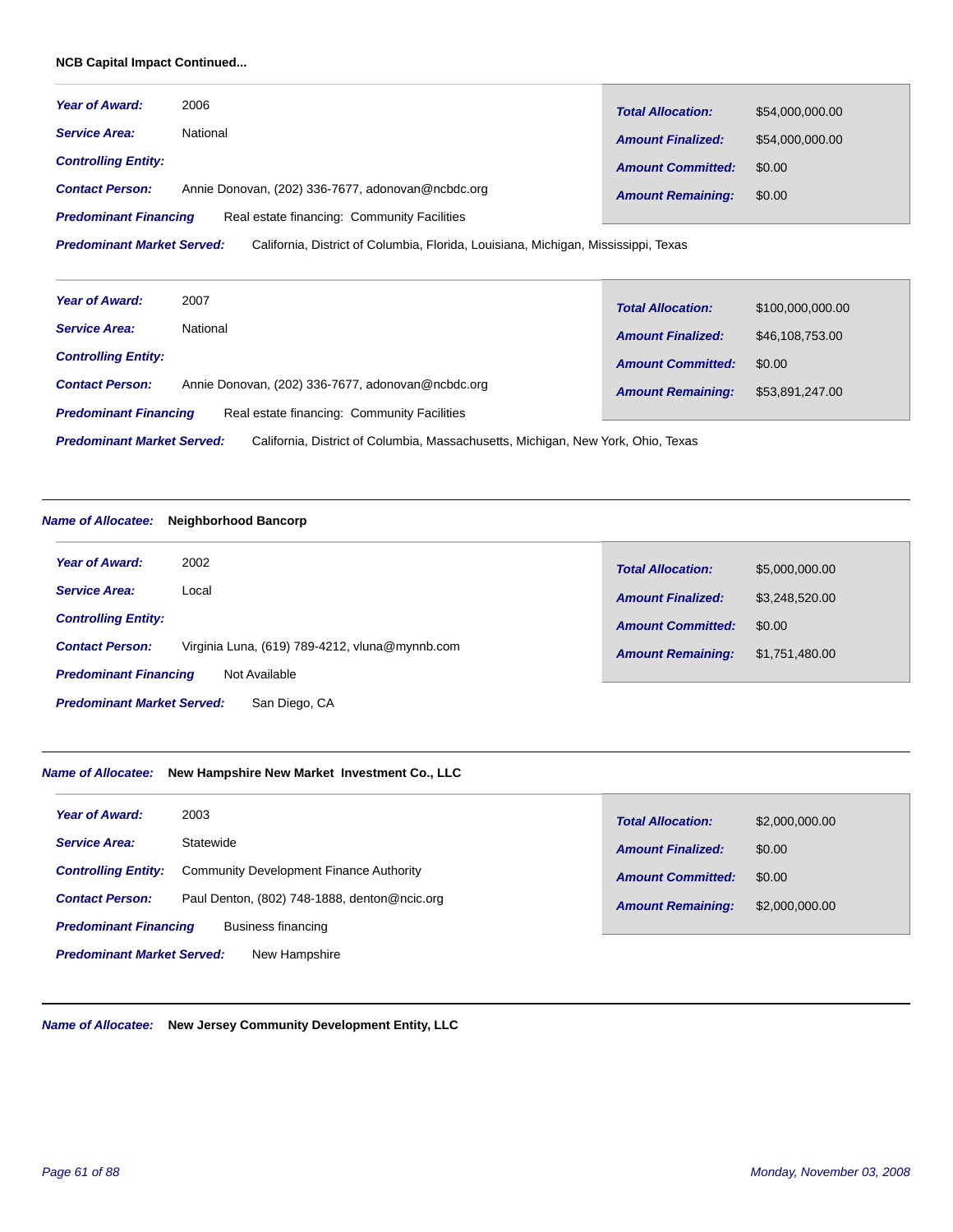# **New Jersey Community Development Entity, LLC Continued...**

| <b>Year of Award:</b>             | 2003                                          | <b>Total Allocation:</b> | \$125,000,000.00 |
|-----------------------------------|-----------------------------------------------|--------------------------|------------------|
| <b>Service Area:</b>              | Statewide                                     | <b>Amount Finalized:</b> | \$93,500,000.00  |
| <b>Controlling Entity:</b>        | New Jersey Economic Development Authority     | <b>Amount Committed:</b> | \$0.00           |
| <b>Contact Person:</b>            | Caren Franzini, (609) 777-4471, crf@njeda.com | <b>Amount Remaining:</b> | \$31,500,000.00  |
| <b>Predominant Financing</b>      | Real estate financing: Office Space           |                          |                  |
| <b>Predominant Market Served:</b> | New Jersey                                    |                          |                  |

#### *Name of Allocatee:* **New Markets Community Capital, LLC**

| <b>Year of Award:</b>                           | 2002                                              | <b>Total Allocation:</b> | \$30,000,000.00 |
|-------------------------------------------------|---------------------------------------------------|--------------------------|-----------------|
| <b>Service Area:</b>                            | Multi-State                                       | <b>Amount Finalized:</b> | \$30,000,000.00 |
| <b>Controlling Entity:</b>                      | East Los Angeles Community Union (TELACU), The    | <b>Amount Committed:</b> | \$0.00          |
| <b>Contact Person:</b>                          | Jose Villalobos, (323) 721-1655, ivtelacu@aol.com | <b>Amount Remaining:</b> | \$0.00          |
| <b>Predominant Financing</b>                    | Not Available                                     |                          |                 |
| <b>Predominant Market Served:</b><br>California |                                                   |                          |                 |

| <b>Year of Award:</b>                           | 2008                                                    | <b>Total Allocation:</b> | \$40,000,000.00 |
|-------------------------------------------------|---------------------------------------------------------|--------------------------|-----------------|
| <b>Service Area:</b>                            | Statewide                                               | <b>Amount Finalized:</b> | \$0.00          |
| <b>Controlling Entity:</b>                      |                                                         | <b>Amount Committed:</b> | \$0.00          |
| <b>Contact Person:</b>                          | Jose Villalobos, (323) 721-1655, ivillalobos@telacu.com | <b>Amount Remaining:</b> | \$40,000,000.00 |
| <b>Predominant Financing</b>                    | Real estate financing: Retail                           |                          |                 |
| <b>Predominant Market Served:</b><br>California |                                                         |                          |                 |

#### *Name of Allocatee:* **New Markets Redevelopment LLC**

| 2005<br><b>Year of Award:</b>     |                                                        | <b>Total Allocation:</b> | \$34,000,000,00 |
|-----------------------------------|--------------------------------------------------------|--------------------------|-----------------|
| <b>Service Area:</b><br>Local     |                                                        | <b>Amount Finalized:</b> | \$34,000,000.00 |
| <b>Controlling Entity:</b>        | Wiggin Properties, LLC                                 | <b>Amount Committed:</b> | \$0.00          |
| <b>Contact Person:</b>            | Charles Wiggin, (405) 842-0100, cwiggin@wigginprop.com | <b>Amount Remaining:</b> | \$0.00          |
| <b>Predominant Financing</b>      | Real estate financing: Office Space                    |                          |                 |
| <b>Predominant Market Served:</b> | Oklahoma County, OK                                    |                          |                 |

*Name of Allocatee:* **NHBFA CDE LLC**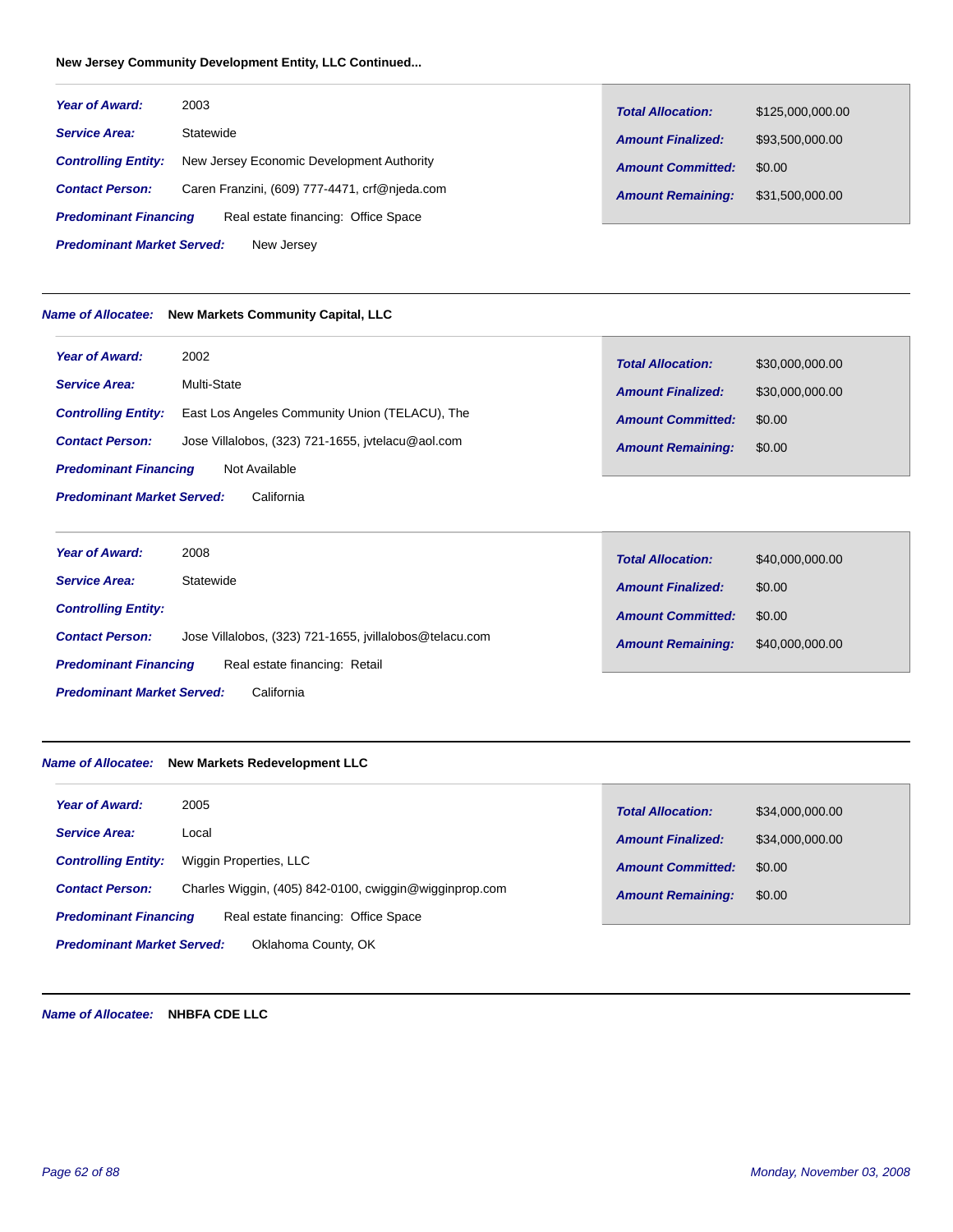### **NHBFA CDE LLC Continued...**

| <b>Year of Award:</b>        | 2008                                          | <b>Total Allocation:</b> | \$65,000,000.00 |
|------------------------------|-----------------------------------------------|--------------------------|-----------------|
| <b>Service Area:</b>         | Statewide                                     | <b>Amount Finalized:</b> | \$0.00          |
| <b>Controlling Entity:</b>   | NH Business Finance Authority                 | <b>Amount Committed:</b> | \$0.00          |
| <b>Contact Person:</b>       | Jack Donovan, (603) 415-0191, jackd@nhbfa.com | <b>Amount Remaining:</b> | \$65,000,000.00 |
| <b>Predominant Financing</b> | Real estate financing: Community Facilities   |                          |                 |

New Hampshire *Predominant Market Served:*

#### *Name of Allocatee:* **Nonprofit Finance Fund**

| <b>Year of Award:</b>                                                                                                              | 2006                                                    | <b>Total Allocation:</b> | \$20,000,000.00 |
|------------------------------------------------------------------------------------------------------------------------------------|---------------------------------------------------------|--------------------------|-----------------|
| <b>Service Area:</b>                                                                                                               | National                                                | <b>Amount Finalized:</b> | \$19,833,614.00 |
| <b>Controlling Entity:</b>                                                                                                         |                                                         | <b>Amount Committed:</b> | \$166,386,00    |
| <b>Contact Person:</b>                                                                                                             | Norah McVeigh, (212) 868-6710, norah.mcveigh@nffusa.org | <b>Amount Remaining:</b> | \$0.00          |
| <b>Predominant Financing</b>                                                                                                       | Business financing                                      |                          |                 |
| <b>Predominant Market Served:</b><br>California, District of Columbia, Massachusetts, Michigan, New Jersey, New York, Pennsylvania |                                                         |                          |                 |

| <b>Year of Award:</b>              | 2008                                                                               | <b>Total Allocation:</b> | \$50,000,000.00 |
|------------------------------------|------------------------------------------------------------------------------------|--------------------------|-----------------|
| <b>Service Area:</b>               | National                                                                           | <b>Amount Finalized:</b> | \$0.00          |
| <b>Controlling Entity:</b>         |                                                                                    | <b>Amount Committed:</b> | \$0.00          |
| <b>Contact Person:</b>             | Norah McVeigh, (212) 868-6710, norah.mcveigh@nffusa.org                            | <b>Amount Remaining:</b> | \$50,000,000.00 |
| <b>Predominant Financing</b>       | Business financing                                                                 |                          |                 |
| Dua de principal Maulent Capusa de | . Oalifaania: D.O. Maaaaakuusutta: Miskinaa: Maur Jaasaru Maur Vaalu Dannardusais. |                          |                 |

California; DC; Massachusetts; Michigan; New Jersey; New York; Pennsylvania *Predominant Market Served:*

#### *Name of Allocatee:* **North Coast Community Development Corporation**

| <b>Year of Award:</b>                           | 2002                                                | <b>Total Allocation:</b> | \$9,000,000.00 |
|-------------------------------------------------|-----------------------------------------------------|--------------------------|----------------|
| <b>Service Area:</b>                            | Local                                               | <b>Amount Finalized:</b> | \$9,000,000.00 |
| <b>Controlling Entity:</b>                      | The Lorain National Bank                            | <b>Amount Committed:</b> | \$0.00         |
| <b>Contact Person:</b>                          | Robert Heinrich, (440) 244-7107, rheinrich@4lnb.com | <b>Amount Remaining:</b> | \$0.00         |
| <b>Predominant Financing</b>                    | Not Available                                       |                          |                |
| <b>Predominant Market Served:</b><br>Lorain, OH |                                                     |                          |                |

*Name of Allocatee:* **North Fork New Markets Credit Corp.**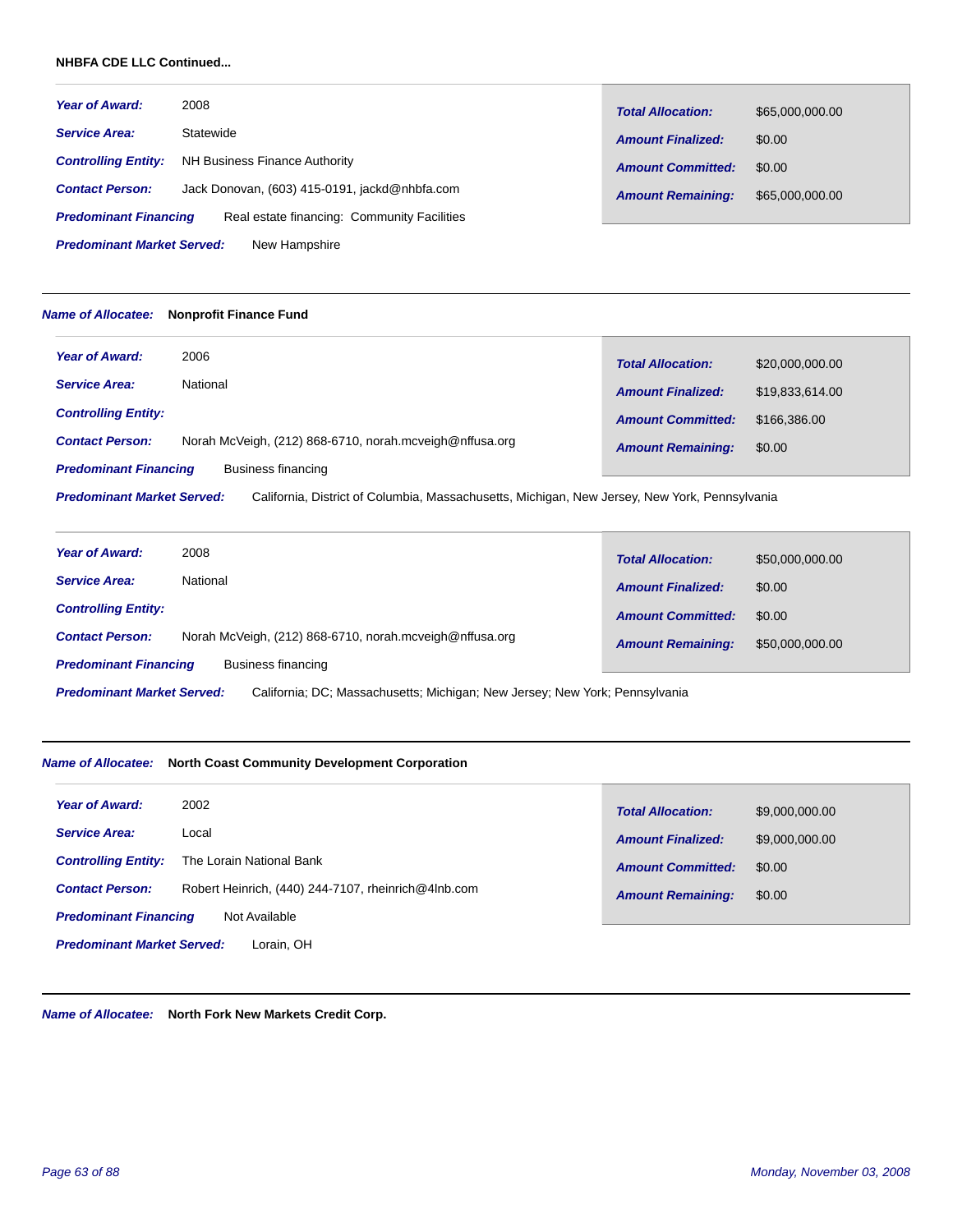# **North Fork New Markets Credit Corp. Continued...**

| Year of Award:                                | 2003                                                     | <b>Total Allocation:</b> | \$85,000,000.00 |
|-----------------------------------------------|----------------------------------------------------------|--------------------------|-----------------|
| <b>Service Area:</b>                          | Statewide                                                | <b>Amount Finalized:</b> | \$85,000,000.00 |
| <b>Controlling Entity:</b>                    | <b>GreenPoint Bank</b>                                   | <b>Amount Committed:</b> | \$0.00          |
| <b>Contact Person:</b>                        | Maryann Nolan-Santos, (631) 531-2287, mnolan@nfb.com     | <b>Amount Remaining:</b> | \$0.00          |
| <b>Predominant Financing</b>                  | Real estate financing: Mixed-used (housing + commercial) |                          |                 |
| <b>Predominant Market Served:</b><br>New York |                                                          |                          |                 |

# *Name of Allocatee:* **Northeast Ohio Development Fund, LLC**

| <b>Year of Award:</b>             | 2003                                                | <b>Total Allocation:</b> | \$47,000,000.00 |
|-----------------------------------|-----------------------------------------------------|--------------------------|-----------------|
| <b>Service Area:</b>              | Local                                               | <b>Amount Finalized:</b> | \$41,114,526.00 |
| <b>Controlling Entity:</b>        | Cleveland-Cuyahoga County Port Authority            | <b>Amount Committed:</b> | \$0.00          |
| <b>Contact Person:</b>            | Radhika Reddy, (216) 344-9441, rr@arielventures.com | <b>Amount Remaining:</b> | \$5,885,474.00  |
| <b>Predominant Financing</b>      | <b>Business financing</b>                           |                          |                 |
| <b>Predominant Market Served:</b> | Cuyahoga County, OH                                 |                          |                 |

# *Name of Allocatee:* **Northern California Community Loan Fund**

| <b>Year of Award:</b>             | 2008                                        | <b>Total Allocation:</b> | \$21,000,000.00 |
|-----------------------------------|---------------------------------------------|--------------------------|-----------------|
| <b>Service Area:</b>              | Local                                       | <b>Amount Finalized:</b> | \$0.00          |
| <b>Controlling Entity:</b>        |                                             | <b>Amount Committed:</b> | \$0.00          |
| <b>Contact Person:</b>            | Lea Salem, (415) 392-8215, Isalem@ncclf.org | <b>Amount Remaining:</b> | \$21,000,000.00 |
| <b>Predominant Financing</b>      | Business financing                          |                          |                 |
| <b>Predominant Market Served:</b> | Northern California                         |                          |                 |

# *Name of Allocatee:* **Northside Community Development Fund**

| <b>Year of Award:</b>                         | 2002                                                   | <b>Total Allocation:</b> | \$500,000.00 |
|-----------------------------------------------|--------------------------------------------------------|--------------------------|--------------|
| <b>Service Area:</b>                          | Local                                                  | <b>Amount Finalized:</b> | \$500,000,00 |
| <b>Controlling Entity:</b>                    |                                                        | <b>Amount Committed:</b> | \$0.00       |
| <b>Contact Person:</b>                        | Mark Masterson, (412) 322-0290, masterson@nscdfund.org | <b>Amount Remaining:</b> | \$0.00       |
| <b>Predominant Financing</b><br>Not Available |                                                        |                          |              |
| <b>Predominant Market Served:</b>             | Allegheny, PA                                          |                          |              |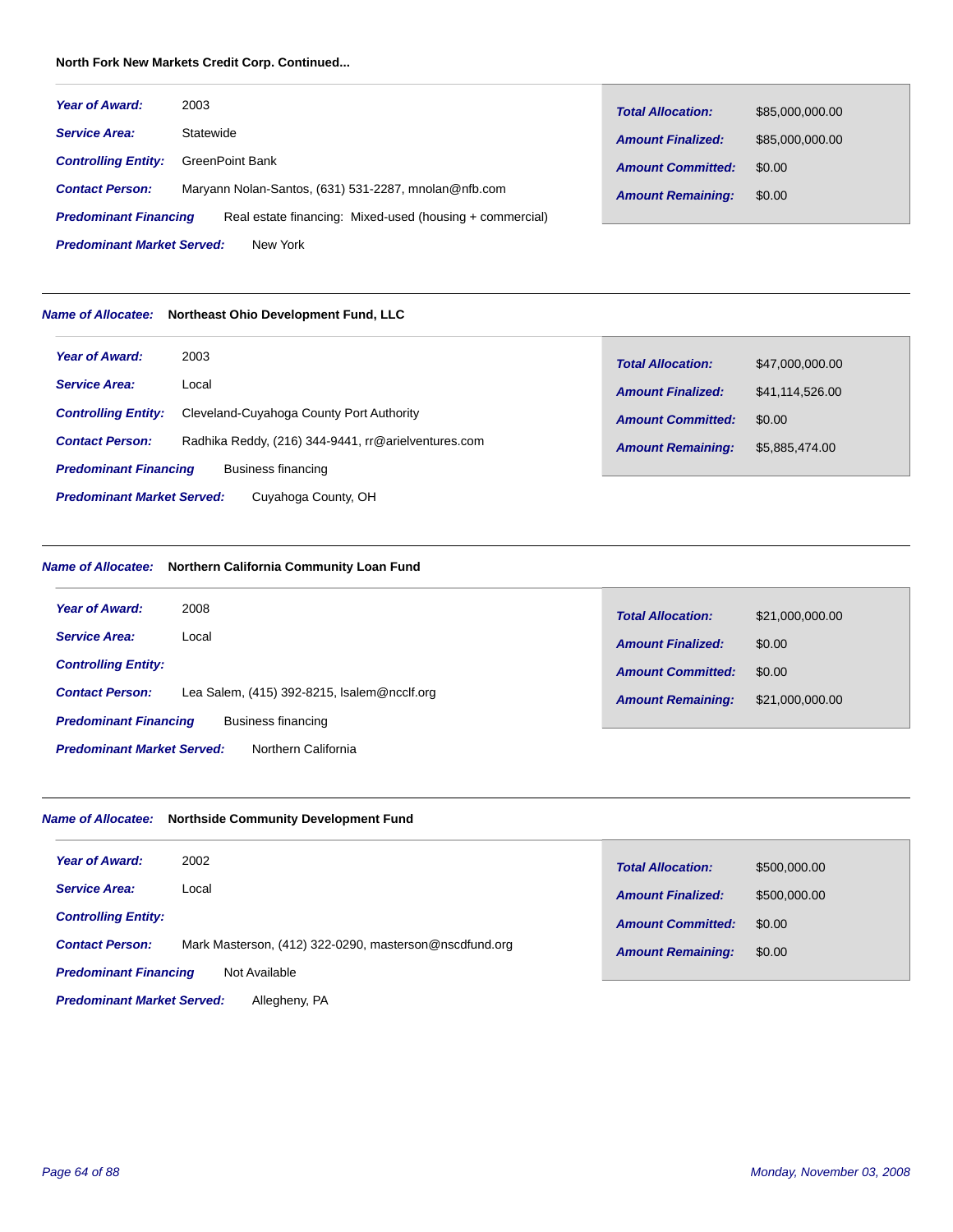# **Northside Community Development Fund Continued...**

| <b>Year of Award:</b>        | 2006                                                   | <b>Total Allocation:</b> | \$2,000,000.00 |
|------------------------------|--------------------------------------------------------|--------------------------|----------------|
| <b>Service Area:</b>         | Local                                                  | <b>Amount Finalized:</b> | \$2,000,000.00 |
| <b>Controlling Entity:</b>   |                                                        | <b>Amount Committed:</b> | \$0.00         |
| <b>Contact Person:</b>       | Mark Masterson, (412) 322-0290, masterson@nscdfund.org | <b>Amount Remaining:</b> | \$0.00         |
| <b>Predominant Financing</b> | Real estate financing: For-sale housing                |                          |                |

Allegheny County *Predominant Market Served:*

#### *Name of Allocatee:* **Nuestra Comunidad Development Corporation**

| <b>Year of Award:</b>                            | 2002                                                      | <b>Total Allocation:</b> | \$1,000,000.00 |
|--------------------------------------------------|-----------------------------------------------------------|--------------------------|----------------|
| <b>Service Area:</b>                             | Local                                                     | <b>Amount Finalized:</b> | \$435,000.00   |
| <b>Controlling Entity:</b>                       | Nuestra Comunidad Development Corporation                 | <b>Amount Committed:</b> | \$0.00         |
| <b>Contact Person:</b>                           | Evelyn Friedman, (617) 989-1202, efriedman@nuestracdc.org | <b>Amount Remaining:</b> | \$565,000.00   |
| <b>Predominant Financing</b>                     | Not Available                                             |                          |                |
| <b>Predominant Market Served:</b><br>Suffolk, MA |                                                           |                          |                |

#### *Name of Allocatee:* **NYCB Community Development Corp**

| <b>Year of Award:</b>                                                                                                                                                          | <b>Total Allocation:</b> |
|--------------------------------------------------------------------------------------------------------------------------------------------------------------------------------|--------------------------|
| 2005                                                                                                                                                                           | \$42,000,000.00          |
| <b>Service Area:</b>                                                                                                                                                           | <b>Amount Finalized:</b> |
| Local                                                                                                                                                                          | \$42,000,000.00          |
| New York Community Bank                                                                                                                                                        | <b>Amount Committed:</b> |
| <b>Controlling Entity:</b>                                                                                                                                                     | \$0.00                   |
| Patrick Egan, (516) 683-4665, patrick.egan@mynycb.com                                                                                                                          | \$0.00                   |
| <b>Contact Person:</b>                                                                                                                                                         | <b>Amount Remaining:</b> |
| <b>Predominant Financing</b><br>Real estate financing: Mixed-used (housing + commercial)                                                                                       |                          |
| Bronx County, NY; Kings County, NY; Nassau County, NY; New York County, NY; Queens County, NY;<br><b>Predominant Market Served:</b><br>Richmond County, NY; Suffolk County, NY |                          |

#### *Name of Allocatee:* **Ohio Community Development Finance Fund, The**

| <b>Year of Award:</b>        | 2002                                                 | <b>Total Allocation:</b> | \$15,000,000.00 |
|------------------------------|------------------------------------------------------|--------------------------|-----------------|
| <b>Service Area:</b>         | National                                             | <b>Amount Finalized:</b> | \$15,000,000.00 |
| <b>Controlling Entity:</b>   |                                                      | <b>Amount Committed:</b> | \$0.00          |
| <b>Contact Person:</b>       | James Klein, (614) 221-1114, irklein@financefund.org | <b>Amount Remaining:</b> | \$0.00          |
| <b>Predominant Financing</b> | Not Available                                        |                          |                 |

Ohio *Predominant Market Served:*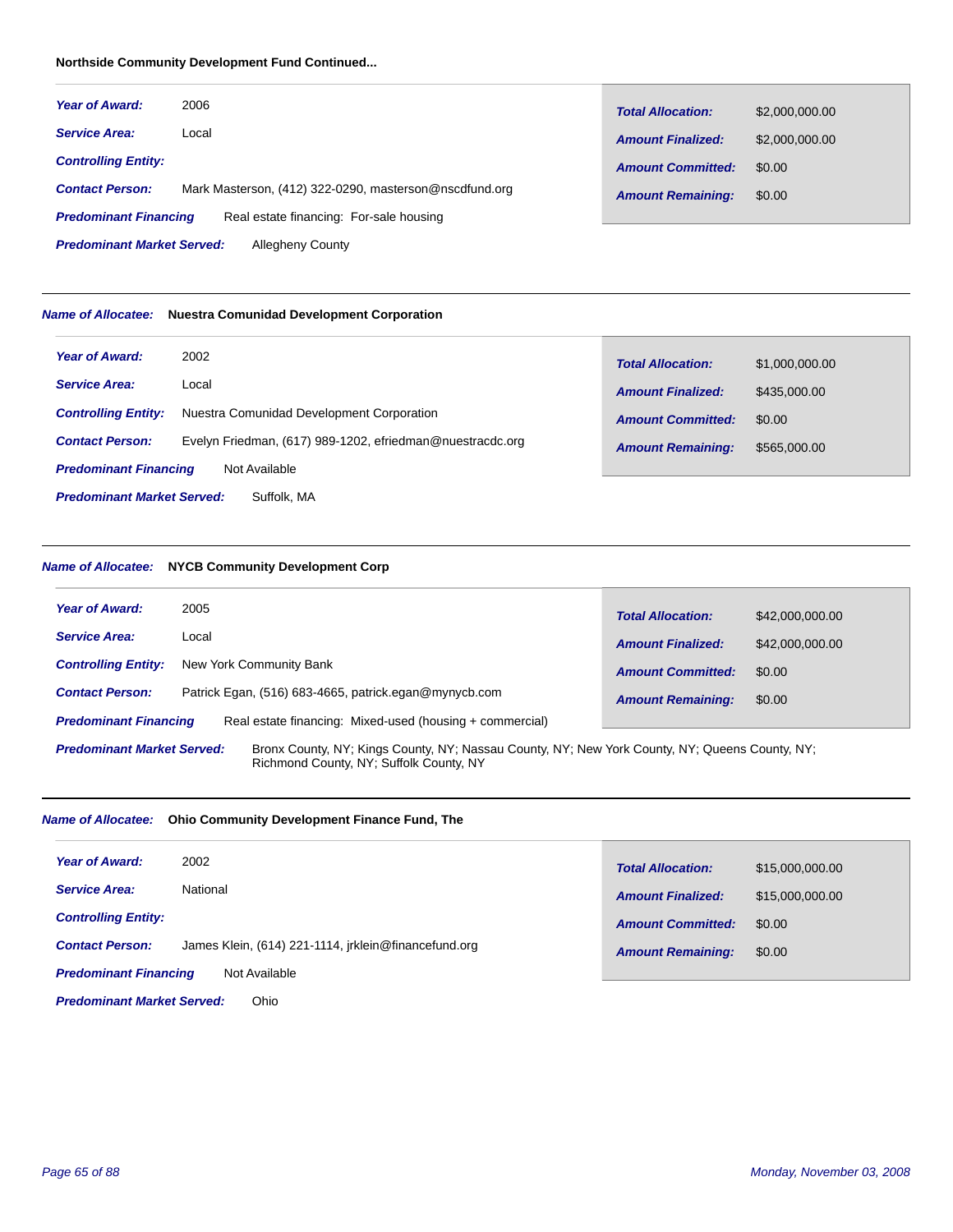# **Ohio Community Development Finance Fund, The Continued...**

| <b>Year of Award:</b><br><b>Service Area:</b><br><b>Controlling Entity:</b><br><b>Contact Person:</b><br><b>Predominant Financing</b><br><b>Predominant Market Served:</b> | 2003<br>Statewide<br>James Klein, (614) 221-1114, jrklein@financefund.org<br><b>Business financing</b><br>Ohio      | <b>Total Allocation:</b><br><b>Amount Finalized:</b><br><b>Amount Committed:</b><br><b>Amount Remaining:</b> | \$15,000,000.00<br>\$15,000,000.00<br>\$0.00<br>\$0.00         |
|----------------------------------------------------------------------------------------------------------------------------------------------------------------------------|---------------------------------------------------------------------------------------------------------------------|--------------------------------------------------------------------------------------------------------------|----------------------------------------------------------------|
| <b>Year of Award:</b><br><b>Service Area:</b><br><b>Controlling Entity:</b><br><b>Contact Person:</b><br><b>Predominant Financing</b><br><b>Predominant Market Served:</b> | 2006<br>Statewide<br>James Klein, (614) 221-1114, jrklein@financefund.org<br><b>Business financing</b><br><b>OH</b> | <b>Total Allocation:</b><br><b>Amount Finalized:</b><br><b>Amount Committed:</b><br><b>Amount Remaining:</b> | \$25,000,000.00<br>\$16,850,000.00<br>\$8,150,000.00<br>\$0.00 |
| <b>Year of Award:</b>                                                                                                                                                      | 2008                                                                                                                | <b>Total Allocation:</b>                                                                                     | \$20,000,000.00                                                |

| <b>Service Area:</b><br>Statewide                                               | <b>Amount Finalized:</b> | \$0.00          |
|---------------------------------------------------------------------------------|--------------------------|-----------------|
| <b>Controlling Entity:</b>                                                      | <b>Amount Committed:</b> | \$0.00          |
| Valerie Heiby, (614) 221-1114, vheiby@financefund.org<br><b>Contact Person:</b> | <b>Amount Remaining:</b> | \$20,000,000.00 |
| <b>Predominant Financing</b><br>Business financing                              |                          |                 |
| <b>Predominant Market Served:</b><br>Ohio                                       |                          |                 |

# *Name of Allocatee:* **Opportunity Finance Network**

| 2002<br><b>Year of Award:</b>                                                                                              | <b>Total Allocation:</b> | \$8,000,000.00 |
|----------------------------------------------------------------------------------------------------------------------------|--------------------------|----------------|
| National<br><b>Service Area:</b>                                                                                           | <b>Amount Finalized:</b> | \$8,000,000.00 |
| <b>Controlling Entity:</b>                                                                                                 | <b>Amount Committed:</b> | \$0.00         |
| Mark Pinsky, (215) 320-4304, markp@communitycapital.org<br><b>Contact Person:</b>                                          | <b>Amount Remaining:</b> | \$0.00         |
| <b>Predominant Financing</b><br>Not Available                                                                              |                          |                |
| <b>Predominant Market Served:</b><br>California, Illinois, Massachusetts, Minnesota, New Hampshire, New York, Pennsylvania |                          |                |

*Name of Allocatee:* **Opportunity Fund**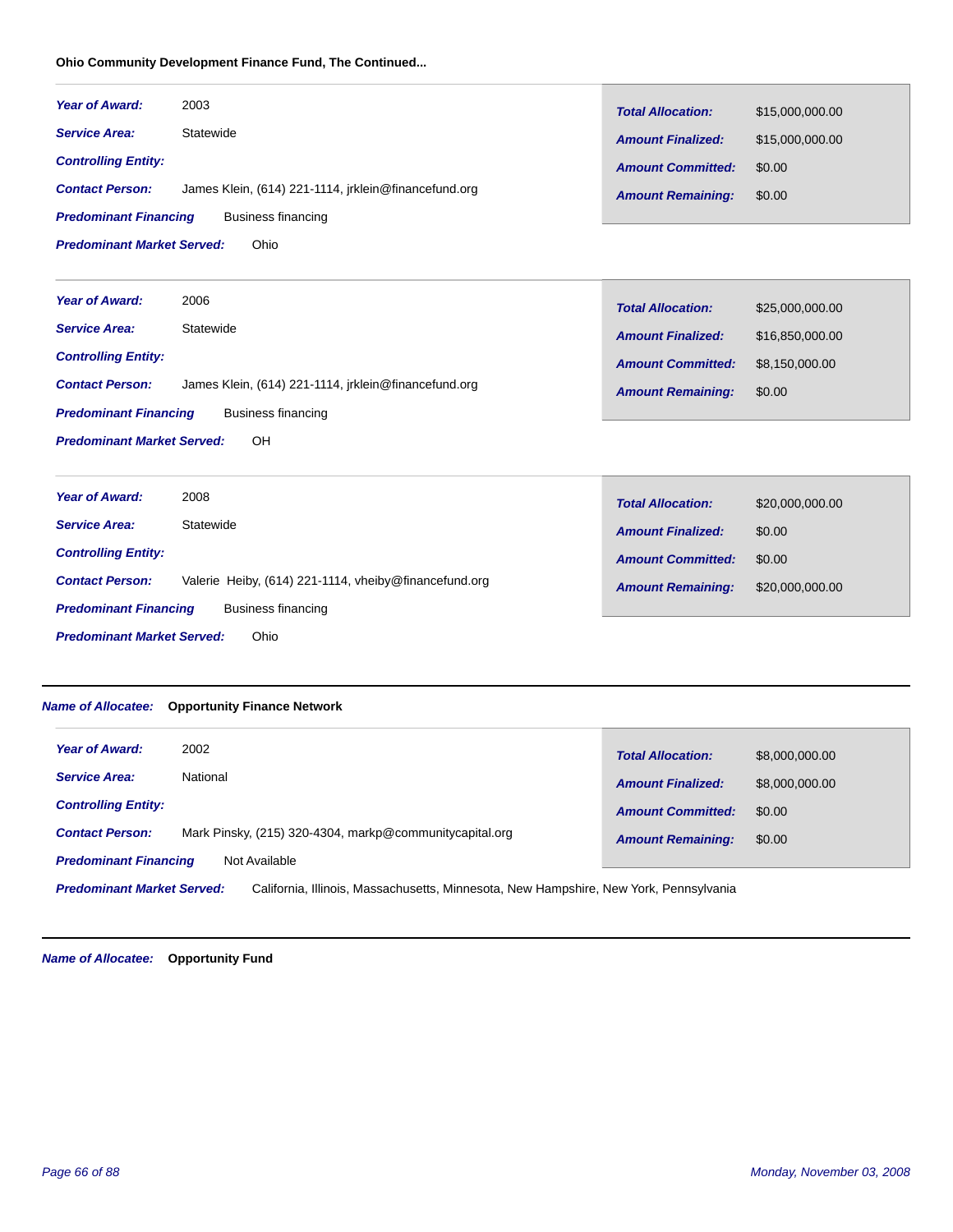# **Opportunity Fund Continued...**

| <b>Year of Award:</b>        | 2002                                                 | <b>Total Allocation:</b> |                 |
|------------------------------|------------------------------------------------------|--------------------------|-----------------|
| <b>Service Area:</b>         | Local                                                |                          | \$25,000,000.00 |
|                              |                                                      | <b>Amount Finalized:</b> | \$25,000,000.00 |
| <b>Controlling Entity:</b>   | <b>Opportunity Fund</b>                              | <b>Amount Committed:</b> | \$0.00          |
| <b>Contact Person:</b>       | Jeff Wells, (408) 297-0204, jeff@opportunityfund.org | <b>Amount Remaining:</b> | \$0.00          |
| <b>Predominant Financing</b> | Not Available                                        |                          |                 |

Alameda County, CA; San Mateo County, CA; Santa Clara County, CA *Predominant Market Served:*

| <b>Year of Award:</b>        | 2005                                                 | <b>Total Allocation:</b> | \$25,000,000.00 |
|------------------------------|------------------------------------------------------|--------------------------|-----------------|
| <b>Service Area:</b>         | Local                                                | <b>Amount Finalized:</b> | \$25,000,000.00 |
| <b>Controlling Entity:</b>   |                                                      | <b>Amount Committed:</b> | \$0.00          |
| <b>Contact Person:</b>       | Jeff Wells, (408) 297-0204, jeff@opportunityfund.org | <b>Amount Remaining:</b> | \$0.00          |
| <b>Predominant Financing</b> | Real estate financing: Community Facilities          |                          |                 |

Alameda County, CA; San Francisco County, CA; San Mateo County, CA; Santa Clara County, CA *Predominant Market Served:*

#### *Name of Allocatee:* **Paramount Community Development Fund, LLC**

| <b>Year of Award:</b>             | 2002                                                           | <b>Total Allocation:</b> | \$75,000,000.00 |
|-----------------------------------|----------------------------------------------------------------|--------------------------|-----------------|
| <b>Service Area:</b>              | National                                                       | <b>Amount Finalized:</b> | \$75,000,000.00 |
| <b>Controlling Entity:</b>        | Jan 19 2007 12:54PM                                            | <b>Amount Committed:</b> | \$0.00          |
| <b>Contact Person:</b>            | Randall Kahn, (202) 467-0032, rkahn@capmark.com                | <b>Amount Remaining:</b> | \$0.00          |
| <b>Predominant Financing</b>      | Not Available                                                  |                          |                 |
| <b>Predominant Market Served:</b> | California, Colorado, Florida, Illinois, New York, Ohio, Texas |                          |                 |

#### *Name of Allocatee:* **People Incorporated Financial Services**

| <b>Year of Award:</b><br>2008                                                                 | <b>Total Allocation:</b> | \$15,000,000.00 |
|-----------------------------------------------------------------------------------------------|--------------------------|-----------------|
| Multi-State<br><b>Service Area:</b>                                                           | <b>Amount Finalized:</b> | \$0.00          |
| <b>Controlling Entity:</b>                                                                    | <b>Amount Committed:</b> | \$0.00          |
| Deborah Wagner, (276) 619-2239, dwagner@peopleinc.net<br><b>Contact Person:</b>               | <b>Amount Remaining:</b> | \$15,000,000.00 |
| <b>Predominant Financing</b><br>Business financing                                            |                          |                 |
| <b>Predominant Market Served:</b><br>Virginia: Appalachian counties, Tennessee: West Virginia |                          |                 |

*Name of Allocatee:* **Peoples Economic Development Corporation**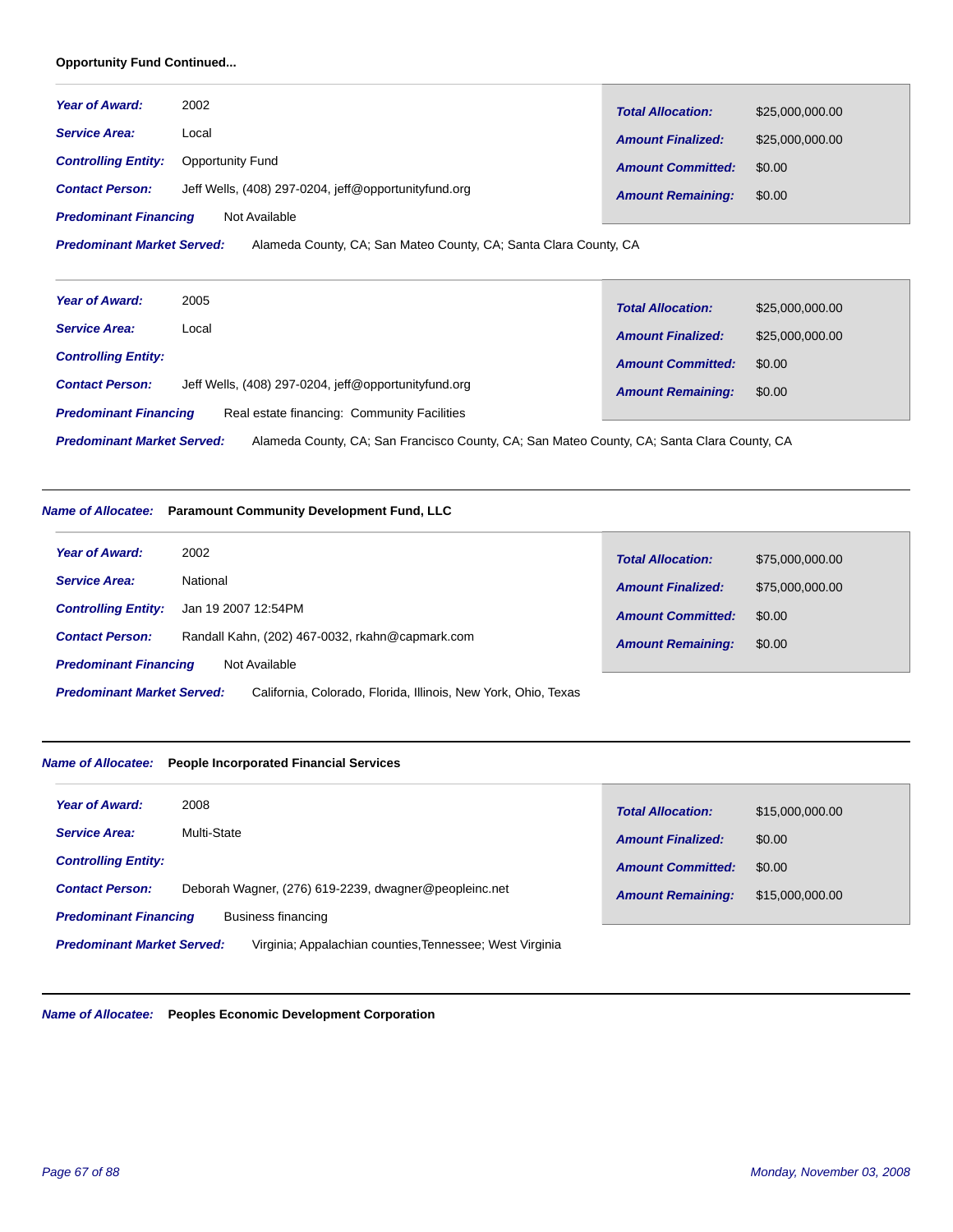# **Peoples Economic Development Corporation Continued...**

| <b>Year of Award:</b>        | 2003                                                             | <b>Total Allocation:</b> | \$7,000,000.00 |
|------------------------------|------------------------------------------------------------------|--------------------------|----------------|
| <b>Service Area:</b>         | Local                                                            | <b>Amount Finalized:</b> | \$6,000,000.00 |
| <b>Controlling Entity:</b>   | Peoples National Bank of McLeansboro                             | <b>Amount Committed:</b> | \$0.00         |
| <b>Contact Person:</b>       | Gary Bryant, (618) 241-6502, gary.bryant@peoplesnationalbank.com | <b>Amount Remaining:</b> | \$1,000,000.00 |
| <b>Predominant Financing</b> | Business financing                                               |                          |                |

Hamilton County, IL; Jefferson County, IL; Marion County, IL; Saline County, IL; Wayne County, IL *Predominant Market Served:*

#### *Name of Allocatee:* **Phoenix Community Development and Investment Corporation**

| <b>Year of Award:</b>                             | 2002                                                       | <b>Total Allocation:</b> | \$170,000,000.00 |
|---------------------------------------------------|------------------------------------------------------------|--------------------------|------------------|
| <b>Service Area:</b>                              | Local                                                      | <b>Amount Finalized:</b> | \$170,000,000.00 |
| <b>Controlling Entity:</b>                        | City of Phoenix, Arizona                                   | <b>Amount Committed:</b> | \$0.00           |
| <b>Contact Person:</b>                            | Roberto Franco, (602) 495-5097, roberto franco@phoenix.gov | <b>Amount Remaining:</b> | \$0.00           |
| <b>Predominant Financing</b>                      | Not Available                                              |                          |                  |
| <b>Predominant Market Served:</b><br>Maricopa, AZ |                                                            |                          |                  |

| <b>Year of Award:</b>                                    | 2008                                                       | <b>Total Allocation:</b> | \$40,000,000.00 |
|----------------------------------------------------------|------------------------------------------------------------|--------------------------|-----------------|
| <b>Service Area:</b>                                     | Local                                                      | <b>Amount Finalized:</b> | \$0.00          |
| <b>Controlling Entity:</b>                               | City of Phoenix, Arizona                                   | <b>Amount Committed:</b> | \$0.00          |
| <b>Contact Person:</b>                                   | Kathya Hidalgo, (602) 262-5039, kathya hidalgo@phoenix.gov | <b>Amount Remaining:</b> | \$40,000,000.00 |
| <b>Predominant Financing</b>                             | Real estate financing: Retail                              |                          |                 |
| <b>Predominant Market Served:</b><br>Maricopa County, AZ |                                                            |                          |                 |

п

#### *Name of Allocatee:* **PIDC - Regional Development Corporation**

| <b>Year of Award:</b><br>2007                                             | <b>Total Allocation:</b> | \$60,000,000.00 |
|---------------------------------------------------------------------------|--------------------------|-----------------|
| <b>Service Area:</b><br>Local                                             | <b>Amount Finalized:</b> | \$0.00          |
| PIDC - Regional Development Corporation<br><b>Controlling Entity:</b>     | <b>Amount Committed:</b> | \$0.00          |
| Wendy Weiss, (215) 496-8115, wweiss@pidc-pa.org<br><b>Contact Person:</b> | <b>Amount Remaining:</b> | \$60,000,000.00 |
| <b>Predominant Financing</b><br>Business financing                        |                          |                 |
| <b>Predominant Market Served:</b><br>PA (Philadelphia County)             |                          |                 |

*Name of Allocatee:* **Pinnacle Community Development, Inc.**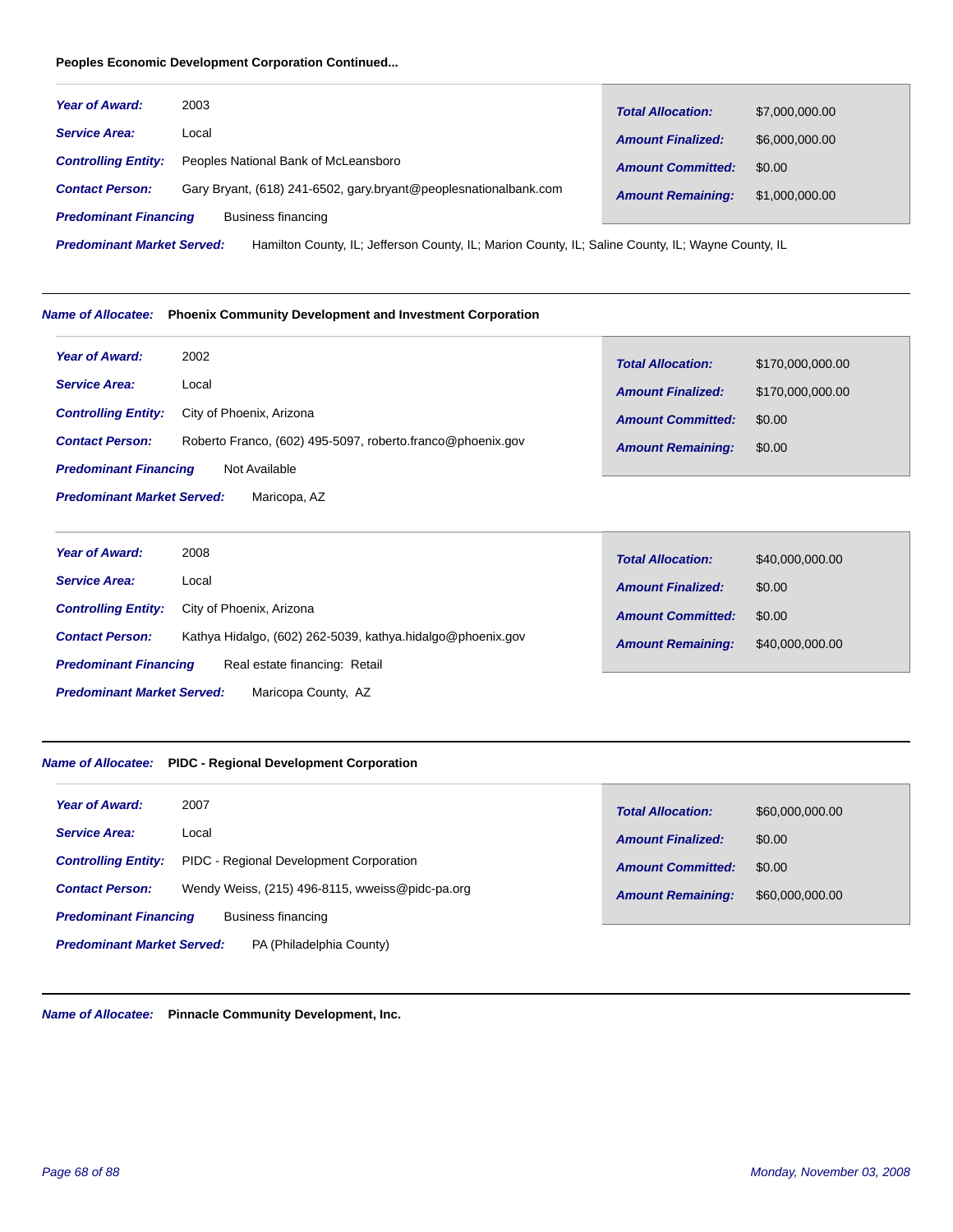# **Pinnacle Community Development, Inc. Continued...**

| <b>Year of Award:</b>        | 2003                                                      | <b>Total Allocation:</b> | \$6,000,000.00 |
|------------------------------|-----------------------------------------------------------|--------------------------|----------------|
| <b>Service Area:</b>         | Local                                                     | <b>Amount Finalized:</b> | \$6,000,000.00 |
| <b>Controlling Entity:</b>   | Pinnacle National Bank                                    | <b>Amount Committed:</b> | \$0.00         |
| <b>Contact Person:</b>       | Hugh Queener, (615) 744-3744, hugh queener@mypinnacle.com | <b>Amount Remaining:</b> | \$0.00         |
| <b>Predominant Financing</b> | Business financing                                        |                          |                |

Davidson County, TN *Predominant Market Served:*

#### *Name of Allocatee:* **PNC Community Partners, Inc.**

| <b>Year of Award:</b>                                                                                                                      | 2006                                                   | <b>Total Allocation:</b> | \$75,000,000.00 |
|--------------------------------------------------------------------------------------------------------------------------------------------|--------------------------------------------------------|--------------------------|-----------------|
| <b>Service Area:</b>                                                                                                                       | Multi-State                                            | <b>Amount Finalized:</b> | \$32,302,096.00 |
| <b>Controlling Entity:</b>                                                                                                                 | PNC Bank, NA                                           | <b>Amount Committed:</b> | \$0.00          |
| <b>Contact Person:</b>                                                                                                                     | David Gibson, (412) 762-3081, david.gibson@pncbank.com | <b>Amount Remaining:</b> | \$42,697,904.00 |
| Real estate financing: Mixed-used (housing + commercial)<br><b>Predominant Financing</b>                                                   |                                                        |                          |                 |
| <b>Predominant Market Served:</b><br>Delaware, District of Columbia, Indiana, Kentucky, Maryland, New Jersey, Ohio, Pennsylvania, Virginia |                                                        |                          |                 |

# *Name of Allocatee:* **Port Huron CDE, LLC**

| <b>Year of Award:</b>                                      | 2007                                                  | <b>Total Allocation:</b> | \$15,000,000.00 |
|------------------------------------------------------------|-------------------------------------------------------|--------------------------|-----------------|
| <b>Service Area:</b>                                       | Local                                                 | <b>Amount Finalized:</b> | \$0.00          |
| <b>Controlling Entity:</b>                                 | Port Huron CDE, LLC                                   | <b>Amount Committed:</b> | \$0.00          |
| <b>Contact Person:</b>                                     | Scott Willmott, (810) 990-1571, swillmott@cfsbank.com | <b>Amount Remaining:</b> | \$15,000,000.00 |
| <b>Predominant Financing</b>                               | Real estate financing: Office Space                   |                          |                 |
| <b>Predominant Market Served:</b><br>MI (St. Clair County) |                                                       |                          |                 |

# *Name of Allocatee:* **Portland New Markets Fund I, LLC**

| <b>Year of Award:</b>                                     | 2003                                                     | <b>Total Allocation:</b> | \$100,000,000.00 |
|-----------------------------------------------------------|----------------------------------------------------------|--------------------------|------------------|
| <b>Service Area:</b>                                      | Local                                                    | <b>Amount Finalized:</b> | \$98.055.802.01  |
| <b>Controlling Entity:</b>                                | <b>Portland Development Commission</b>                   | <b>Amount Committed:</b> | \$0.00           |
| <b>Contact Person:</b>                                    | Cam Turner, (503) 226-1370, cam@portlandfunds.com        | <b>Amount Remaining:</b> | \$1,944,197.99   |
| <b>Predominant Financing</b>                              | Real estate financing: Mixed-used (housing + commercial) |                          |                  |
| Multnomah County, OR<br><b>Predominant Market Served:</b> |                                                          |                          |                  |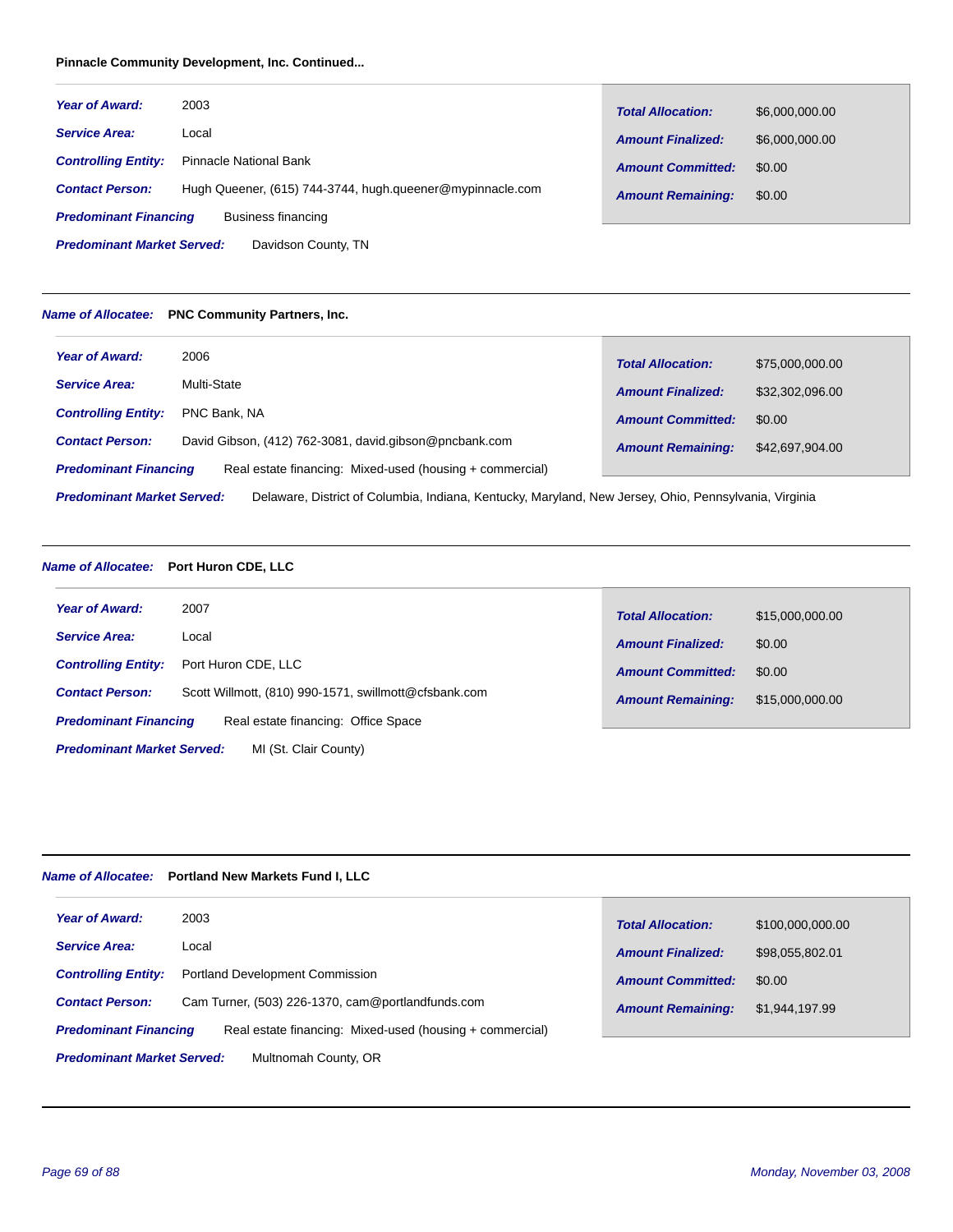# *Name of Allocatee:* **Prestamos, CDFI, LLC**

| <b>Year of Award:</b>                                                                       | 2003                                                      | <b>Total Allocation:</b> | \$15,000,000.00 |
|---------------------------------------------------------------------------------------------|-----------------------------------------------------------|--------------------------|-----------------|
| <b>Service Area:</b>                                                                        | Local                                                     | <b>Amount Finalized:</b> | \$14,100,385.00 |
| <b>Controlling Entity:</b>                                                                  | Prestamos CDFI. LLC                                       | <b>Amount Committed:</b> | \$0.00          |
| <b>Contact Person:</b>                                                                      | Edmundo Hidalgo, (602) 257-0700, Edmundo.Hidalgo@CPLC.org | <b>Amount Remaining:</b> | \$899,615,00    |
| <b>Predominant Financing</b>                                                                | Real estate financing: Retail                             |                          |                 |
| <b>Predominant Market Served:</b><br>Maricopa County, AZ; Pima County, AZ; Pinal County, AZ |                                                           |                          |                 |

#### *Name of Allocatee:* **Primary Care Development Corporation**

| <b>Year of Award:</b>                              | 2007                                             | <b>Total Allocation:</b> | \$40,000,000.00 |
|----------------------------------------------------|--------------------------------------------------|--------------------------|-----------------|
| <b>Service Area:</b>                               | Statewide                                        | <b>Amount Finalized:</b> | \$0.00          |
| <b>Controlling Entity:</b>                         |                                                  | <b>Amount Committed:</b> | \$0.00          |
| <b>Contact Person:</b>                             | Tom Manning, (212) 437-3920, tmanning@pcdcny.org | <b>Amount Remaining:</b> | \$40,000,000.00 |
| <b>Predominant Financing</b><br>Business financing |                                                  |                          |                 |
| <b>Predominant Market Served:</b><br>New York      |                                                  |                          |                 |

# *Name of Allocatee:* **Prince George's Community Capital Corporation**

| 2002<br><b>Year of Award:</b>                                                       | <b>Total Allocation:</b> | \$10,000,000.00 |
|-------------------------------------------------------------------------------------|--------------------------|-----------------|
| <b>Service Area:</b><br>Local                                                       | <b>Amount Finalized:</b> | \$10,000,000.00 |
| <b>Prince George's Financial Services Corporation</b><br><b>Controlling Entity:</b> | <b>Amount Committed:</b> | \$0.00          |
| Kimberly Reed, (301) 883-6900, kireed@co.pg.md.us<br><b>Contact Person:</b>         | <b>Amount Remaining:</b> | \$0.00          |
| <b>Predominant Financing</b><br>Not Available                                       |                          |                 |
| <b>Predominant Market Served:</b><br>Prince Georges, MD                             |                          |                 |

# *Name of Allocatee:* **REI New Markets Investment, LLC**

| <b>Year of Award:</b>                         | 2002                                                        | <b>Total Allocation:</b> | \$80,000,000.00 |
|-----------------------------------------------|-------------------------------------------------------------|--------------------------|-----------------|
| <b>Service Area:</b>                          | Multi-State                                                 | <b>Amount Finalized:</b> | \$80,000,000.00 |
| <b>Controlling Entity:</b>                    | Rural Enterprises of Oklahoma, Inc.                         | <b>Amount Committed:</b> | \$0.00          |
| <b>Contact Person:</b>                        | Debbie Partin, (580) 924-5094, debbiep@ruralenterprises.com | <b>Amount Remaining:</b> | \$0.00          |
| <b>Predominant Financing</b>                  | Not Available                                               |                          |                 |
| <b>Predominant Market Served:</b><br>Oklahoma |                                                             |                          |                 |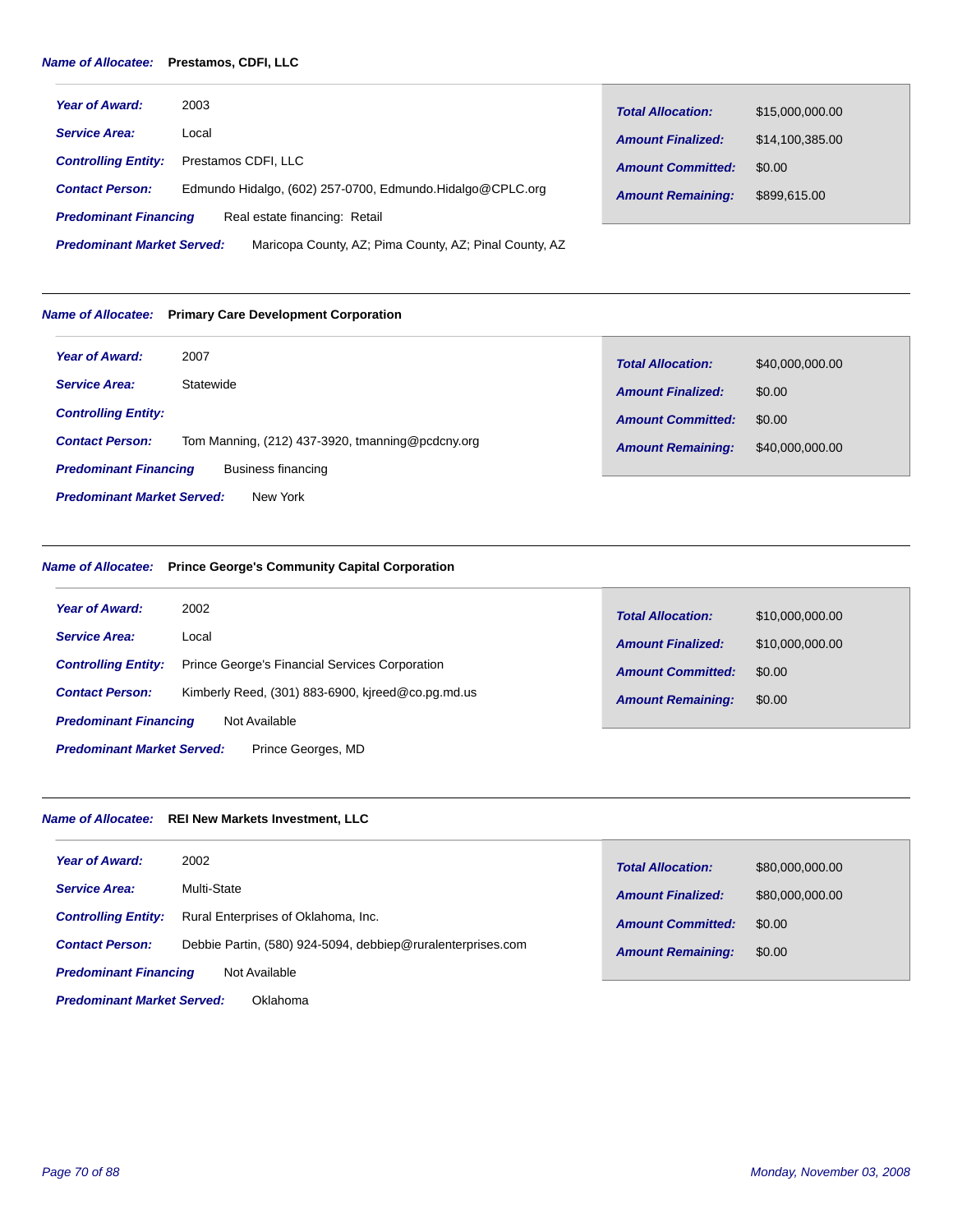#### **REI New Markets Investment, LLC Continued...**

| <b>Year of Award:</b>                              | 2005                                                        | <b>Total Allocation:</b> | \$56,000,000.00 |
|----------------------------------------------------|-------------------------------------------------------------|--------------------------|-----------------|
| <b>Service Area:</b>                               | Statewide                                                   | <b>Amount Finalized:</b> | \$46,020,899.00 |
| <b>Controlling Entity:</b>                         | Rural Enterprises of Oklahoma, Inc.                         | <b>Amount Committed:</b> | \$0.00          |
| <b>Contact Person:</b>                             | Debbie Partin, (580) 924-5094, debbiep@ruralenterprises.com | <b>Amount Remaining:</b> | \$9,979,101.00  |
| <b>Predominant Financing</b><br>Business financing |                                                             |                          |                 |
| <b>Predominant Market Served:</b><br>Oklahoma      |                                                             |                          |                 |

*Name of Allocatee:* **Reinvestment Fund, Inc., The**

| <b>Year of Award:</b>                              | 2003                                                  | <b>Total Allocation:</b> | \$38,500,000.00 |
|----------------------------------------------------|-------------------------------------------------------|--------------------------|-----------------|
| <b>Service Area:</b>                               | Local                                                 | <b>Amount Finalized:</b> | \$38,500,000.00 |
| <b>Controlling Entity:</b>                         |                                                       | <b>Amount Committed:</b> | \$0.00          |
| <b>Contact Person:</b>                             | Jeremy Nowak, (215) 574-5899, jeremy.nowak@trfund.com | <b>Amount Remaining:</b> | \$0.00          |
| <b>Predominant Financing</b><br>Business financing |                                                       |                          |                 |

*Predominant Market Served:*

New Castle County, DE; Atlantic County, NJ; Burlington County, NJ; Camden County, NJ; Cape May County, NJ; Cumberland County, NJ; Gloucester County, NJ; Mercer County, NJ; Middlesex County, NJ; Monmouth County, NJ; Ocean County, NJ; Salem County, NJ; Berks County, PA; Bucks County, PA; Chester County, PA; Delaware County, PA; Lancaster County, PA; Lehigh County, PA; Montgomery County, PA; Northampton County, PA; Philadelphia County, PA

| <b>Year of Award:</b>        | 2006                                                 | <b>Total Allocation:</b> | \$75,000,000.00 |
|------------------------------|------------------------------------------------------|--------------------------|-----------------|
| <b>Service Area:</b>         | Multi-State                                          | <b>Amount Finalized:</b> | \$75,000,000,00 |
| <b>Controlling Entity:</b>   |                                                      | <b>Amount Committed:</b> | \$0.00          |
| <b>Contact Person:</b>       | Michael Crist, (215) 574-5817, mike.crist@trfund.com | <b>Amount Remaining:</b> | \$0.00          |
| <b>Predominant Financing</b> | Business financing                                   |                          |                 |

Delaware, Maryland, New Jersey, Pennsylvania *Predominant Market Served:*

| <b>Year of Award:</b>             | 2008                                                 | <b>Total Allocation:</b> | \$75,000,000.00 |
|-----------------------------------|------------------------------------------------------|--------------------------|-----------------|
| <b>Service Area:</b>              | Multi-State                                          | <b>Amount Finalized:</b> | \$0.00          |
| <b>Controlling Entity:</b>        |                                                      | <b>Amount Committed:</b> | \$0.00          |
| <b>Contact Person:</b>            | Michael Crist, (215) 574-5817, mike.crist@trfund.com | <b>Amount Remaining:</b> | \$75,000,000.00 |
| <b>Predominant Financing</b>      | Business financing                                   |                          |                 |
| Due de milionné Meutres Course de |                                                      |                          |                 |

Delaware;District of Columbia;Maryland;Pennsylvania;New Jersey *Predominant Market Served:*

*Name of Allocatee:* **Related Community Development Group, LLC**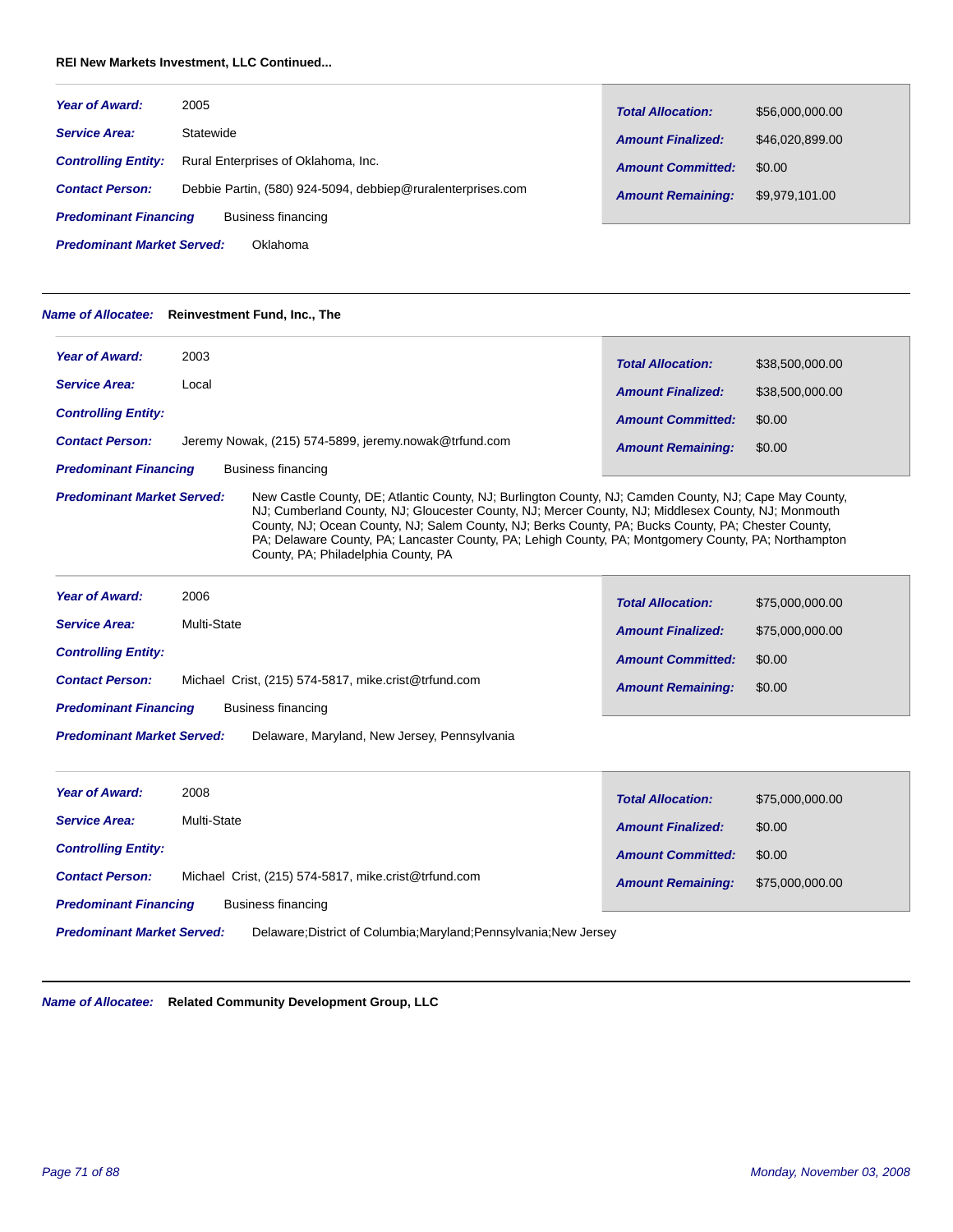#### **Related Community Development Group, LLC Continued...**

| <b>Year of Award:</b>                                     | 2003                                                      | <b>Total Allocation:</b> | \$140,000,000.00 |
|-----------------------------------------------------------|-----------------------------------------------------------|--------------------------|------------------|
| <b>Service Area:</b>                                      | Multi-State                                               | <b>Amount Finalized:</b> | \$140,000,000.00 |
| <b>Controlling Entity:</b>                                | The Related Companies, L.P.                               | <b>Amount Committed:</b> | \$0.00           |
| <b>Contact Person:</b>                                    | Avi Kollenscher, (212) 801-1083, akollenscher@related.com | <b>Amount Remaining:</b> | \$0.00           |
| <b>Predominant Financing</b>                              | Real estate financing: Retail                             |                          |                  |
| <b>Predominant Market Served:</b><br>New Jersey, New York |                                                           |                          |                  |

| <b>Year of Award:</b>                                                                                           | 2007                                               | <b>Total Allocation:</b> | \$75,000,000.00 |
|-----------------------------------------------------------------------------------------------------------------|----------------------------------------------------|--------------------------|-----------------|
| <b>Service Area:</b>                                                                                            | National                                           | <b>Amount Finalized:</b> | \$0.00          |
| <b>Controlling Entity:</b>                                                                                      | <b>Related Community Development Group, LLC</b>    | <b>Amount Committed:</b> | \$0.00          |
| <b>Contact Person:</b>                                                                                          | Jeff Blau, (212) 421-5333 x1410, iblau@related.com | <b>Amount Remaining:</b> | \$75,000,000.00 |
| <b>Predominant Financing</b>                                                                                    | Real estate financing: Retail                      |                          |                 |
| <b>Predominant Market Served:</b><br>California, Florida, Illinois, Massachusetts, Nevada, New Jersey, New York |                                                    |                          |                 |

#### *Name of Allocatee:* **Renaissance Finance CDE, LLC**

| <b>Year of Award:</b>        | 2003                                                                                            | <b>Total Allocation:</b> | \$125,000,000.00 |
|------------------------------|-------------------------------------------------------------------------------------------------|--------------------------|------------------|
| <b>Service Area:</b>         | National                                                                                        | <b>Amount Finalized:</b> | \$88,000,000.00  |
| <b>Controlling Entity:</b>   | Lehman Brothers (Property Asset Management Inc., wholly-owned<br>subsidiary of Lehman Brothers) | <b>Amount Committed:</b> | \$0.00           |
| <b>Contact Person:</b>       | David Leve, (813) 221-7173, dpleve@rochester.rr.com                                             | <b>Amount Remaining:</b> | \$37,000,000.00  |
| <b>Predominant Financing</b> | Real estate financing: Office Space                                                             |                          |                  |

**Tara** 

California, Florida, Mississippi, New York, Ohio, Pennsylvnia, Texas *Predominant Market Served:*

#### *Name of Allocatee:* **Revolution Community Ventures LLC**

| <b>Year of Award:</b>                   | 2006                                                     | <b>Total Allocation:</b> | \$35,000,000.00 |
|-----------------------------------------|----------------------------------------------------------|--------------------------|-----------------|
| <b>Service Area:</b>                    | Statewide                                                | <b>Amount Finalized:</b> | \$23,384,652.00 |
| <b>Controlling Entity:</b>              | <b>Revolution Ventures LLC</b>                           | <b>Amount Committed:</b> | \$11.615.348.00 |
| <b>Contact Person:</b>                  | Lisa Toleno, (858) 436-8096, lisa@revolutionventures.com | <b>Amount Remaining:</b> | \$0.00          |
| <b>Predominant Financing</b>            | Business financing                                       |                          |                 |
| <b>Predominant Market Served:</b><br>СA |                                                          |                          |                 |

*Name of Allocatee:* **Rockland Trust Community Development Corporation II**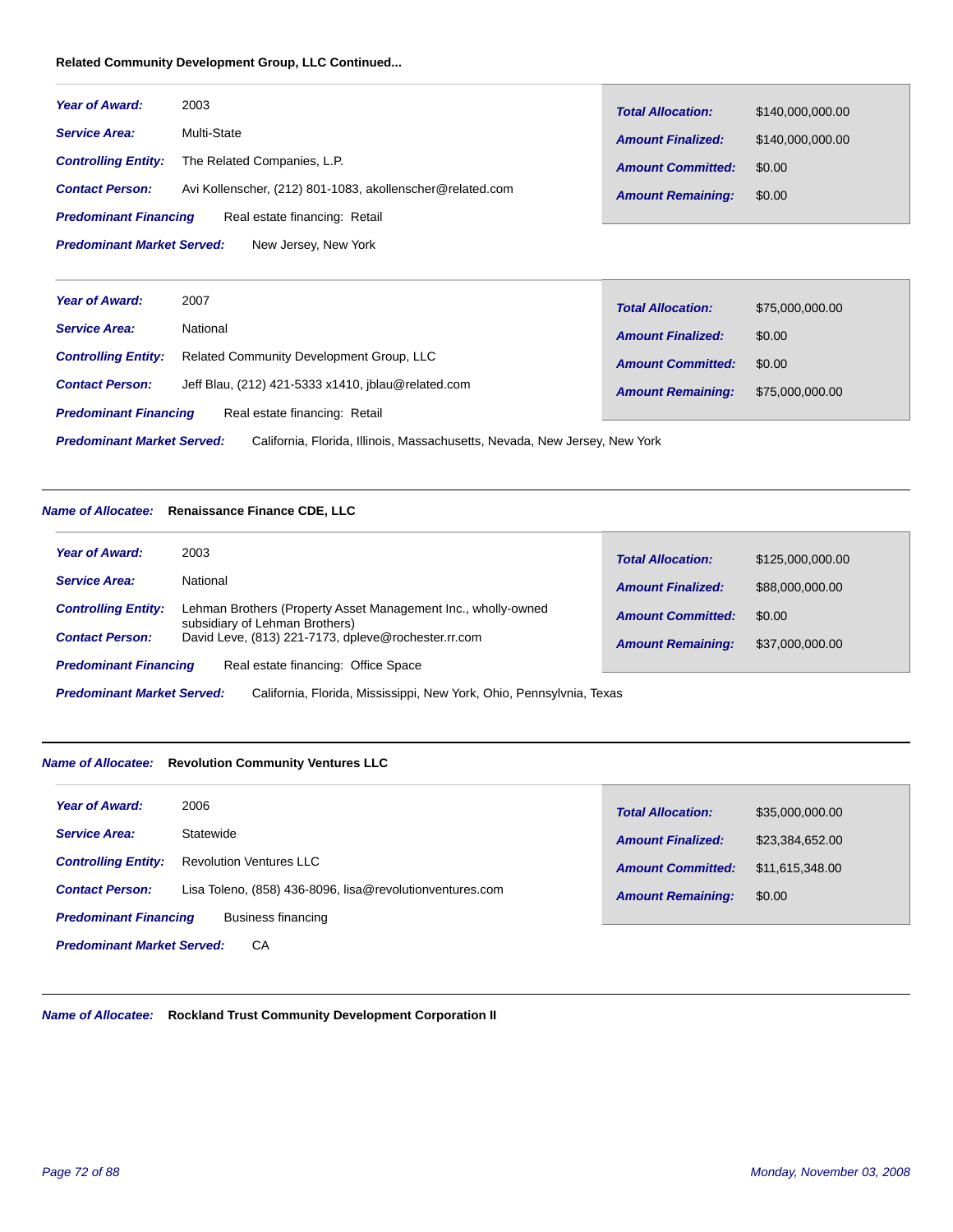# **Rockland Trust Community Development Corporation II Continued...**

| <b>Year of Award:</b>        | 2006                                                             | <b>Total Allocation:</b> | \$45,000,000,00 |
|------------------------------|------------------------------------------------------------------|--------------------------|-----------------|
| <b>Service Area:</b>         | Multi-State                                                      | <b>Amount Finalized:</b> | \$45,000,000,00 |
| <b>Controlling Entity:</b>   | <b>Rockland Trust Company</b>                                    | <b>Amount Committed:</b> | \$0.00          |
| <b>Contact Person:</b>       | Michael Savage, (781) 982-6546, michael.savage@rocklandtrust.com | <b>Amount Remaining:</b> | \$0.00          |
| <b>Predominant Financing</b> | Business financing                                               |                          |                 |

Massachusetts, Rhode Island *Predominant Market Served:*

#### *Name of Allocatee:* **Rockland Trust Community Development LLC**

| <b>Year of Award:</b>                                                                                                                       | 2003                                                                  | <b>Total Allocation:</b> | \$30,000,000,00 |
|---------------------------------------------------------------------------------------------------------------------------------------------|-----------------------------------------------------------------------|--------------------------|-----------------|
| <b>Service Area:</b>                                                                                                                        | Local                                                                 | <b>Amount Finalized:</b> | \$30,000,000,00 |
| <b>Controlling Entity:</b>                                                                                                                  | <b>Rockland Trust Company</b>                                         | <b>Amount Committed:</b> | \$0.00          |
| <b>Contact Person:</b>                                                                                                                      | Edward Seksay, (781) 982-6137 x61,<br>edward.seksay@rocklandtrust.com | <b>Amount Remaining:</b> | \$0.00          |
| <b>Predominant Financing</b>                                                                                                                | Business financing                                                    |                          |                 |
| Barnstable County, MA; Bristol County, MA; Dukes County, MA; Nantucket County, MA; Norfolk County, MA;<br><b>Predominant Market Served:</b> |                                                                       |                          |                 |

# Plymouth County, MA

# *Name of Allocatee:* **Rural Community Assistance Corporation**

| <b>Year of Award:</b><br>2002                 |                                                       | <b>Total Allocation:</b> | \$8,000,000.00 |
|-----------------------------------------------|-------------------------------------------------------|--------------------------|----------------|
| Regional<br><b>Service Area:</b>              |                                                       | <b>Amount Finalized:</b> | \$8,000,000.00 |
| <b>Controlling Entity:</b>                    | <b>Rural Community Assistance Corporation</b>         | <b>Amount Committed:</b> | \$0.00         |
| <b>Contact Person:</b>                        | Julia Helmreich, (916) 447-9832 x108, juliah@rcac.org | <b>Amount Remaining:</b> | \$0.00         |
| <b>Predominant Financing</b><br>Not Available |                                                       |                          |                |
|                                               |                                                       |                          |                |

Alaska, Arizona, California, Colorado, Hawaii, Idaho, Montana, New Mexico, Nevada, Oregon, Utah, Washington, Wyoming *Predominant Market Served:*

#### *Name of Allocatee:* **Rural Development Partners LLC**

| <b>Year of Award:</b>                              | 2003                                            | <b>Total Allocation:</b> | \$44,700,000.00 |
|----------------------------------------------------|-------------------------------------------------|--------------------------|-----------------|
| <b>Service Area:</b>                               | National                                        | <b>Amount Finalized:</b> | \$44,700,000,00 |
| <b>Controlling Entity:</b>                         | Ag Ventures Alliance Cooperative                | <b>Amount Committed:</b> | \$0.00          |
| <b>Contact Person:</b>                             | Don Hofstrand, (641) 423-0844, dhof@iastate.edu | <b>Amount Remaining:</b> | \$0.00          |
| <b>Predominant Financing</b><br>Business financing |                                                 |                          |                 |
|                                                    |                                                 |                          |                 |

Arizona, Iowa, Illinois, Minnesota, Nebraska, South Dakota, Wisconsin *Predominant Market Served:*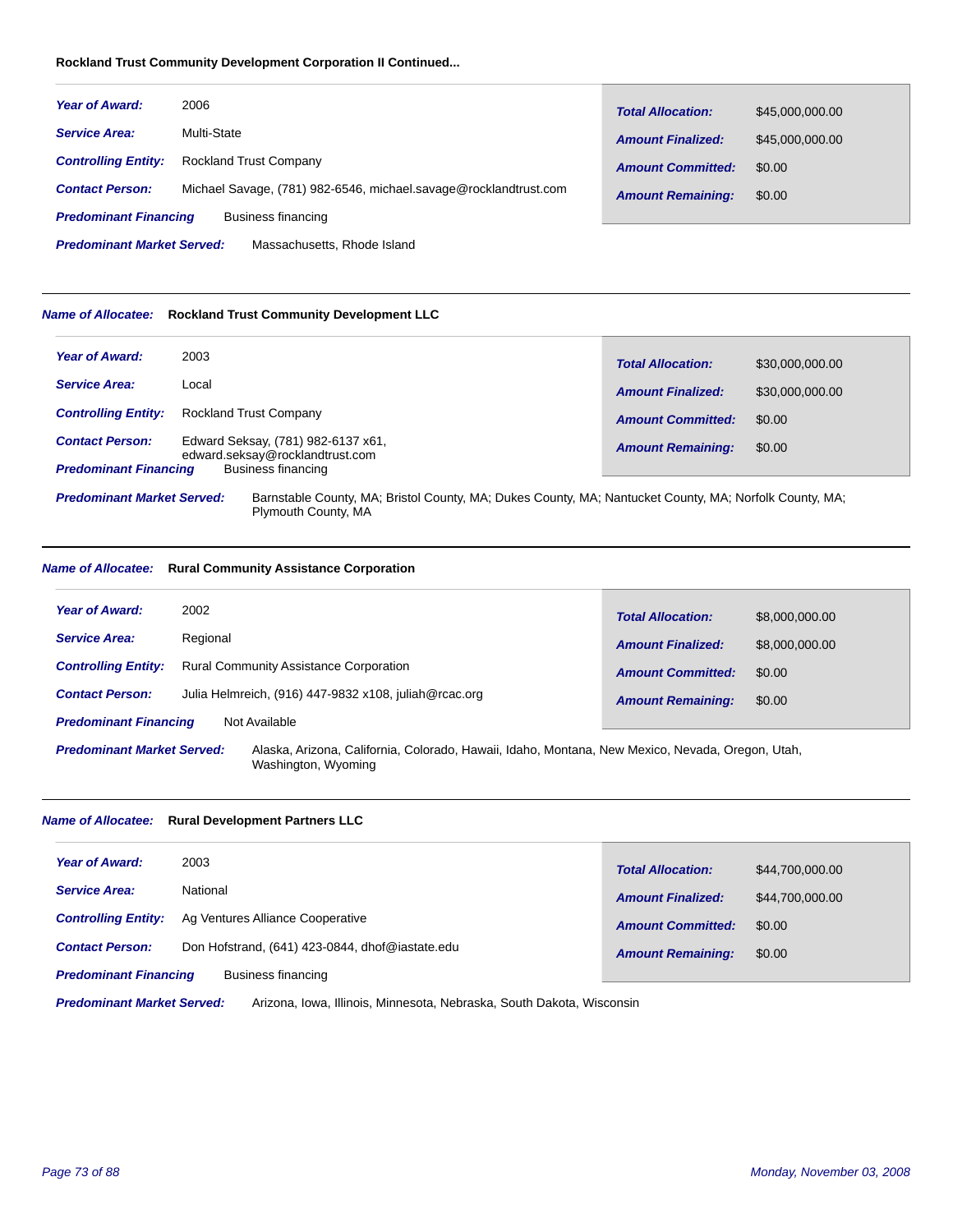# **Rural Development Partners LLC Continued...**

| <b>Year of Award:</b>                              | 2006                                            | <b>Total Allocation:</b> | \$60,000,000.00 |
|----------------------------------------------------|-------------------------------------------------|--------------------------|-----------------|
| <b>Service Area:</b>                               | National                                        | <b>Amount Finalized:</b> | \$35,000,000,00 |
| <b>Controlling Entity:</b>                         |                                                 | <b>Amount Committed:</b> | \$0.00          |
| <b>Contact Person:</b>                             | Don Hofstrand, (641) 423-0844, dhof@iastate.edu | <b>Amount Remaining:</b> | \$25,000,000.00 |
| Business financing<br><b>Predominant Financing</b> |                                                 |                          |                 |

Iowa, Louisiana, Minnesota, Mississippi, Montana, North Dakota, South Dakota *Predominant Market Served:*

| <b>Year of Award:</b>                                                                                         | 2008                                            | <b>Total Allocation:</b> | \$60,000,000.00 |  |
|---------------------------------------------------------------------------------------------------------------|-------------------------------------------------|--------------------------|-----------------|--|
| <b>Service Area:</b>                                                                                          | National                                        | <b>Amount Finalized:</b> | \$0.00          |  |
| <b>Controlling Entity:</b>                                                                                    | Ag Ventures Alliance Cooperative                | <b>Amount Committed:</b> | \$0.00          |  |
| <b>Contact Person:</b>                                                                                        | Don Hofstrand, (641) 423-0844, dhof@iastate.edu | <b>Amount Remaining:</b> | \$60,000,000.00 |  |
| <b>Predominant Financing</b><br>Business financing                                                            |                                                 |                          |                 |  |
| <b>Predominant Market Served:</b><br>Iowa; Minnesota; Wisconsin; Nebraska; North Dakota; South Dakota; Oregon |                                                 |                          |                 |  |

# *Name of Allocatee:* **Seattle Community Investments**

| Year of Award:                                                                           | 2006                                                            | <b>Total Allocation:</b> | \$20,000,000.00 |  |
|------------------------------------------------------------------------------------------|-----------------------------------------------------------------|--------------------------|-----------------|--|
| <b>Service Area:</b>                                                                     | Local                                                           | <b>Amount Finalized:</b> | \$20,000,000.00 |  |
| <b>Controlling Entity:</b>                                                               | Housing Authority of City of Seattle                            | <b>Amount Committed:</b> | \$0.00          |  |
| <b>Contact Person:</b>                                                                   | Paul Fitzgerald, (206) 615-3551, pfitzgerald@seattlehousing.org | <b>Amount Remaining:</b> | \$0.00          |  |
| <b>Predominant Financing</b><br>Real estate financing: Mixed-used (housing + commercial) |                                                                 |                          |                 |  |
| <b>Predominant Market Served:</b><br><b>King County</b>                                  |                                                                 |                          |                 |  |

#### *Name of Allocatee:* **Self-Help Ventures Fund**

| <b>Year of Award:</b>                         | 2002                                                         | <b>Total Allocation:</b> | \$75,000,000.00 |
|-----------------------------------------------|--------------------------------------------------------------|--------------------------|-----------------|
| <b>Service Area:</b>                          | National                                                     | <b>Amount Finalized:</b> | \$75,000,000,00 |
| <b>Controlling Entity:</b>                    |                                                              | <b>Amount Committed:</b> | \$0.00          |
| <b>Contact Person:</b>                        | Amanda Frazier, (919) 956-4636, amanda frazier@self-help.org | <b>Amount Remaining:</b> | \$0.00          |
| <b>Predominant Financing</b><br>Not Available |                                                              |                          |                 |

North Carolina, Georgia, South Carolina, Florida, California, New York, Virginia *Predominant Market Served:*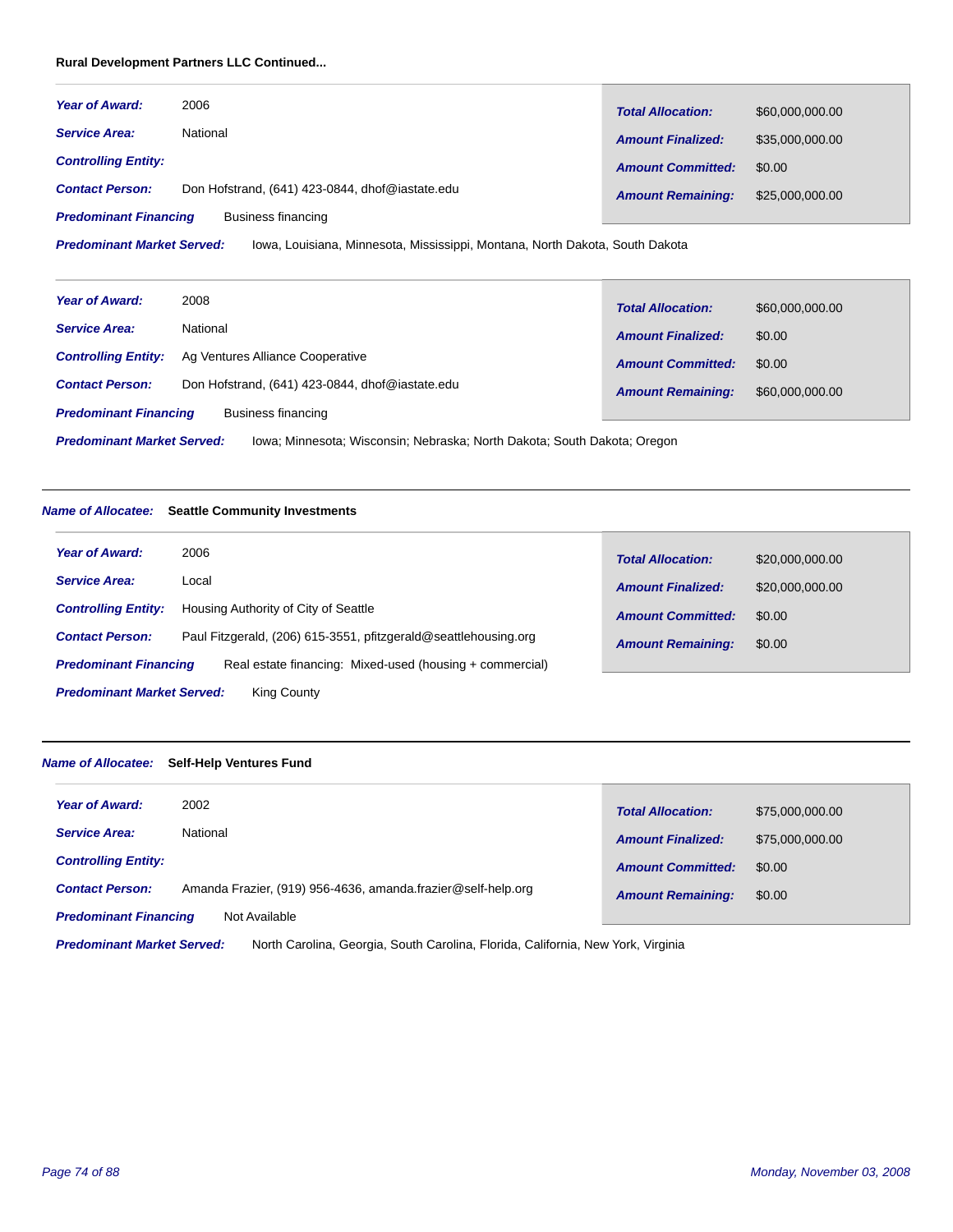#### **Self-Help Ventures Fund Continued...**

| <b>Year of Award:</b>                                                                                                  | 2005                                                         | <b>Total Allocation:</b> | \$95,000,000.00 |  |
|------------------------------------------------------------------------------------------------------------------------|--------------------------------------------------------------|--------------------------|-----------------|--|
| <b>Service Area:</b>                                                                                                   | National                                                     | <b>Amount Finalized:</b> | \$58,000,000.00 |  |
| <b>Controlling Entity:</b>                                                                                             | Center for Community Self-Help                               | <b>Amount Committed:</b> | \$37,000,000,00 |  |
| <b>Contact Person:</b>                                                                                                 | Amanda Frazier, (919) 956-4636, amanda frazier@self-help.org | <b>Amount Remaining:</b> | \$0.00          |  |
| Real estate financing: Mixed-used (housing + commercial)<br><b>Predominant Financing</b>                               |                                                              |                          |                 |  |
| <b>Predominant Market Served:</b><br>Florida, Georgia, North Carolina, New York, Texas, Virginia, District of Columbia |                                                              |                          |                 |  |

| <b>Year of Award:</b>                                                                                                        | 2008                                                         | <b>Total Allocation:</b> | \$50,000,000.00 |  |
|------------------------------------------------------------------------------------------------------------------------------|--------------------------------------------------------------|--------------------------|-----------------|--|
| <b>Service Area:</b>                                                                                                         | National                                                     | <b>Amount Finalized:</b> | \$0.00          |  |
| <b>Controlling Entity:</b>                                                                                                   | Center for Community Self-Help                               | <b>Amount Committed:</b> | \$0.00          |  |
| <b>Contact Person:</b>                                                                                                       | Amanda Frazier, (919) 956-4636, amanda frazier@self-help.org | <b>Amount Remaining:</b> | \$50,000,000.00 |  |
| <b>Predominant Financing</b><br>Business financing                                                                           |                                                              |                          |                 |  |
| <b>Predominant Market Served:</b><br>Distric of Columbia; Florida; Georgia; North Carolina; South Carolina; Tennessee; Texas |                                                              |                          |                 |  |

# *Name of Allocatee:* **ShoreBank Enterprise Group Pacific, d/b/a ShoreBank Enterprise Cascadia**

| <b>Year of Award:</b>        | 2003                                          | <b>Total Allocation:</b> | \$8,000,000,00 |
|------------------------------|-----------------------------------------------|--------------------------|----------------|
| <b>Service Area:</b>         | Regional                                      | <b>Amount Finalized:</b> | \$8,000,000.00 |
| <b>Controlling Entity:</b>   | <b>Shorebank Corporation</b>                  | <b>Amount Committed:</b> | \$0.00         |
| <b>Contact Person:</b>       | Larry Baker, (360) 642-4265, Ibaker@sbpac.com | <b>Amount Remaining:</b> | \$0.00         |
| <b>Predominant Financing</b> | Business financing                            |                          |                |

#### Clatsop County, Oregon; Coos County, Oregpm; Curry County, Oregon; Douglas County, Oregon; Tillamook County, Oregon; Grays Harbor County, Washington; Mason County, Washington; Pacific County, Washington *Predominant Market Served:*

| <b>Year of Award:</b>                                   | 2006                                          | <b>Total Allocation:</b> | \$35,000,000.00 |
|---------------------------------------------------------|-----------------------------------------------|--------------------------|-----------------|
| <b>Service Area:</b>                                    | Multi-State                                   | <b>Amount Finalized:</b> | \$23,236,700.00 |
| <b>Controlling Entity:</b>                              | Shorebank Corporation                         | <b>Amount Committed:</b> | \$0.00          |
| <b>Contact Person:</b>                                  | Larry Baker, (360) 642-4265, Ibaker@sbpac.com | <b>Amount Remaining:</b> | \$11,763,300.00 |
| <b>Predominant Financing</b>                            | Business financing                            |                          |                 |
| <b>Predominant Market Served:</b><br>Oregon, Washington |                                               |                          |                 |

*Name of Allocatee:* **Southern Appalachian Fund, LP**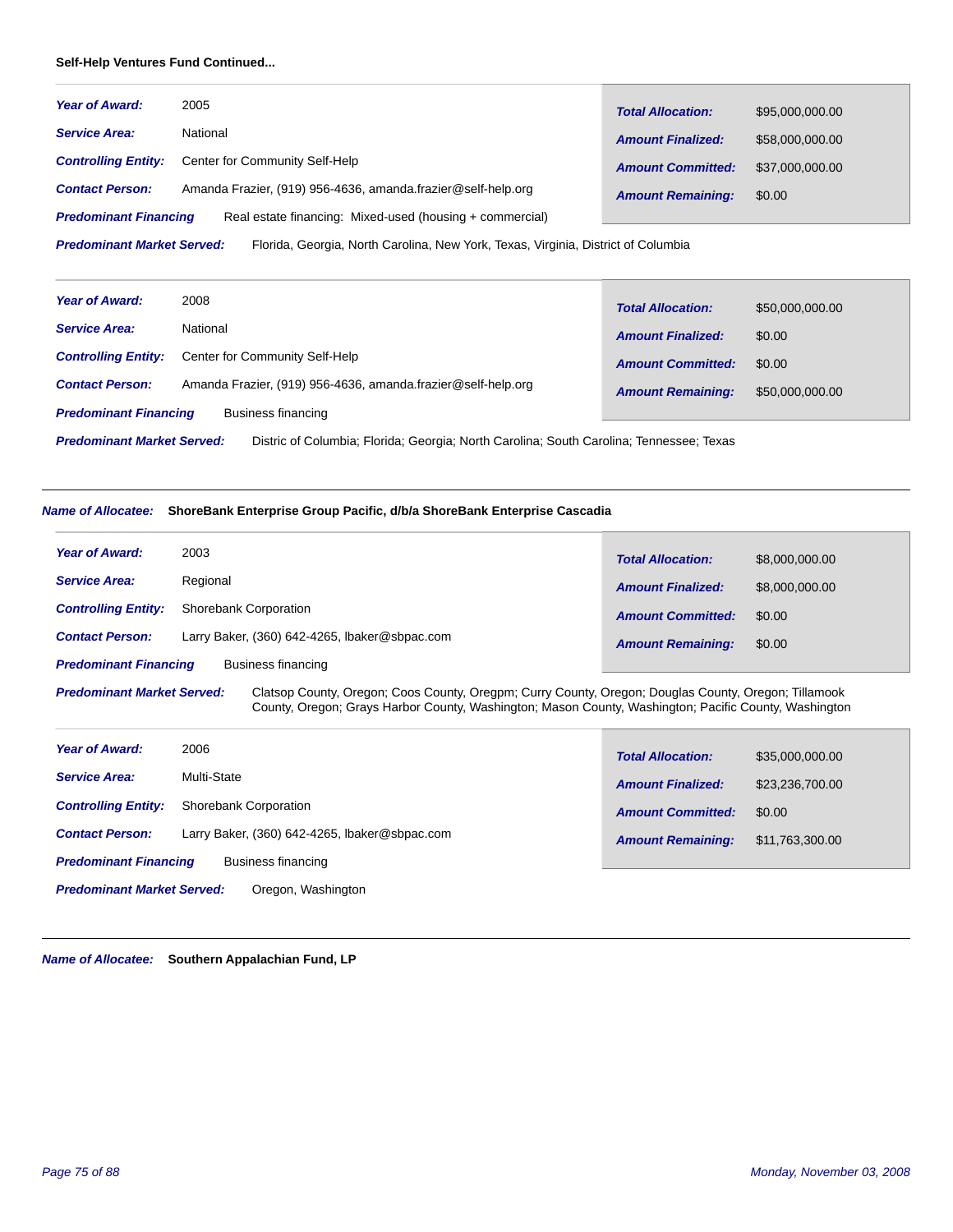# **Southern Appalachian Fund, LP Continued...**

| <b>Year of Award:</b>                                                                   | 2002                                                     | <b>Total Allocation:</b> | \$2,000,000.00 |
|-----------------------------------------------------------------------------------------|----------------------------------------------------------|--------------------------|----------------|
| <b>Service Area:</b>                                                                    | Statewide                                                | <b>Amount Finalized:</b> | \$1,700,000,00 |
| <b>Controlling Entity:</b>                                                              | Appalachian Fund Management Company                      | <b>Amount Committed:</b> | \$0.00         |
| <b>Contact Person:</b>                                                                  | Brenda McDaniel, (606) 864-5175 x208, bmcdaniel@khic.org | <b>Amount Remaining:</b> | \$300,000,00   |
| <b>Predominant Financing</b>                                                            | Not Available                                            |                          |                |
| <b>Predominant Market Served:</b><br>Alabama, Georgia, Kentucky, Mississippi, Tennessee |                                                          |                          |                |

# *Name of Allocatee:* **Southside Development Enterprises LLC**

| <b>Year of Award:</b>                               | 2003                                           | <b>Total Allocation:</b> | \$21,000,000.00 |
|-----------------------------------------------------|------------------------------------------------|--------------------------|-----------------|
| <b>Service Area:</b>                                | Local                                          | <b>Amount Finalized:</b> | \$17,525,000.00 |
| <b>Controlling Entity:</b>                          | Portsmouth Redevelopment and Housing           | <b>Amount Committed:</b> | \$0.00          |
| <b>Contact Person:</b>                              | Kathy Warren, (757) 391-2903, kwarren@prha.org | <b>Amount Remaining:</b> | \$3,475,000.00  |
| <b>Predominant Financing</b>                        | Real estate financing: Retail                  |                          |                 |
| <b>Predominant Market Served:</b><br>Portsmouth, VA |                                                |                          |                 |

| <b>Year of Award:</b>                                    | 2008                                             | <b>Total Allocation:</b> | \$10,000,000.00 |  |
|----------------------------------------------------------|--------------------------------------------------|--------------------------|-----------------|--|
| <b>Service Area:</b>                                     | Local                                            | <b>Amount Finalized:</b> | \$0.00          |  |
| <b>Controlling Entity:</b>                               | Portsmouth Redevelopment and Housing             | <b>Amount Committed:</b> | \$0.00          |  |
| <b>Contact Person:</b>                                   | Erika Maciula, (757) 391-2910, emaciula@prha.org | <b>Amount Remaining:</b> | \$10,000,000.00 |  |
| <b>Predominant Financing</b>                             | Real estate financing: Retail                    |                          |                 |  |
| <b>Predominant Market Served:</b><br>Portsmouth City, VA |                                                  |                          |                 |  |

Г

#### *Name of Allocatee:* **Sovereign Community Development Company**

| <b>Year of Award:</b>             | 2006           |                                                          | <b>Total Allocation:</b> | \$94,000,000.00 |  |
|-----------------------------------|----------------|----------------------------------------------------------|--------------------------|-----------------|--|
| <b>Service Area:</b>              | Multi-State    |                                                          | <b>Amount Finalized:</b> | \$45,527,606.70 |  |
| <b>Controlling Entity:</b>        | Sovereign Bank |                                                          | <b>Amount Committed:</b> | \$0.00          |  |
| <b>Contact Person:</b>            |                | Monica Sorg, (610) 378-6240, msorg@sovereignbank.com     | <b>Amount Remaining:</b> | \$48,472,393.30 |  |
| <b>Predominant Financing</b>      |                | Real estate financing: Retail                            |                          |                 |  |
| <b>Predominant Market Served:</b> |                | Connecticut, Maryland, Massachusetts, New Hampshire, New |                          |                 |  |
|                                   |                | Jersey, Pennsylvania, Rhode Island                       |                          |                 |  |

*Name of Allocatee:* **St. Bernard Parish Redevelopment, LLC**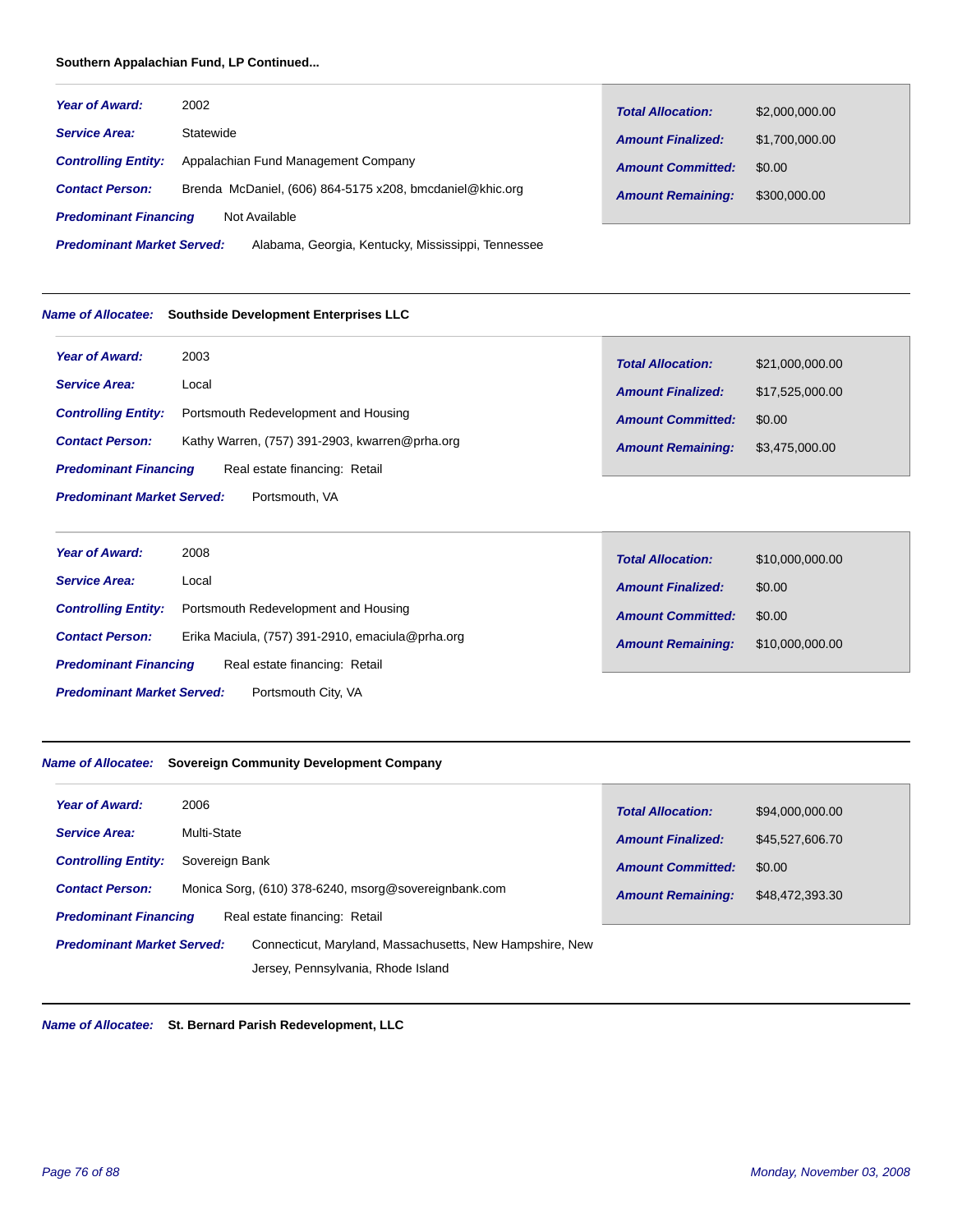#### **St. Bernard Parish Redevelopment, LLC Continued...**

| <b>Year of Award:</b>             | 2007                                                     | <b>Total Allocation:</b> | \$50,000,000.00 |
|-----------------------------------|----------------------------------------------------------|--------------------------|-----------------|
| <b>Service Area:</b>              | Local                                                    | <b>Amount Finalized:</b> | \$0.00          |
| <b>Controlling Entity:</b>        | St. Bernard Parish Redevelopment, LLC                    | <b>Amount Committed:</b> | \$0.00          |
| <b>Contact Person:</b>            | Clay Cosse, (504) 442-9095, ccosse@sbpg.net              | <b>Amount Remaining:</b> | \$50,000,000.00 |
| <b>Predominant Financing</b>      | Real estate financing: Mixed-used (housing + commercial) |                          |                 |
| <b>Predominant Market Served:</b> | Gulf Opportunity (GO) Zone: LA (St. Bernard Parish)      |                          |                 |

# *Name of Allocatee:* **St. Louis Development Corporation**

| <b>Year of Award:</b>                                                                                                                    | 2003                                                 | <b>Total Allocation:</b> | \$52,000,000,00 |
|------------------------------------------------------------------------------------------------------------------------------------------|------------------------------------------------------|--------------------------|-----------------|
| <b>Service Area:</b>                                                                                                                     | Local                                                | <b>Amount Finalized:</b> | \$52,000,000.00 |
| <b>Controlling Entity:</b>                                                                                                               |                                                      | <b>Amount Committed:</b> | \$0.00          |
| <b>Contact Person:</b>                                                                                                                   | Bill Seddon, (314) 259-3415, seddonb@stlouiscity.com | <b>Amount Remaining:</b> | \$0.00          |
| <b>Predominant Financing</b>                                                                                                             | Real estate financing: Industrial                    |                          |                 |
| <b>Predominant Market Served:</b><br>Jersey County, IL; Madison County, IL; Monroe County, IL; St. Clair County, IL; Clinton County, MO; |                                                      |                          |                 |

Crawford County, MO; Franklin County, MO; Jefferson County, MO; Lincoln County, MO; St. Charles County, MO; St. Louis city, MO; St. Louis County, MO; Warren County, MO

| <b>Year of Award:</b>             | 2008                                                       | <b>Total Allocation:</b> | \$45,000,000.00 |
|-----------------------------------|------------------------------------------------------------|--------------------------|-----------------|
| <b>Service Area:</b>              | Local                                                      | <b>Amount Finalized:</b> | \$0.00          |
| <b>Controlling Entity:</b>        |                                                            | <b>Amount Committed:</b> | \$0.00          |
| <b>Contact Person:</b>            | Bill Seddon, (314) 259-3415, seddonb@stlouiscity.com       | <b>Amount Remaining:</b> | \$45,000,000.00 |
| <b>Predominant Financing</b>      | Real estate financing: Mixed-used (housing, commercial, or |                          |                 |
| <b>Predominant Market Served:</b> | retail)<br>St. Louis, MO                                   |                          |                 |

# *Name of Allocatee:* **Stonehenge Community Development, LLC**

| <b>Year of Award:</b>        | 2003                                                          | <b>Total Allocation:</b> | \$127,500,000.00 |
|------------------------------|---------------------------------------------------------------|--------------------------|------------------|
| <b>Service Area:</b>         | National                                                      | <b>Amount Finalized:</b> | \$127,500,000.00 |
| <b>Controlling Entity:</b>   | Stonehenge Capital Corporation                                | <b>Amount Committed:</b> | \$0.00           |
| <b>Contact Person:</b>       | Thomas Adamek, (225) 408-3250, tjadamek@stonehengecapital.com | <b>Amount Remaining:</b> | \$0.00           |
| <b>Predominant Financing</b> | Business financing                                            |                          |                  |

Colorado, Connecticut, Florida, Hawaii, Montana, New York, Texas *Predominant Market Served:*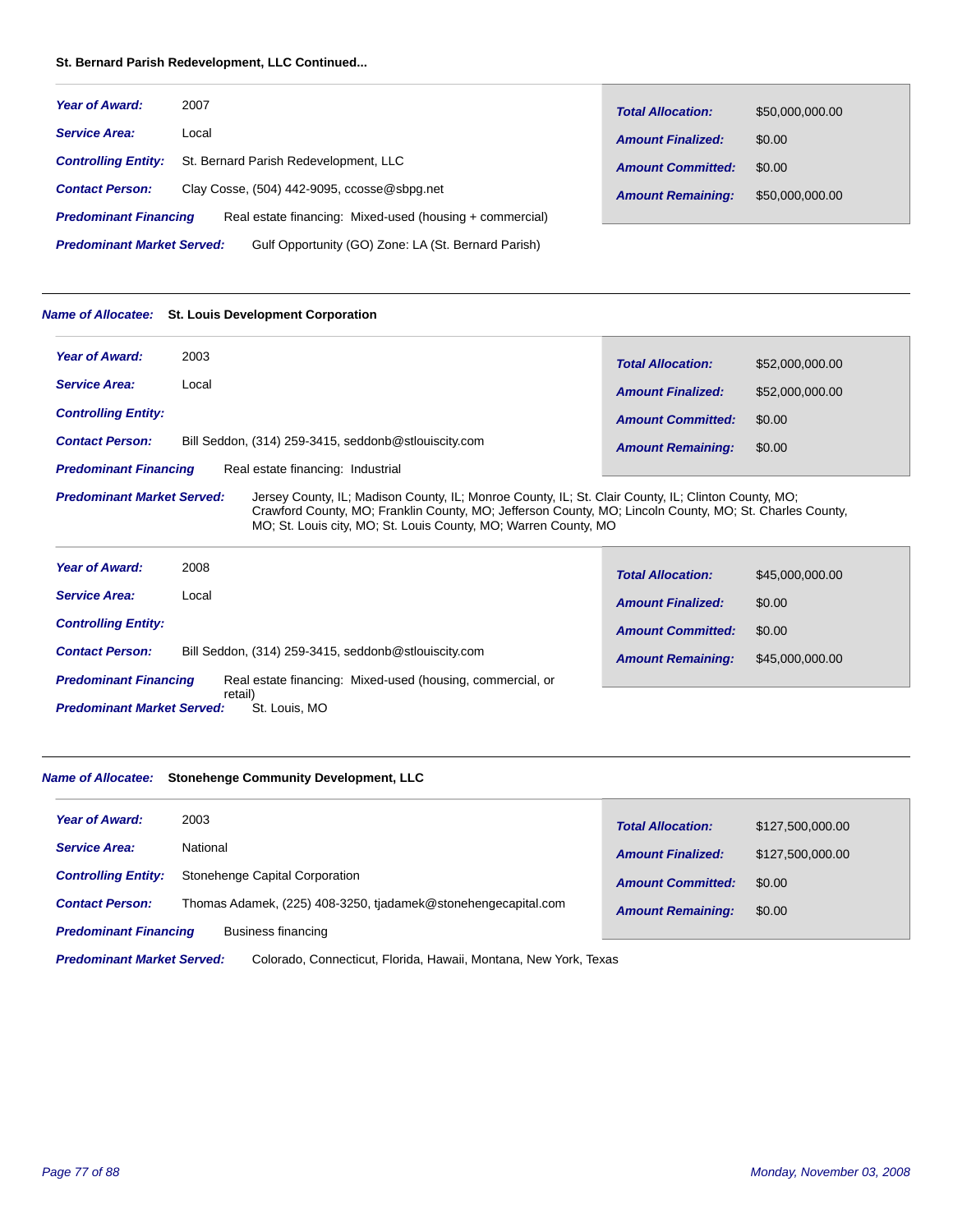#### **Stonehenge Community Development, LLC Continued...**

| <b>Year of Award:</b>        | 2006                                                          | <b>Total Allocation:</b> | \$75,000,000.00 |
|------------------------------|---------------------------------------------------------------|--------------------------|-----------------|
| <b>Service Area:</b>         | National                                                      | <b>Amount Finalized:</b> | \$68,758,030.00 |
| <b>Controlling Entity:</b>   | Stonehenge Capital Company, LLC                               | <b>Amount Committed:</b> | \$0.00          |
| <b>Contact Person:</b>       | Thomas Adamek, (225) 408-3250, tjadamek@stonehengecapital.com | <b>Amount Remaining:</b> | \$6,241,970.00  |
| <b>Predominant Financing</b> | Business financing                                            |                          |                 |

Alabama, Georgia, Louisiana, Mississippi, Missouri, Ohio, Texas *Predominant Market Served:*

| <b>Year of Award:</b>        | 2008                                                                        | <b>Total Allocation:</b> | \$85,000,000.00 |
|------------------------------|-----------------------------------------------------------------------------|--------------------------|-----------------|
| <b>Service Area:</b>         | National                                                                    | <b>Amount Finalized:</b> | \$0.00          |
| <b>Controlling Entity:</b>   | Stonehenge Capital Company, LLC                                             | <b>Amount Committed:</b> | \$0.00          |
| <b>Contact Person:</b>       | Shelley Whittington, (225) 408-3255,<br>sqwhittington@stonehengecapital.com | <b>Amount Remaining:</b> | \$85,000,000.00 |
| <b>Predominant Financing</b> | Business financing                                                          |                          |                 |

Alabama; Colorado; Florida; Louisiana; New York; Ohio; Texas *Predominant Market Served:*

# *Name of Allocatee:* **SunTrust Community Development Enterprises, LLC**

| <b>Year of Award:</b>        | 2005                                                | <b>Total Allocation:</b> | \$75,000,000.00 |
|------------------------------|-----------------------------------------------------|--------------------------|-----------------|
| <b>Service Area:</b>         | National                                            | <b>Amount Finalized:</b> | \$75,000,000.00 |
| <b>Controlling Entity:</b>   | SunTrust Banks, Inc.                                | <b>Amount Committed:</b> | \$0.00          |
| <b>Contact Person:</b>       | Eric Rosen, (404) 724-3634, eric.rosen@suntrust.com | <b>Amount Remaining:</b> | \$0.00          |
| <b>Predominant Financing</b> | Real estate financing: Retail                       |                          |                 |

Florida, Georgia, Maryland, North Carolina, Tennessee, Virginia, District of Columbia *Predominant Market Served:*

| <b>Year of Award:</b>        | 2007                                                   | <b>Total Allocation:</b> | \$100,000,000.00 |
|------------------------------|--------------------------------------------------------|--------------------------|------------------|
| <b>Service Area:</b>         | National                                               | <b>Amount Finalized:</b> | \$24,725,000.00  |
| <b>Controlling Entity:</b>   | <b>SunTrust Community Development Enterprises, LLC</b> | <b>Amount Committed:</b> | \$0.00           |
| <b>Contact Person:</b>       | Eric Rosen, (404) 724-3634, eric.rosen@suntrust.com    | <b>Amount Remaining:</b> | \$75,275,000.00  |
| <b>Predominant Financing</b> | Real estate financing: Retail                          |                          |                  |
|                              |                                                        |                          |                  |

District of Columbia, Florida, Georgia, Maryland, North Carolina, Tennessee, Virginia *Predominant Market Served:*

| <b>Year of Award:</b>        | 2008                                                       | <b>Total Allocation:</b> | \$50,000,000.00 |
|------------------------------|------------------------------------------------------------|--------------------------|-----------------|
| <b>Service Area:</b>         | National                                                   | <b>Amount Finalized:</b> | \$0.00          |
| <b>Controlling Entity:</b>   | SunTrust Banks, Inc.                                       | <b>Amount Committed:</b> | \$0.00          |
| <b>Contact Person:</b>       | Eric Rosen, (404) 724-3634, eric.rosen@suntrust.com        | <b>Amount Remaining:</b> | \$50,000,000.00 |
| <b>Predominant Financing</b> | Real estate financing: Mixed-used (housing, commercial, or |                          |                 |
|                              | retail)                                                    |                          |                 |

Washington.DC; Florida; Georgia; Maryland; North Carolina; Tennessee; Virginia *Predominant Market Served:*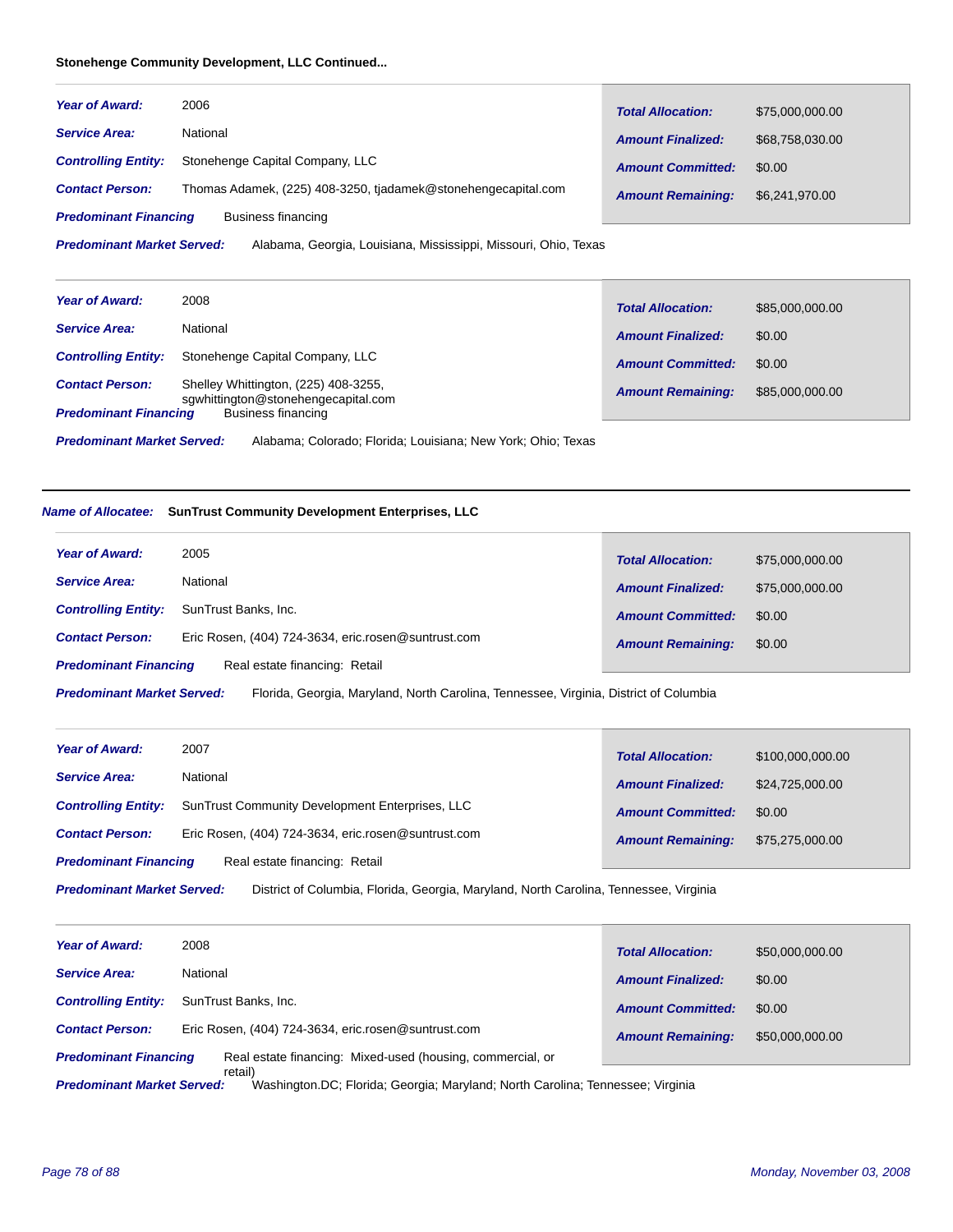#### *Name of Allocatee:* **Telesis CDE Corporation**

| <b>Year of Award:</b>             | 2005                                                                              | <b>Total Allocation:</b> | \$60,000,000.00 |
|-----------------------------------|-----------------------------------------------------------------------------------|--------------------------|-----------------|
| <b>Service Area:</b>              | National                                                                          | <b>Amount Finalized:</b> | \$48,782,600,00 |
| <b>Controlling Entity:</b>        | <b>Telesis Corporation</b>                                                        | <b>Amount Committed:</b> | \$0.00          |
| <b>Contact Person:</b>            | Georgia Abraham, (202) 333-8447 x227, gabraham@telesiscorp.com                    | <b>Amount Remaining:</b> | \$11,217,400.00 |
| <b>Predominant Financing</b>      | Real estate financing: For-sale housing                                           |                          |                 |
| <b>Predominant Market Served:</b> | Florida, Illinois, New Jersey, New York, Ohio, Pennsylvania, District of Columbia |                          |                 |

#### *Name of Allocatee:* **Texas Mezzanine Fund, Inc.**

| <b>Year of Award:</b><br>2008                                            | <b>Total Allocation:</b> | \$25,000,000.00 |
|--------------------------------------------------------------------------|--------------------------|-----------------|
| Statewide<br><b>Service Area:</b>                                        | <b>Amount Finalized:</b> | \$0.00          |
| <b>Controlling Entity:</b>                                               | <b>Amount Committed:</b> | \$0.00          |
| Victor Elmore, (invalid #), velmore@tmfund.com<br><b>Contact Person:</b> | <b>Amount Remaining:</b> | \$25,000,000.00 |
| <b>Predominant Financing</b><br>Business financing                       |                          |                 |
| <b>Predominant Market Served:</b><br>Texas                               |                          |                 |

#### *Name of Allocatee:* **The Mechanics Bank Community Development Corporation** 2003 Local *Year of Award: Service Area: Total Allocation: Amount Finalized: Amount Committed: Amount Remaining:* \$26,000,000.00 \$26,000,000.00 \$0.00 Contact Person: William Schwerin, (510) 262-7211, bill\_schwerin@mechbank.com **Amount Remaining:** \$0.00 *Controlling Entity:* The Mechanics Bank

*Predominant Financing* Real estate financing: Industrial

Alameda County, CA; Contra Costa County, CA; San Francisco County, CA *Predominant Market Served:*

#### *Name of Allocatee:* **The Valued Advisor Fund, LLC**

| <b>Year of Award:</b>                                  | 2005                                                                                                       | <b>Total Allocation:</b> | \$50,000,000.00 |
|--------------------------------------------------------|------------------------------------------------------------------------------------------------------------|--------------------------|-----------------|
| <b>Service Area:</b>                                   | National                                                                                                   | <b>Amount Finalized:</b> | \$50,000,000.00 |
| <b>Controlling Entity:</b>                             | Virchow Krause Capital, LLC                                                                                | <b>Amount Committed:</b> | \$0.00          |
| <b>Contact Person:</b><br><b>Predominant Financing</b> | Terri Preston-Koenig, (312) 307-9550, tpreston-<br>koenig@valuedadvisorfund.com<br>Financing of other CDEs | <b>Amount Remaining:</b> | \$0.00          |

Georgia, Illinois, Indiana, Kansas, Michigan, Missouri, Tennessee *Predominant Market Served:*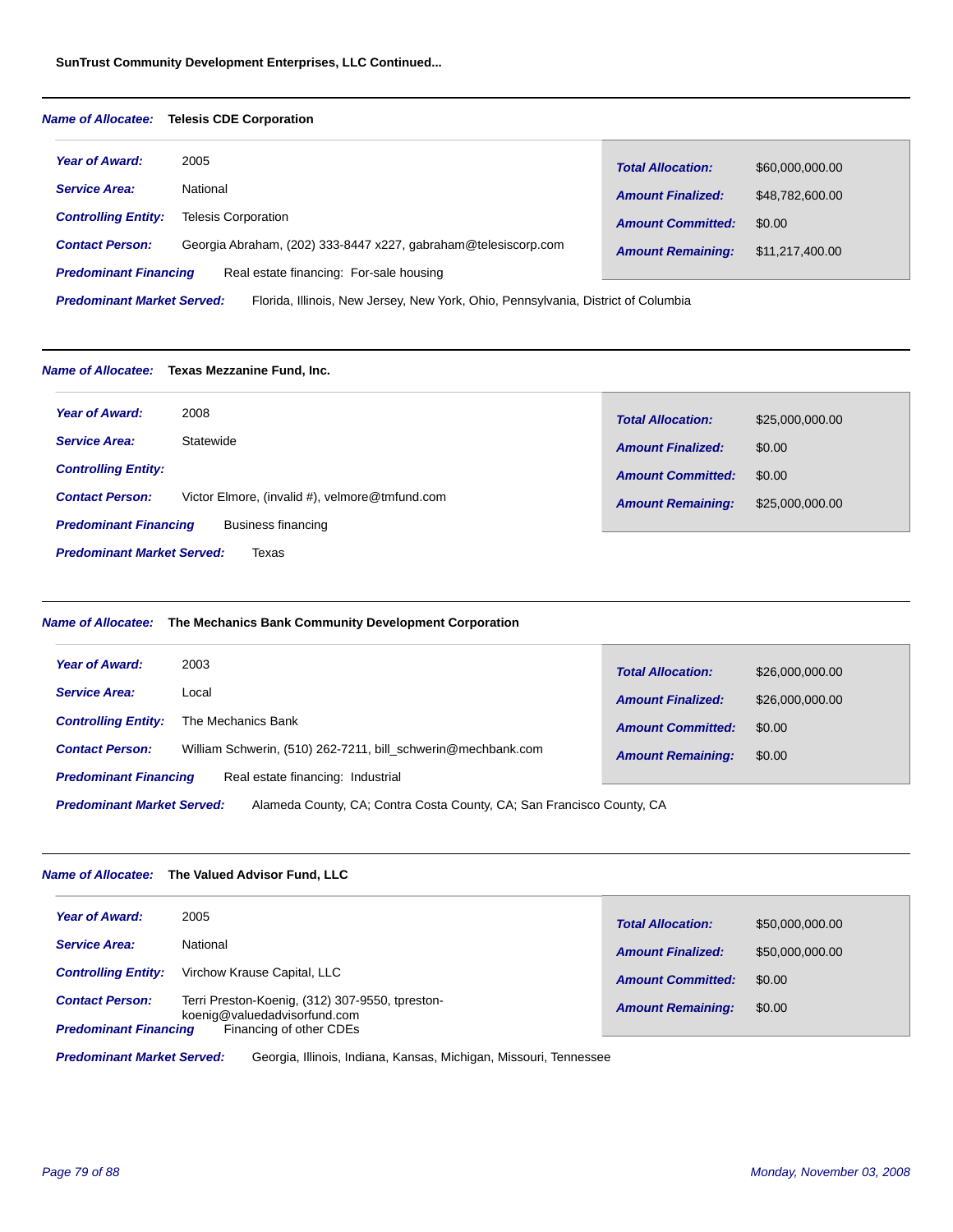# **The Valued Advisor Fund, LLC Continued...**

| <b>Year of Award:</b>                                  | 2007                                                                                                       | <b>Total Allocation:</b> | \$17,000,000.00 |
|--------------------------------------------------------|------------------------------------------------------------------------------------------------------------|--------------------------|-----------------|
| <b>Service Area:</b>                                   | Multi-State                                                                                                | <b>Amount Finalized:</b> | \$0.00          |
| <b>Controlling Entity:</b>                             | Virchow Krause Capital, LLC                                                                                | <b>Amount Committed:</b> | \$0.00          |
| <b>Contact Person:</b><br><b>Predominant Financing</b> | Terri Preston-Koenig, (312) 307-9550, tpreston-<br>koenig@valuedadvisorfund.com<br>financing of other CDEs | <b>Amount Remaining:</b> | \$17,000,000.00 |

Alabama,Florida,Georgia,Mississippi,Tennessee,Texas,West Virginia *Predominant Market Served:*

#### *Name of Allocatee:* **Travois New Markets, LLC**

| <b>Year of Award:</b>                                                                                         | 2007                                             | <b>Total Allocation:</b> | \$30,000,000.00 |
|---------------------------------------------------------------------------------------------------------------|--------------------------------------------------|--------------------------|-----------------|
| <b>Service Area:</b>                                                                                          | National                                         | <b>Amount Finalized:</b> | \$30,000,000,00 |
| <b>Controlling Entity:</b>                                                                                    | Travois New Markets, LLC                         | <b>Amount Committed:</b> | \$0.00          |
| <b>Contact Person:</b>                                                                                        | Philip Glynn, (816) 994-8970, pglynn@travois.com | <b>Amount Remaining:</b> | \$0.00          |
| <b>Predominant Financing</b>                                                                                  | Real estate financing: Industrial                |                          |                 |
| <b>Dradominant Market Served:</b><br>Arizona Minnesota Montana North Dakota South Dakota Washington Wisconsin |                                                  |                          |                 |

Arizona, Minnesota, Montana, North Dakota, South Dakota, Washington, Wisconsin *Predominant Market Served:*

# *Name of Allocatee:* **UA LLC**

| <b>Year of Award:</b><br>2005                                                            | <b>Total Allocation:</b> | \$50,000,000.00 |
|------------------------------------------------------------------------------------------|--------------------------|-----------------|
| National<br><b>Service Area:</b>                                                         | <b>Amount Finalized:</b> | \$50,000,000,00 |
| <b>Controlling Entity:</b>                                                               | <b>Amount Committed:</b> | \$0.00          |
| Jeffrey Monge, (212) 612-9100 x9093, imonge@urbanamerica.com<br><b>Contact Person:</b>   | <b>Amount Remaining:</b> | \$0.00          |
| Real estate financing: Mixed-used (housing + commercial)<br><b>Predominant Financing</b> |                          |                 |
|                                                                                          |                          |                 |

California, Florida, Massachusetts, Maryland, New York, Pennsylvania, Texas *Predominant Market Served:*

| <b>Year of Award:</b>        | 2007                                                         | <b>Total Allocation:</b> | \$75,000,000.00 |
|------------------------------|--------------------------------------------------------------|--------------------------|-----------------|
| <b>Service Area:</b>         | National                                                     | <b>Amount Finalized:</b> | \$25,500,000.00 |
| <b>Controlling Entity:</b>   |                                                              | <b>Amount Committed:</b> | \$34,500,000,00 |
| <b>Contact Person:</b>       | Jeffrey Monge, (212) 612-9100 x9093, imonge@urbanamerica.com | <b>Amount Remaining:</b> | \$15,000,000,00 |
| <b>Predominant Financing</b> | Real estate financing: Mixed-used (housing + commercial)     |                          |                 |

California, District of Columbia, Florida, Louisiana, Maryland, New Jersey, New York *Predominant Market Served:*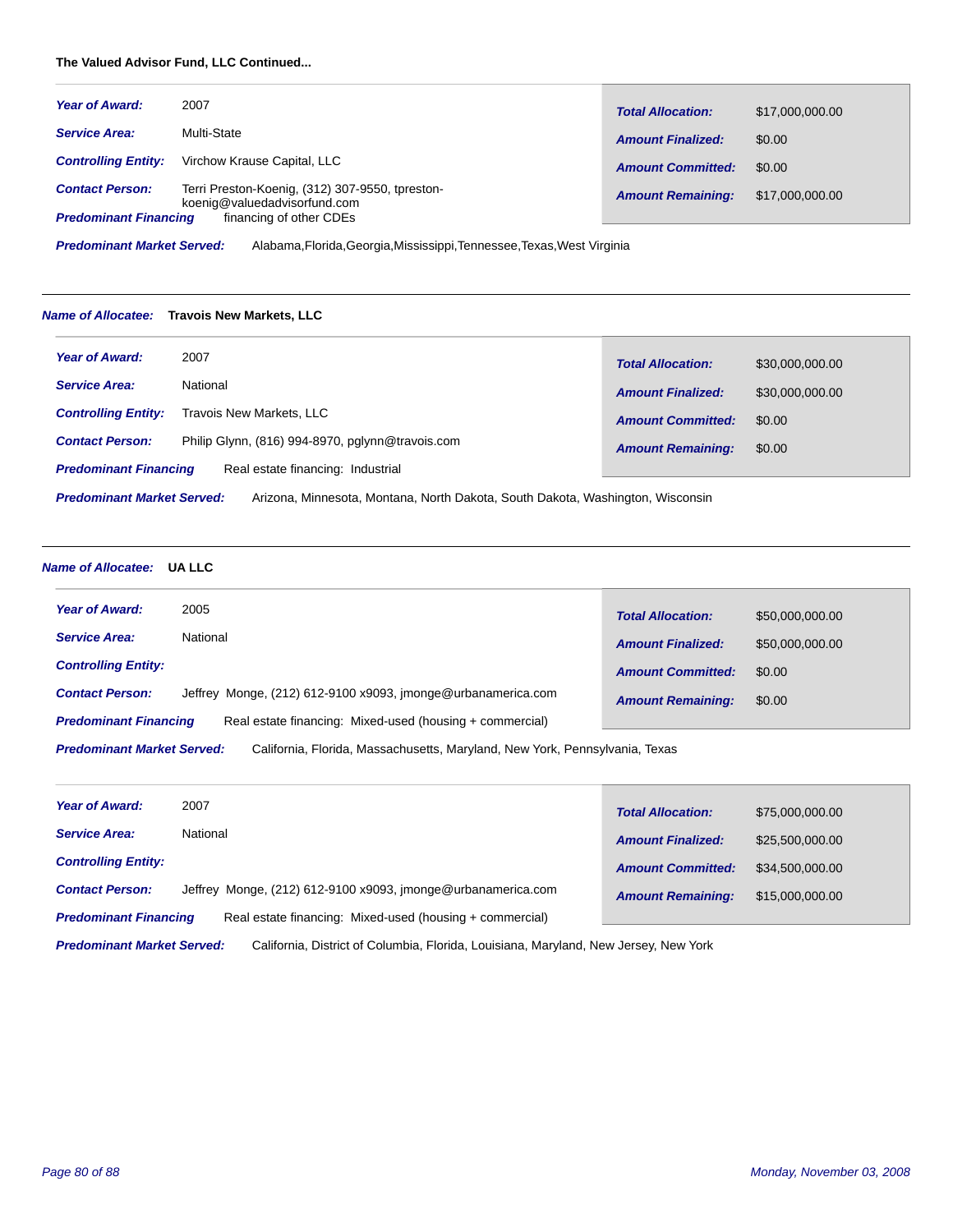# **UA LLC Continued...**

| <b>Year of Award:</b>                     | 2008                                                                                                                                                                          | <b>Total Allocation:</b> | \$27,000,000.00 |
|-------------------------------------------|-------------------------------------------------------------------------------------------------------------------------------------------------------------------------------|--------------------------|-----------------|
| <b>Service Area:</b>                      | National                                                                                                                                                                      | <b>Amount Finalized:</b> | \$0.00          |
| <b>Controlling Entity:</b>                |                                                                                                                                                                               | <b>Amount Committed:</b> | \$0.00          |
| <b>Contact Person:</b>                    | Jeffrey Monge, (212) 612-9100 x9093, imonge@urbanamerica.com                                                                                                                  | <b>Amount Remaining:</b> | \$27,000,000.00 |
| <b>Predominant Financing</b>              | Real estate financing: Mixed-used (housing, commercial, or                                                                                                                    |                          |                 |
| The continuation of the collect Common of | retail)<br>$\bigcap$ -Pf. and $\bigcap$ - $\bigcap$ -there is the $\bigcap$ -th state of a state of a state of a state of a state of $\bigcap$ -there is a state of $\bigcap$ |                          |                 |

California; District of Columbia; Florida; Louisiana; Maryland; New Jersey; New York *Predominant Market Served:*

#### *Name of Allocatee:* **Urban Action Community Development LLC**

| <b>Year of Award:</b>                                                                                                         | 2007                                                     | <b>Total Allocation:</b> | \$75,000,000.00 |
|-------------------------------------------------------------------------------------------------------------------------------|----------------------------------------------------------|--------------------------|-----------------|
| <b>Service Area:</b>                                                                                                          | National                                                 | <b>Amount Finalized:</b> | \$43,060,058.00 |
| <b>Controlling Entity:</b>                                                                                                    | Urban Action Community Development LLC                   | <b>Amount Committed:</b> | \$5.158.437.00  |
| <b>Contact Person:</b>                                                                                                        | Joseph Summers, (443) 573-4312, j.summers@sber.com       | <b>Amount Remaining:</b> | \$26,781,505.00 |
| <b>Predominant Financing</b>                                                                                                  | Real estate financing: Mixed-used (housing + commercial) |                          |                 |
| <b>Predominant Market Served:</b><br>Maryland, Massachusetts, New York, North Carolina, Pennsylvania, Rhode Island, Tennessee |                                                          |                          |                 |

| <b>Year of Award:</b>                                                                                                                    | 2008                                                       | <b>Total Allocation:</b> | \$50,000,000.00 |
|------------------------------------------------------------------------------------------------------------------------------------------|------------------------------------------------------------|--------------------------|-----------------|
| <b>Service Area:</b>                                                                                                                     | National                                                   | <b>Amount Finalized:</b> | \$0.00          |
| <b>Controlling Entity:</b>                                                                                                               | <b>SBER Development Services LLC</b>                       | <b>Amount Committed:</b> | \$0.00          |
| <b>Contact Person:</b>                                                                                                                   | Joseph Summers, (443) 573-4312, j.summers@sber.com         | <b>Amount Remaining:</b> | \$50,000,000.00 |
| <b>Predominant Financing</b>                                                                                                             | Real estate financing: Mixed-used (housing, commercial, or |                          |                 |
| retail)<br><b>Predominant Market Served:</b><br>Maryland: Massachusetts: New York: North Carolina: Pennsylvania: Rhode Island: Tennessee |                                                            |                          |                 |

# *Name of Allocatee:* **Urban Development Fund, LLC**

| <b>Year of Award:</b>        | 2002                                                  | <b>Total Allocation:</b> | \$15,000,000.00 |
|------------------------------|-------------------------------------------------------|--------------------------|-----------------|
| <b>Service Area:</b>         | National                                              | <b>Amount Finalized:</b> | \$14.998.810.00 |
| <b>Controlling Entity:</b>   | Aries Capital                                         | <b>Amount Committed:</b> | \$0.00          |
| <b>Contact Person:</b>       | Michael Qualizza, (773) 960-1181, mqualizza@yahoo.com | <b>Amount Remaining:</b> | \$1,190.00      |
| <b>Predominant Financing</b> | Not Available                                         |                          |                 |

Arizona, California, Florida, Illinois, Michigan, New York, Texas *Predominant Market Served:*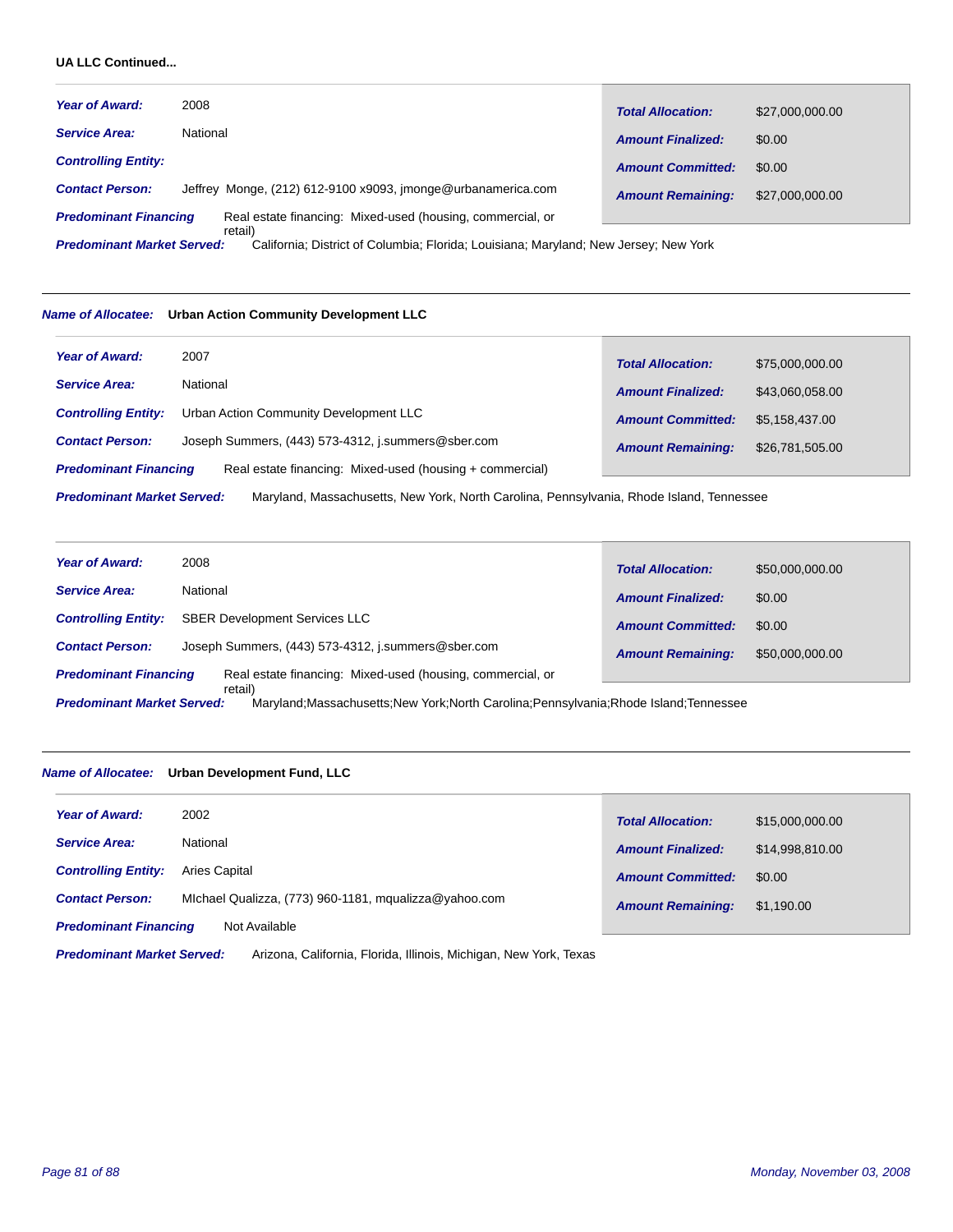#### **Urban Development Fund, LLC Continued...**

| <b>Year of Award:</b>                                                                                  | 2003                                                         | <b>Total Allocation:</b> | \$57,500,000.00 |
|--------------------------------------------------------------------------------------------------------|--------------------------------------------------------------|--------------------------|-----------------|
| <b>Service Area:</b>                                                                                   | National                                                     | <b>Amount Finalized:</b> | \$57,500,000.00 |
| <b>Controlling Entity:</b>                                                                             | Aries Capital                                                | <b>Amount Committed:</b> | \$0.00          |
| <b>Contact Person:</b>                                                                                 | Michael Qualizza, (773) 960-1181, Mqualizza@ariescapital.com | <b>Amount Remaining:</b> | \$0.00          |
| Real estate financing: Retail<br><b>Predominant Financing</b>                                          |                                                              |                          |                 |
| <b>Predominant Market Served:</b><br>Arizona, California, Florida, Illinois, Michigan, New York, Texas |                                                              |                          |                 |

2006 Multi-State *Year of Award: Service Area: Predominant Financing Total Allocation: Amount Finalized: Amount Committed: Amount Remaining:* \$60,000,000.00 \$60,000,000.00 \$0.00 **Contact Person:** Michael Qualizza, (773) 960-1181, mqualizza@yahoo.com **Amount Remaining:** \$0.00 *Controlling Entity:* Aries Capital Real estate financing: Retail

Gulf Opportunity (GO) Zone: Alabama, Louisiana, Mississippi *Predominant Market Served:*

| <b>Year of Award:</b>                                                                                      | 2007                                                         | <b>Total Allocation:</b> | \$60,000,000.00 |  |
|------------------------------------------------------------------------------------------------------------|--------------------------------------------------------------|--------------------------|-----------------|--|
| <b>Service Area:</b>                                                                                       | National                                                     | <b>Amount Finalized:</b> | \$31,500,000.00 |  |
| <b>Controlling Entity:</b>                                                                                 | Urban Development Fund, LLC                                  | <b>Amount Committed:</b> | \$0.00          |  |
| <b>Contact Person:</b>                                                                                     | Michael Qualizza, (773) 960-1181, Mqualizza@ariescapital.com | <b>Amount Remaining:</b> | \$28,500,000.00 |  |
| Real estate financing: Retail<br><b>Predominant Financing</b>                                              |                                                              |                          |                 |  |
| Alabama, California, Florida, Illinois, Louisiana, Mississippi, Texas<br><b>Predominant Market Served:</b> |                                                              |                          |                 |  |

# *Name of Allocatee:* **Urban Research Park CDE, LLC**

| <b>Year of Award:</b>        | 2006                                                           | <b>Total Allocation:</b> | \$50,000,000.00 |
|------------------------------|----------------------------------------------------------------|--------------------------|-----------------|
| <b>Service Area:</b>         | National                                                       | <b>Amount Finalized:</b> | \$50,000,000.00 |
| <b>Controlling Entity:</b>   | Townsend Capital, LLC                                          | <b>Amount Committed:</b> | \$0.00          |
| <b>Contact Person:</b>       | Richard Cundiff, III, (410) 321-1900, rick@townsendcapital.com | <b>Amount Remaining:</b> | \$0.00          |
| <b>Predominant Financing</b> | Real estate financing: Office Space                            |                          |                 |

Hawaii, Illinois, Kentucky, Maryland, New York, Pennsylvania, Virginia *Predominant Market Served:*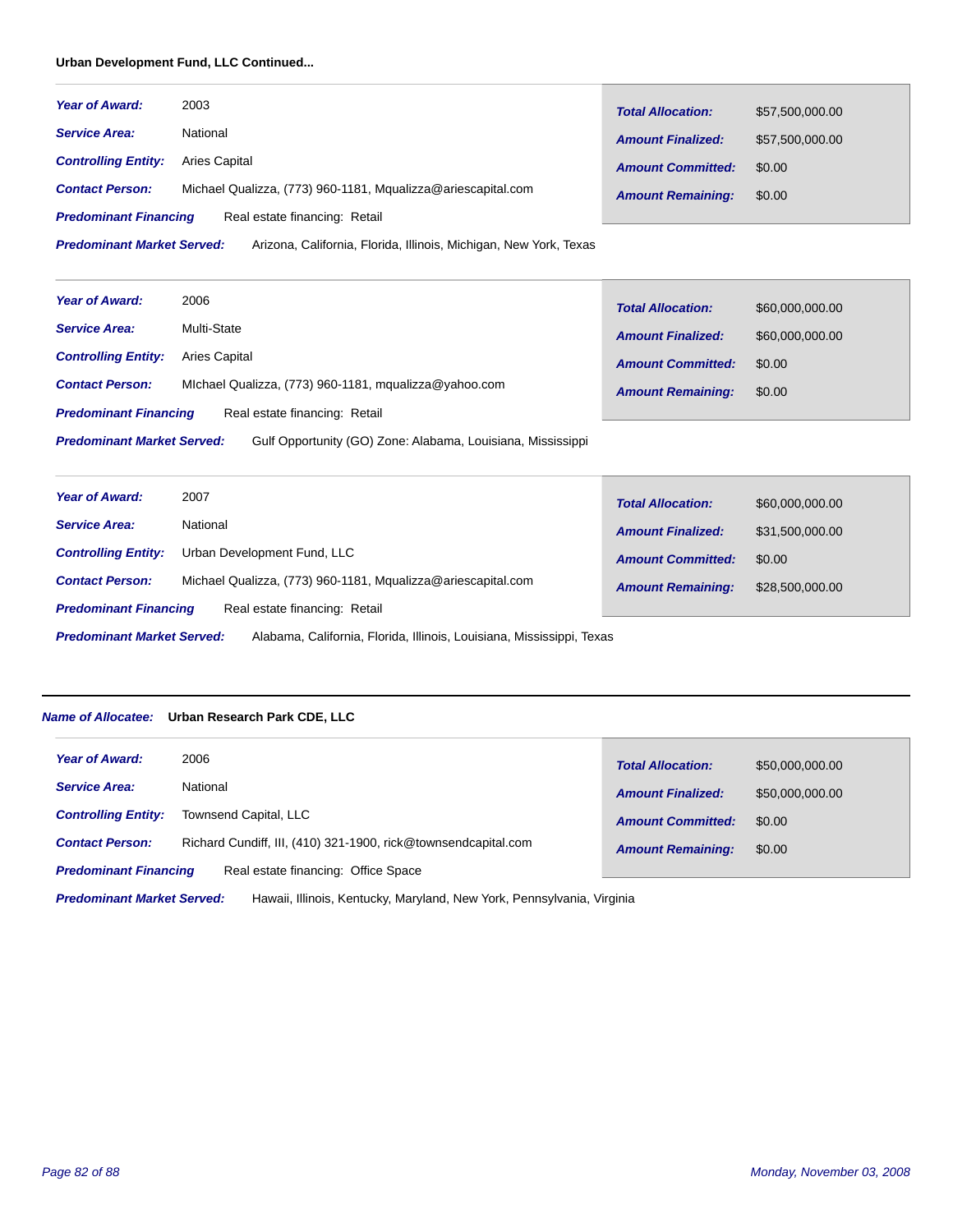# **Urban Research Park CDE, LLC Continued...**

| <b>Year of Award:</b>        | 2007                                                           | <b>Total Allocation:</b> | \$60,000,000.00 |
|------------------------------|----------------------------------------------------------------|--------------------------|-----------------|
| <b>Service Area:</b>         | National                                                       | <b>Amount Finalized:</b> | \$37,000,000.00 |
| <b>Controlling Entity:</b>   | Urban Research Park CDE, LLC                                   | <b>Amount Committed:</b> | \$0.00          |
| <b>Contact Person:</b>       | Richard Cundiff, III, (410) 321-1900, rick@townsendcapital.com | <b>Amount Remaining:</b> | \$23,000,000.00 |
| <b>Predominant Financing</b> | Real estate financing: Industrial                              |                          |                 |
|                              |                                                                |                          |                 |

Hawaii, Kentucky, Louisiana, Maryland, Mississippi, Pennsylvania, Virginia *Predominant Market Served:*

#### *Name of Allocatee:* **usbcde, llc**

| <b>Year of Award:</b>                                                                                          | 2006                                                       | <b>Total Allocation:</b> | \$135,000,000.00 |  |
|----------------------------------------------------------------------------------------------------------------|------------------------------------------------------------|--------------------------|------------------|--|
| <b>Service Area:</b>                                                                                           | National                                                   | <b>Amount Finalized:</b> | \$135,000,000,00 |  |
| <b>Controlling Entity:</b>                                                                                     | US Bank, N.A.                                              | <b>Amount Committed:</b> | \$0.00           |  |
| <b>Contact Person:</b>                                                                                         | Matt Philpott, (314) 335-2621, matthew.philpott@usbank.com | <b>Amount Remaining:</b> | \$0.00           |  |
| Real estate financing: Mixed-used (housing + commercial)<br><b>Predominant Financing</b>                       |                                                            |                          |                  |  |
| <b>Predominant Market Served:</b><br>California, Colorado, Minnesota, New York, Ohio, Pennsylvania, Washington |                                                            |                          |                  |  |

| <b>Year of Award:</b>        | 2007                                                       | <b>Total Allocation:</b> | \$125,000,000.00 |
|------------------------------|------------------------------------------------------------|--------------------------|------------------|
| <b>Service Area:</b>         | National                                                   | <b>Amount Finalized:</b> | \$71,000,000.00  |
| <b>Controlling Entity:</b>   | usbcde. Ilc                                                | <b>Amount Committed:</b> | \$0.00           |
| <b>Contact Person:</b>       | Matt Philpott, (314) 335-2621, matthew.philpott@usbank.com | <b>Amount Remaining:</b> | \$54,000,000.00  |
| <b>Predominant Financing</b> | Real estate financing: Mixed-used (housing + commercial)   |                          |                  |

California, Colorado, District of Columbia, Illinois, Minnesota, New York, Pennsylvania *Predominant Market Served:*

| <b>Year of Award:</b>                                                                                                | 2008                                                       | <b>Total Allocation:</b> | \$80,000,000.00 |
|----------------------------------------------------------------------------------------------------------------------|------------------------------------------------------------|--------------------------|-----------------|
| <b>Service Area:</b>                                                                                                 | National                                                   | <b>Amount Finalized:</b> | \$0.00          |
| <b>Controlling Entity:</b>                                                                                           |                                                            | <b>Amount Committed:</b> | \$0.00          |
| <b>Contact Person:</b>                                                                                               | Matt Philpott, (314) 335-2621, matthew.philpott@usbank.com | <b>Amount Remaining:</b> | \$80,000,000.00 |
| Real estate financing: Mixed-used (housing, commercial, or<br><b>Predominant Financing</b>                           |                                                            |                          |                 |
| retail)<br><b>Predominant Market Served:</b><br>California; Illinois; Iowa; Michigan; Mississippi; New York; Wyoming |                                                            |                          |                 |

*Name of Allocatee:* **Virginia Community Capital, Inc.**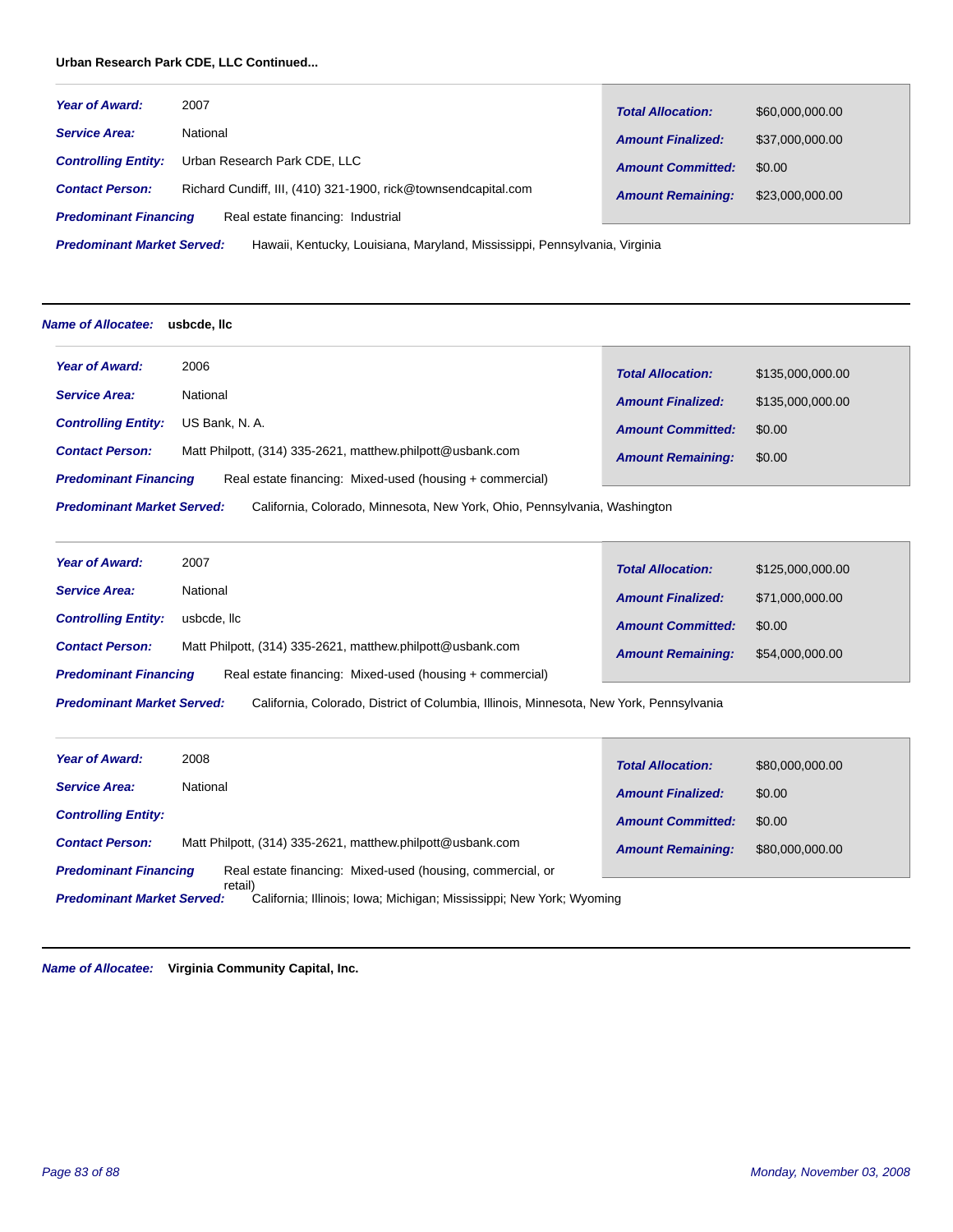# **Virginia Community Capital, Inc. Continued...**

| <b>Year of Award:</b>                              | 2008                                                 | <b>Total Allocation:</b> | \$15,000,000.00 |
|----------------------------------------------------|------------------------------------------------------|--------------------------|-----------------|
| <b>Service Area:</b>                               | Statewide                                            | <b>Amount Finalized:</b> | \$0.00          |
| <b>Controlling Entity:</b>                         |                                                      | <b>Amount Committed:</b> | \$0.00          |
| <b>Contact Person:</b>                             | Jane Henderson, (540) 260-3126, ihenderson@vccva.org | <b>Amount Remaining:</b> | \$15,000,000.00 |
| <b>Predominant Financing</b><br>Business financing |                                                      |                          |                 |

Virginia *Predominant Market Served:*

# *Name of Allocatee:* **Wachovia Community Development Enterprises, LLC**

| <b>Year of Award:</b>                                                                                                  | 2002                                                          | <b>Total Allocation:</b> | \$150,000,000.00 |  |
|------------------------------------------------------------------------------------------------------------------------|---------------------------------------------------------------|--------------------------|------------------|--|
| <b>Service Area:</b>                                                                                                   | National                                                      | <b>Amount Finalized:</b> | \$150,000,000.00 |  |
| <b>Controlling Entity:</b>                                                                                             | First Union National Bank of D.C.                             | <b>Amount Committed:</b> | \$0.00           |  |
| <b>Contact Person:</b>                                                                                                 | Clyde Alexander, (704) 383-9617, clyde alexander@wachovia.com | <b>Amount Remaining:</b> | \$0.00           |  |
| <b>Predominant Financing</b><br>Not Available                                                                          |                                                               |                          |                  |  |
| <b>Predominant Market Served:</b><br>Connecticut, Florida, Georgia, North Carolina, New Jersey, Virginia, Pennsylvania |                                                               |                          |                  |  |

| <b>Year of Award:</b>        | 2005                                                          | <b>Total Allocation:</b> | \$90,000,000.00 |
|------------------------------|---------------------------------------------------------------|--------------------------|-----------------|
| <b>Service Area:</b>         | National                                                      | <b>Amount Finalized:</b> | \$90,000,000.00 |
| <b>Controlling Entity:</b>   | First Union National Bank of D.C.                             | <b>Amount Committed:</b> | \$0.00          |
| <b>Contact Person:</b>       | Clyde Alexander, (704) 383-9617, clyde alexander@wachovia.com | <b>Amount Remaining:</b> | \$0.00          |
| <b>Predominant Financing</b> | Real estate financing: Mixed-used (housing + commercial)      |                          |                 |
|                              |                                                               |                          |                 |

Connecticut, Florida, Georgia, North Carolina, New Jersey, Virginia, Pennsylvania *Predominant Market Served:*

| <b>Year of Award:</b>                                                                                        | 2006                                                          | <b>Total Allocation:</b> | \$143,000,000.00 |  |
|--------------------------------------------------------------------------------------------------------------|---------------------------------------------------------------|--------------------------|------------------|--|
| <b>Service Area:</b>                                                                                         | National                                                      | <b>Amount Finalized:</b> | \$114,657,837.02 |  |
| <b>Controlling Entity:</b>                                                                                   | Wachovia Bank, N.A.                                           | <b>Amount Committed:</b> | \$28,342,162.98  |  |
| <b>Contact Person:</b>                                                                                       | Clyde Alexander, (704) 383-9617, clyde alexander@wachovia.com | <b>Amount Remaining:</b> | \$0.00           |  |
| <b>Predominant Financing</b><br>Real estate financing: Mixed-used (housing + commercial)                     |                                                               |                          |                  |  |
| <b>Predominant Market Served:</b><br>Alabama, Florida, Georgia, Mississippi, New Jersey, Pennsylvania, Texas |                                                               |                          |                  |  |

| <b>Year of Award:</b>        | 2007                                                          | <b>Total Allocation:</b> | \$105,000,000.00 |
|------------------------------|---------------------------------------------------------------|--------------------------|------------------|
| <b>Service Area:</b>         | National                                                      | <b>Amount Finalized:</b> | \$0.00           |
| <b>Controlling Entity:</b>   | Wachovia Community Development Enterprises, LLC               | <b>Amount Committed:</b> | \$0.00           |
| <b>Contact Person:</b>       | Clyde Alexander, (704) 383-9617, clyde.alexander@wachovia.com | <b>Amount Remaining:</b> | \$105,000,000.00 |
| <b>Predominant Financing</b> | Real estate financing: Mixed-used (housing + commercial)      |                          |                  |
|                              |                                                               |                          |                  |

Alabama, California, Florida, Mississippi, New Jersey, Pennsylvania, Texas *Predominant Market Served:*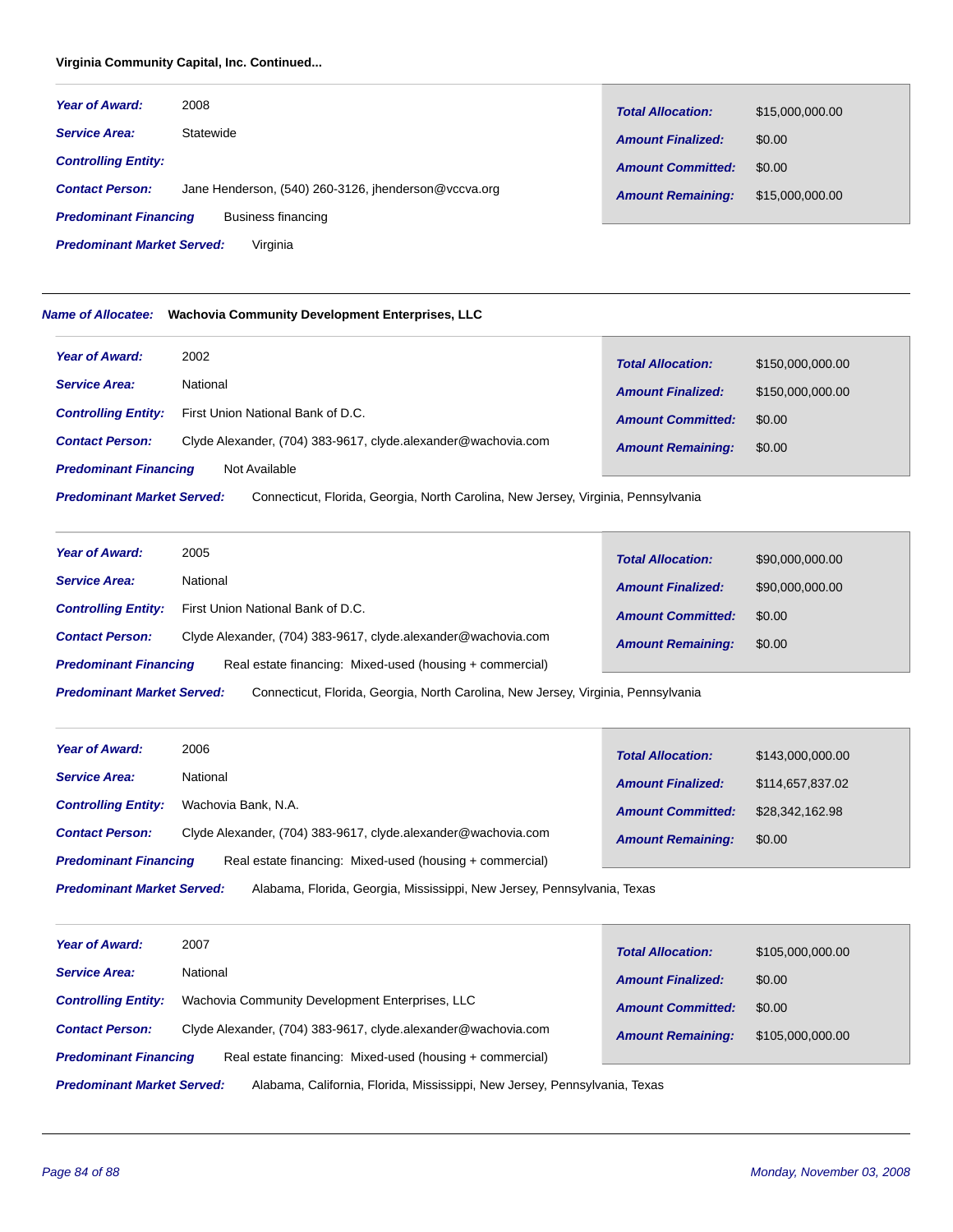#### *Name of Allocatee:* **Waveland Community Development, LLC**

| <b>Year of Award:</b>        | 2007                                                    | <b>Total Allocation:</b> | \$85,000,000.00 |
|------------------------------|---------------------------------------------------------|--------------------------|-----------------|
| <b>Service Area:</b>         | National                                                | <b>Amount Finalized:</b> | \$7,500,000.00  |
| <b>Controlling Entity:</b>   | Waveland Community Development, LLC                     | <b>Amount Committed:</b> | \$0.00          |
| <b>Contact Person:</b>       | Rick Hayes, (414) 298-4560, rhayes@wavelandventures.com | <b>Amount Remaining:</b> | \$77,500,000.00 |
| <b>Predominant Financing</b> | Real estate financing: Industrial                       |                          |                 |

Alabama, Colorado, Kansas, Mississippi, New Mexico, Texas, Wisconsin *Predominant Market Served:*

#### *Name of Allocatee:* **Wayne County - Detroit CDE**

| <b>Year of Award:</b>                                 | 2003                                                   | <b>Total Allocation:</b> | \$27,000,000.00 |  |
|-------------------------------------------------------|--------------------------------------------------------|--------------------------|-----------------|--|
| <b>Service Area:</b>                                  | Local                                                  | <b>Amount Finalized:</b> | \$27,000,000.00 |  |
| <b>Controlling Entity:</b>                            | Wayne County, Michigan                                 | <b>Amount Committed:</b> | \$0.00          |  |
| <b>Contact Person:</b>                                | Nancy Cappola, (313) 224-4111, ncappola@co.wayne.mi.us | <b>Amount Remaining:</b> | \$0.00          |  |
| <b>Predominant Financing</b>                          | Real estate financing: Industrial                      |                          |                 |  |
| <b>Predominant Market Served:</b><br>Wayne County, MI |                                                        |                          |                 |  |

#### *Name of Allocatee:* **Wells Fargo Community Development Enterprises, Inc.**

| <b>Year of Award:</b>        | 2008                                                | <b>Total Allocation:</b> | \$90,000,000.00 |
|------------------------------|-----------------------------------------------------|--------------------------|-----------------|
| <b>Service Area:</b>         | National                                            | <b>Amount Finalized:</b> | \$0.00          |
| <b>Controlling Entity:</b>   | Wells Fargo Community Development Enterprises, Inc. | <b>Amount Committed:</b> | \$0.00          |
| <b>Contact Person:</b>       | Alva Diaz, (619) 699-3050, aadiaz@wellsfargo.com    | <b>Amount Remaining:</b> | \$90,000,000.00 |
| <b>Predominant Financing</b> | Business financing                                  |                          |                 |

California;Minnesota;New Mexico;South Dakota;Texas;Utah;Washington *Predominant Market Served:*

# *Name of Allocatee:* **WesBanco Bank Community Development Corp.**

| <b>Year of Award:</b>        | 2003                                                  | <b>Total Allocation:</b> | \$20,000,000.00 |
|------------------------------|-------------------------------------------------------|--------------------------|-----------------|
| <b>Service Area:</b>         | Local                                                 | <b>Amount Finalized:</b> | \$20,000,000.00 |
| <b>Controlling Entity:</b>   | Oak Hill Banks                                        | <b>Amount Committed:</b> | \$0.00          |
| <b>Contact Person:</b>       | Connie Freeman, (740) 286-3283, cfreeman@wesbanco.com | <b>Amount Remaining:</b> | \$0.00          |
| <b>Predominant Financing</b> | Business financing                                    |                          |                 |

Adams County, OH; Athens County, OH; Brown County, OH; Gallia County, OH; Highland County, OH; Hocking County, OH; Jackson County, OH; Lawrence County, OH; Pike County, OH; Ross County, OH; Scioto County, OH; Vinton County, OH *Predominant Market Served:*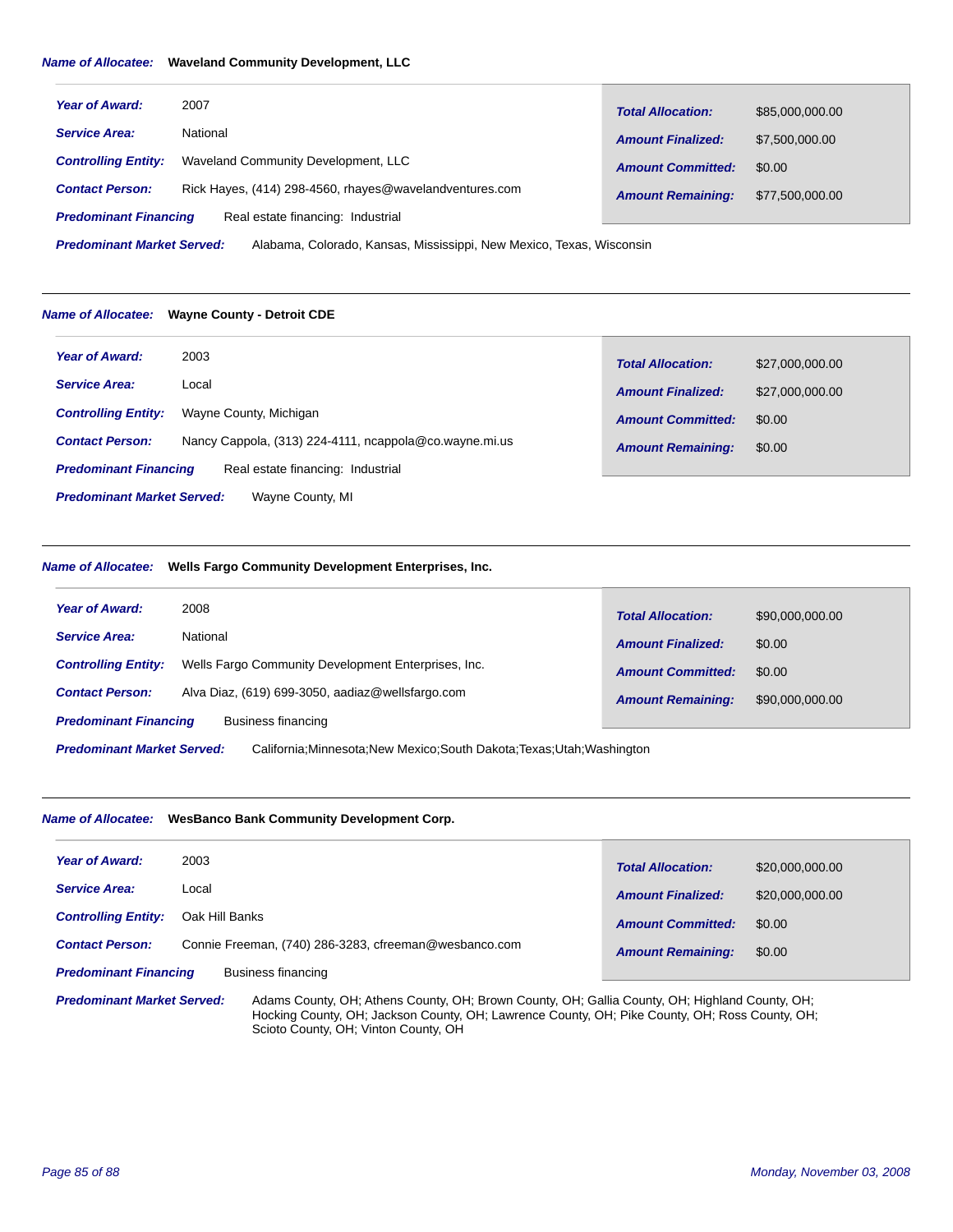#### **WesBanco Bank Community Development Corp. Continued...**

| <b>Year of Award:</b>        | 2007                                                  | <b>Total Allocation:</b> | \$40,000,000.00 |
|------------------------------|-------------------------------------------------------|--------------------------|-----------------|
| <b>Service Area:</b>         | Local                                                 | <b>Amount Finalized:</b> | \$0.00          |
| <b>Controlling Entity:</b>   | WesBanco Bank Community Development Corp.             | <b>Amount Committed:</b> | \$0.00          |
| <b>Contact Person:</b>       | Connie Freeman, (740) 286-3283, cfreeman@wesbanco.com | <b>Amount Remaining:</b> | \$40,000,000,00 |
| <b>Predominant Financing</b> | Business financing                                    |                          |                 |

OH (Adams County, Athens County, Brown County, Gallia County, Highland County, Hocking County, Jackson County, Lawrence County, Pike County, Ross County, Scioto County, Vinton County) *Predominant Market Served:*

#### *Name of Allocatee:* **West Virginia Community Development Loan Fund, Inc., The**

| <b>Year of Award:</b>                              | 2002                                            | <b>Total Allocation:</b> | \$4,000,000.00 |  |
|----------------------------------------------------|-------------------------------------------------|--------------------------|----------------|--|
| <b>Service Area:</b>                               | Multi-State                                     | <b>Amount Finalized:</b> | \$4,000,000.00 |  |
| <b>Controlling Entity:</b>                         | The First State Bank                            | <b>Amount Committed:</b> | \$0.00         |  |
| <b>Contact Person:</b>                             | Robert Dilley, (304) 736-5271, jackd@fsb-wv.com | <b>Amount Remaining:</b> | \$0.00         |  |
| <b>Predominant Financing</b>                       | Not Available                                   |                          |                |  |
| <b>Predominant Market Served:</b><br>West Virginia |                                                 |                          |                |  |

# *Name of Allocatee:* **Whitney New Markets Fund, LLC**

| <b>Year of Award:</b>                                                                            | 2007                                               | <b>Total Allocation:</b> | \$50,000,000.00 |  |
|--------------------------------------------------------------------------------------------------|----------------------------------------------------|--------------------------|-----------------|--|
| <b>Service Area:</b>                                                                             | Multi-State                                        | <b>Amount Finalized:</b> | \$36,500,000.00 |  |
| <b>Controlling Entity:</b>                                                                       | Whitney New Markets Fund, LLC                      | <b>Amount Committed:</b> | \$0.00          |  |
| <b>Contact Person:</b>                                                                           | M. Powell, (504) 586-7207, cpowell@whitneybank.com | <b>Amount Remaining:</b> | \$13,500,000.00 |  |
| <b>Predominant Financing</b>                                                                     | Real estate financing: For-sale housing            |                          |                 |  |
| <b>Predominant Market Served:</b><br>Gulf Opportunity (GO) Zone: Alabama, Louisiana, Mississippi |                                                    |                          |                 |  |

# *Name of Allocatee:* **Wisconsin Brownfield and Economic Development Fund, LLC**

| <b>Year of Award:</b>                          | 2007                                                     | <b>Total Allocation:</b> | \$65,000,000.00 |  |
|------------------------------------------------|----------------------------------------------------------|--------------------------|-----------------|--|
| <b>Service Area:</b>                           | Statewide                                                | <b>Amount Finalized:</b> | \$0.00          |  |
| <b>Controlling Entity:</b>                     | Wisconsin Brownfield and Economic Development Fund, LLC  | <b>Amount Committed:</b> | \$0.00          |  |
| <b>Contact Person:</b>                         | Robert Laux, (608) 278-2808, rlaux@parkbank.com          | <b>Amount Remaining:</b> | \$65,000,000.00 |  |
| <b>Predominant Financing</b>                   | Real estate financing: Mixed-used (housing + commercial) |                          |                 |  |
| <b>Predominant Market Served:</b><br>Wisconsin |                                                          |                          |                 |  |

*Name of Allocatee:* **Wisconsin Business Growth Fund, Inc.**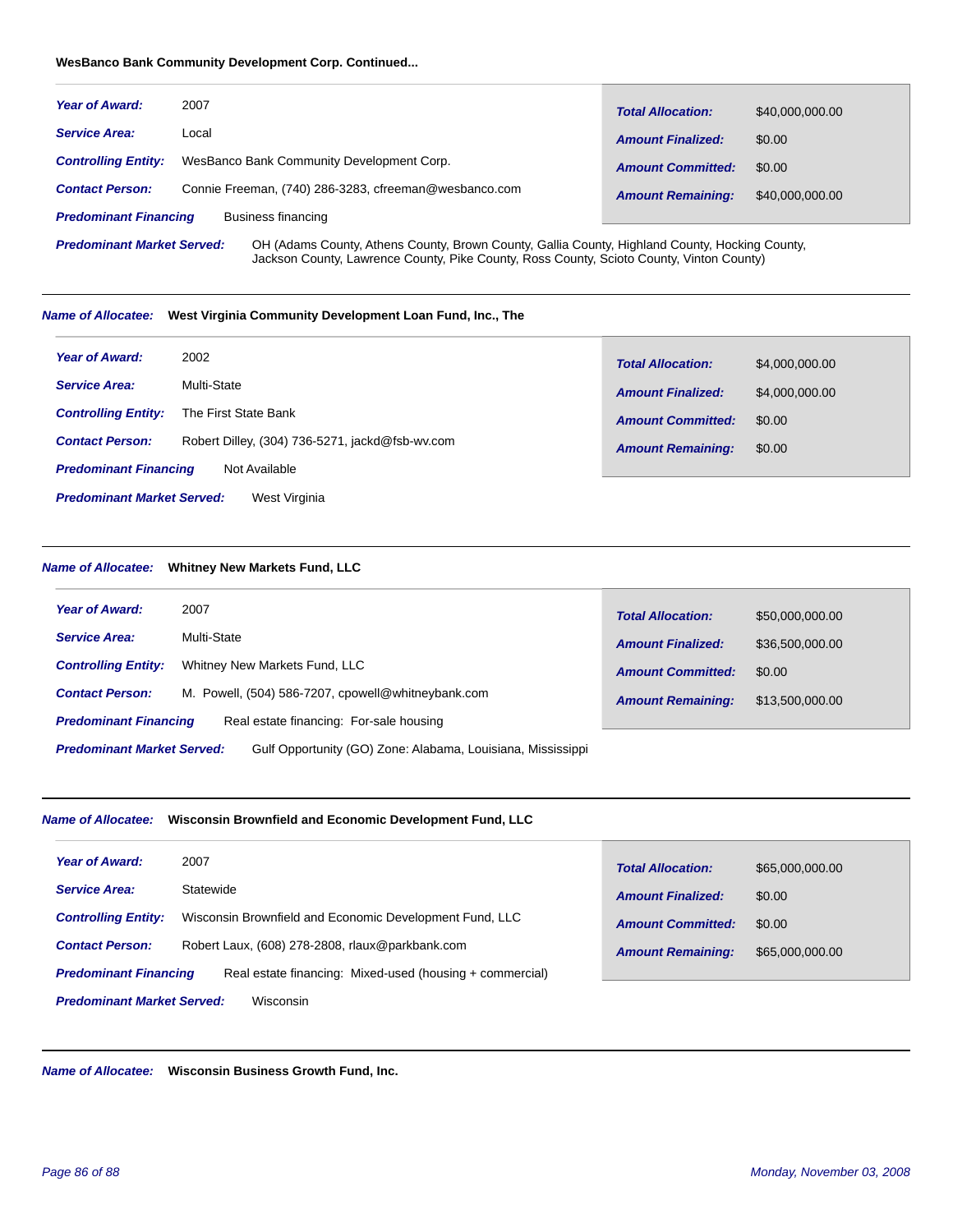# **Wisconsin Business Growth Fund, Inc. Continued...**

| <b>Year of Award:</b>                          | 2008                                               | <b>Total Allocation:</b> | \$30,000,000.00 |  |
|------------------------------------------------|----------------------------------------------------|--------------------------|-----------------|--|
| <b>Service Area:</b>                           | Statewide                                          | <b>Amount Finalized:</b> | \$0.00          |  |
| <b>Controlling Entity:</b>                     | Wisconsin Business Development Finance Corporation | <b>Amount Committed:</b> | \$0.00          |  |
| <b>Contact Person:</b>                         | Carol Maria, (262) 970-8533, cmaria@wbd.org        | <b>Amount Remaining:</b> | \$30,000,000.00 |  |
| <b>Predominant Financing</b>                   | Business financing                                 |                          |                 |  |
| <b>Predominant Market Served:</b><br>Wisconsin |                                                    |                          |                 |  |

# *Name of Allocatee:* **Wisconsin Community Development Legacy Fund, Inc.**

| <b>Year of Award:</b>                          | 2003                                                     | <b>Total Allocation:</b> | \$100,000,000.00 |
|------------------------------------------------|----------------------------------------------------------|--------------------------|------------------|
| <b>Service Area:</b>                           | Statewide                                                | <b>Amount Finalized:</b> | \$100,000,000.00 |
| <b>Controlling Entity:</b>                     | Wisconsin Housing and Economic Developement Authority    | <b>Amount Committed:</b> | \$0.00           |
| <b>Contact Person:</b>                         | Farshad Maltes, (608) 267-4543, farshad.maltes@wheda.com | <b>Amount Remaining:</b> | \$0.00           |
| <b>Predominant Financing</b>                   | Real estate financing: Retail                            |                          |                  |
| <b>Predominant Market Served:</b><br>Wisconsin |                                                          |                          |                  |

| <b>Year of Award:</b>                          | 2007                                                     | <b>Total Allocation:</b> | \$120,000,000.00 |  |
|------------------------------------------------|----------------------------------------------------------|--------------------------|------------------|--|
| <b>Service Area:</b>                           | Statewide                                                | <b>Amount Finalized:</b> | \$60,000,000.00  |  |
| <b>Controlling Entity:</b>                     | Wisconsin Community Development Legacy Fund, Inc.        | <b>Amount Committed:</b> | \$0.00           |  |
| <b>Contact Person:</b>                         | Farshad Maltes, (608) 267-4543, farshad.maltes@wheda.com | <b>Amount Remaining:</b> | \$60,000,000.00  |  |
| <b>Predominant Financing</b>                   | Business financing                                       |                          |                  |  |
| <b>Predominant Market Served:</b><br>Wisconsin |                                                          |                          |                  |  |

 $\mathbb{R}^n$ 

| <b>Year of Award:</b>                          | 2008                                                  | <b>Total Allocation:</b> | \$100,000,000.00 |  |
|------------------------------------------------|-------------------------------------------------------|--------------------------|------------------|--|
| <b>Service Area:</b>                           | Statewide                                             | <b>Amount Finalized:</b> | \$0.00           |  |
| <b>Controlling Entity:</b>                     | Wisconsin Housing and Economic Developement Authority | <b>Amount Committed:</b> | \$0.00           |  |
| <b>Contact Person:</b>                         | farshad maltes, (608) 577-6557, fmaltes@msn.com       | <b>Amount Remaining:</b> | \$100,000,000.00 |  |
| <b>Predominant Financing</b>                   | Business financing                                    |                          |                  |  |
| <b>Predominant Market Served:</b><br>Wisconsin |                                                       |                          |                  |  |

*Name of Allocatee:* **WNC National Community Development Advisors, LLC**